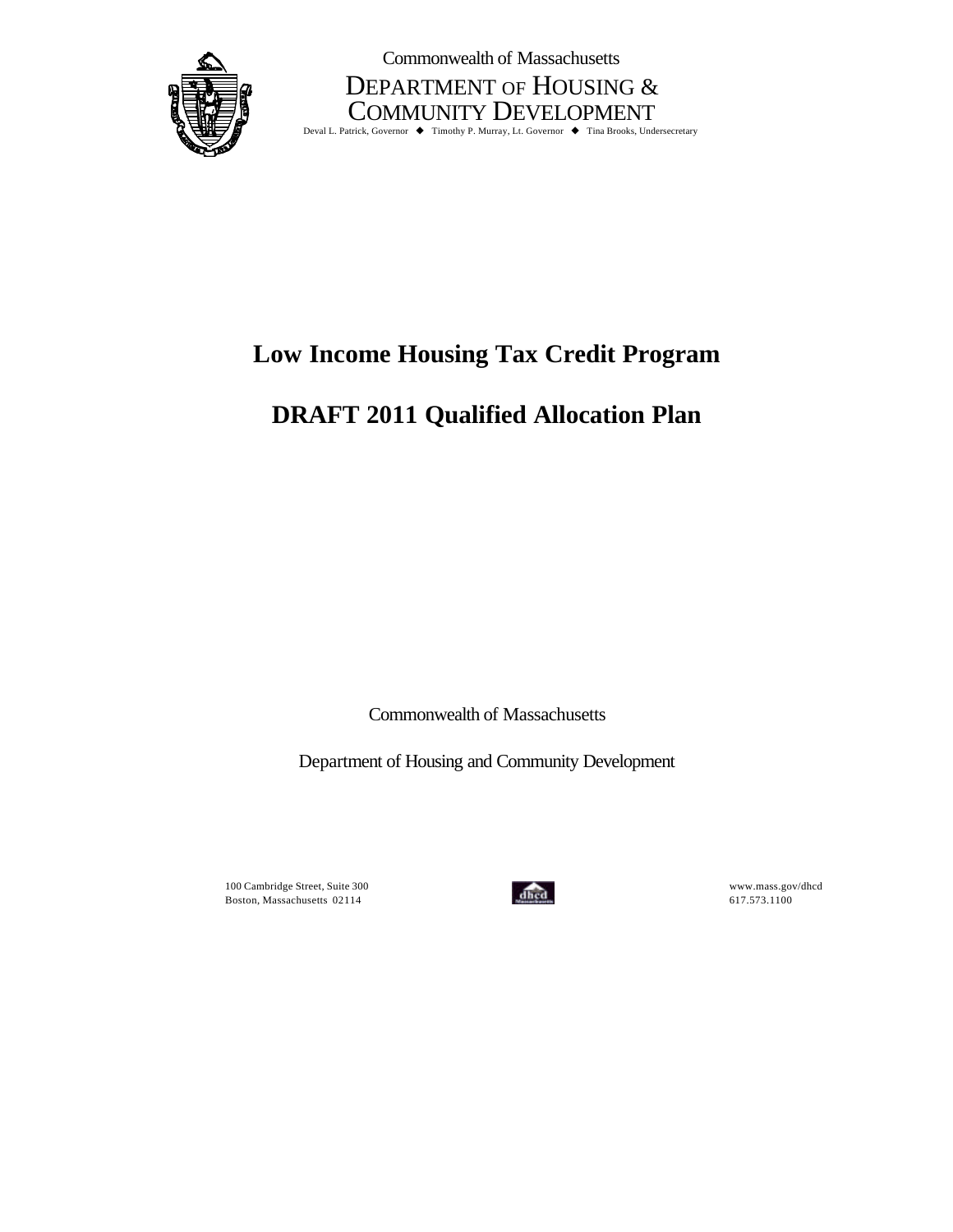## **Table of Contents**

| Ι.    |                                                                                                      |
|-------|------------------------------------------------------------------------------------------------------|
| Π.    |                                                                                                      |
| III.  |                                                                                                      |
| IV.   |                                                                                                      |
| V.    |                                                                                                      |
| VI.   |                                                                                                      |
| VII.  |                                                                                                      |
| VIII. |                                                                                                      |
| IX.   | Recommended Cost Limits; Caps on Eligible Basis and Allocations Per Project23                        |
| Χ.    |                                                                                                      |
| XI.   | I. Fundamental Project Characteristics: 100 points<br>II. Special Project Characteristics: 82 points |
| XII.  |                                                                                                      |
| XIII. |                                                                                                      |
| XIV.  |                                                                                                      |
| XV.   |                                                                                                      |

## **Appendices:**

| А. | <b>Compliance Monitoring Procedures</b>                                            |
|----|------------------------------------------------------------------------------------|
| В. | Future Changes to the 2011 Allocation Plan                                         |
| C. | Summary of Comments and Suggestions from the Public Process                        |
| D. | Massachusetts Low Income Housing Tax Credit Program                                |
| Е. | Glossary of Terms                                                                  |
| F. | National Council of Affordable Housing Market Analysts (NCAHMA) materials          |
| G. | Design Self Evaluations (Accessibility), including DHCD Requirements for CBH Units |
| Н. | Design Self Evaluation (Green Building)                                            |
| I. | Fair Housing Principles and Affirmative Fair Marketing Plan Guidelines             |
| J. | Priority Matrix for Preservation Properties                                        |
|    |                                                                                    |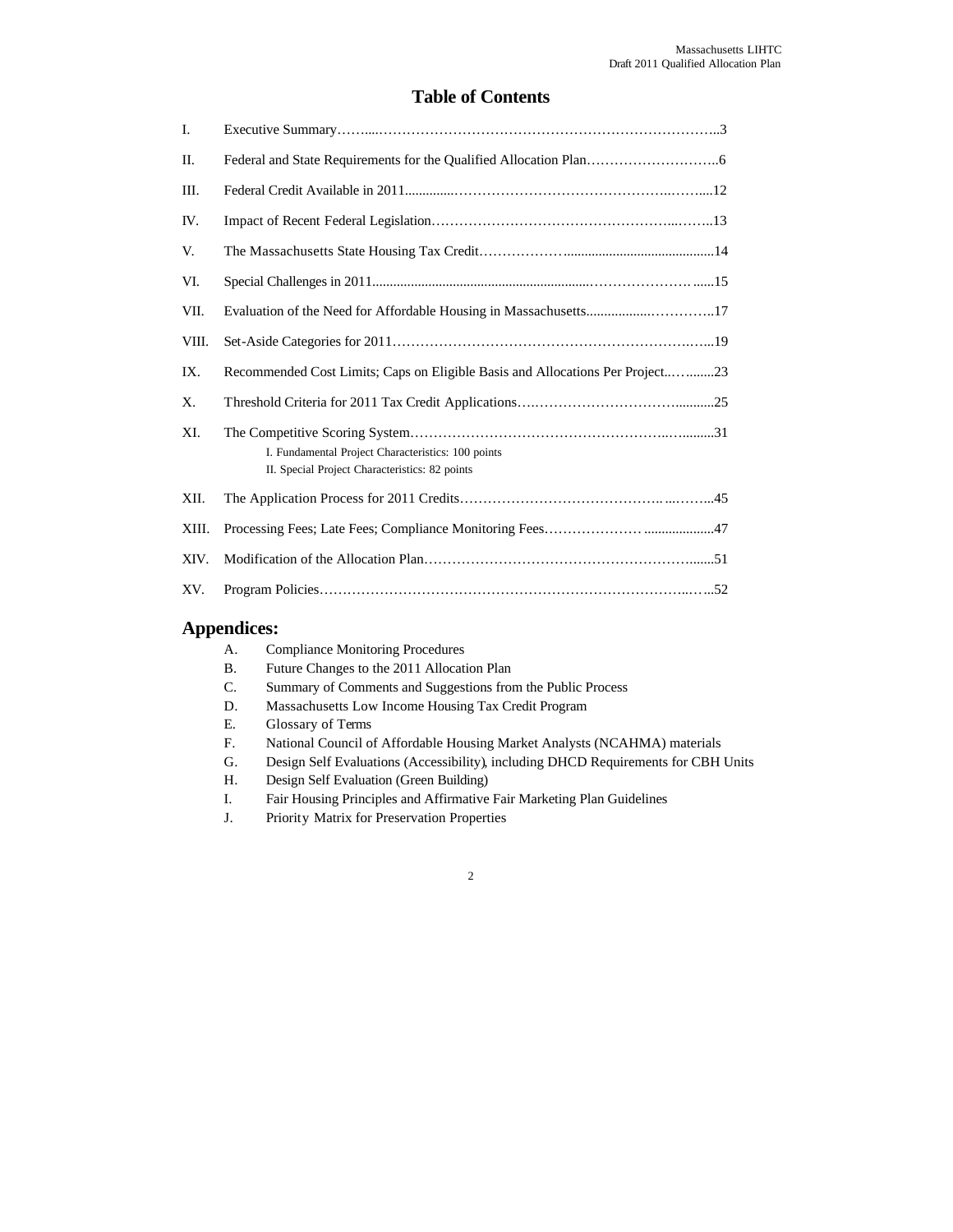## **I. Executive Summary**

As the tax credit allocating agency for the Commonwealth of Massachusetts, the Department of Housing and Community Development (DHCD) will face various challenges during 2011. However, the challenges this year will be different than the challenges in recent years. The past three years – 2008, 2009, 2010 – arguably were the most difficult years in the history of the Low Income Housing Tax Credit program.

Created in 1986, the tax credit program evolved over time into one of the most successful affordable housing programs in the country's history. Since 1986, tax credit allocating agencies have used the credit to support the construction, rehabilitation, or preservation of millions of affordable apartments throughout the country. In the highly productive years prior to 2008, the program was generating approximately 200,000 new or rehabilitated units each year. The years between 2001 and 2007 were especially productive, driven in part by the keen interest in the credit on the part of major investors such as the government service entities and the nation's largest banks. Investor pricing reached historic levels, with tax credit projects throughout the country realizing net raises higher than 95 cents on the dollar. The program was widely perceived as stable, productive, and successful. Political support for the credit was significant – so much so that the leadership of the  $110<sup>th</sup>$  Congress included important and beneficial changes to the program in the Housing and Economic Recovery Act (HERA) of July 2008.

However, as 2009 progressed, the tax credit program began to show the effects of the widespread, deep, and complex national and international subprime financial crisis. As early as January 2008, tax credit syndicators and investors – used to competing against each other for projects – began withdrawing their support and equity from projects that had been selected by state allocating agencies. The effects of subprime intensified during spring and summer. By fall 2008, approximately 60% of the usual tax credit investors – Fannie Mae, Freddie Mac, the country's largest banks – had virtually stopped participating in projects. As the equity market declined, the prices for remaining credit investments dropped dramatically – as much as 20% to 30% over several months in 2008. Across the country, investors gave up on projects that had long been in process. For the first time in Massachusetts, some investors walked away from projects after the closing process had begun.

Concern about the credit ran very deep. In the final months of 2008, numerous affordable housing professionals throughout the country joined the effort to work with the incoming  $111<sup>th</sup>$  Congress and the Obama Administration to seek funds through a new federal economic recovery package to replace the equity in eligible tax credit projects without investors. The task was urgent: experts agreed that the subprime catastrophe was generated by the nation's housing finance system, and also agreed that the solution to the catastrophe had to include the nation's housing finance system. Working very rapidly, the 111<sup>th</sup> Congress enacted the American Recovery and Reinvestment Act (ARRA), which President Barack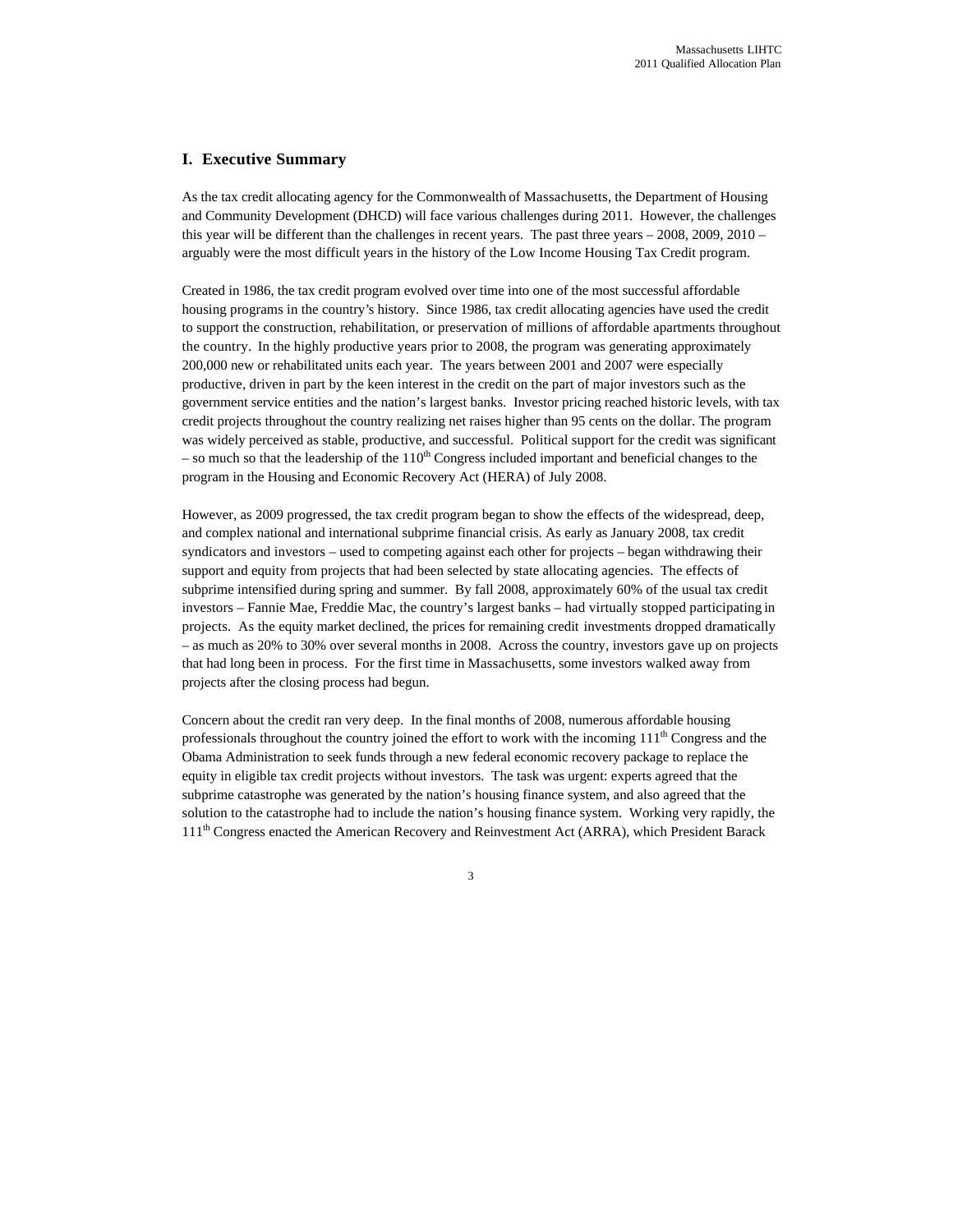Obama signed into law on February 17, 2009. The new legislation contained two provisions directly intended to help solve the crisis of tax credit projects stalled by the loss of equity investors or the sharp decline in equity pricing. One provision created the Tax Credit Assistance Program, or TCAP, to be administered by the U.S. Department of Housing & Urban Development (HUD). The other provision created Section 1602, or the Tax Credit Exchange, to be administered by the U.S. Department of the Treasury.

Also working quickly, both federal agencies – HUD and the Treasury – issued notices on May 4, 2009, providing guidance and information to housing credit agencies on the two new programs, TCAP and the Tax Credit Exchange. As the housing credit agency, DHCD rapidly and successfully implemented both programs. Through a series of funding competitions in 2009 and early 2010, DHCD awarded TCAP or TC-X funds to 32 projects and helped create or preserve almost 2,000 units of housing. The first TCAP and TC-X projects already are in service, and all recovery-funded projects are expected to be in service by the close of 2011. In total, the projects have created or saved more than 1,045 full-time equivalent jobs, affecting over 4,150 workers to date, and have generated 1,635 affordable housing units.

Despite the great challenges presented by the equity market decline, DHCD was able to allocate all available credit during 2009 and 2010. Some credit projects with DHCD awards were able to attract investors – typically banks – that had never participated in the program before. Other projects attracted long-time investors at reduced equity prices. By spring 2010, the Massachusetts tax credit program began showing signs of stability. The sponsors of some 4% credit projects and virtually all 9% credit projects were finding investors relatively quickly, though not always on favorable terms.

However, in 2010, sponsors with significant financial strength were able to attract investors on favorable terms and began assembling more projects than usual for submittal to DHCD's rental funding competitions. With the equity markets still recovering and pricing below peak levels, DHCD received an unprecedented number of tax credit applications in its two 2010 rental competitions. In fact, the demand for credit exceeded the availability of credit by a ratio greater than four to one. As a consequence, in 2011, the Department will restrict the number of applications a sponsor can submit to a given funding competition. Each sponsor – whether acting alone or in participation with another entity – may submit no more than two applications per competition. In addition, the Department in 2011 will raise the minimum number of units per tax credit project to twelve. These are the only changes of significance the Department is contemplating at this time.

The Department welcomed the relative stability of 2010 and intends to do everything within its power to ensure that 2011 is a stable year for the Massachusetts tax credit industry. As 2011 begins, DHCD intends to hold two rental funding competitions featuring the credit and DHCD rental subsidy programs. The competitions are scheduled to begin on March 31, 2011 and December 1, 2011. If these dates change,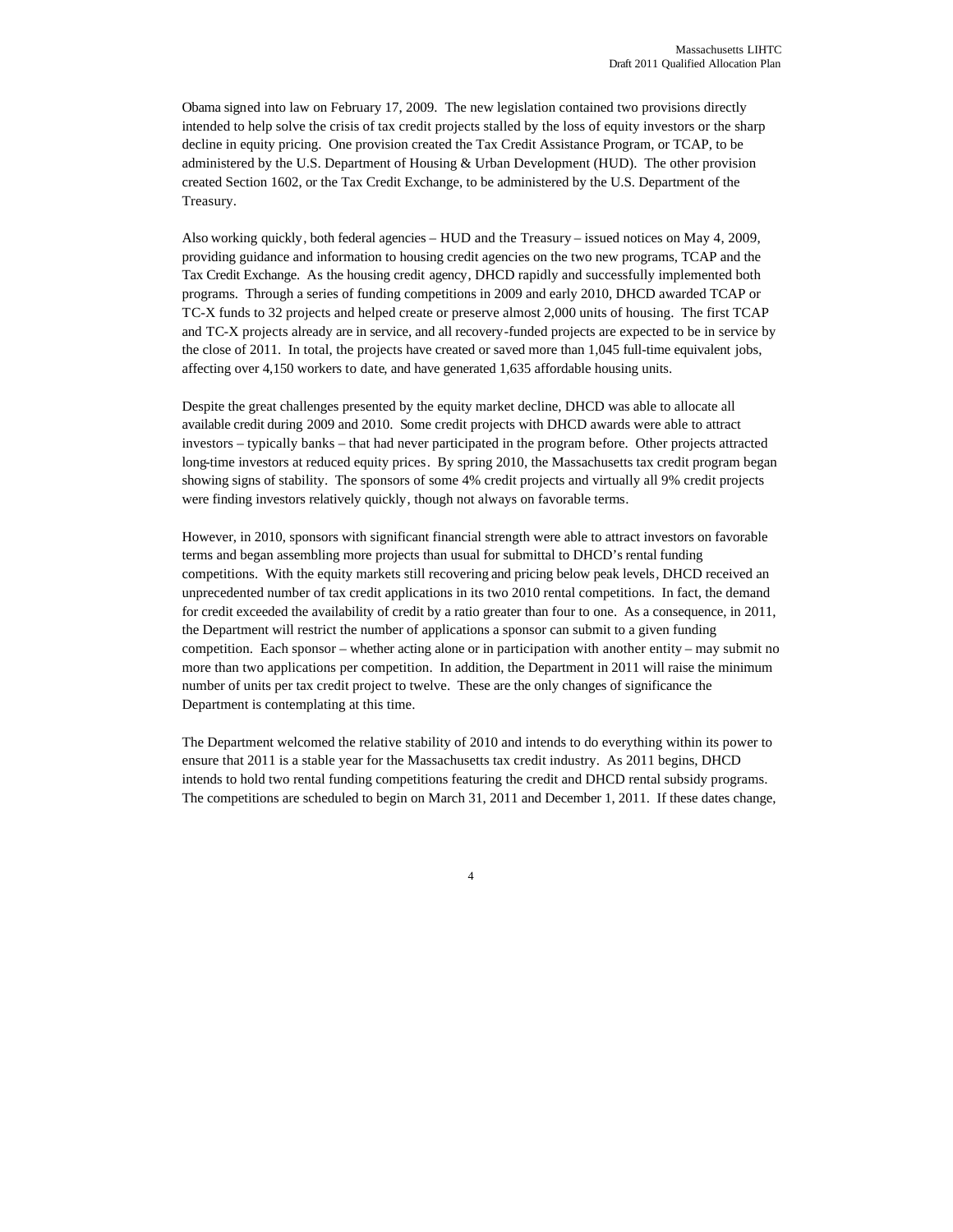the Department will publish a notice on its Web site, and as always, will reference the dates in a competition Notice of Funding Availability.

The 2011 Qualified Allocation Plan (QAP) includes numerous changes that were incorporated in the 2009 and 2010 QAP, including changes to the per-unit basis cap, recommended cost limits, per-project credit limits, and "difficult-to-develop" areas. In an effort to promote stability and continuity in the Massachusetts tax credit world, the 2011 QAP contains very few additional changes. In the 2011 QAP, DHCD affirms its commitment to tax credit projects that include characteristics of critical importance to DHCD and its mission. Some of the key characteristics are described as follows:

- Each project must meet some or all of the principles of sustainable development adopted by the Patrick Administration in 2007. As a consequence, each project will feature energy -saving materials and processes and should be located near commercial and retail opportunities;
- A set percentage of units within each project must be dedicated to extremely lowincome households, including individuals and families making the transition from homelessness;
- Some units within most projects must be set aside for persons with disabilities, and appropriate service plans must be developed for these individuals or households;
- Numerous projects, when completed, will have a major impact on the surrounding neighborhood – perhaps through the restoration of derelict or foreclosed properties to residential use;
- Each project will help the Department further fair housing goals by providing opportunities to households representing diverse races, ethnicities, and needs.

Although a 10% set-aside of units for extremely low income (ELI) households is required in every credit project, during 2011, DHCD will permit sponsors of projects that include a significantly higher percentage of ELI units – including units restricted for homeless families or individuals – to seek tax credits and subsidy funds, at the Department's discretion, on a rolling basis. Sponsor of such projects also must provide supportive services plans for tenants of the ELI units.

As stated, the Department has made very few changes in the 2011 QAP. However, sponsors should carefully review the preservation set-aside section in Section VIII of this QAP to understand DHCD's preservation priorities. Supported by funding from the MacArthur Foundation, DHCD developed these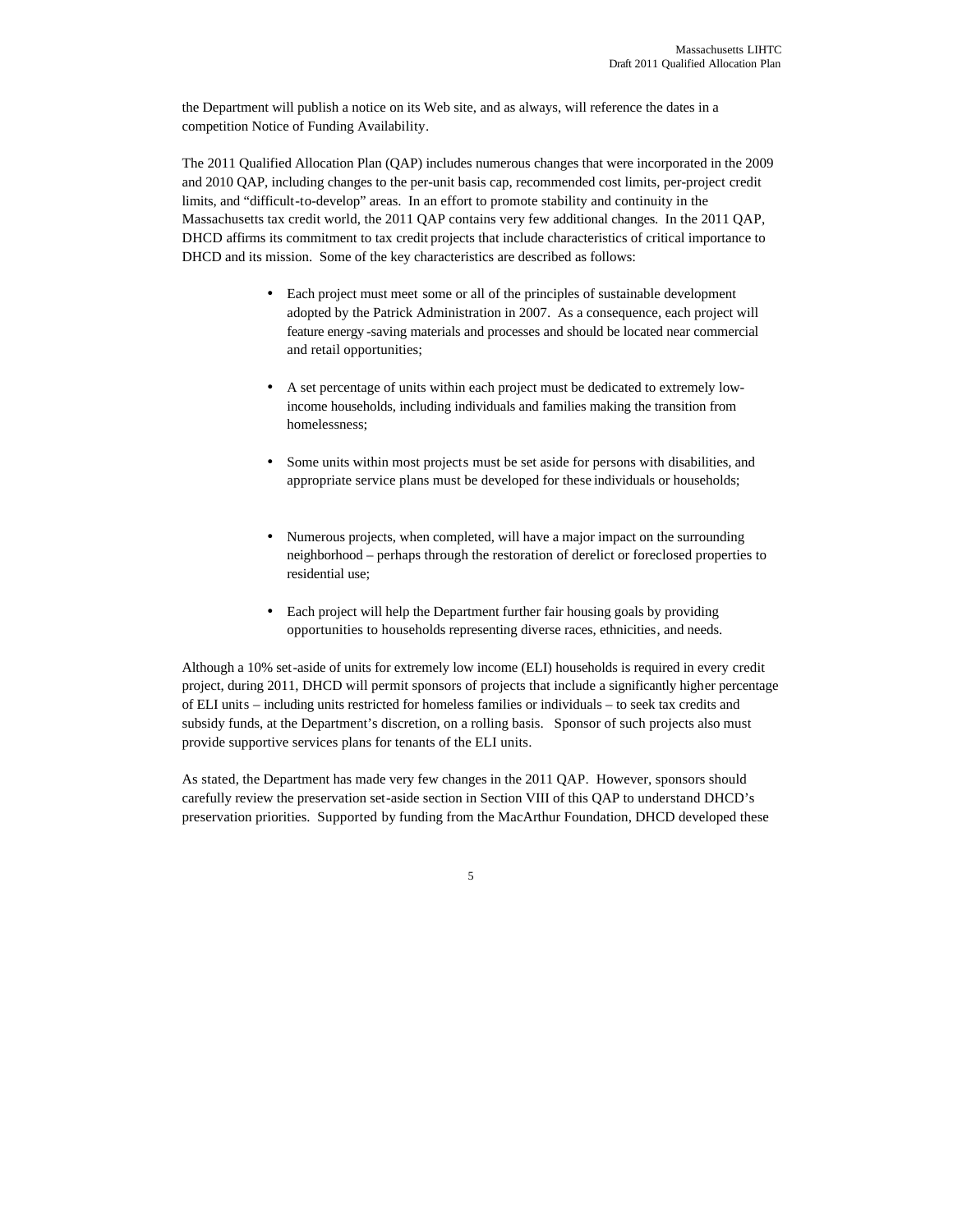priorities with a working group including its quasi-public partners and preservation experts. That work is ongoing and is reflected in the preservation section of the 2011 QAP.

As 2011 progresses, DHCD will evaluate the condition of the financial and equity markets. If the Department determines that further efforts must be made to assist tax credit projects in challenging circumstances, DHCD will take appropriate steps to amend the 2011 QAP. The Department may also amend the QAP if a Massachusetts HOPE VI project is successful in securing a substantial funding award in the competition currently underway at the U.S. Department of Housing and Urban Development. At this time, in the interests of promoting maximum stability for the tax credit community, the Department anticipates that the 2012 QAP will be virtually unchanged from the 2011 QAP.

## **Section II. Federal and State Requirements of the Qualified Allocation Plan**

Each year, the state allocating agency for the federal Low Income Housing Tax Credit is required to publish a plan describing how it intends to award the credit. The requirement that states publish a plan was established in the Omnibus Reconciliation Act of 1989. The plan is called the Qualified Allocation Plan, or QAP.

In the Commonwealth of Massachusetts, the Department of Housing and Community Development, or DHCD, is the allocating agency for tax credits. The Department is responsible for preparing the annual allocation plan and making it available for review by interested members of the public before final publication.

Section 42 of the Internal Revenue Code is the federal statute governing the tax credit program. In accordance with Section 42(m), each state allocating agency must include the following in the annual allocation plan:

- Selection criteria for projects receiving tax credit allocations
- Preference for projects serving the lowest income tenants and for projects serving tenants for the longest period of time
- Preference for projects located in qualified census tracts, the development of which will contribute to a concerted community revitalization plan. (Qualified census tracts now are defined as tracts either in which 50 percent or more of the households have income less than 60 percent of the area median gross or with a poverty rate of 25% or greater.)

In addition, Section 42(m) states that the selection criteria must take into consideration the following project, community, or development team attributes:

- Location
- Need for affordable housing
- Project characteristics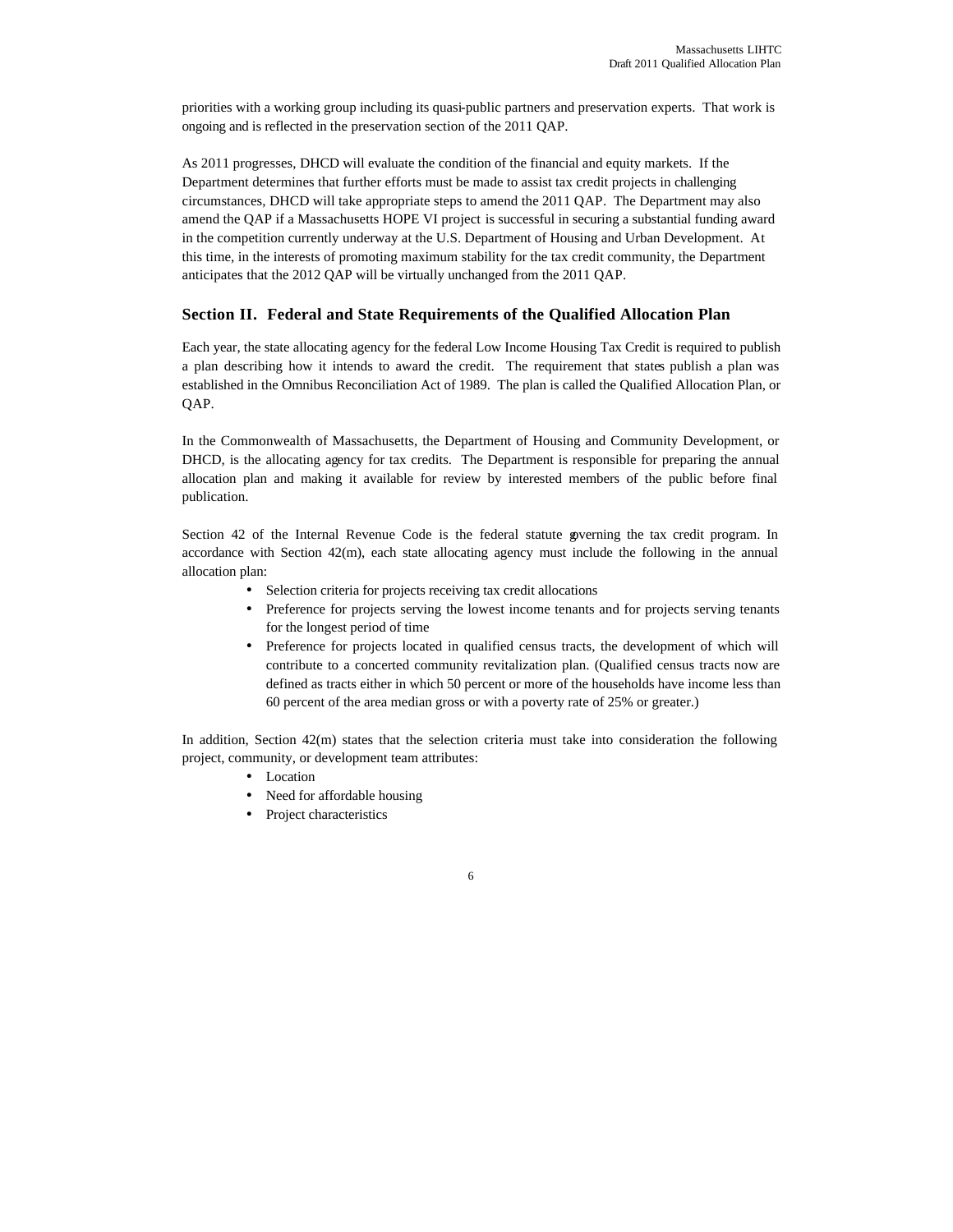- Sponsor capacity
- Tenants with special needs as a target population
- Public housing waiting lists
- Individuals with children as a target population
- Projects intended for tenant ownership

The 2011 Qualified Allocation Plan prepared by the Department of Housing and Community Development conforms to all the plan requirements summarized in the paragraphs above. In preparing the QAP, the Department has paid particular attention to the first three project attributes (location, need, and project characteristics) in order to implement the Commonwealth's sustainable development principles and to address the critical need to produce new housing in Massachusetts. The 2011 Qualified Allocation Plan reflects the sustainable development priorities of Governor Deval Patrick. On May 16, 2007, the Governor announced his Administration's Sustainable Development Principles. The ten principles are listed on the following pages. The Department will use the ten principles as part of the threshold evaluation for tax credit applications.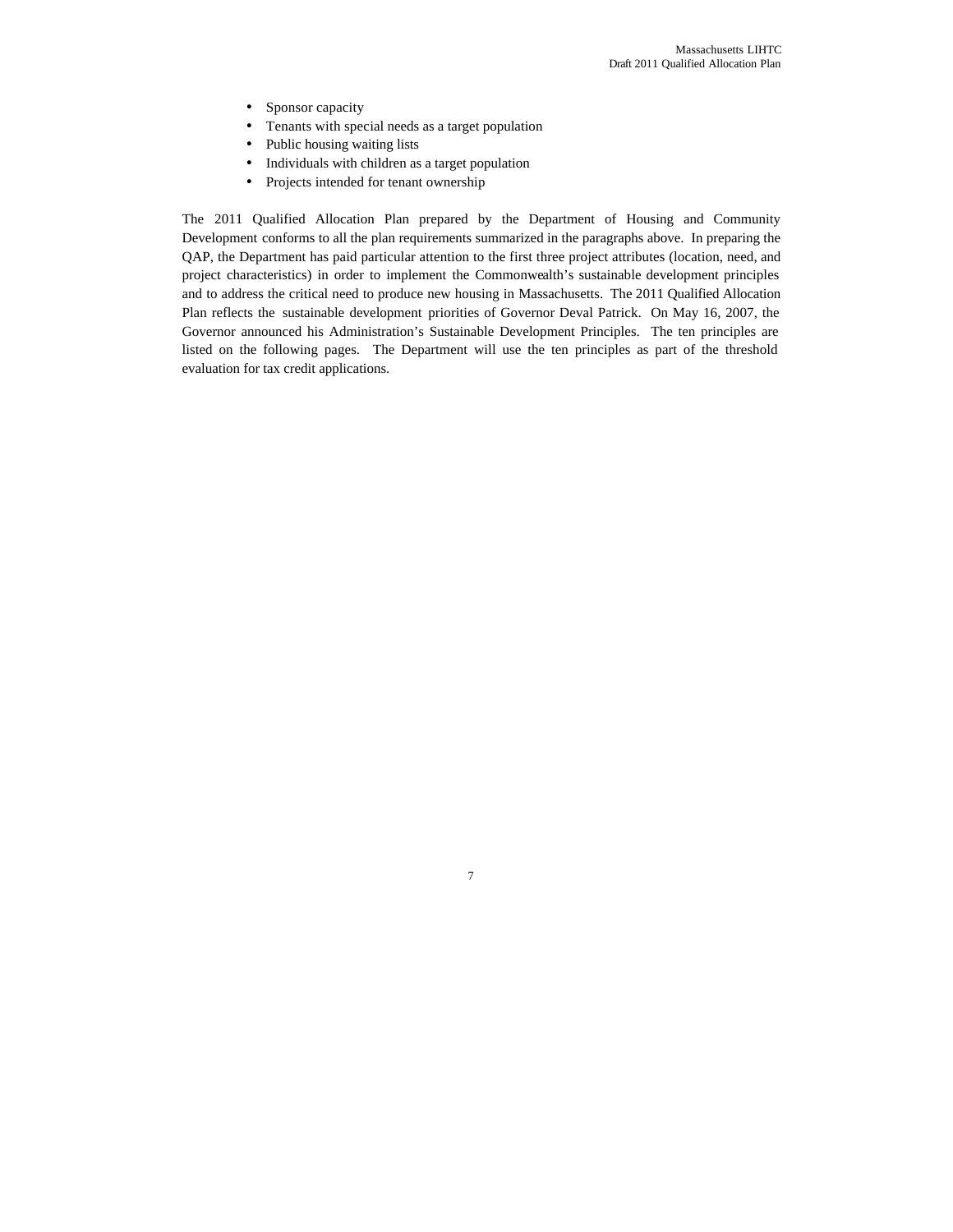As of May 2007, the sustainable development principles are:

## 1. **Concentrate Development and Mix Uses.**

Support the revitalization of city and town centers and neighborhoods by promoting development that is compact, conserves land, protects historic resources, and integrates uses. Encourage remediation and reuse of existing sites, structures, and infrastructure rather than new construction in undeveloped areas. Create pedestrian friendly districts and neighborhoods that mix commercial, civic, cultural, educational, and recreational activities with open spaces and homes.

## **2. Advance Equity.**

Promote equitable sharing of the benefits and burdens of development. Provide technical and strategic support for inclusive community planning and decision making to ensure social, economic, and environmental justice. Ensure that the interests of future generations are not compromised by today's decisions.

## **3. Make Efficient Decisions.**

Make regulatory and permitting processes for development clear, predictable, coordinated, and timely in accordance with smart growth and environmental stewardship.

#### **4. Protect Land and Ecosystems.**

Protect and restore environmentally sensitive lands, natural resources, agricultural lands, critical habitats, wetlands and water resources, and cultural and historic landscapes. Increase the quantity, quality and accessibility of open spaces and recreational opportunities.

#### **5. Use Natural Resources Wisely.**

Construct and promote developments, buildings, and infrastructure that conserve natural resources by reducing waste and pollution through efficient use of land, energy, water, and materials.

#### **6. Expand Housing Opportunities.**

Support the construction and rehabilitation of homes to meet the needs of people of all abilities, income levels, and household types. Build homes near jobs, transit, and where services are available. Foster the development of housing, particularly multifamily and smaller single-family homes, in a way that is compatible with a community's character and vision and with providing new housing choices for people of all means.

#### **7. Provide Transportation Choice.**

Maintain and expand transportation options that maximize mobility, reduce congestion, conserve fuel and improve air quality. Prioritize rail, bus, boat, rapid and surface transit, shared-vehicle and shared-ride services, bicycling, and walking. Invest strategically in existing and new passenger and freight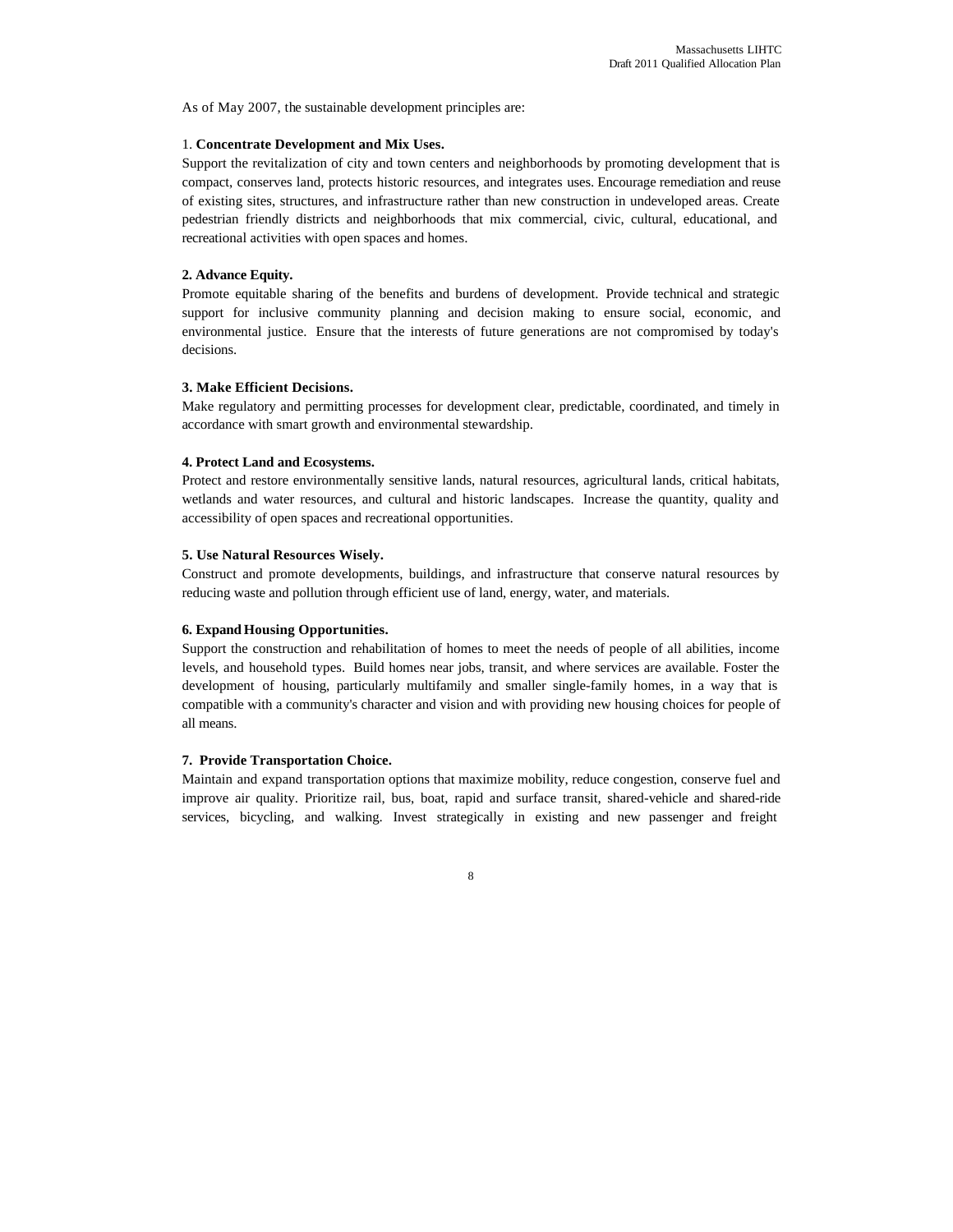transportation infrastructure that supports sound economic development consistent with smart growth objectives.

#### **8. Increase Job and Business Opportunities.**

Attract businesses and jobs to locations near housing, infrastructure, and transportation options. Promote economic development in industry clusters. Expand access to education, training, and entrepreneurial opportunities. Support the growth of local businesses, including sustainable natural resource-based businesses, such as agriculture, forestry, clean energy technology, and fisheries.

## **9. Promote Clean Energy.**

Maximize energy efficiency and renewable energy opportunities. Support energy conservation strategies, local clean power generation, distributed generation technologies, and innovative industries. Reduce greenhouse gas emissions and consumption of fossil fuels.

#### **10. Plan Regionally.**

Support the development and implementation of local and regional, state and interstate plans that have broad public support and are consistent with these principles. Foster development projects, land and water conservation, transportation and housing that have a regional or multi-community benefit. Consider the long-term costs and benefits to the Commonwealth.

The Department is committed to providing tax credits to projects in suburban and rural communities in order to provide increased opportunities for underserved populations in those locations. The Administration is also committed to working with municipal government to address local zoning obstacles faced by project sponsors as they attempt to produce critically needed, affordable rental units. Project sponsors are strongly encouraged to seek project sites that will accomplish both sustainable development and fair housing objectives. The Department will continue to work closely with members of the development community and will seek their input in determining appropriate strategies for achieving these goals.

In preparing the 2011 QAP, the Department considered various measures and indicators of affordable housing need in Massachusetts. The measures or indicators included the number of households on public housing waiting lists; average and median sales prices and rental rates, both statewide and in various regions; vacancy rates for rental housing; median household income, both statewide and in various regions; number of households living below the federal poverty level; and so on. The Department also evaluated data and findings from a needs assessment undertaken by the University of Massachusetts Donahue Institute.

After evaluating the information described above and reviewing comments and suggestions from interested parties, the Department has established in this QAP its priorities for allocating the housing credit in 2011.

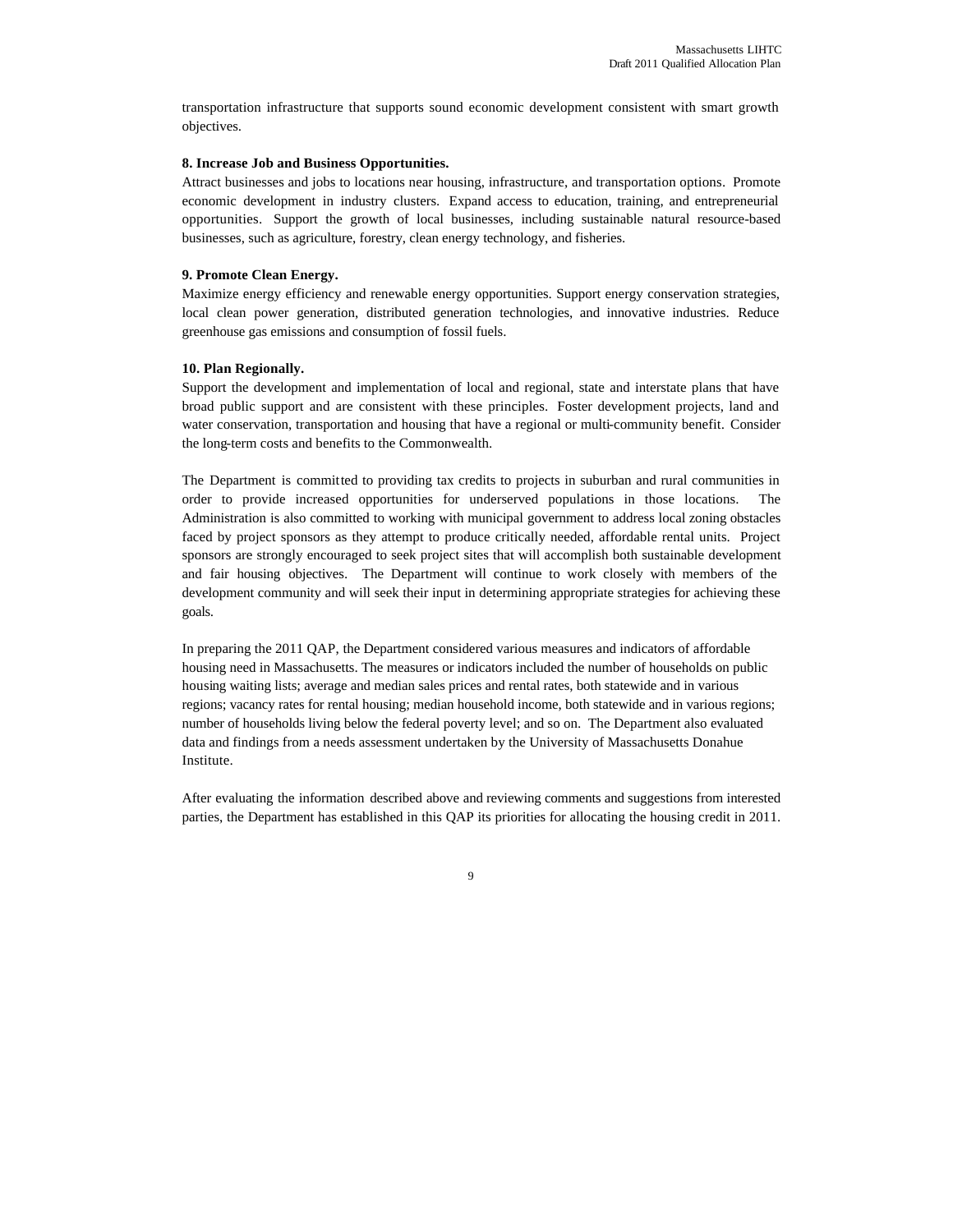Obviously, one of the most important criterion of credit projects in 2011 will be whether the sponsor of a worthy project is able to secure an investor at an acceptable net raise. The Department intends to allocate credit to:

- 1) projects that create new affordable housing units, in particular units suitable for families
- 2) projects whose sponsors actively promote principles of fair housing
- 3) projects that are consistent with the May 2007 ten sustainable development principles, including "green" design principles, etc.
- 4) projects that are part of comprehensive neighborhood improvement plans or initiatives, including HOPE VI projects with approved federal grants
- 5) projects that preserve valuable existing affordable units and meet DHCD's preservation priorities
- 6) projects that include units for individuals or households with incomes below 30% of area median income, including the homeless
- 7) projects with acceptable per-unit costs
- 8) projects located in communities or neighborhoods with expanding social and/or educational opportunities, increasing employment opportunities or significant revitalization and investment activity.

This allocation plan also sets forth the application process and scoring system for 2011.

It is important to note that the priorities included in this plan to some extent are priorities for the Department's other affordable housing programs as well. This is true for two reasons. First, tax credit projects often require other DHCD resources in order to proceed. Thus, the priorities established for the tax credit program have a direct impact on DHCD's other housing programs. For example, when DHCD, through the tax credit allocation plan, establishes recommended cost limits for tax credit projects, the cost limits clearly apply to other DHCD programs in support of the same project.

The second reason is that the tax credit program, through the annual allocation plan, undergoes greater and more frequent scrutiny than other state housing programs. Although other housing programs have guidelines and regulations that are modified from time to time, the annual tax credit allocation plan is the public document in which the Department most clearly and most frequently attempts to state its priorities for state-assisted affordable housing projects.

Section 42 requires allocating agencies to make an allocation plan available for public review and comment before publishing a final plan. During the course of 2010, DHCD met repeatedly with representatives of the affordable housing community to discuss the status of the equity markets, individual tax credit projects, and the implementation of federal recovery programs for housing. As it prepared the 2011 plan,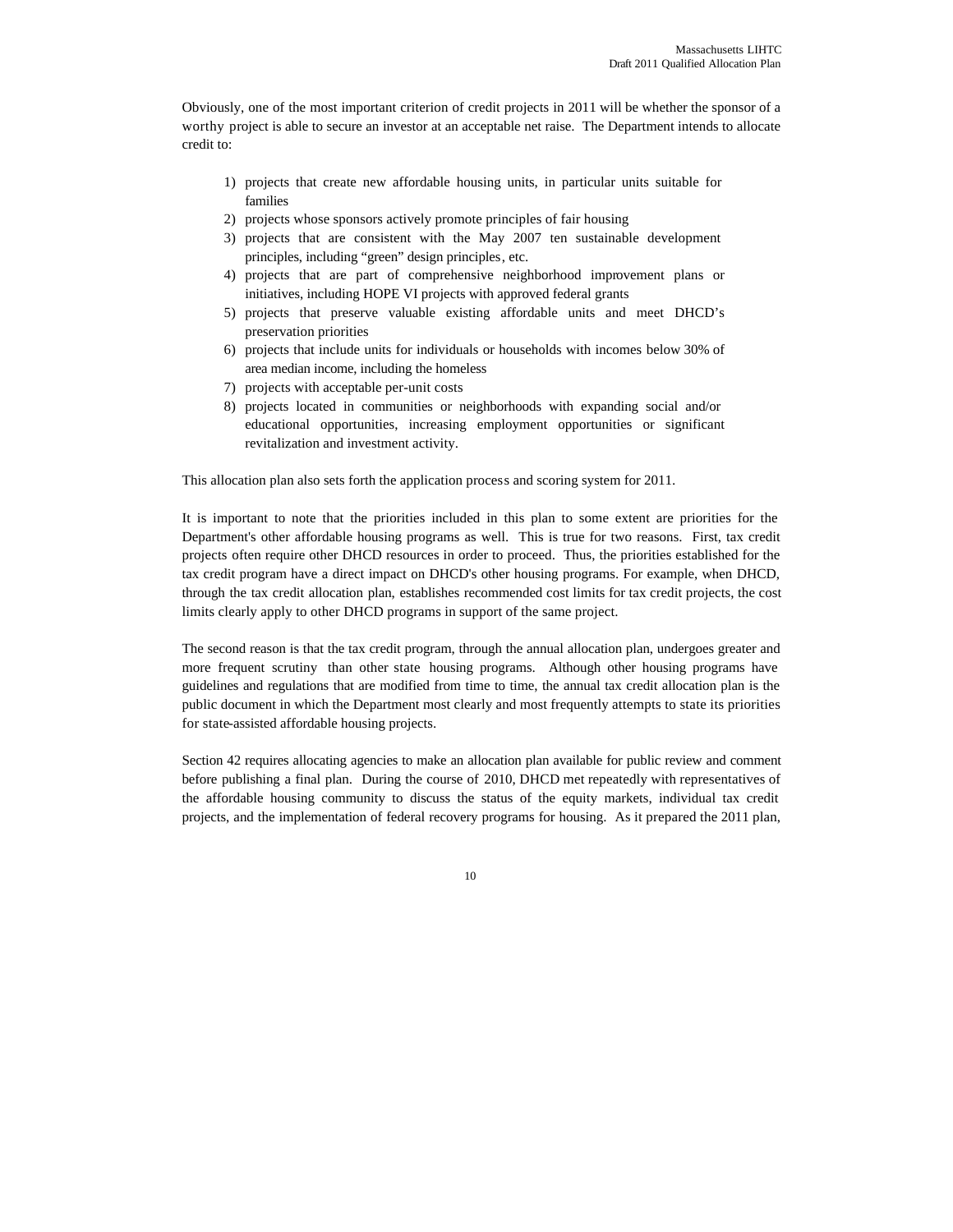the Department encouraged suggestions and comments from housing professionals, other experts, municipal officials, advocates, and concerned citizens. The Department wishes to publicly acknowledge their contribution, and to thank them for their time and effort. Finally, in accordance with code requirements, the Department presented the draft allocation plan for public review and comment at a public hearing held on January 19, 2011.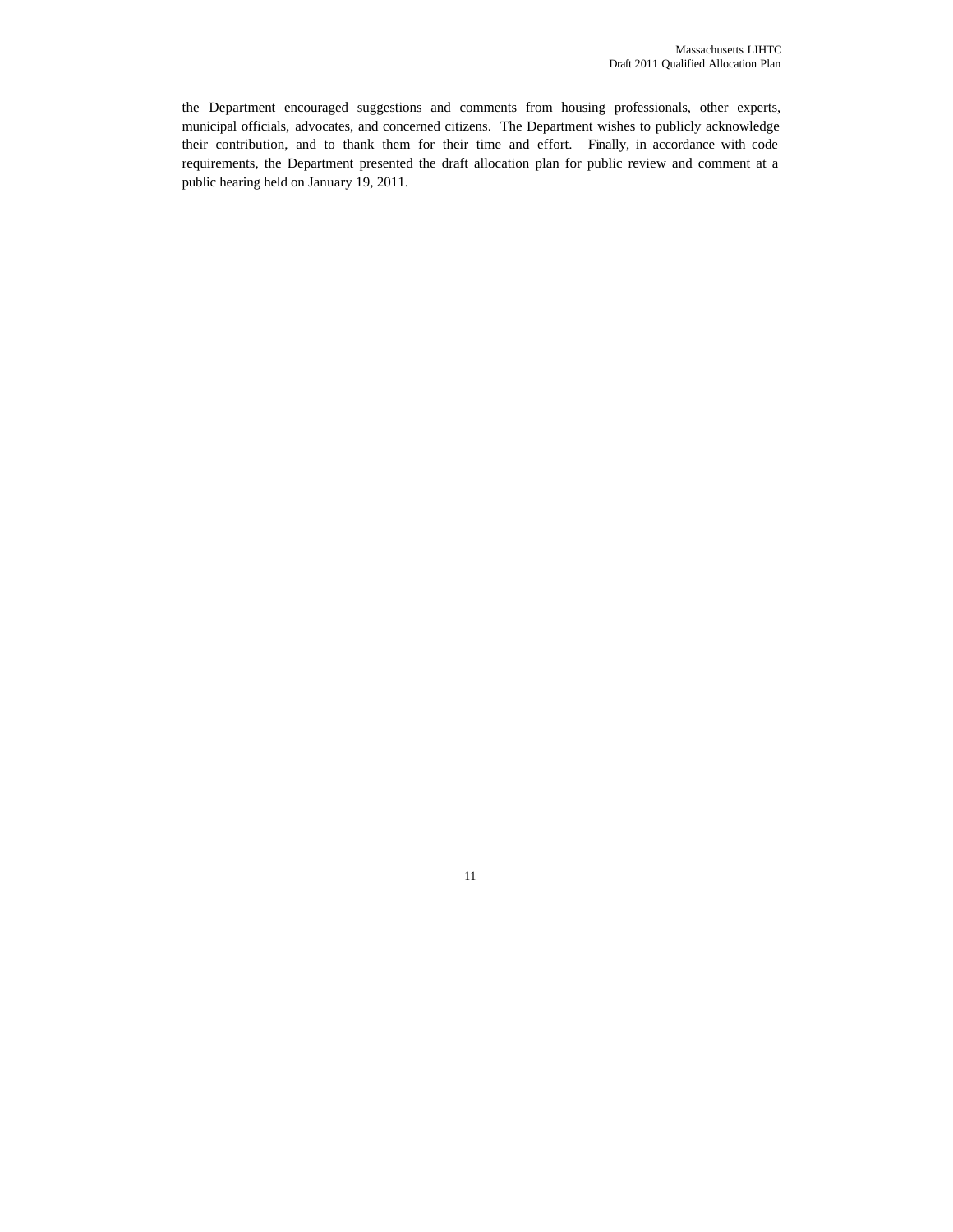## **Section III. Federal Credit Available in 2011**

#### **9% Credit**

As of the date on which this allocation plan becomes final, the Department of Housing and Community Development anticipates having provided reservation letters allocating all available 2011 credit. In accordance with Internal Revenue Code Section 42 and Treasury Regulation 1.42 - 14, the 9% credit allocation consisted of:

- 1) \$14,176,212 in per capita tax credits, based on the factor \$2.15 multiplied by the Massachusetts estimated population of 6,593,587 (based upon IRS Notice); and,
- 2) \$0 of returned credits from prior years.

The total amount of 9% tax credits available for allocation in 2011 is subject to change. Additional credit may become available if projects that received allocations in prior years return tax credits to DHCD. Additional credit also may become available if national pool credit is allocated to the Commonwealth of Massachusetts. In addition, a certain amount of Massachusetts state housing tax credits will be available for allocation during calendar year 2011. The provisions of this allocation plan will apply to the total amount of housing tax credits the Commonwealth of Massachusetts is authorized to allocate during 2011. The evaluation criteria and selection process for applications submitted during 2011 are included in later sections of this plan.

#### **4% Credit**

Under allocation plans prior to 2007, DHCD delegated the authority to allocate the federal 4% credit to two Massachusetts quasi-public housing agencies – MassHousing and MassDevelopment. Both agencies have the authority to issue tax-exempt bonds subject to the Commonwealth's private activity bond volume cap. Prior to 2007, both agencies made 4% credit allocations in conjunction with tax-exempt bond financing. As of October 31, 2007, DHCD opted not to delegate such authority and therefore is the sole agency that determines eligibility for and allocates federal 4% credit to projects. Both MassHousing and MassDevelopment retain the authority to issue tax-exempt bonds to multifamily rental projects. DHCD will continue working closely with both agencies to coordinate the allocation of the 4% credit with the allocation of volume cap for tax-exempt bond financing.

Developers who are interested in securing an allocation of 4% credit for their projects should contact DHCD's tax credit staff early in the development process. DHCD will require each developer seeking 4% credit to submit components of the One Stop Affordable Funding application in order to determine whether the project is eligible for a 4% allocation. Developers may submit One Stop applications with 4% credit requests to DHCD on a rolling basis, rather than waiting for a DHCD rental funding competition. However, the only determination DHCD will make on a rolling basis is whether the project is eligible for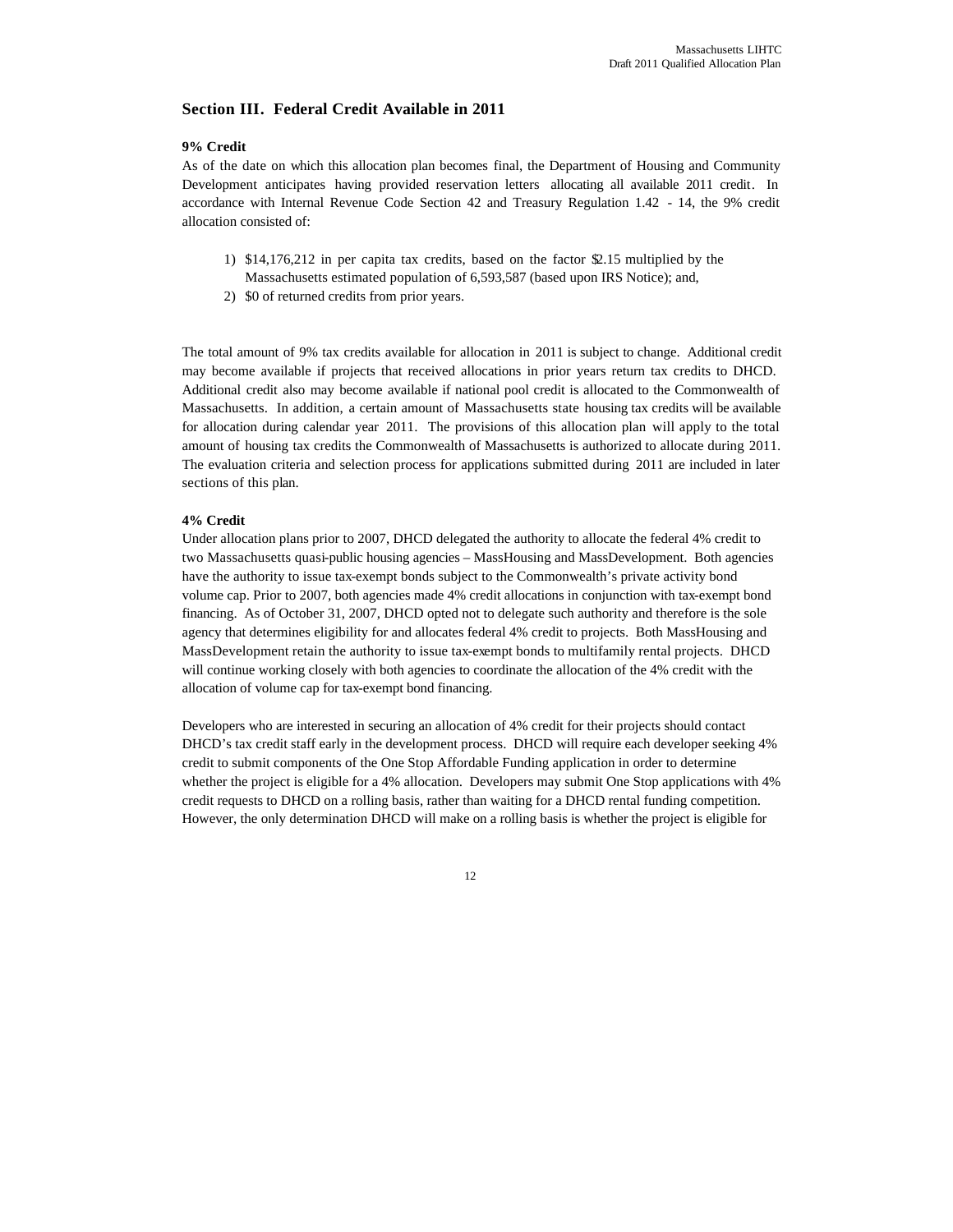4% credit. Developers who also are seeking gap financing must submit a full funding application during a regularly-scheduled rental funding competition.

## **Section IV. Impact of Recent Federal Legislation**

It would be difficult to overstate the importance to the tax credit program of the enactment of the American Recovery and Reinvestment Act (ARRA) of 2009. Signed into law by President Barack Obama on February 17, 2009, the ARRA statute contained two critically important relief measures for stalled tax credit projects. ARRA created both the Tax Credit Assistance Program (TCAP), to be administered by the U.S. Department of HUD, and the Tax Credit Exchange Program (Section 1602), to be administered by the U.S. Department of the Treasury. In total, the two new programs provided more than \$170 million in funds to stalled credit projects in Massachusetts. The rapid and simultaneous implementation of two new programs in a short time period – less than four months – presented the Department with significant challenges. But DHCD was able to make the first TCAP awards in August 2009, and, two months later, the Department issued the first awards to Tax Credit Exchange projects. As of January 2011, all of the 32 TCAP or TC-X projects are either in construction or completed.

Prior to the enactment of ARRA, Congress in 2008 enacted HERA – the Housing and Economic Recovery Act. That important legislation also contained provisions favorable to the tax credit program. DHCD incorporated certain changes allowed by HERA into the 2009 Qualified Allocation Plan, including changes to the calculation of the 9% credit and to the Department's annual allocation authority. As permitted by HERA, the Department added 20 cities in the Commonwealth to the list of "difficult to develop areas" ("DDAs) in Massachusetts. Also per the HERA legislation, these DDA designations apply only to 9% credit projects. The cities added in the 2009 QAP were:

| 1. Chicopee    | 7. Haverhill   | 13. New Bedford | 17. Springfield |
|----------------|----------------|-----------------|-----------------|
| 2. Easthampton | 8. Holyoke     | 14. North       | 18. Taunton     |
| 3. Fall River  | 9. Lawrence    | Adams           | 19. Westfield   |
| 4. Fitchburg   | 10. Leominster | 15. Northampto  | 20. Worcester   |
| 5. Gardner     | 11. Lowell     | n               |                 |
| 6. Greenfield  | 12. Methuen    | 16. Pittsfield  |                 |

DHCD will continue its designation of these cities as DDAs in 2011. As of 2010, DHCD also designated the cities of Beverly, Boston, Cambridge, Chelsea, Easthampton, Gloucester, Hanover, Northbridge, Quincy, Salem, Somerville, Springfield, Stow, Tyngsborough, Wareham, Webster, and Weymouth as DDAs, for 9% credit projects as permitted by HERA. DHCD will continue these designations in 2011 as well.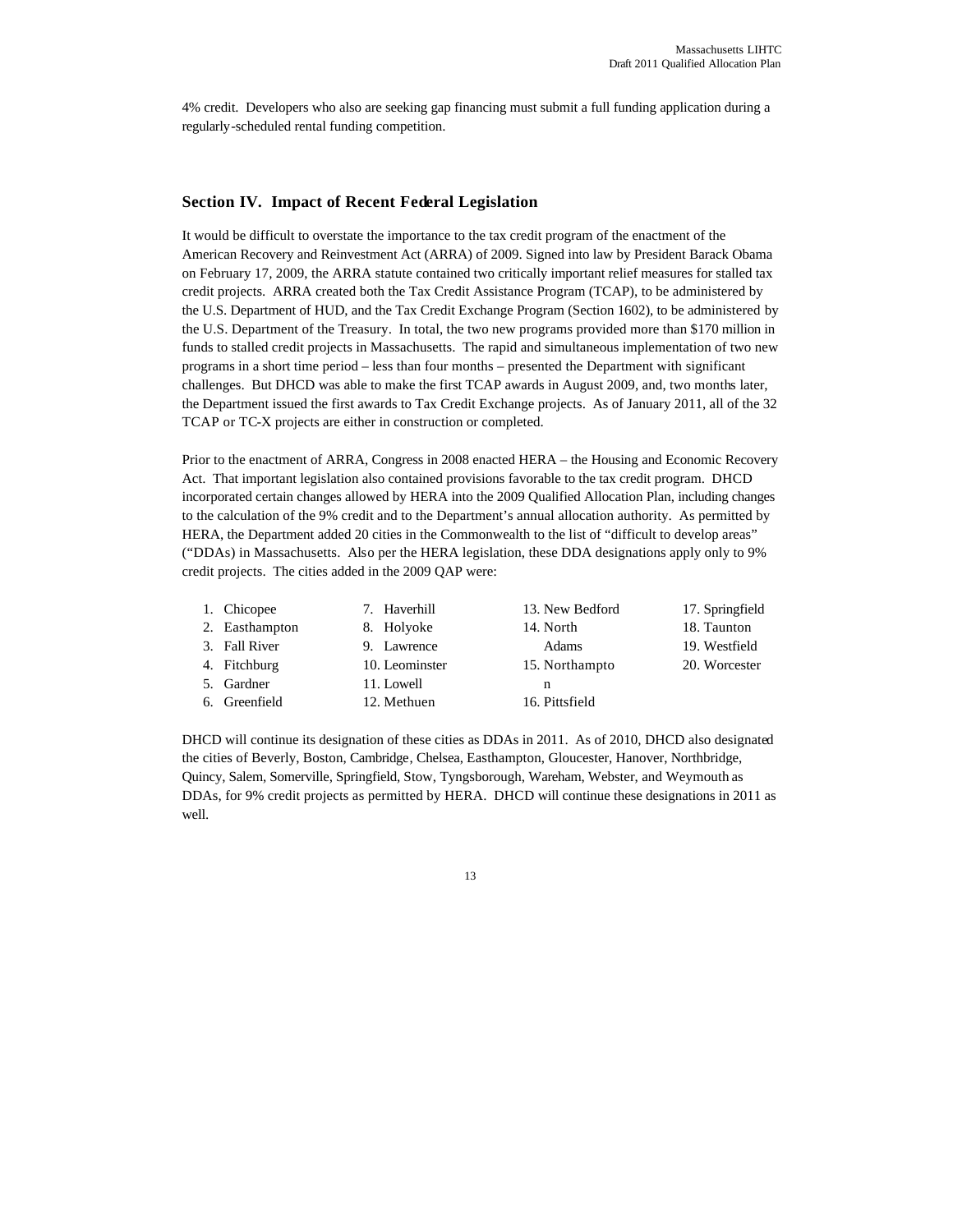The Department will determine the extent of the corresponding basis boost (up to 130%) in the communities listed above based on the need for the boost in the context of a project's financial feasibility. The designation of an area as a DDA and the degree of the resulting basis boost for a particular project or a building within the project will be made at the Department's discretion. The Department's decision to permit a basis boost will not necessarily apply to other projects or buildings in the same community if the basis boost is not needed for financial feasibility. The per-unit eligible basis caps and the per-project tax credit allocation limits are described in Section IX of this QAP and will still apply. The sponsor of a credit project located in a community not currently designated as a DDA may contact the Department if he or she believes the community should be included. The Department will require the sponsor to submit substantial documentation before it will evaluate such requests.

It is important to note that previous legislation enacted by Congress provided changes to the credit in 2000. Those changes remain in effect in DHCD's 2011 QAP. In December 2000, Congress passed legislation that provided \$1.75 in per capita allocation authority to each state, subject to regular cost-ofliving increases. As of January 2008, the Commonwealth's allocation was based on \$2.00 per capita. That amount increased by \$.20 to \$2.20 with the enactment of HERA in July 2008 and increased again on January 1, 2009 to \$2.30. In 2010, the per capita allocation rate was reduced to \$2.10. As of January 2011, the per-capita allocation rate will be \$2.15.

In addition to providing a per capita increase, the December 2000 legislation required all states to incorporate certain changes in their annual Qualified Allocation Plans. Based on an advisory memo to all state allocating agencies from the National Council of State Housing Agencies (NCSHA), DHCD incorporated the following program changes in the 2002 QAP. These changes remain in effect in the 2011 QAP.

- In accordance with the December 2000 law, the 2011 QAP must give preference to community revitalization projects located in qualified census tracts. (Please note that the Commonwealth of Massachusetts QAPs historically have given preference to such projects.)
- In accordance with the law, the 2011 QAP requires every tax credit applicant to submit a market study of the housing needs of low income individuals in the area to be served. A non-related party approved by DHCD must conduct the study at the developer's expense.
- In accordance with the law, DHCD will continue its practice of conducting regular site inspections to monitor compliance. (Please note that DHCD inspects projects at least once every three years.)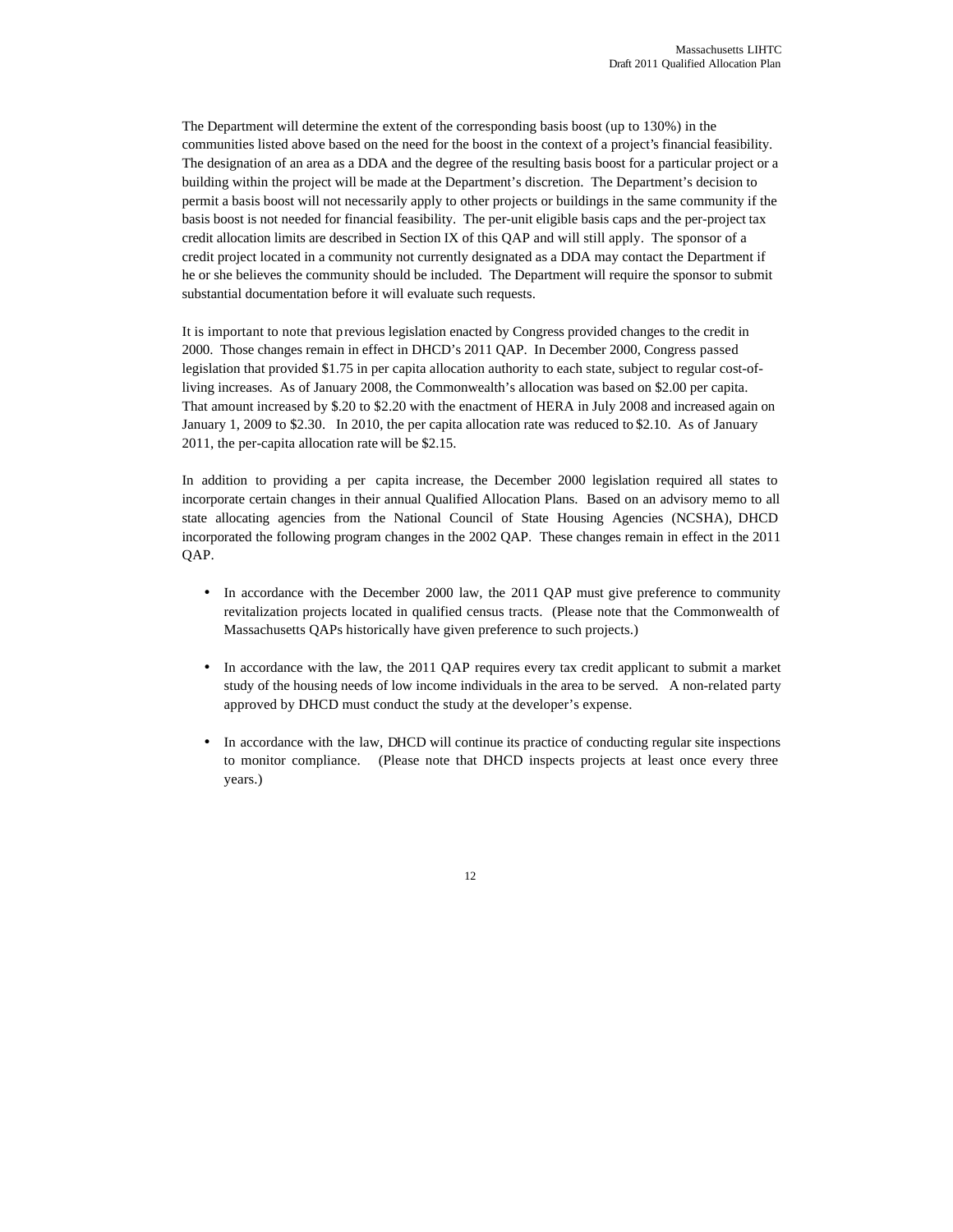- In accordance with the law, DHCD will make available to the general public a written explanation of any allocation not made "in accordance with the established priorities and selection criteria of the agency."
- In accordance with the law, DHCD will permit sponsors of tax credit projects that receive allocations "in the second half of the calendar year" to qualify under the ten percent test within six months of receiving the reservations, regardless of whether the 10% test is met "by the end of the calendar year." (Please note that developers who receive reservations during the first half of a calendar year must meet their ten percent deadline by the end of the calendar year, or by an earlier deadline established by DHCD.) In addition, and in accordance with NCSHA's recommended industry practices, DHCD will require that developers provide a certified accountant's opinion relative to the ten percent test. The accountant's opinion must be in the format established by NCSHA.

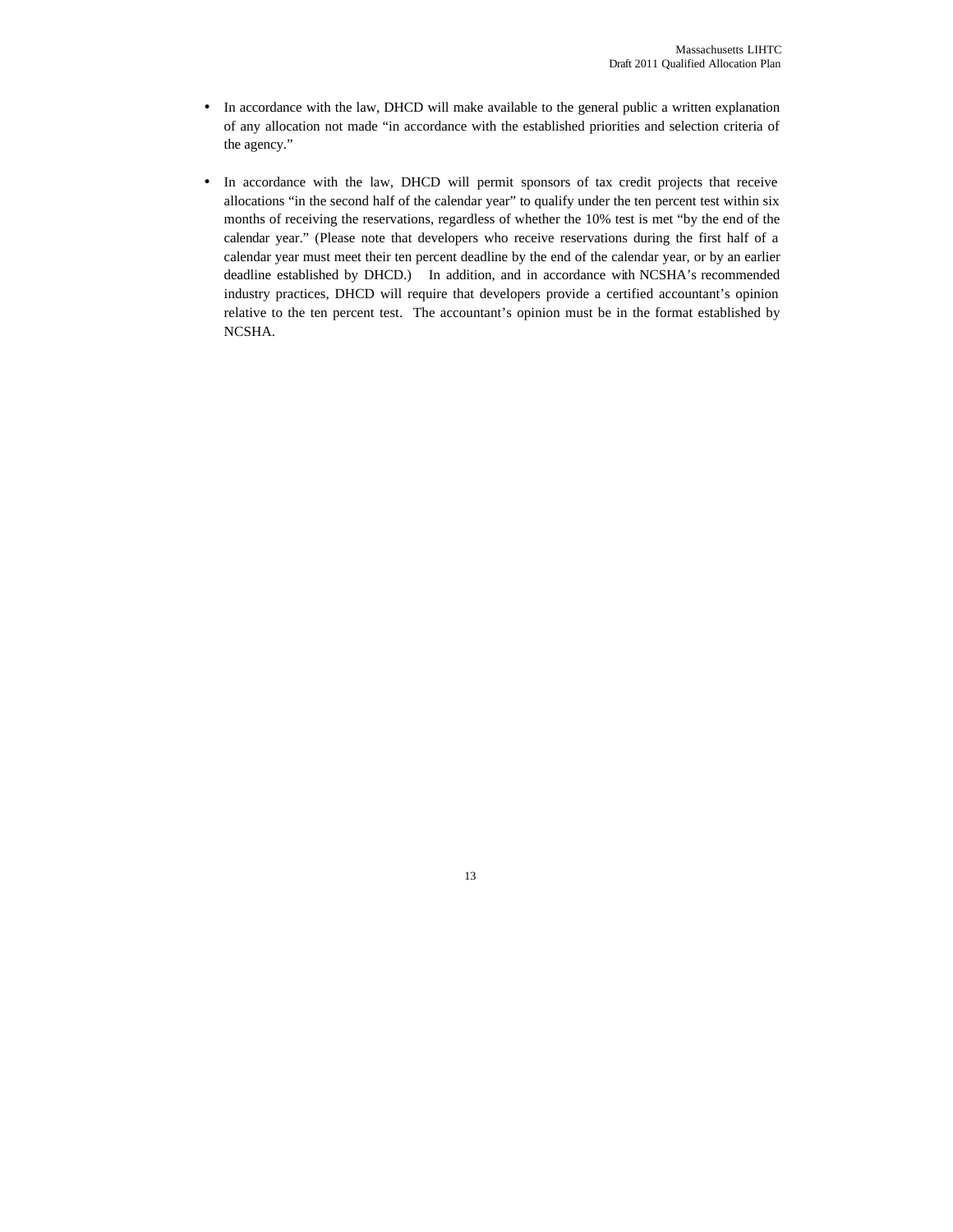## **Section V. The Massachusetts State Housing Tax Credit**

The enactment of Chapter 119 of the Act of 2008 has provided the Department with additional authority to allocate the state low-income housing tax credit. Effective with the enactment of Chapter 119 of the Act of 2008, DHCD now has authority to allocate up to \$10 million each year in state housing credit.

During 2011, the Department will allocate the available state housing credit by following the same process used to allocate state credit between 2001 and 2010. In accordance with the enabling statute and state tax credit regulations, the state housing credit can be awarded only to projects that receive an allocation of federal tax credit (either 9% or 4%). Thus, the selection process for state credit projects fundamentally will be the same as the selection process for federal credit projects. The sponsors of projects may request an allocation of state credit in combination with federal credit. **However, it is important to note that state credit typically will be allocated in lieu of a portion of federal credit, which the project might otherwise receive.** 

An eligible investor may claim each dollar of state credit allocated for a five-year period. In accordance with the process set forth in Section XII of this document, DHCD may elect to issue binding forward commitments of 2012 state credit during 2011.

In selecting projects to receive federal/state credit allocations during 2011, DHCD will evaluate the capacity of the development team to attract an investor and to process a blended federal/state project; the location of the project; and the potential net equity raise to the project estimated by one or more syndicators. If DHCD determines that the net equity raise proposed by the sponsor is not sufficient, DHCD will not make a reservation to the project. At this time, DHCD anticipates making state credit reservations to projects capable of securing a net raise greater than 70 cents on the dollar. Consistent with the enabling statute, DHCD also intends to achieve a degree of geographic balance in the allocation of the state housing tax credit. **Sponsors seeking state credit allocations for their projects during 2011 should note that the Department will give priority to large-scale neighborhood impact projects and to mixed-income projects, and to projects that provide a high percentage of units for extremely low income households, including homeless households.** Sponsors also should note that DHCD reserves the right to limit the total amount of state credit to be allocated during a given competition and the total amount to be allocated to a given project. IF DHCD elects to limit the available state credit during a given competition, the Department will establish the limit in its competition Notice of Funding Availability (NOFA).

Sponsors of projects seeking allocations of both state and federal credit should immediately contact the Department's Division of Housing Development (617-573-1300) to schedule time to discuss their plans. The state tax credit regulations are included in this document as Appendix D.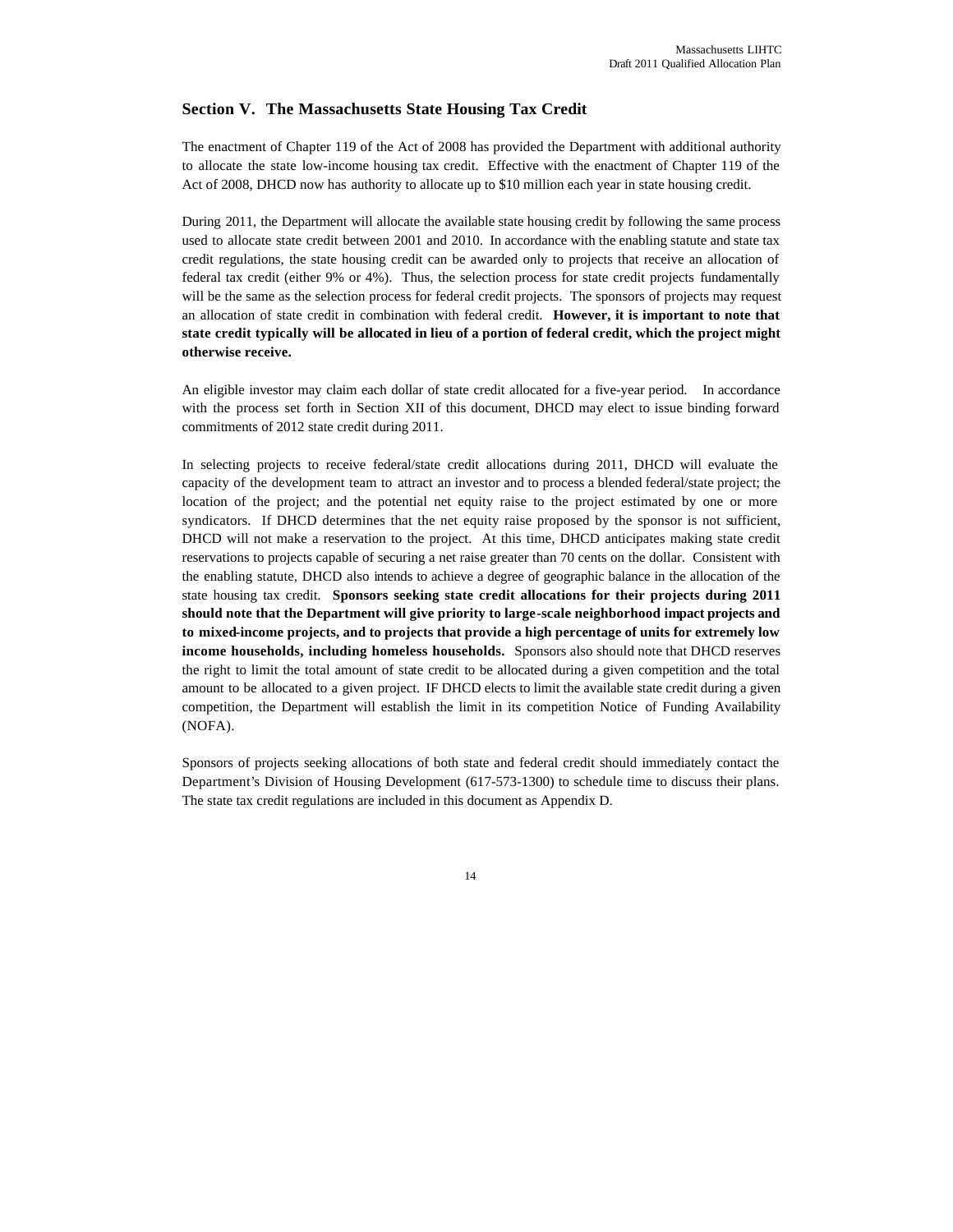## **Section VI. Special Challenges in 2011**

The extreme challenges of 2008 continued to affect the low-income housing tax credit program in 2009 and 2010. At the beginning of 2009, over 30 Massachusetts projects with credit awards – either 9% or 4% - were stalled either because they had lost their investors or because the drop in equity prices had created large gaps in project financing. The program appeared to be in full crisis. However, the enactment of the American Recovery and Reinvestment Act (ARRA) in February 2009 provided the funding necessary to save countless tax credit projects throughout the country, including the stalled Massachusetts projects. By the end of 2010, DHCD had fully implemented the two ARRA recovery programs for housing (TCAP and TC-X). Thirty-two ARRA funded projects were in construction. These projects represent 1,997 total units, including 1,635 tax credit units.

For DHCD, the enormous challenge of implementing the ARRA programs and funding the ARRA projects is in the past. The challenge for DHCD in 2011 is different. The tax credit equity market is responding well to Massachusetts projects, and a number of Massachusetts development teams are involved in multiple projects that need tax credits to proceed. The development pipeline is very full, and the demand for credit – both federal 9% and state housing credit – far exceeds the available resources. DHCD's challenge in 2011 will be the selection of the strongest projects, including those most ready to proceed and those that best meet the state's housing needs.

In developing the 2011 QAP, DHCD has focused, as always, on several basic questions:

- What kind of projects does DHCD most want to support?
- What kind of projects can attract investors?
- What is the fair division of tax credits among these projects?

In trying to answer these questions, the Department has considered the following:

- Where is the need for affordable rental units the greatest, as defined by rental rates, vacancy rates, public housing waiting lists, homelessness, and other factors?
- Where will the construction of affordable housing impact potential economic growth?
- What kind of impact will a tax credit project have on the surrounding neighborhood?
- Will the project demonstrate consistency with the May 2007 sustainable development principles?
- What kind of unique and beneficial services will be available to the tenants of the completed project?
- What is the appropriate division of resources between family housing and housing intended to serve individuals, including the frail elderly?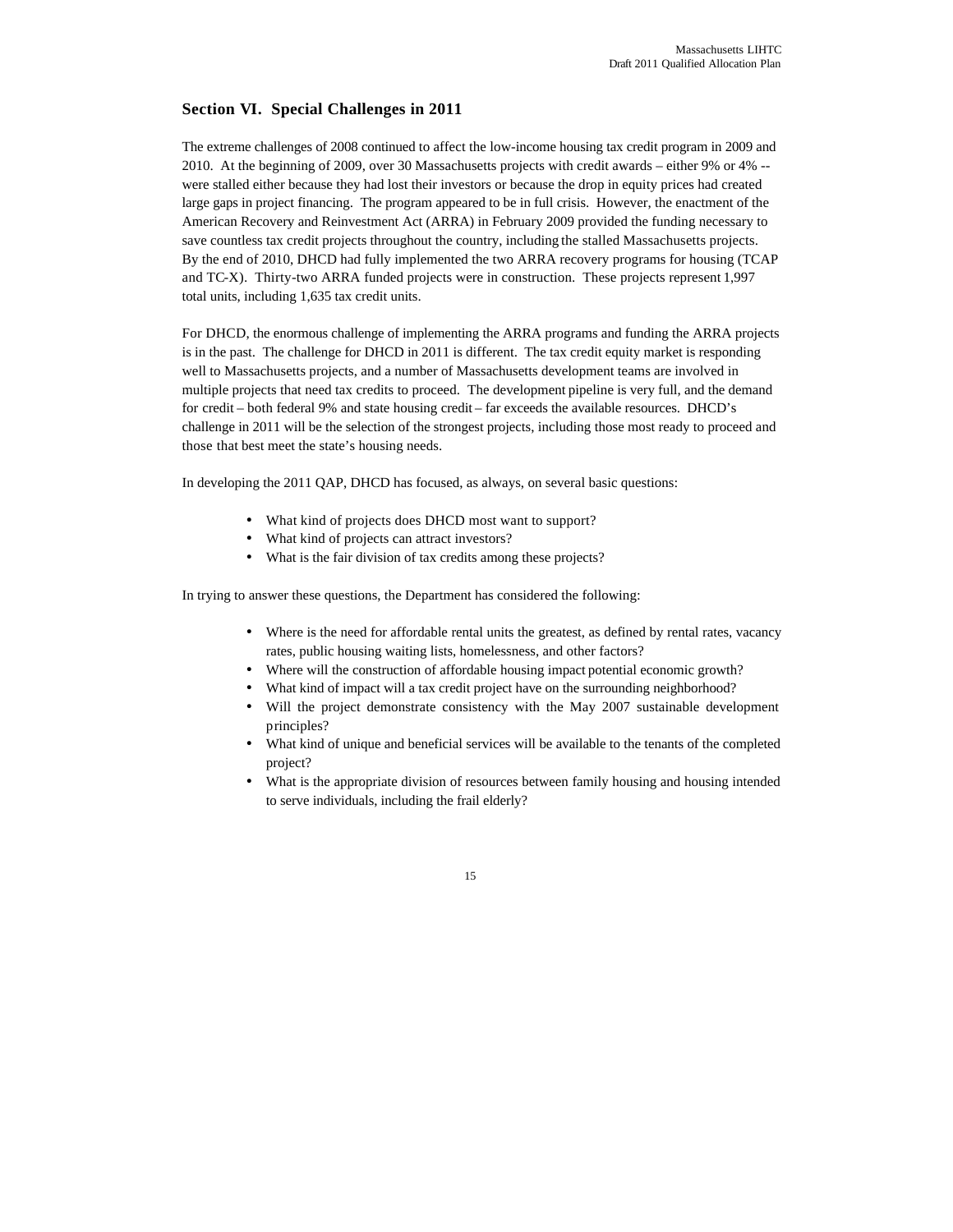The most significant challenge for DHCD and other allocating agencies in 2011 will be selecting projects that meet agency and code priorities and preferences, that score well competitively, and that are able to attract equity investors. The Department intends to maintain its commitment to certain types of projects, including but not limited to, projects with some or all of the following characteristics:

- The project is sponsored by a non-profit;
- The project will have a significant impact on the neighborhood in which it is located;
- The project will include units and a service plan for extremely low income households, including the homeless;
- The project will include units and a service plan for persons with disabilities;
- The project will help DHCD implement fair housing principles and affirmative action goals;
- The project will result in abandoned or foreclosed property being restored to residential use;
- The project will preserve as affordable housing units that are threatened by conversion to market rate housing.

The body of this 2011 Qualified Allocation Plan sets forth in detail the answers to the Department's basic questions and establishes the scoring system for 2011 tax credit applications. In brief, the answers to the basic questions are as follows:

- 1) The Department wishes to support a reasonable mix of affordable housing projects, including small to medium-size projects that create new affordable units; preservation projects that maintain rents at affordable levels for low- income households; and large-scale redevelopment projects with the potential to impact entire neighborhoods.
- 2) During 2011, the Department intends to divide the available credit among these worthy projects such that:
	- 60% of the remaining credit is allocated to projects that create new units, either through rehabilitation or new construction, with an emphasis on small or medium-sized projects.
	- 40% of the remaining credit is allocated to preservation projects, such as projects with expiring use restriction projects, and other preservation projects and smaller scale preservation projects.
- 3) Whether production or preservation, the ideal project must contain certain characteristics that make it worthy of tax credit consideration and equity investment. These characteristics are described in later sections of the 2011 allocation plan.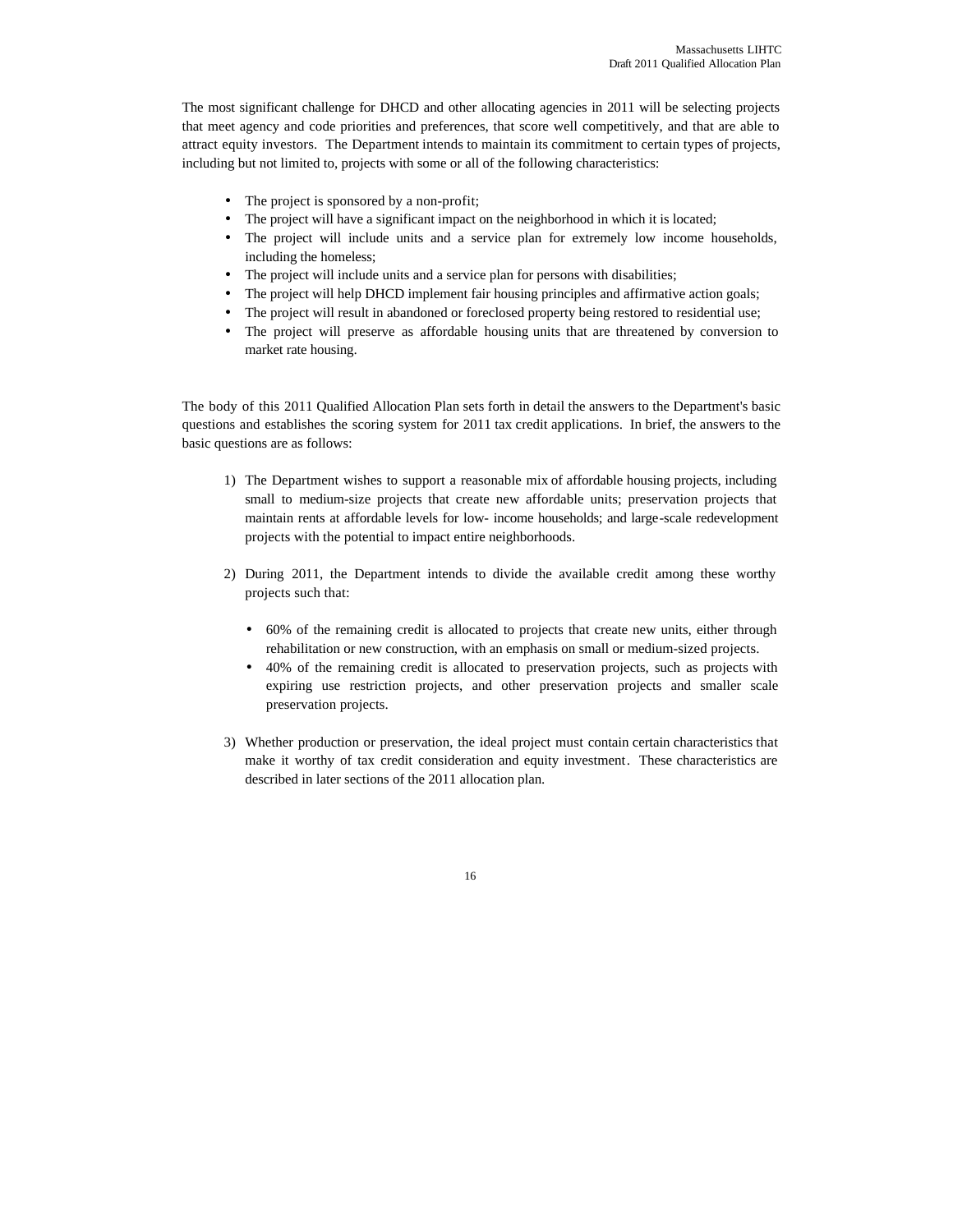## **Section VII. Evaluation of the Need for Affordable Housing in Massachusetts**

Each year, in deciding how to allocate the housing credit, the Department of Housing and Community Development must consider the need for affordable rental units throughout Massachusetts. The effort to evaluate need is complicated by the fact that there is no single Massachusetts housing market. Rather, there are hundreds of local housing markets, and they differ significantly from each other. The median home sales prices in the most affluent western suburbs of Boston exceed \$1,000,000, yet homebuyers in the more rural areas of the state can still find units priced below \$150,000. In addition, the effects of the ongoing foreclosure crisis impacts some communities far more than others.

Because of the disparate characteristics of various local housing markets, the best measures of affordable housing need in one market may not be the best measures in another. For example, some communities have relatively few residents with household incomes below 50% of area median income. But the average sales prices for homes in these communities may be above \$600,000, and there may be virtually no rental units available. So, while one indicator of need -- the number of poverty households -- may be low, another indicator -- average or median sales prices -- may be extremely high.

In order to evaluate housing need in the many markets in Massachusetts, the Department in 2008 issued a Request for Proposals and selected a qualified contractor to conduct a statewide housing needs assessment, and to evaluate housing need in the context of the potential for economic growth. The contractor selected was Michael Goodman of the University of Massachusetts Donahue Institute. Working with a consultant, Bonnie Heudorfer, Dr. Goodman completed a thorough analysis of housing need in Massachusetts late in 2008. Findings from the analysis have helped the department assess need in various regions of the state.

While the indicators or measures of need are too numerous to list in full, the most basic measures of need in given market areas include many or all of the following:

- low median household income
- high percentage of low income households
- high percentage of households at extreme poverty level
- high percentage of homeless individuals or families in shelter
- high percentage of renters in proportion to homeowners
- high percentage of households receiving welfare
- generally poor condition of the housing stock
- high rate of unemployment
- high rental rates in and near the market area
- high condominium and single family sales prices in and near the market area
- low vacancy rates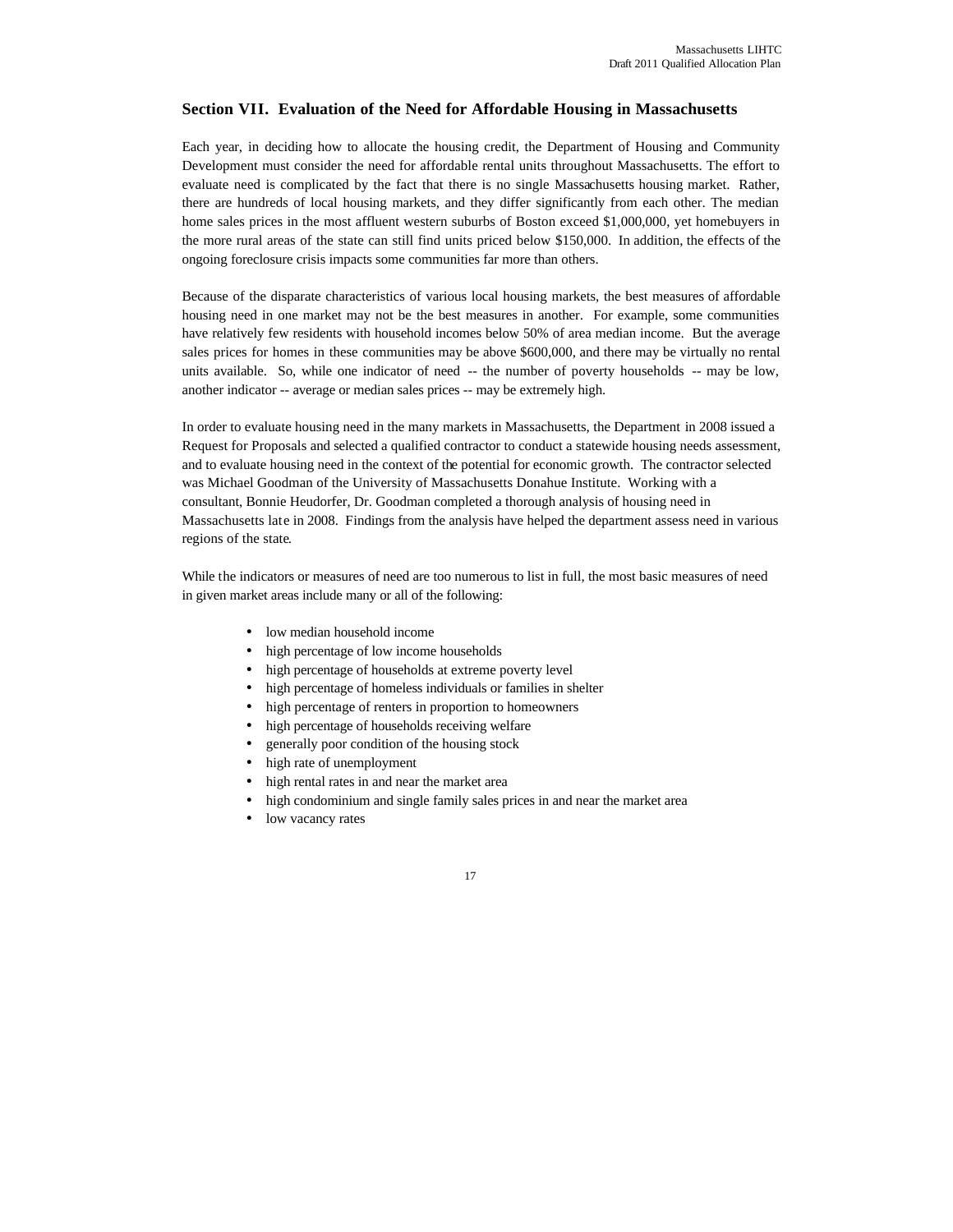• long public housing waiting lists

For the purposes of identifying need in this allocation plan, the Department has used the comprehensive data and analysis prepared by its policy staff as part of the consolidated plan submission to the U.S. Department of Housing and Urban Development (HUD). The data and analysis are contained in Section 3 of the Massachusetts' 2010-2014 Consolidated Plan. (The section is entitled "Housing and Homeless Needs Assessment" and can be downloaded at the following website:

http://www.mass.gov/Ehed/docs/dhcd/cd/planpolicy/consolidated/2010conplan.pdf)

The data and analysis contained in the consolidated plan confirm what housing experts already know. The effects of the sub-prime implosion have created even greater pressure on the Massachusetts rental market in 2011. There is an ongoing and substantial need for affordable rental housing in Massachusetts. After evaluating the available information, the Department has drawn the following basic conclusions regarding need:

- In most Massachusetts communities, there is a shortage of affordable rental units in good condition.
- There is still a greater need for family rental housing than for other types of affordable rental housing.
- In certain areas with low rental rates and sales prices, the housing stock is so deteriorated that it must either be rehabilitated or demolished and replaced by new units.
- In other areas, the affordable housing stock includes affordable rental projects faced with expiring use restrictions. In some areas, these units will be lost as affordable housing unless there is intervention.
- In some communities in metropolitan Boston, high rental rates and median home sales prices have clearly eroded the supply of affordable housing. New affordable rental units are badly needed in these communities.
- The troubled national economy and the widespread wide spread effects of sub prime crisis have increased the number of homeless individuals and families in many areas of the state.

The Department's determination of need is reflected in the set-aside categories established for 2011 and described in detail in Section VIII of this allocation plan. DHCD's determination of need also is reflected in the scoring system established for 2011 applications and described in Section XI of this plan.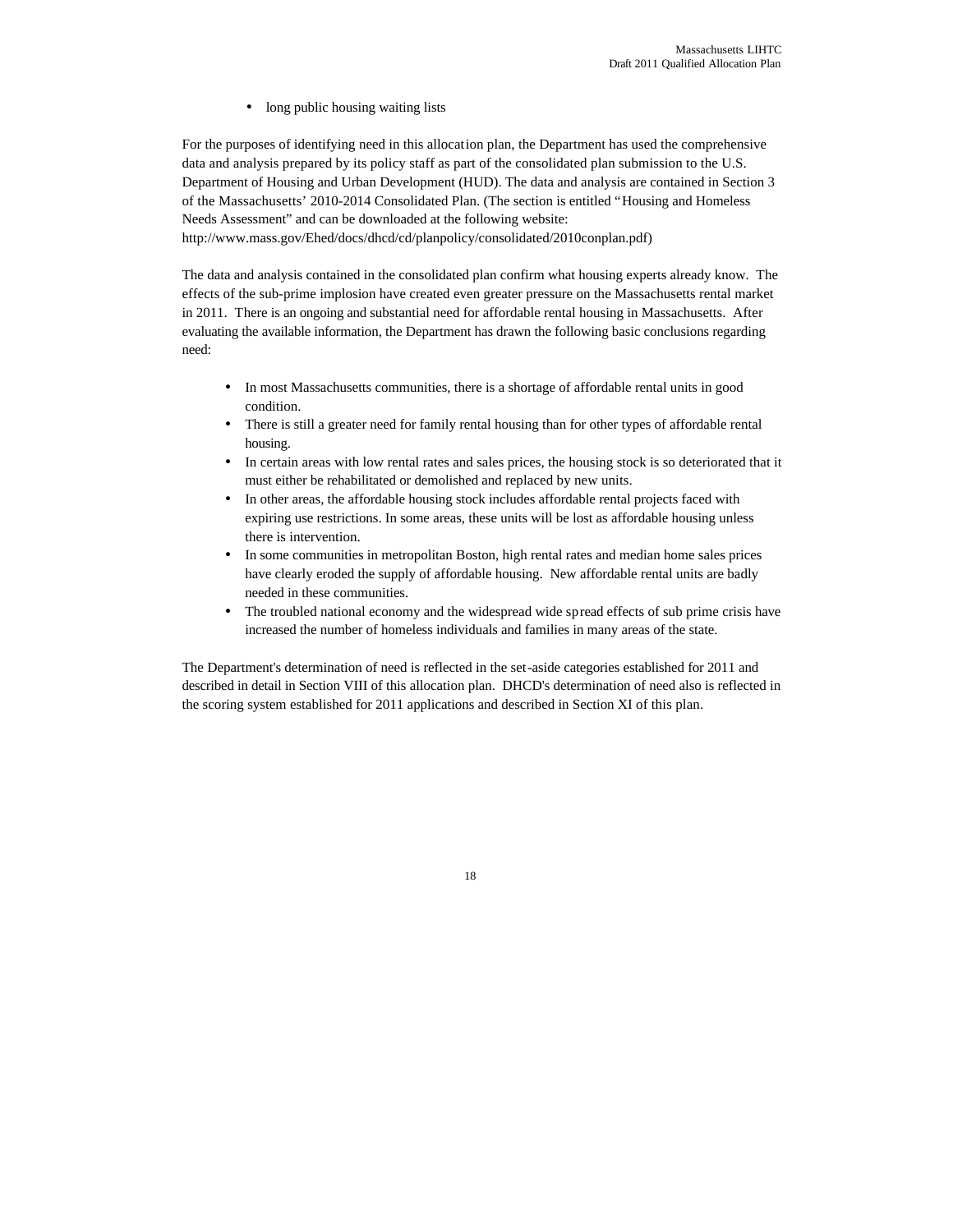## **Section VIII. Set-Aside Categories for 2011**

After careful consideration, the Department has established two set-asides for purposes of allocating the credit in the year 2011: a set-aside for production projects and a set-aside for preservation projects, including a special allocation for the Washington Beech HOPE VI project in Boston. In detail, the two setaside categories for the year 2011 are as follows:

#### **1) Production set-aside**-- **60%of the available credit**

The need and demand for affordable rental units is directly linked to the relative shortage of supply. Through this set-aside, the Department intends to allocate credit to support the production or creation of new affordable rental units. Applications for new construction projects will be evaluated in the production category. In addition, applications for rehabilitation will be evaluated in this category if:

- a) The units have been vacant for two or more years; or
- b) The units have been condemned or made uninhabitable through fire damage.

Sixty percent of the credit available for allocation in 2011 is intended to support production. The minimum project size will be twelve units.

#### **2) Preservation set-aside-- 40% of the available credit**

Thousands of affordable housing units currently exist in privately owned properties. Applications for preservation projects will be considered in this category only if they qualify under one or more of the following subsections:

a) *The housing is at risk of loss due to market conversion.* Typically, projects qualifying under this subsection will be existing affordable housing projects whose owners are able either to opt out of the Section 8 subsidy contract or prepay the existing mortgage financed through HUD, MassHousing or Rural Development. In addition, some projects are reaching the end of their 30 or 40 year governmentally financed mortgages, or governmental use restrictions. If these projects are converted to market, the units will continue to exist, but will be lost from the Commonwealth's inventory of affordable housing. In some cases, this will result in the displacement of existing residents through steep rent increases. Many of these projects are too valuable to lose. The replacement costs would far outweigh the cost to the state of preserving the existing stock. In general, projects will not be considered for funding under this set-aside unless they can be converted to market within 36 months. Rare exceptions may be made for particularly valuable projects in the strongest market areas.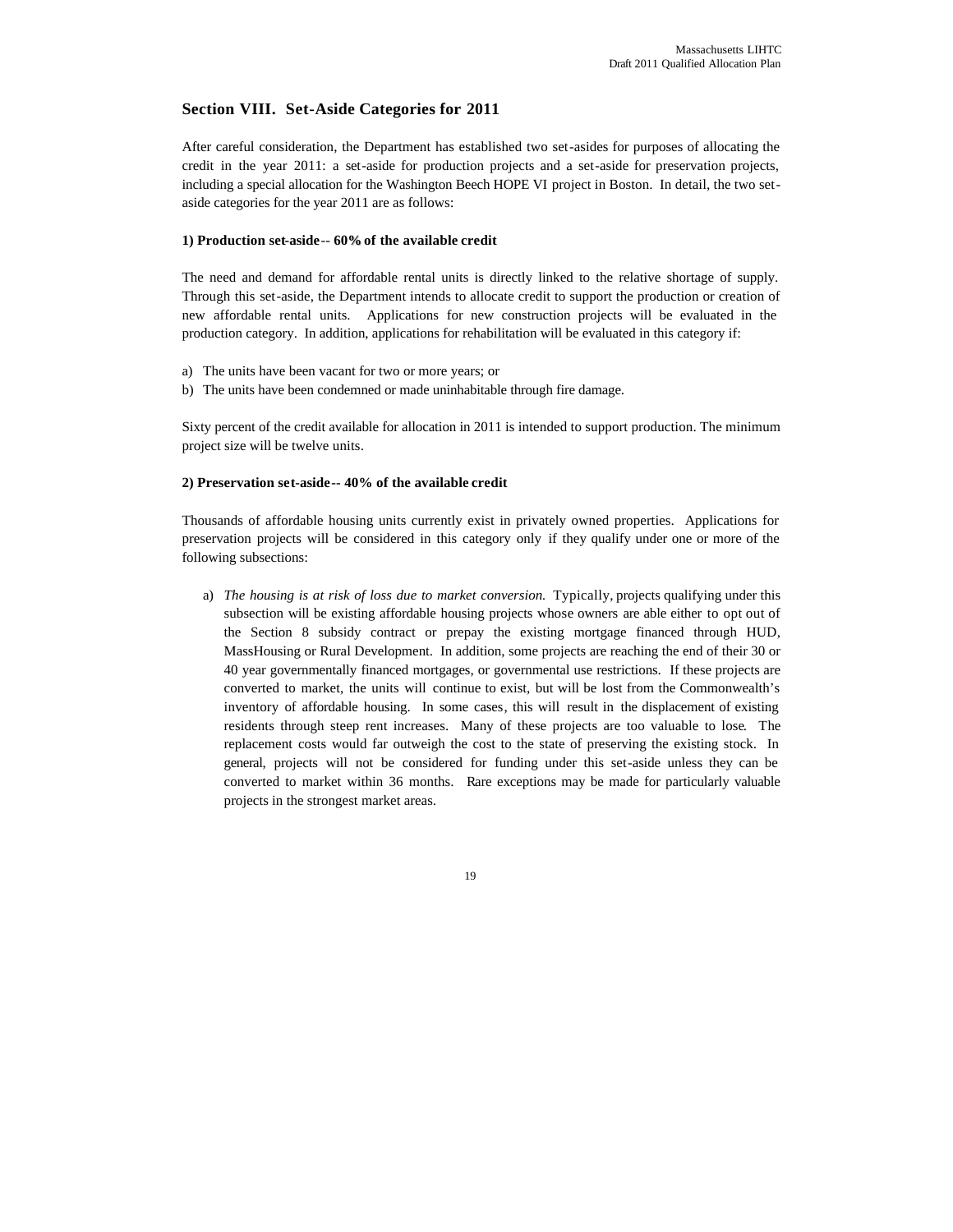- b) *The housing is at risk of loss due to physical condition or financial distress.* A project in poor physical condition may be at risk of condemnation or other governmental action to close the property. A property in financial distress has experienced serious cash flow problems that will likely lead to foreclosure. DHCD will evaluate an application to preserve a project in poor physical condition based on a capital needs assessment included in the One Stop submission. The assessment must describe how all the major capital needs of the project will be addressed. Applications to assist projects in financial difficulty must demonstrate that the financing, property management, and asset management plans will be sufficient to ensure the project's ongoing financial stability. In general, projects will not qualify for funding under this set-aside unless the capital needs assessment indicates a minimum rehabilitation expenditure of \$30,000 per housing unit.
- c) *The application represents a time-limited opportunity to purchase existing affordable housing.* In some cases, a preservation sponsor may have the opportunity to purchase a property due to a seller's need or desire to sell at a particular time. A purchase under Chapter 40T would also qualify under this subsection. While they may represent desirable transactions, projects qualifying as preservation projects under this subsection generally will rank lower than projects qualifying pursuant to subsections a and b above, and only rarely will qualify for allocated tax credits.
- d) The units are located in a large-scale, significantly distressed federal public housing project, with the majority of units at risk due to deteriorated condition, and with HOPE VI funds already awarded to the project.

The Department intends to award its most valuable resources, such as 9% tax credits, CIPF, HSF, and HOME funds, to the projects that are at greatest risk of loss, or that represent an extraordinary opportunity to purchase and preserve a valuable property. Sponsors seeking these resources will have to demonstrate that the proposed transaction is not feasible using tax-exempt financing and 4% tax credits. In addition to the threshold criteria in Section X, and the competitive scoring criteria in Section XI, the Department will take into account the "Priority Matrix for Preservation Properties", attached as Appendix J.

Within the preservation set-aside, the minimum project size will be twelve units, although the Department expects that most or all applications in this category will represent fairly large-scale projects. There is no maximum project size in this category. However, certain cost limits, eligible basis limits, and DHCD allocation and subsidy limits will apply to virtually all 2011 projects and will effectively restrict total project size. Limits on cost, basis, and allocation amounts are described in a later section of this allocation plan. DHCD subsidy limits are described in the section of this plan entitled "Scoring System".

Sponsors seeking DHCD allocations within the preservation set-aside should note that preservation projects, like production projects, must meet all eligibility and scoring criteria set forth in this QAP. Preservation sponsors should note the Department's ongoing commitment to sustainable developments with an emphasis on projects located near major public transit as well as extensive retail and commercial opportunities and services.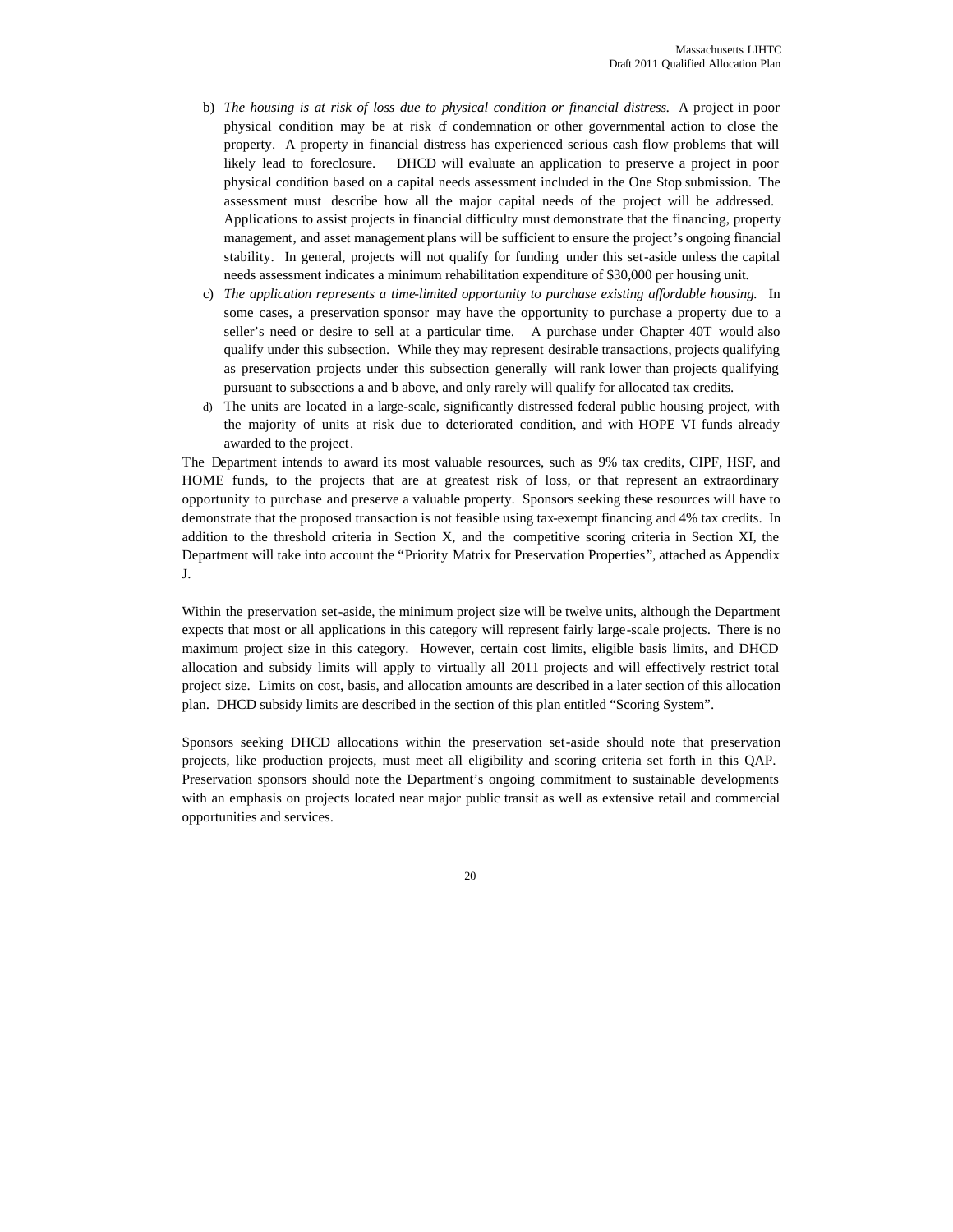## **Non-profit set-aside:**

Federal law requires that at least 10% of the credit available in 2011 be allocated to projects involving "qualified non-profit organizations". DHCD will meet the 10% requirement by allocating credit to such organizations through either or both of the set-aside categories described in this section. Historically, the Department often has allocated approximately 45% of its 9% credit authority to qualified non-profit organizations.

To be considered a "qualified non-profit", an organization must:

- Meet criteria described in Section  $501(c)(3)$  or (4) of the Internal Revenue Code and be exempt from payment of taxes under Section 501(a);
- Have as one of its exempt purposes the fostering of low income housing; and
- Not have a prohibited affiliation with, or be controlled by, a for-profit organization, as determined by DHCD.

DHCD will include in the tax credit application the necessary certification to substantiate qualified nonprofit status. DHCD will make the required non-profit determination after reviewing the certification.

In order to count toward the 10% set-aside, a qualified non-profit organization, in accordance with Section 42 of the Internal Revenue Code, must:

- Own an interest in the project, directly or through a partnership; and
- Must materially participate (on a regular, continuous, and substantial basis within the meaning of Section 469(h) of the Internal Revenue Code) in the development and operation of the project throughout the tax credit compliance period.

In addition, qualified non-profit developers -- with or without material participation -- may have a right of first refusal to acquire a tax credit project after year 15, in accordance with Section 42 of the code.

It is likely that some applications will be submitted for projects that include both production and preservation units, as described in this plan. If the majority of the units in a project qualify for the production set-aside, DHCD will evaluate the project in the production category. Conversely, if the majority of the units qualify for the preservation set-aside, DHCD will evaluate the project in the preservation category.

The percentages of available credit established for each set-aside in 2011 are goals, rather than absolute minimums or maximums. In evaluating all projects and determining the most effective use of the available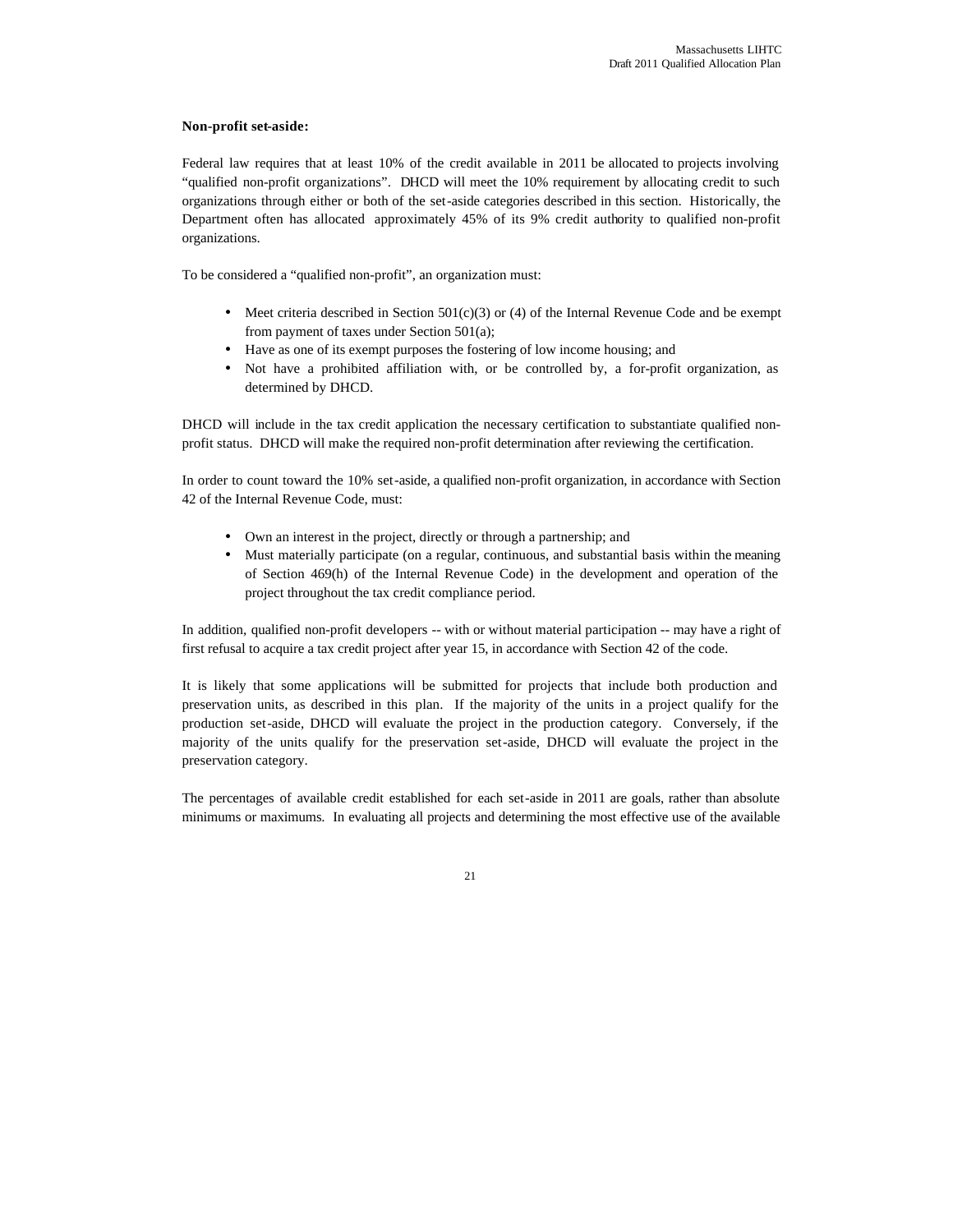credit, DHCD, in its sole discretion, may choose to modify the percentages established as goals for each set-aside.

Regardless of whether an application is submitted as production or preservation, it must represent a project worthy of consideration by numerous housing and development standards. While no project is ever ideal, the Department is intent on allocating its extremely valuable resource, the 9% credit, only to the strongest possible applications. The following statements describe some of the characteristics the Department seeks to encourage and reward through the scoring system, regardless of project type:

- The project will fill a genuine, documented need, readily supported by available market information.
- The completed project will have a positive impact on the surrounding neighborhood.
- The completed project will have characteristics consistent with May 2007 sustainable development principles.
- The completed project will contain elements of "green design" and will promote conservation of energy resources.
- Consistent with fair housing policies, the completed project will offer expanded opportunities to racial, ethnic, and other groups protected under fair housing laws who are underserved in the community in which the project is located.
- From an architectural perspective, the project will be compatible with the surrounding neighborhood.
- The units, including the affordable units, will be well-designed, desirable places to live.
- The completed project will include units reserved for individuals or families earning less than 30% of area median income, including individuals or families making the transition from homelessness.
- Local elected officials and neighbors actively support the project and participated in the development process.
- The development team has the financial strength to carry out the project.
- The development team has an excellent record in affordable housing development and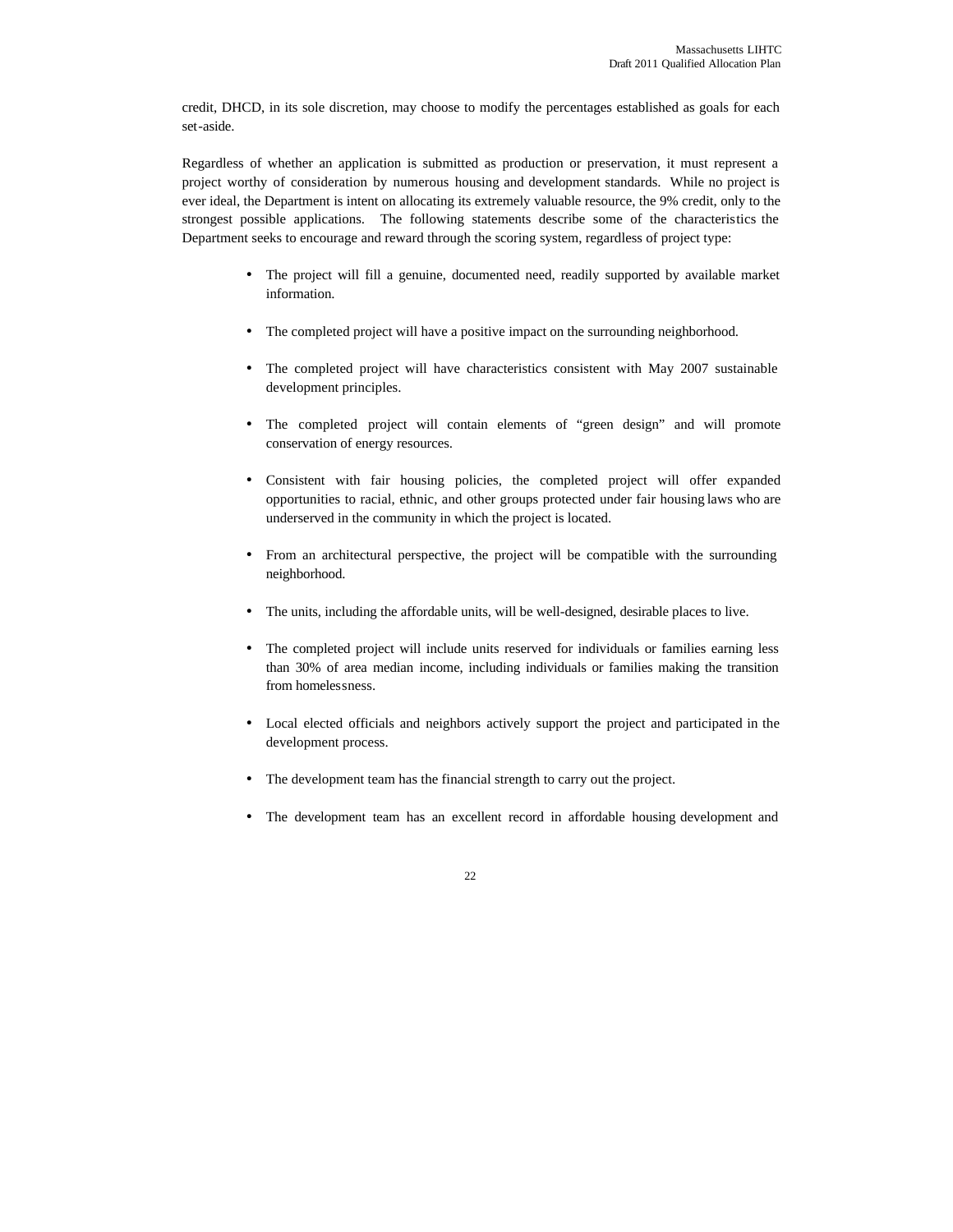management.

- Whether new construction or rehabilitation, the intended scope of work is appropriate.
- The total development cost of the project is reasonable, both in the context of industry standards and in the context of public perception.
- The developer's fee and overhead are consistent with the Department's written standards.
- Specific categories of project costs are reasonable, including estimated hard costs, estimated soft costs, and projected operating costs.
- The amount of public subsidy to be invested in the project is reasonable: typically, less than \$100,000 per affordable unit unless the project primarily is a special needs projects.
- No member of the development team will profit unduly from participating in the project.
- The project meets a recognizable public purpose.

## **Section IX. Recommended Cost Limits; Caps on Eligible Basis; Cap on Allocations Per Project**

From time to time, the Department re-evaluates the appropriate recommended cost limits for tax credit projects using cost information from projects in the Department's portfolio. The Department has made the decision to increase the recommended cost limits for larger unit projects within metro Boston to \$250,000 per unit. The new recommended limit for larger unit projects outside metro Boston is \$200,000 per unit. Per-project limits on tax credit awards also have been revised (see page 24). For 2011, the recommended cost limits are as follows:

| SRO outside the Boston metro area                                        | \$<br>90,000 |
|--------------------------------------------------------------------------|--------------|
| SRO within the Boston metro area                                         | 100,000      |
| Enhanced SRO outside the Boston metro area                               | 100,000      |
| Enhanced SRO within the Boston metro area                                | 125,000      |
| Assisted living unit projects outside the Boston metro area              | 125,000      |
| Assisted living unit projects within the Boston metro area               | 150,000      |
| Small unit projects outside the Boston metro area                        | 150,000      |
| Small unit projects within the Boston metro area                         | 175,000      |
| Large unit projects outside the Boston metro area                        | 200,000      |
| Large unit projects within the Boston metro area- preservation set-aside | 175,000      |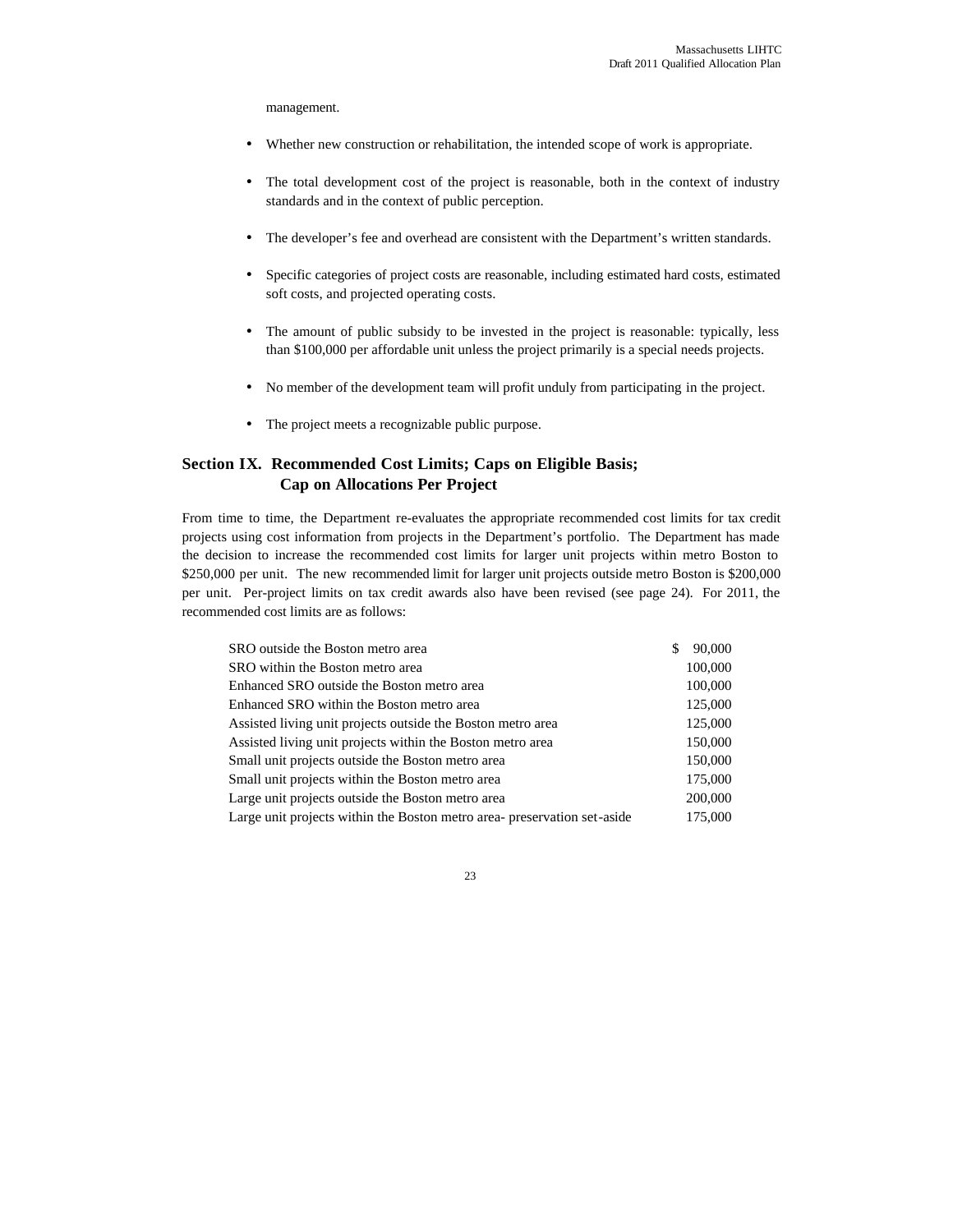Large unit projects within the Boston metro area- production set-aside 250,000

*Large unit projects* must have an average of at least two bedrooms per unit or consist of at least 75% two or more bedroom units and 25% three or more bedroom units.

*Enhanced SRO projects* must contain kitchen and bathroom facilities in at least two-thirds of the units.

As indicated, these limits are *recommended* limits: they are not intended to be absolute limits for projects seeking tax credits. Applications for projects with costs higher than the recommended limits will undergo greater scrutiny, so that DHCD may attempt to understand the added costs. In these cases, applicants will have to justify the project costs to DHCD in order to be eligible for 2011 consideration.

**Additional limitations for competitively allocated credits:** Even if an application is accepted for review with costs higher than the recommended limits, DHCD will typically cap the project's eligible basis. For the purpose of this QAP, DHCD will cap the allowable eligible basis in the production setaside at \$250,000 per assisted unit for projects within the Boston metro area and \$200,000 per assisted unit for projects outside the Boston metro area. DHCD will cap the allowable eligible basis in the preservation set-aside at \$175,000 per assisted unit.

As an example, to determine the amount of tax credits for which a production project within the Boston metro area is eligible, the sponsor must multiply  $$250,000$  in maximum basis times the number of tax credit units times 9%. The sponsors of a preservation project must multiply \$175,000 in maximum basis times the number of tax credit units times 9%. **For example, a 30 unit 100% tax credit production project within the Boston metro area will be eligible for \$675,000 (\$250,000 \* 30 \* .09 = \$675,000). A 30 unit 100% tax credit production project outside the Boston metro area will be eligible for \$540,000 (\$200,000 \* 30 \* .09 = \$540,000). A 30 unit 100% credit preservation project will be eligible for \$472,500 (\$175,000 \* 30 \* .09 = \$472,500). (Sponsors should note that the federal legislation (HR 3221) enacted in July 2008 established 9% as the permanent percentage for the "70%" credit projects.)**

Finally, in order to ensure equitable distribution of limited tax credit resources, the Department has established per-project limits for credit allocations. The Department has established \$500,000 as the maximum amount that can be awarded to an assisted living project. In 2011, the Department has established \$1 million as the maximum allocation amount that typically will be awarded to other projects during the term of this allocation plan. However, DHCD may elect to award more than \$1 million in credit -- up to a maximum of \$1.3 million in credit -- to large scale neighborhood impact projects, subject to credit availability. Requests for allocations greater than \$1 million will be considered on a case-by-base basis if the sponsor is able to demonstrate the potential impact of the project and if DHCD has sufficient credit to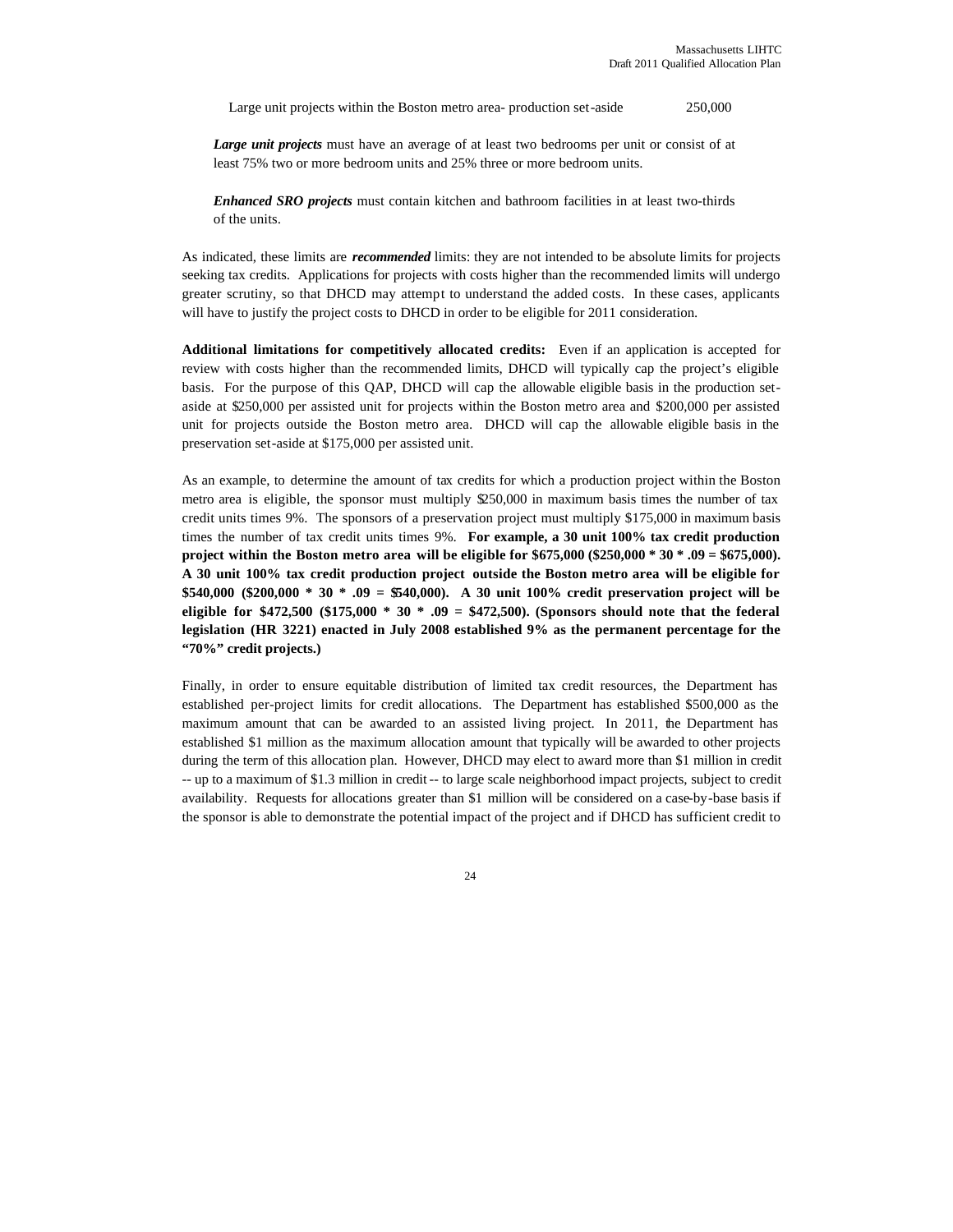make a larger allocation. DHCD expects that a sponsor receiving an award greater than \$1 million – up to \$1.3 million – will request reduced amounts of subsidy financing from the Department. It is important to note again that sponsors of all 2011 credit projects will have to make the case to DHCD that they have secured an investor.

## **Section X. Threshold Criteria for 2011 Tax Credit Applications**

During 2011, DHCD will first evaluate all tax credit applications in accordance with threshold criteria, then in accordance with competitive scoring criteria totaling 182 points. Unless an application meets all the threshold criteria set forth in this section, the Department will not review the application in the competitive scoring categories**. In addition, each applicant must submit a narrative addressing the project's ability to satisfy the threshold requirements.** 

The thirteen threshold criteria that all applications must meet are as follows:

Threshold #1: Conformance with Set-Aside Categories Threshold #2: Quality of Site Threshold #3: Evidence of Local Support or Local Processing Threshold #4: Creditworthiness of Sponsor/Owner Threshold #5: Evidence of Site Control Threshold #6: Identification of All Financing Sources Threshold#7: Status of Compliance Monitoring of Other Tax Credit Projects Threshold #8: Good Standing with Respect to Other State Housing Programs Threshold #9: Commitment to a Thirty-Year Term of Affordability Threshold #10: Tenant Supportive Services Threshold #11: Inclusion of Units for Extremely Low Income Persons or Families Threshold #12: Consistency with the May 2007 Sustainable Development Principles Threshold #13: Fair Housing Narrative

The requirements included in each threshold criterion are as follows:

#### *Threshold #1: Conformance with Set-Aside Categories*

Each project submitted for 2011 consideration must meet the criteria for either the production or the preservation set-aside. The production set-aside, described in detail in an earlier section of this plan, includes a minimum project size of eight units. At least 75% of the units in a proposed production project must have two or more bedrooms. DHCD will permit exceptions on the number of bedrooms only if efficiency or one-bedroom units are appropriate for the intended residents. (For example, assisted living projects primarily will include efficiency or one-bedroom units and will not be subject to the two-bedroom requirement. An exception to the bedrooms requirement also will be made for single room occupancy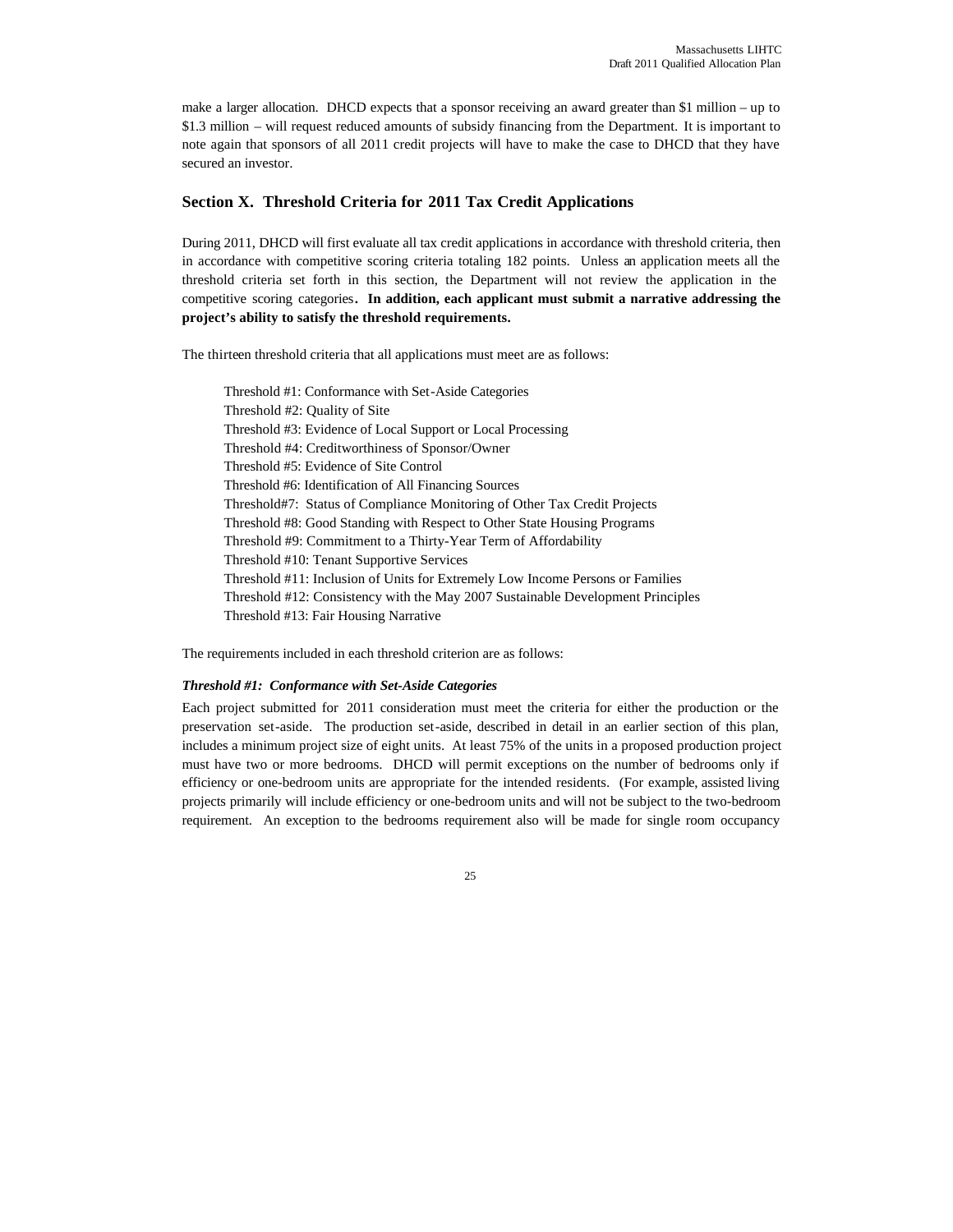projects.) Regardless of the exceptions described in this paragraph, the Department's priority in this setaside is the production of rental units suitable for families.

The preservation set-aside also is described in detail in an earlier section of this plan. The minimum project size in this category is eight units. There is no maximum project size in this category. However, projects over 100 units will undergo greater scrutiny than projects of 100 units or less. The Department has a preference for projects that include units suitable for families, but recognizes that some preservation projects consist primarily of one-bedroom units for rental by older households. Other preservation projects are predominantly single room occupancy units for rental by individuals with special needs.

#### *Threshold #2: Quality of Site*

The quality of the site is one of the most fundamental aspects of any housing project. Like other lenders, both public and private, the Department ideally wishes to fund only those projects in outstanding locations, on problem-free sites. However, in reality, many tax credit applications represent existing, occupied residential properties located on sites that are acceptable, but not ideal. Additional applications represent abandoned or distressed properties that previously were occupied by tenants or homeowners. The sites of these properties also may be less than ideal.

The Department anticipates that some 2011 applications will represent occupied or previously occupied HUD properties. If DHCD were making the decision on quality of site, it might not agree with the decision already made by the U.S. Dept. of HUD. Since a whole class of applications includes sites that have been accepted by the federal housing agency, DHCD has elected not to evaluate "site" as a competitive category in 2011.

However, every 2011 application submitted for consideration still must include a site acceptable, by Department standards, for the proposed housing use. Sponsors should review their sites in light of the May 2007 sustainable development principles outlined in Section II of this QAP. Although site characteristics that are generally consistent with the May 2007 sustainable development principles may be present more often in urban areas, the Department believes that there are opportunities for housing development in all communities. Infill sites near services and transportation, buildings for adaptive re-use, former commercial or industrial sites, and other "smart growth" opportunities exist in rural and suburban communities. The Department encourages the development of projects in such locations, especially since such projects tend to offer greater opportunity to underserved racial and ethnic groups.

Before preparing a One-Stop Affordable Housing Application, each tax credit sponsor should contact DHCD's tax credit staff to schedule a site review. The Department will presume that a site is acceptable if it currently is the location of an occupied housing project, with no significant change proposed to the tenant group to be served. However, DHCD staff will still conduct an on-site assessment using, among other measures, the May 2007 sustainable development principles. To schedule a site review, the tax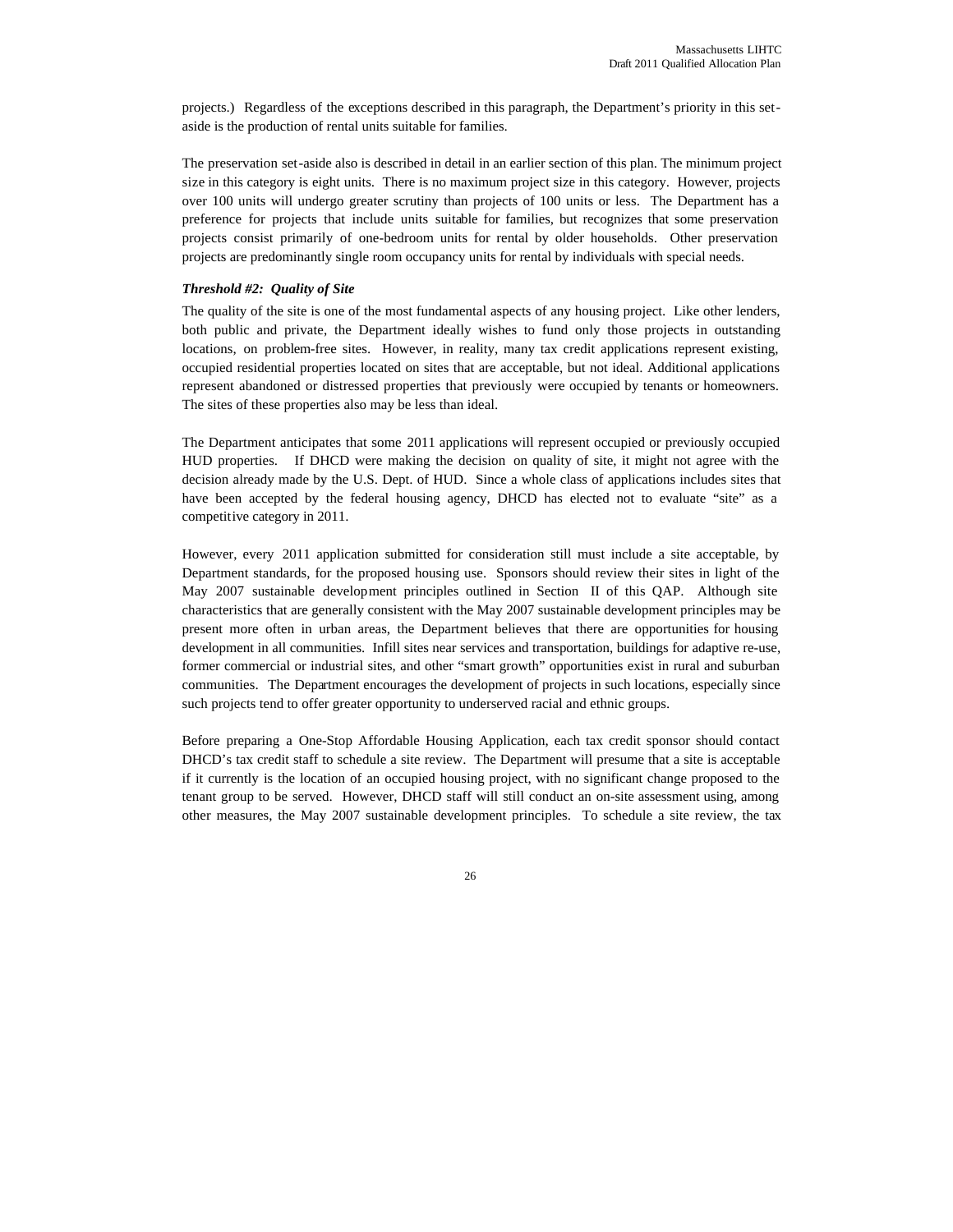credit sponsor should contact the Department at least one month prior to the competition deadline for submitting applications. With less than one month's notice, the Department may not be able to conduct a site visit prior to the competition deadline.

#### *Threshold #3: Evidence of Local Support or Local Processing*

In an ideal world, every affordable housing project would have the support of two key constituencies: its neighbors and the elected leaders of the community. Unfortunately, many projects lack local support, whether from the owners of abutting properties, local elected officials, or both. In some cases, support is withheld for good reason; in other cases, support is unreasonably withheld. In general, DHCD encourages applications from tax credit projects that have full local support. Projects with the support of the chief elected official will be rewarded in the competitive scoring criteria.

Sponsors sometimes may submit applications for DHCD's credit authority for projects that are not locally

supported. If a sponsor/owner cannot demonstrate local support, he or she must instead demonstrate through a written narrative accompanying the One-Stop application substantial efforts to respond to local concerns and obtain the chief elected official's support. If DHCD is not satisfied that the sponsor/owner has made every reasonable effort to obtain support, the Department will reject the tax credit application. Sponsors of HOPE VI projects **must** have the written support of the chief elected official of the community in which the housing will be located in order to be eligible to receive an award of credit through DHCD.

With respect to local contributions, numerous projects submitted for tax credit consideration are located in municipalities that have their own funds through federal sources (i.e. Community Development Block Grant monies, the HOME Program, etc.), or through other sources. For projects located within such municipalities, DHCD typically requires a local contribution of funds in order for the project to receive tax credit consideration.

#### *Threshold #4: Creditworthiness of Sponsor/Owner*

The Department will accept tax credit applications from sponsoring entities that are creditworthy by DHCD standards. The standards of creditworthiness include the following:

- 1) The debt obligations of a partner or other principal of the sponsor/developer entity and the proposed mortgagor/owner entity are paid current;
- 2) No liens exist against property owned by the partner or other principal;
- 3) The partner or other principal of the sponsor/developer entity and the proposed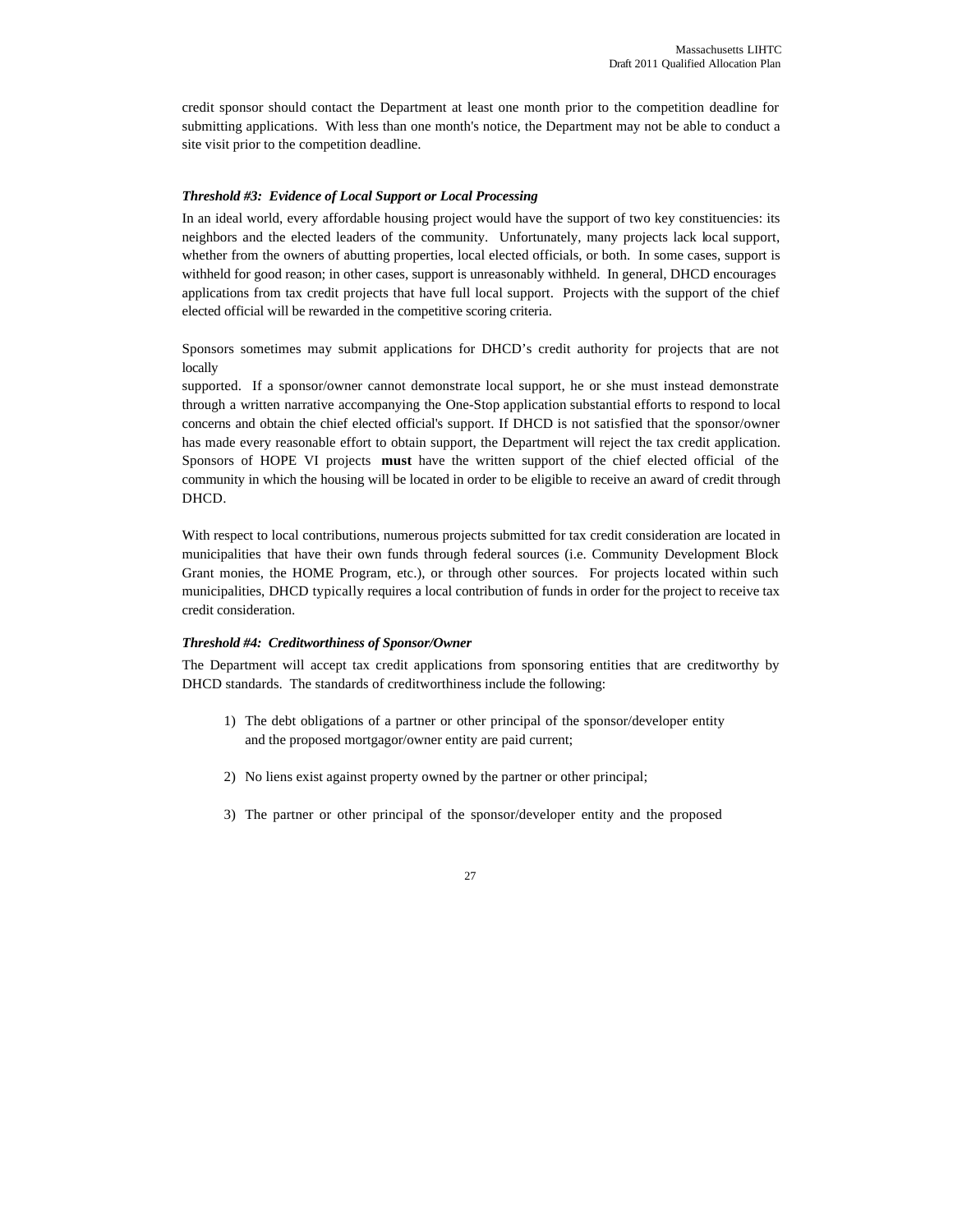mortgagor/owner entity has not failed to respond to a public filing such as a lien or a judgment;

- 4) The sponsor/developer entity and the proposed mortgagor/owner entity (including any affiliates) have not experienced any event(s) of foreclosure over the past five years.
- 5) The sponsor/developer entity and the proposed mortgagor entity (including any affiliates) have not declared bankruptcy.

In general, a corporation will not be considered creditworthy if there are tax liens against the corporation, its affiliates, its subsidiaries, or its properties. In addition, if there is a bankruptcy lien against the corporation, it will not be considered creditworthy. DHCD also will determine whether a corporate sponsor is current in payments to its creditors and will require a certificate that all state tax payments are current. The Department will require that a sponsor certify that all of the standards of creditworthiness listed above have been satisfied as part of the One-Stop application submission package.

DHCD will examine the financial strength of a project sponsor using financial statements submitted by the project sponsor. Financial statements must be no more than one year old. An audit will be required for corporations, but not individuals.

Criteria for financial review include the following: The current ratio (current assets divided by current liabilities) must be greater than one. The liabilities to net worth ratio must be less than four. Net worth must be positive, and there must be no "going concern" issue raised by the sponsor's auditors or reviewers. DHCD staff will ascertain whether the amount of unrestricted cash on hand appears sufficient to cover fixed operating expenses. Sponsors may submit explanations for variations from these criteria, and DHCD will consider these explanations in assessing the financial capacity of a project sponsor.

DHCD is considering entering into a Memorandum of Understanding (MOU) with the Internal Revenue Service in order to obtain tax information useful in determining an applicant's creditworthiness and good standing with the agency. If an MOU is executed during 2011, DHCD reserves the right to require that all tax credit applicants complete Form 8821, Tax Information Authorization (Rev. 9-98), naming DHCD as the appointee to receive tax information.

#### *Threshold #5: Evidence of Site Control*

The project sponsor must be able to demonstrate full control of all land and buildings included in the project through a fully executed agreement such as an option agreement, a purchase or sale agreement, or another similar instrument. The instrument demonstrating site control must include a sales price and an expiration date. The expiration date of the instrument should extend at least eight weeks beyond the tax credit application deadline. Ownership of a note and assignment of a mortgage when combined with other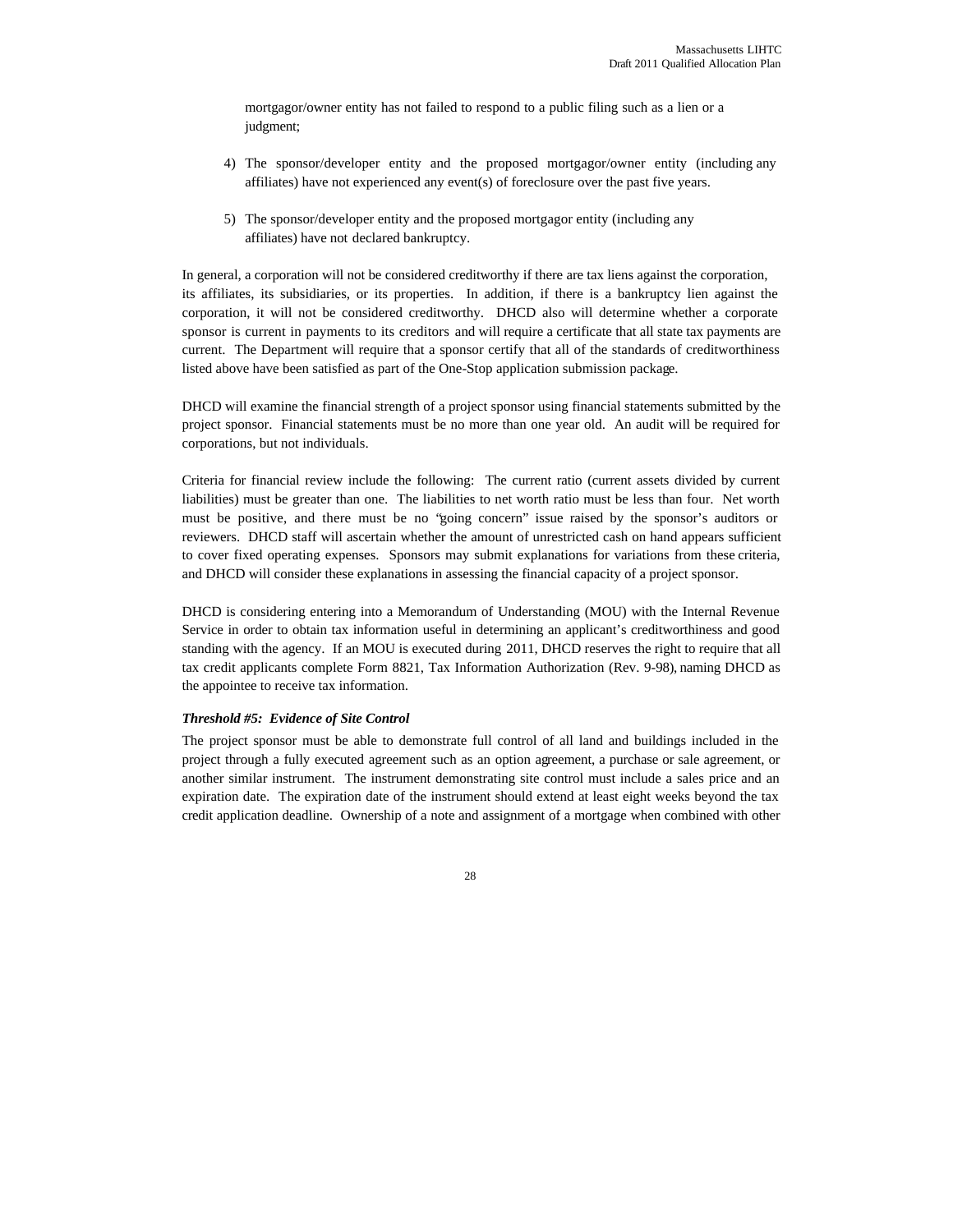factors may constitute full site control in certain limited circumstances.

The "Competitive Scoring System" section of this plan discusses the Code requirement for incurring costs which meet the so-called ten percent test. Property acquisition often serves as a substantial portion of these costs. If a project sponsor receives a tax credit reservation and later cannot meet the ten percent test, DHCD risks losing the credits. In order to avoid this potential outcome, DHCD attempts to ascertain that sponsors have full site control of all properties included in their respective projects.

The Department will consider all relevant circumstances in determining whether the site control threshold has been satisfied.

## *Threshold #6: Identification of All Financing Sources*

In the One-Stop Affordable Housing application, the sponsor of each tax credit project must identify funding sources sufficient to cover all development and operating costs. The sponsor may not be able to submit firm financing commitments for all sources by the application submission deadline. However, at minimum, the sponsor must submit documentation demonstrating a strong interest from each financing source. All sponsors are expected to submit strong letters from lending sources and a tax credit syndicator or investor. During 2011, DHCD will place particular emphasis on the letters from syndicators and investors.

#### *Threshold #7: Status of Compliance Monitoring of Other Tax Credit Projects*

Many development team members submitting projects for 2011 consideration previously have participated in the development of tax credit projects that now are occupied. These projects may already have been monitored to determine compliance with Section 42 of the Internal Revenue Code. DHCD will not accept 2011 applications for tax credits if the proposed development team includes members who are affiliated with existing projects for which Forms 8823 ("Low income Housing Credit Agencies Report of Noncompliance") have been issued for material and/or continuing, but curable, non-compliance. In addition, DHCD may not accept applications from developers of tax credit projects financed in previous years with outstanding compliance monitoring fees due to the agency. These restrictions apply to all members of the development team. (Ownership and management of a project constitute an affiliation.) Before submitting a 2011 application, a sponsor/owner must verify that all team members can meet this threshold requirement.

#### *Threshold #8: Good Standing with Respect to Other State Housing Programs*

Many development team members submitting 2011 tax credit applications have participated in other DHCD-assisted projects. All key members of a development team seeking 2011 tax credits must be in good standing with DHCD with respect to other DHCD-assisted projects. As one example, many tax credit developers have used state HOME assistance. If a developer -- or other key team member - participated in a state-assisted HOME project that has been monitored and determined to be out of compliance, DHCD will not accept a 2011 tax credit application from a team that includes this team

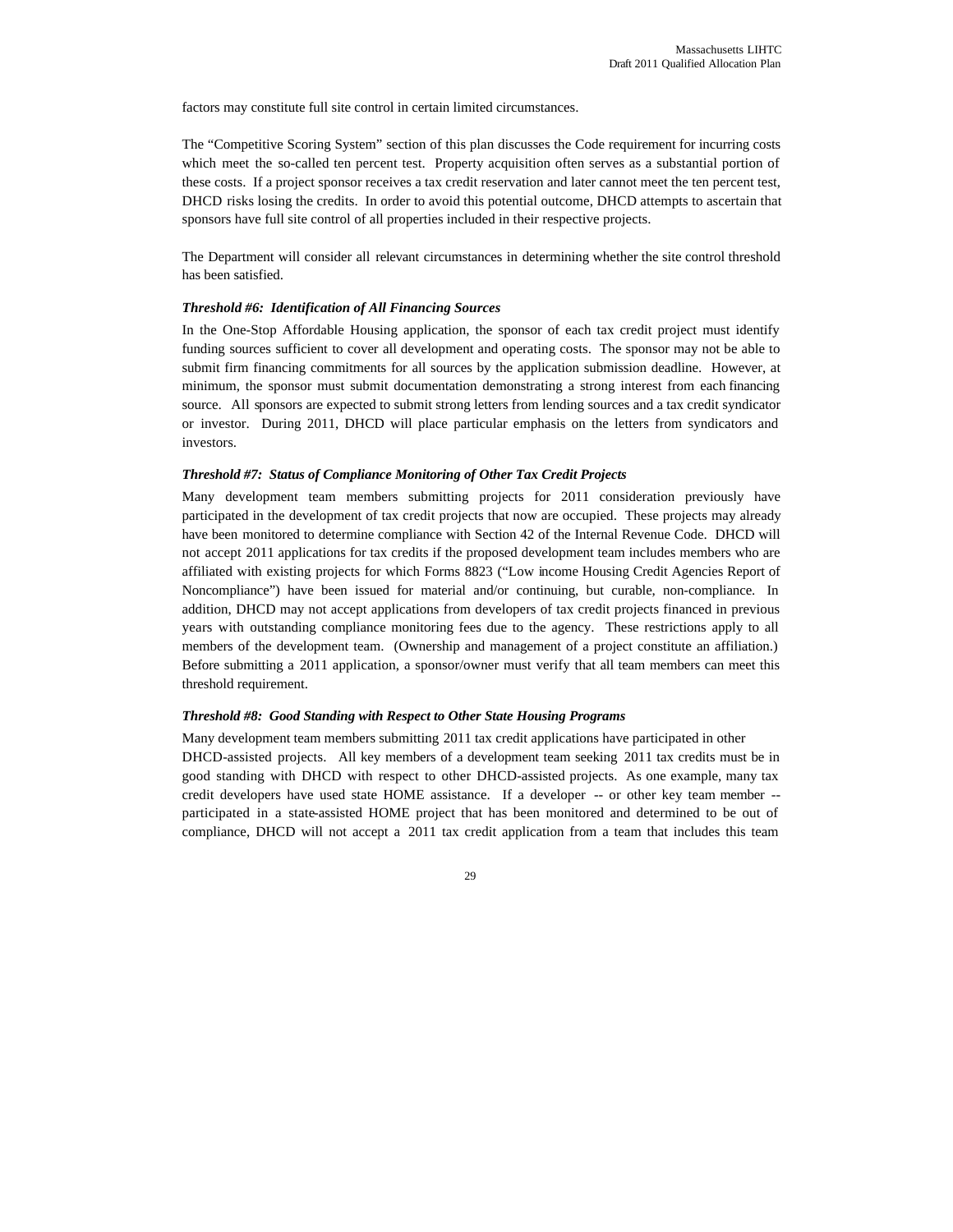#### member.

As another example, if a key team member has not made satisfactory progress on an earlier DHCDassisted project, the Department may not accept a 2011 tax credit application that includes this team member. Developers of tax credit projects financed by DHCD in previous years will not be considered in good standing with the agency unless compliance monitoring and/or tax credit processing fees have been paid in full for all their existing projects. Before submitting a 2011 tax credit application, the sponsor/owner must determine that the following members of the team are in good standing with DHCD: consultant; architect; contractor; management agent; attorney. Obviously, the sponsor/owner also must be in good standing with DHCD.

## *Threshold #9: Commitment to a Thirty-Year Term of Affordability*

The sponsor/owner of each 2011 application must commit to at least a thirty-year term of affordability. With respect to affordability, the sponsor/owner must commit:

- To maintain the tax credit project as low income rental housing for at least 30 years; and
- To offer to the state an opportunity to present a "qualified contract", as such term is defined in Section 42 of the Internal Revenue Code, for the purchase of the project after expiration of the term of the Agreement.

Each tax credit project owner will be required to sign a Tax Credit Regulatory Agreement and Declaration of Restrictive Covenants ("the Agreement") before receiving the IRS Form(s) 8609. In the Agreement, the owner will be required to submit to DHCD a written request one year before expiration of the term of the Agreement (i.e., applicable term of affordability) for DHCD to procure such a qualified contract.

#### *Threshold #10: Tenant Supportive Services*

Sponsors of some tax credit projects, including assisted living projects and HOPE VI projects, provide extensive supportive services for their tenants. The cost of services at assisted living properties and HOPE VI projects is part of the total development cost of the projects. At other tax credit projects, developers – especially non-profit developers -- work with neighborhood groups, churches, local schools, and local employers to attempt to create opportunities for their tenants. The services ultimately available at these projects are not part of total development cost but may prove highly beneficial to both tenants and owners over time. In the 2011 Qualified Allocation Plan, DHCD is requiring each applicant for credit to provide a narrative with the One-Stop funding application describing services available in the community to the existing or future tenants of the project. Developers do not necessarily have to pay for the services, but must identify the services and indicate how they will notify tenants, on a regular basis, of opportunities for education and employment training, and other important services.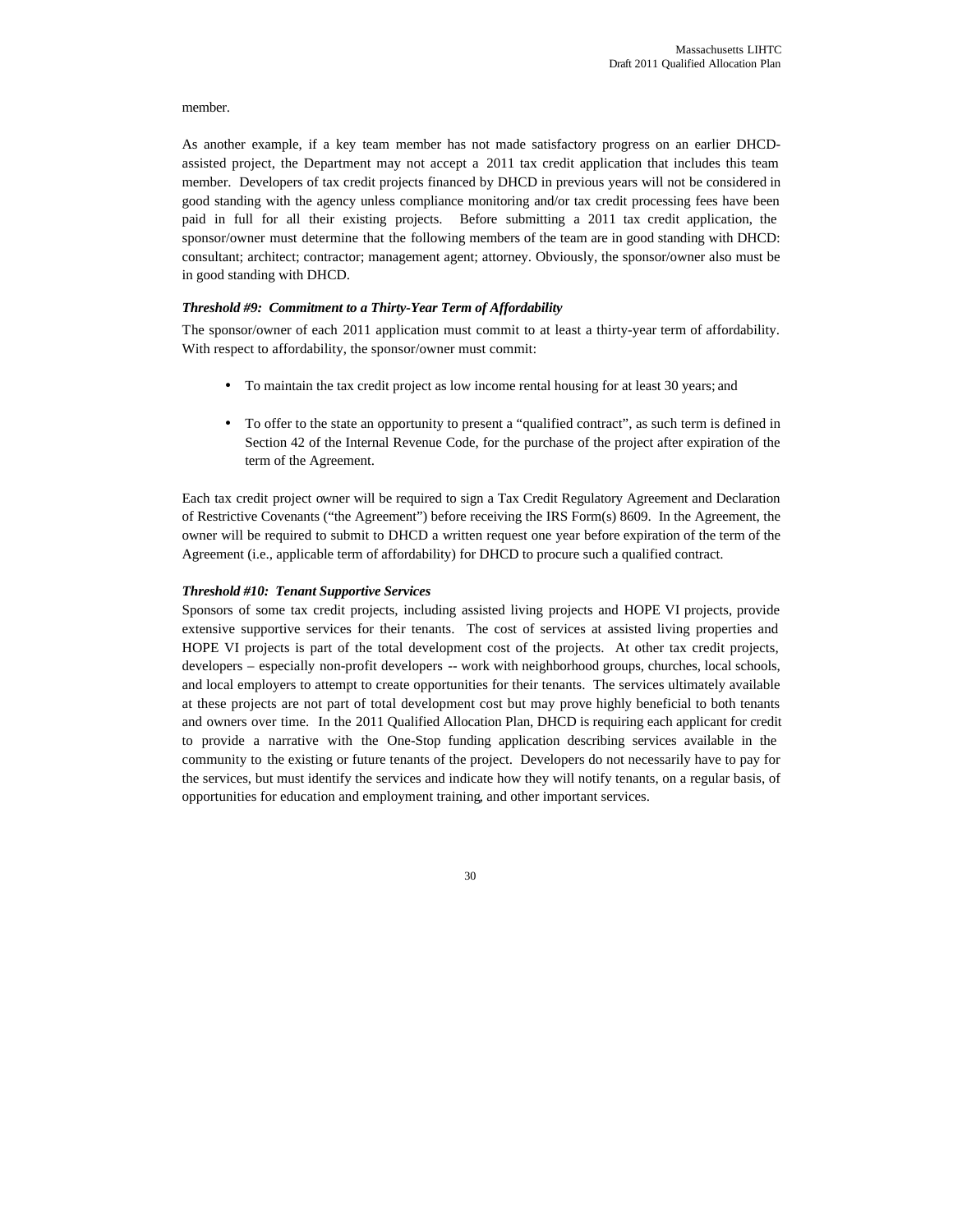#### *Threshold #11: Inclusion of Units for Extremely Low Income Persons or Families*

DHCD requires sponsors of 2011 9% tax credit applications to reserve ten percent of the total number of units in their projects for persons or families earning at or below 30% of area median income. Sponsors seeking allocations of 4% credit for primarily affordable projects will be required to reserve ten percent of the total number of units in their projects for persons or families earning less than 30% of area median income. If a tax credit sponsor is utilizing tax exempt financing and seeking an allocation of 4% tax credits for a mixed income project with at least 50% of the units at market rates, the sponsor must reserve 15% of the total affordable units for persons or families earning less than 30% of the area median income.

#### *Threshold #12: Consistency with the May 2007 Sustainable Development Principles*

The May 2007 sustainable development principles will be applied as a threshold for projects seeking state funding from DHCD and its partner entities. A listing of the principles can be found on pages seven and eight of this document.

#### *Threshold # 13: Fair Housing Narrative*

Each sponsor must provide a narrative describing how the project location and type, tenant selection plan, and other applicable policies and procedures will further the Department's Fair Housing Principles provided in Appendix I. The narrative also should clearly describe the efforts that will be made to ensure affirmative fair marketing and outreach to those households and individuals least likely to apply for the affordable units within a project.

**Each tax credit applicant must submit a narrative addressing the project's ability to satisfy all threshold requirements listed above and on the preceding pages.** 

## **Section XI. The Competitive Scoring System**

During 2011, DHCD will evaluate all tax credit applications first in accordance with threshold criteria, then in accordance with competitive criteria, totaling 182 points. Applications for projects that meet all applicable threshold criteria will be scored in two competitive categories totaling 182 points. The two competitive categories are:

- I) Fundamental Project Characteristics -- 100 points
- II) Special Project Characteristics -- 82 points

The threshold criteria are set forth in the preceding section of this plan. The components of the two competitive categories are as follows: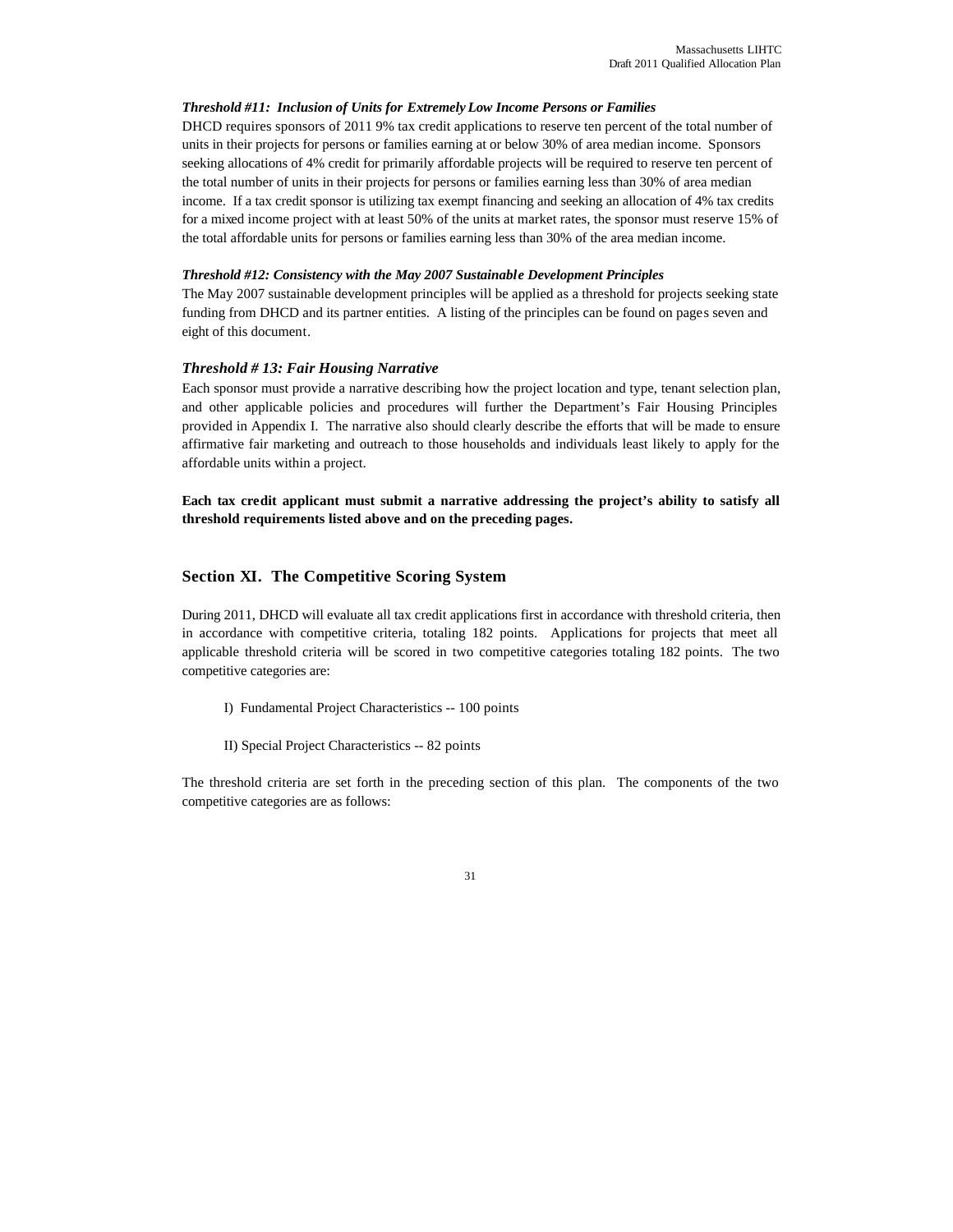#### **Fundamental Project Characteristics**

A total of 100 points is available in this category, which includes the five fundamental components of any affordable housing project, regardless of type. The five fundamental components, valued equally at 20 points each, are:

- A. Financial Feasibility
- B. Design
- C. Development Team
- D. Marketability
- E. Readiness to Proceed

Each of the five components of "Fundamental Project Characteristics" is described in detail below and on the following pages. Every tax credit application must score at least 12 points in each of the five components of fundamental project characteristics. If an application scores fewer than 12 points in any of the five categories, it will not receive an allocation of tax credits during 2011. If an application scores at least 12 points in each of the five categories, totaling at least 60 points, it will be evaluated and scored in the second competitive category, "Special Project Characteristics".

If a project is evaluated favorably and receives a 2011 allocation of credit, the sponsor should note that later modifications to the project may result in a re-evaluation by the Department. If a project is modified substantially, the allocation may be withdrawn. DHCD reserves the right to suspend further review of a project once it has identified that the project has failed in any one of the categories included in "fundamental project characteristics."

#### **A. Financial Feasibility -- 20 points total; 12 points required minimum**

The information contained in the One-Stop Affordable Housing Application must demonstrate to DHCD's satisfaction that the proposed project is financially feasible during construction and after completion. The sponsor/owner must include in the application solid evidence of financing commitments from construction and permanent lenders. The sponsor/owner must include a comprehensive letter of interest from a syndicator or investor. The quality of the letter is of utmost importance in 2011. The sponsor/owner must identify sufficient financing sources for all project uses in the One-Stop application. The operating proformas included in the application must include trending assumptions and debt service coverage acceptable by current industry standards and explicitly acceptable to DHCD.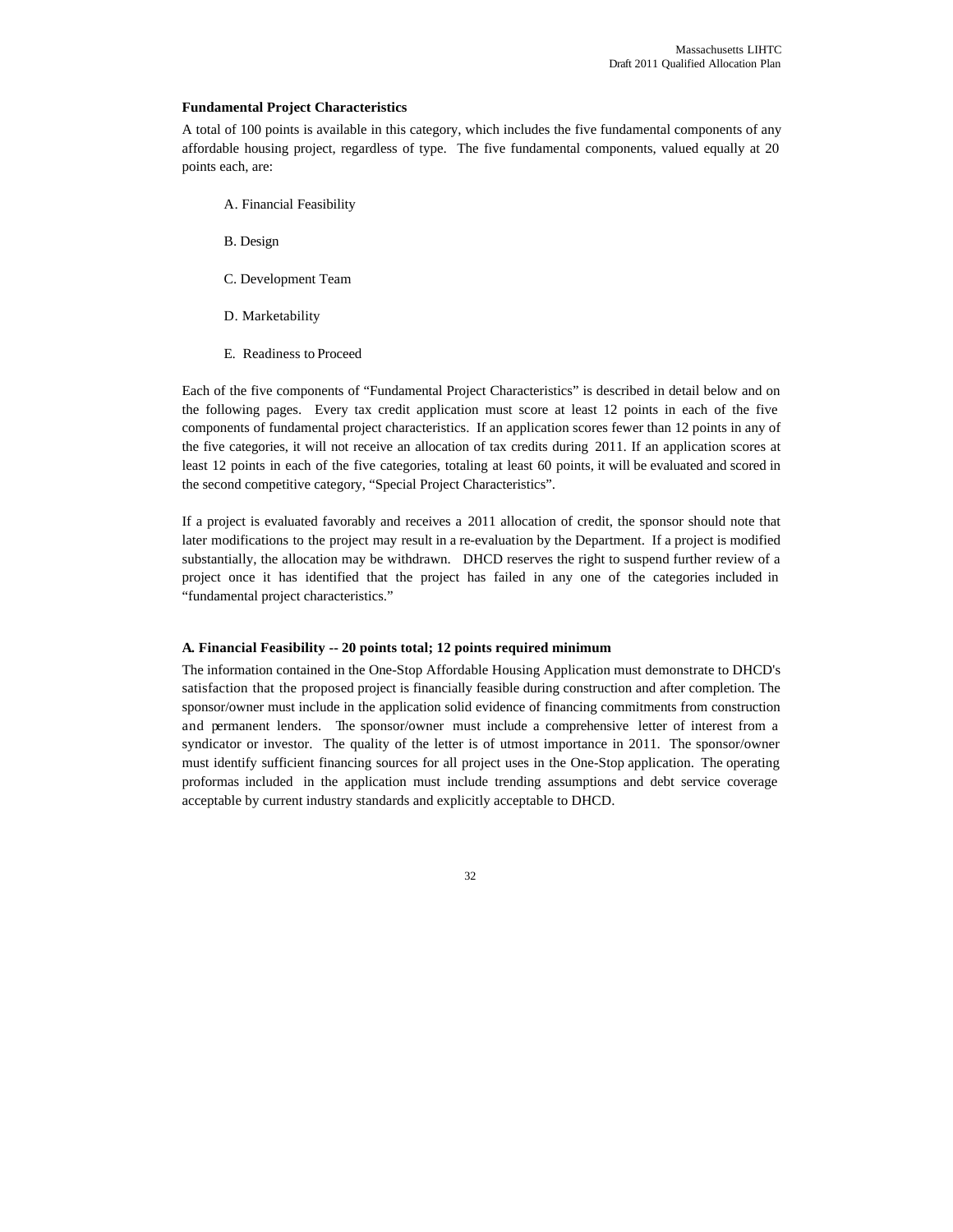The amount of equity raised per tax credit dollar is determined by market forces and, therefore, is subject to change. For 2011 underwriting purposes, DHCD will assume that each project sponsor will obtain \$.70 per tax credit dollar available for development costs. In determining the financial feasibility of the proposal, DHCD will consider the adequacy of the developer's fee and overhead to cover any gap that would result if an equity raise lower than \$.70 per tax credit dollar is achieved.

Sponsors seeking credit in 2011 are encouraged to refer to the Program Guidelines for the Low Income Housing Tax Credit Program dated September 2010 for further details regarding recommended financing. A sponsor/owner using assumptions that deviate from the DHCD-recommended assumptions must justify such deviations to DHCD's satisfaction.

## **B. Design -- 20 points total; 12 point minimum required score**

The design elements and the proposed scope of work for each 2011 tax credit project will be reviewed by architects and/or cost estimators under contract to DHCD. The architects and/or cost estimators will evaluate the architectural aspects of each project to determine:

- ß Whether the project conforms with all applicable laws, regulations, code requirements, including those specific to accessibility;
- ß Whether the project has incorporated certain aspects of "universal design" to increase accessibility (see attached checklist in Appendix G);
- Whether the architectural treatment is appropriate, given community standards and the surrounding neighborhood, as well as the project site;
- ß Whether proposed amenities are sufficient, appropriate for the target population, but not excessive;
- Whether the site layout and site design adequately address environmental issues; parking needs; rainwater management; appropriate open space requirements; outdoor improvements appropriate for the target population, visitability, etc.;
- Whether the owner/developer has incorporated energy conservation measures that exceed those required by the Building Code, and whether the project complies with energy efficient building envelope guidelines such as EPA's Energy Star standards, for appliance and light fixture selection as well as air sealing and insulation measures, which will result in both greater comfort and operating cost efficiencies;
- ß Whether the owner/developer has incorporated material selection consistent with promoting a healthful interior environmental quality;
- Whether the owner/developer has incorporated mechanical ventilation measures to control humidity and promote good indoor air quality;
- Whether the owner/developer has provided interior CO detectors as mandated by state regulations;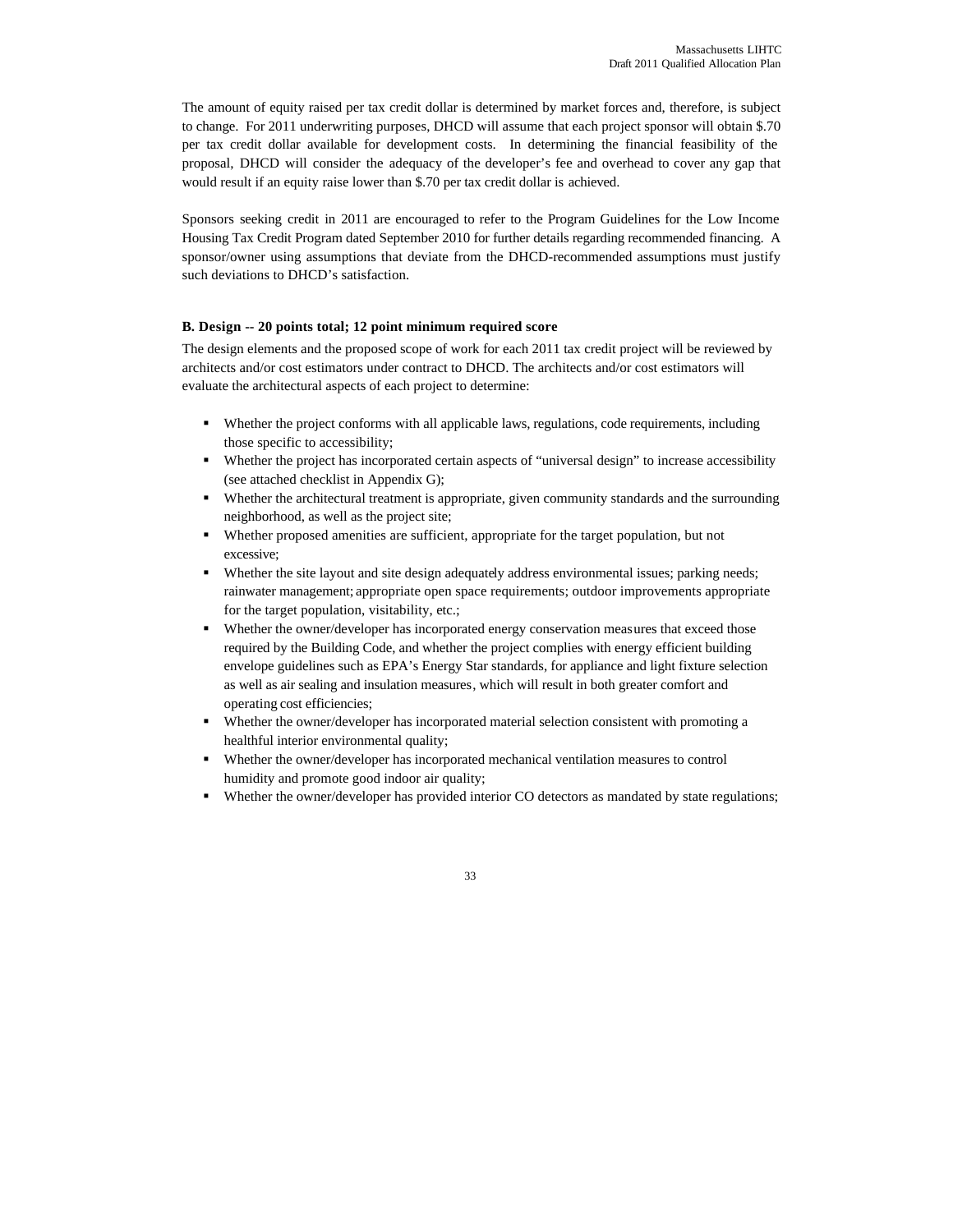- ß Whether the project conforms to state and local coded-mandated regulations for water conservation requirements (1.6 gal toilets, low-flow devices, etc.) as well as storm water retention/recharge. The sponsor should identify and advance water conservations measures that go beyond state/local regulations;
- ß Whether the owner/developer has provided for sufficient construction oversight, building envelope testing, and building system commissioning to ensure that the design and efficiency measures are properly installed and adjusted.

Project designs that incorporate site planning, exterior envelope detailing and mechanical system technologies to achieve energy efficiency are preferred. Demolition, renovation, and construction processes that result in waste reduction and conservation of resources are preferred. Building materials that are local in origin, that are durable, that incorporate recycled content, or that avoid toxic materials, are preferred. Sponsors must submit the completed forms found in Appendix H to demonstrate the measures that were utilized to achieve high performance and efficiency. Sponsors also should submit the accessibility checklist found in Appendix G in order to enable our reviewing architects to better evaluate the accessibility provision of each project.

In order to be considered eligible for tax credit funding, all units should be built with 3 distinct networks:

- ß One network installed for phone using CAT5e or better wiring.
- A second network for data installed using CAT5e or better, networked from the unit back to a central location (or a similarly configured wireless data network).
- A third network for TV services using COAX cable.

Costs associated with installing the data network are eligible development cost expenses. This will be a threshold requirement in the design scoring section. Sponsors of projects that do not include the above in their plans and specifications may not be considered eligible for a tax credit award.

In general, DHCD will follow the HOME Rental Program Guidelines and Regulations with respect to the minimum unit and room sizes, minimum suggested counter space, etc., for tax credit projects. With respect to the rehabilitation of existing structures, these minimum standards are intended for guidance and should be met wherever possible. The Department recognizes that, in some cases, constraints such as existing partitions, walls, plumbing, or excessive construction costs will prevent compliance with these standards. If a sponsor determines that it is not feasible to comply with all the HOME standards, he or she should provide an explanation in the tax credit application.

As was the case during 2010, DHCD will require during 2011 that each sponsor include in his or her application a construction cost proforma prepared by a qualified contractor or architect  $\alpha$  a qualified construction cost consultant. DHCD also will require that all sponsors of existing projects submit a letter from the primary lender supporting the construction cost proforma and the proposed scope of work and confirming that such costs cannot be funded in part through a mortgage increase. **In addition, in**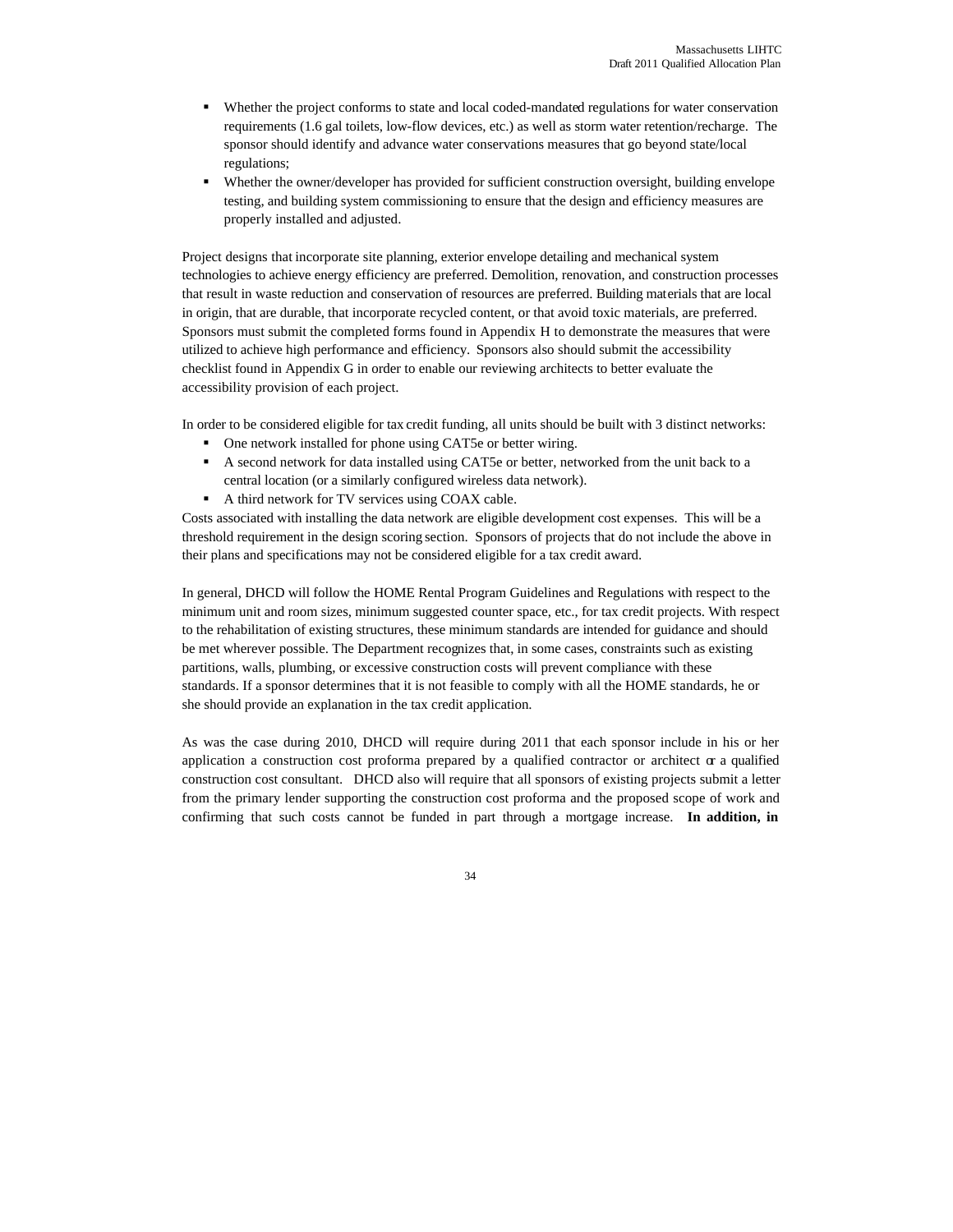**accordance with industry recommended practices, sponsors of projects applying for funding under the preservation set-aside must submit a capital needs assessment that adequately supports the scope of proposed improvements to the Department's satisfaction. A qualified, licensed architect or engineer must perform this study.** 

In cases where the developer and the general contractor are affiliated, a qualified, unrelated third party contractor, architect or qualified construction cost consultant must prepare the construction cost proforma. Related party contractors are subject to the maximum allowable builder's profit and overhead and general requirements indicated in the Program Guidelines as well.

#### **C. Development Team -- 20 points total; 12 point minimum required score**

The key members of the development team are the owner/developer; the consultant; the architect; the contractor; the management agent; and the attorney. DHCD will review the background of the key team members to determine:

- Prior successful experience in developing tax credit projects
- Financial strength
- Physical and financial condition of other properties developed by the sponsor/owner
- Prior experience on other DHCD-assisted projects
- Inclusion of SOMWBA-certified Minority/Women's Business Enterprise members on the team as sponsor/owner; management agent; contractor.
- Inclusion of SOMWBA-certified Minority/Women's Business Enterprise members on the team as architect; attorneys; syndicators; accountants; consultants.

The intent of this scoring category is to identify those teams capable of financing and developing complicated tax credit projects and managing the projects successfully after completion and occupancy. The scoring in this category will reflect whether members of the team currently own or manage troubled properties. The scoring also will reflect whether members of the team recently have been involved with other DHCD-assisted projects that have not progressed to DHCD's satisfaction. In addition, the scoring will reflect whether the team includes members who are M/WBE certified in Massachusetts by the State Office of Minority and Women Business Assistance (SOMWBA).

To determine the application score in this category, the Department will evaluate the capacity of each key member of the team as identified in the One-Stop. Sponsors of tax credit projects should note that they have two options with respect to identifying a general contractor:

1) A sole contractor can be listed in the One-Stop, and the Department will evaluate the capacity of that contractor as part of the scoring process; or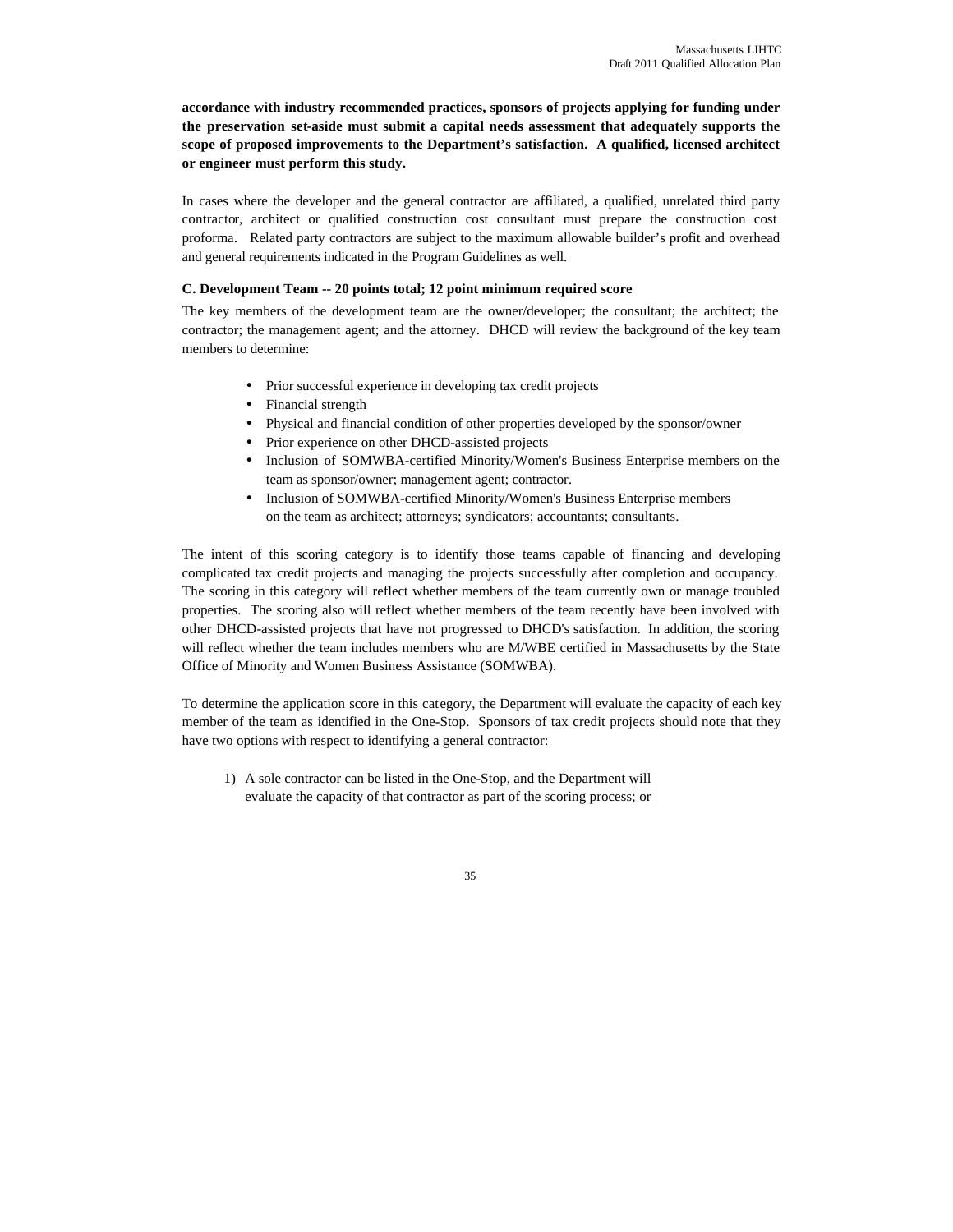2) The names of three possible general contractors can be listed in the One-Stop, and the Department will evaluate all three entities for scoring purposes. If the sponsor chooses this option, the score for the contractor will be the average of the scores for each of the three entities listed.

Whether the sponsor chooses to make the final selection of a contractor before or after submitting the tax credit application, certain subcontract bidding processes must be followed to the Department's satisfaction. If a general contractor is selected before the project is submitted, the sponsor will have to demonstrate at a later time that subcontractors were selected through a process demonstrating competitive pricing of construction. This requirement will be a condition in the tax credit reservation letter. If the sponsor elects to choose a contractor after receiving a tax credit reservation, he or she must select the lowest qualified bidder from a pool of at least three bidders and must document the selection process to the Department's satisfaction. Again, this requirement will be a condition in the tax credit reservation letter.

Regardless of which approach the sponsor selects, the Department will require a submission describing bidding procedures later in the tax credit process.

In order to ensure that management entities have adequate experience in managing tax credit properties, DHCD reserves the right to require tax credit compliance training as a condition of its funding award.

### **D. Marketability-- 20 points total; 12 points required minimum**

Unless a market exists for the proposed project, the project will fail. **The sponsor/owner identified in each 2011 tax credit application must include in the One-Stop Affordable Housing Application a detailed market study prepared by a qualified professional acceptable to DHCD. This Internal Revenue Service requirement applies to all projects, whether production or occupied preservation projects.**

The National Council of Affordable Housing Market Analysts (NCAHMA) has adopted guideline documents detailing its standards for definitions and content in an affordable housing market study. These guideline documents have been included as Appendix F to this allocation plan. The Department will accept membership in the NCAHMA organization as indication that the market analyst is a qualified professional acceptable to the Department. DHCD strongly encourages sponsors to direct their market analyst to produce a market study consistent with NCAHMA guideline materials and standards.

If, during the course of its review, DHCD determines that the market study submitted with the application is inadequate, DHCD will require the sponsor/owner to submit a new market study. An application that includes a market study that does not confirm the viability of the proposed project will in all likelihood not score the minimum points required in this category. The market study included in the application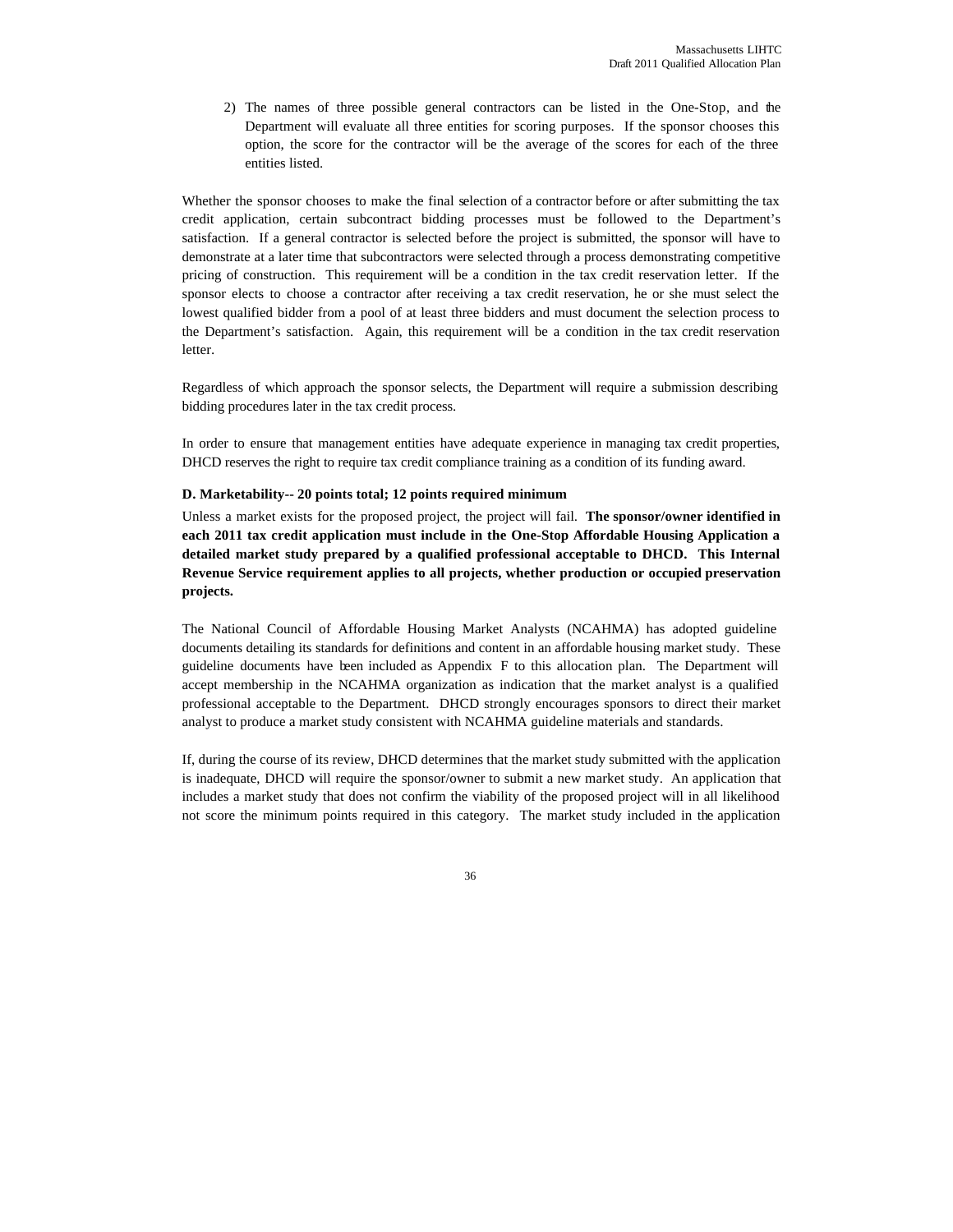should address need and demand in the specific housing market, including typical sales prices, rental rates for various types of projects, vacancy rates. The market study should include the sponsor/owner's analysis of why the proposed project will be competitive.

As part of the determination of marketability, DHCD will conduct an independent evaluation of housing need. This evaluation will investigate the project's marketability including whether the project is located:

- a) In a community in which the public housing waiting list exceeds, by a ratio of three to one, the total number of existing federal and state public housing units available for the proposed population (not including units occupied by federal or state rental assistance certificate holders); or
- b) In a community in which there is no public family housing; or
- c) In a community where the rent burden is greater than 30%. Rent burden is defined as the median percentage of gross income spent on housing in the community in which the proposed project is located.

Sponsors of projects for populations with special needs and/or persons with disabilities (including assisted living facilities) should carefully address the anticipated demand for the proposed project and the reasons why the project will be attractive to the particular consumer group(s). Sponsors of these projects must include a resident social services plan acceptable to DHCD. DHCD will place special emphasis on the market study for assisted living applications. Given the marketing issues that some assisted living projects have encountered, DHCD may require significant additional documentation from sponsors of such projects. It has become clear to the Department that assisted living projects are particularly difficult to market and operate successfully over time. Sponsors of new assisted living projects will have to make an exceptional case to the Department as to why their projects should be considered for tax credits and other DHCD resources.

DHCD also will review every proposed project's rent structure. In general, the proposed rents will be compared to rents for comparable, unassisted units in the subject market. DHCD also may consider such market factors as home sales, rentals, and average vacancy levels. Additional factors to be evaluated include, but are not limited to, the sponsor's comparables submitted with the One-Stop application and/or market study information, newspaper ads, etc. In determining the feasibility of the projected rents, DHCD will use Section 8 contract rents only if satisfactory evidence of a housing assistance payments contract is included with the One-Stop application. If an executed payments contract is not included, DHCD will compare the proposed rents to the lower of the current HUD FMR for the area or to comparable market rents for the area.

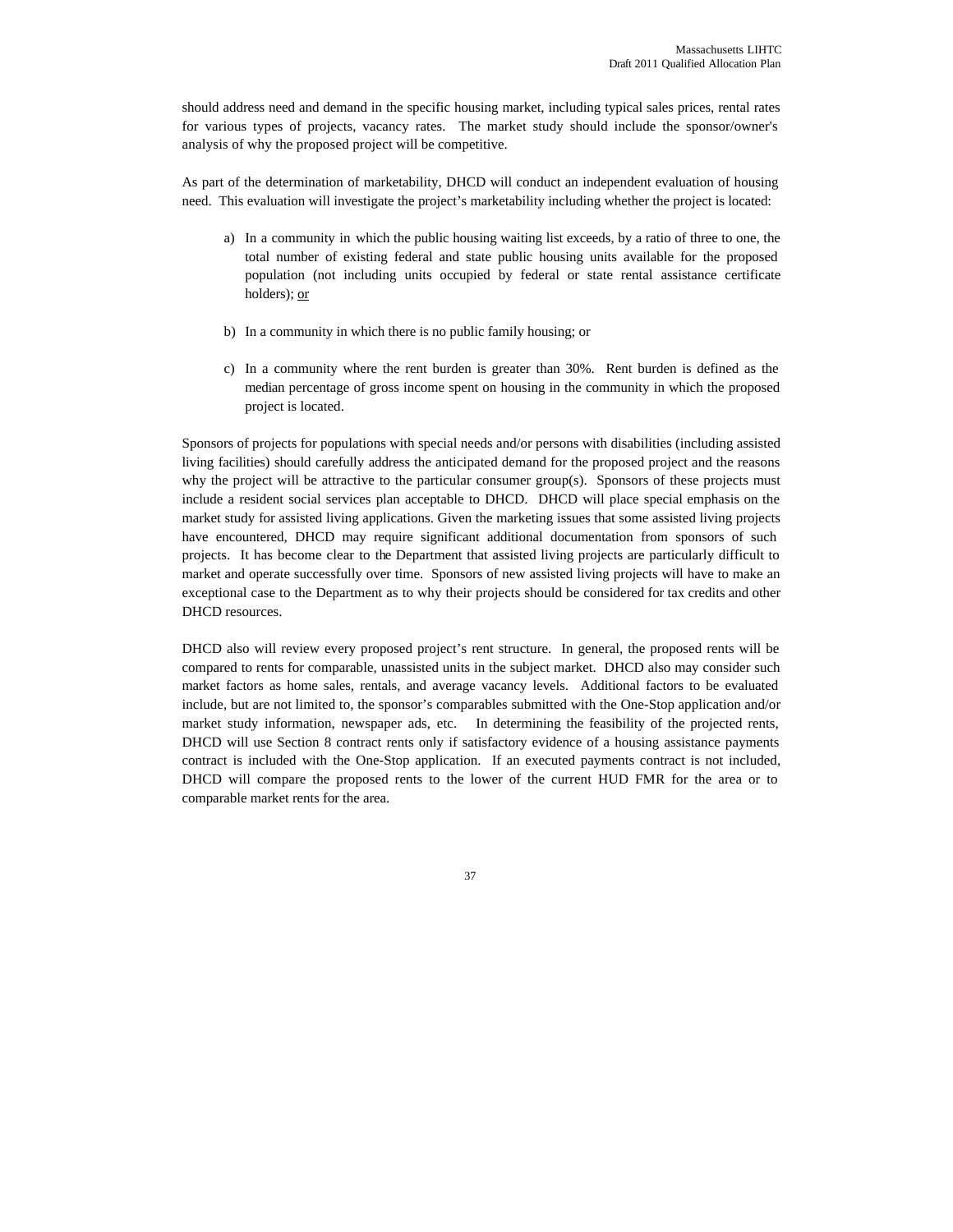DHCD also will evaluate the sponsor/owner's marketing and outreach plan. All sponsor/owners should include a detailed plan with their respective applications. The plan must indicate in detail how the sponsor intends to market to and attract underserved populations to the project, indicating persons with disabilities and minority households.

#### **E. Readiness to Proceed -- 20 points total; 12 points required minimum**

The sponsor/owner of each tax credit application must demonstrate to DHCD's satisfaction the ability to meet the Internal Revenue Service Code ten percent test and to receive a carryover allocation in timely fashion. The ability of the sponsor to attract an investor obviously is critical to readiness. For projects receiving a reservation of tax credits in the first half of the calendar year 2011, the sponsor/owner must incur costs, no later than the close of calendar year 2011, which are more than ten percent of the project's reasonably expected basis. In keeping with recent amendments to the IRS Code, a sponsor/owner receiving a reservation of tax credits in the second half of the calendar year 2011 will have an additional six months from the date of the 2011 carryover allocation or binding commitment (or until June 30, 2012) to meet the ten percent test. The Department recognizes that ten percent test deadlines could be further extended but, at this time, has decided to extend the ten percent test deadline by six months, rather than longer. **Sponsor/owners must include with the One-Stop a narrative that addresses the proposed costs to be incurred in meeting the ten percent test as well as an anticipated timeframe for meeting the test.**

The One-Stop application should include evidence of progress in areas including but not limited to land use and zoning approvals, environmental and historic reviews, ability to close on sources of financing, and so on. All applications for projects seeking tax credits should include an ASTM Phase One environmental site assessment for all properties in the project and any other applicable environmental reviews including but not limited to lead, asbestos, and radon testing. For properties located in historic districts or designated as buildings having historical significance, the sponsor/owner must include in a narrative the status of required historical approvals and evidence that the Massachusetts Historical Commission review process is underway or completed. **A sponsor seeking tax credits for a project that requires a comprehensive permit under Chapter 40B should be advised that the Department will not issue a reservation of tax credits until the sponsor has been granted the comprehensive permit from the local zoning board of appeals and until the requisite appeals period has ended.** 

During 2011, DHCD will give special consideration in this scoring category to projects that were submitted during a previous competition but not selected for funding, if DHCD determines that the project sponsors have addressed all issues that prevented them from receiving an earlier allocation.

## **Special Project Characteristics**

The Department has designed this scoring category to encourage and reward projects that include some of the characteristics DHCD would most like to support in affordable housing projects. The points in this category are available to projects that include the following special characteristics: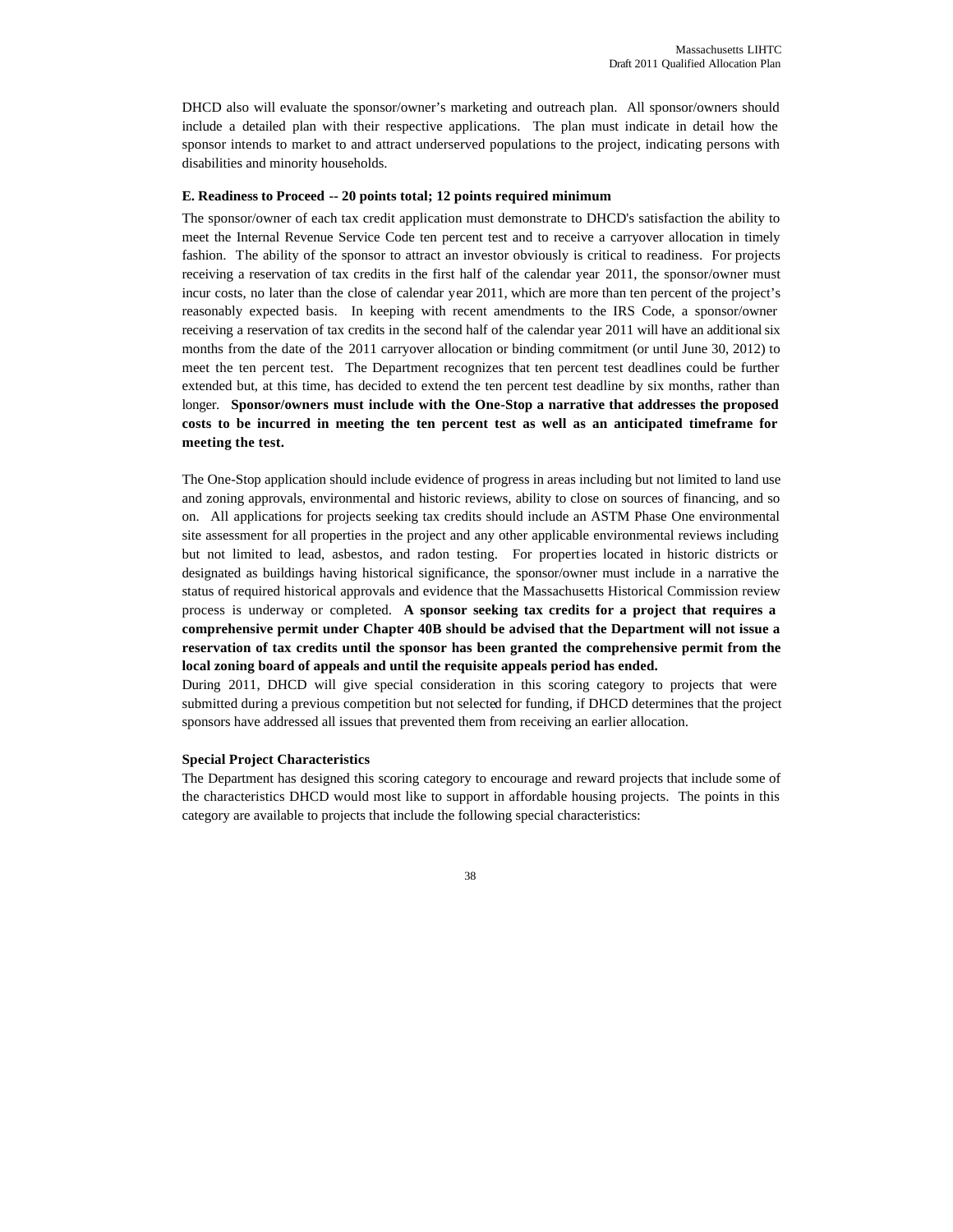- Official local support
- Part of a comprehensive neighborhood planning effort
- Inclusion of MBE/WBE members on the development team
- Non-profit sponsorship
- Special needs groups and/or persons with disabilities as intended consumers
- Inclusion of market rate units in the project
- Location in a community with less than 10% subsidized stock
- Conformance with Section 42 Code preferences
- Emphasis on environmentally friendly design
- Enhanced accessibility
- Proximity to transit
- Location in low poverty area

The Department values all of these project characteristics. The maximum points available per category are described on the following pages:

## **Official Local Support -- 4 Points Maximum:**

DHCD will award up to four points to any application with a letter of support from the chief elected official of the community to benefit from the tax credit project. The support letter must specifically endorse the proposed project. The number of points awarded in this category will depend, in part, on whether the chief elected official commits local resources to the project and the extent to which the chief elected official offers support and resources in furtherance of the Department's Fair Housing Principles provided in Appendix I.

## **Inclusion in a Comprehensive Neighborhood Revitalization Effort -- 2 Points Maximum:**

Some proposals for tax credit projects are part of neighborhood plans prepared and endorsed by municipal officials. DHCD will award up to two points for 2011 applications that include some or all of the following features:

- Evidence that the proposed project is part of a formal neighborhood plan approved by the chief elected official of the municipality. The formal plan must be a written plan with the neighborhood delineated; target properties identified; proposed demolition, rehabilitation, and new construction identified; etc.
- The plan also must include reliable information on local housing need, including current characteristics of the neighborhood's housing stock; supply and demand for affordable rental and ownership units within the neighborhood, etc.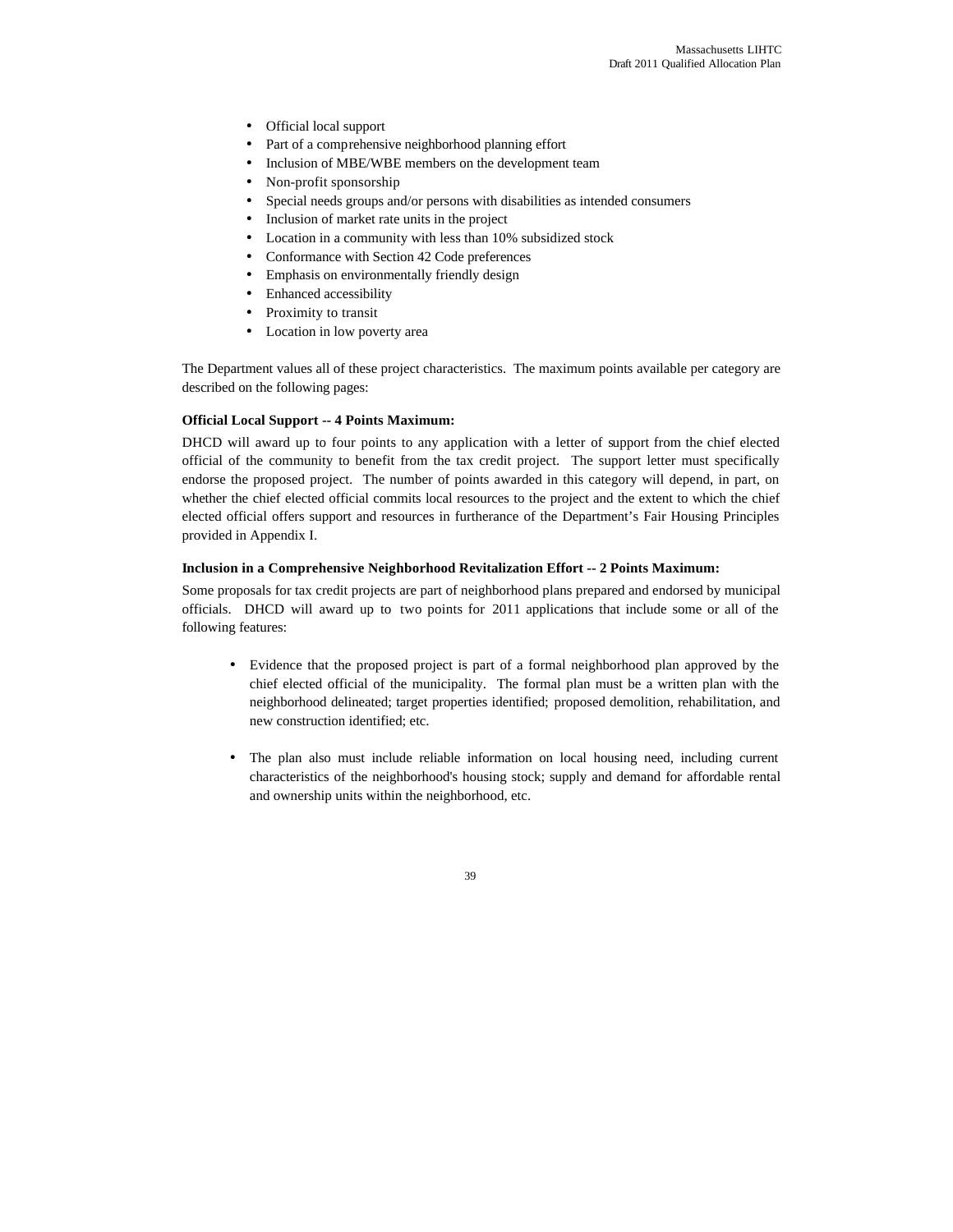- The plan must indicate how the neighborhood revitalization effort incorporates and coordinates housing related amenities such as transit, employment, community services, and affordable homeownership opportunities.
- Evidence that the proposed project is located in a qualified census tract.
- If the funding application seeks tax credits for a project with expiring use restrictions, the neighborhood plan must address the importance of the project, the need for preservation of the units, and the other housing options available to residents if the preservation effort is not successful.

## **MBE/WBE Membership on the Development Team -- 6 Points Maximum:**

If the project sponsor, general contractor, or management agent is certified by the State Office of Minority and Women Business Assistance (SOMWBA) as a Minority Business Enterprise (MBE) organization or a Women's Business Enterprise (WBE), DHCD will award six points in this category. If another key member of the development team -- the architect; the developer's consultant; the attorney; the accountant, the syndicator -- is SOMWBA-certified as MBE or WBE, DHCD will award a maximum of three points in this category. (It is important to note that six points will be awarded only if the sponsor, contractor, or management agent is MBE or WBE certified by SOMWBA.) No points will be awarded for development team members who are certified in trades not to be used at the proposed project nor will points be given for any subcontractors who are not under contract with the owner. All SOMWBA certifications must be current in order for the application to receive points.

#### **Non-Profit Sponsorship -- 4 Points Maximum:**

Section 42 of the Internal Revenue Code requires that each allocating agency award at least 10% of the annual credit available to projects sponsored by non-profit organizations. In addition to meeting the Section 42 requirements, DHCD wants to encourage non-profit sponsorship of tax credit applications. These applications often represent community-based projects that have strong local support and are critical to the redevelopment of troubled neighborhoods. DHCD will award four points in this category to any tax credit application sponsored by a non-profit organization that meets the qualifications in Section VIII.

## **Special Needs Groups and/or Persons with Disabilities as Intended Consumers -- 8 Points Maximum:**

DHCD will award eight points in this category to projects with at least 15% of the units set aside for individuals or households with special needs and/or persons with disabilities. This category includes but is not limited to tenants with developmental disabilities; formerly homeless households making the transition to permanent housing; individuals with children; frail elderly to be served in assisted living projects; and so on. However, the points will be available only if the project design, amenity package, and services package are appropriate, in DHCD's estimation, for the intended residents. For example, if the sponsor of an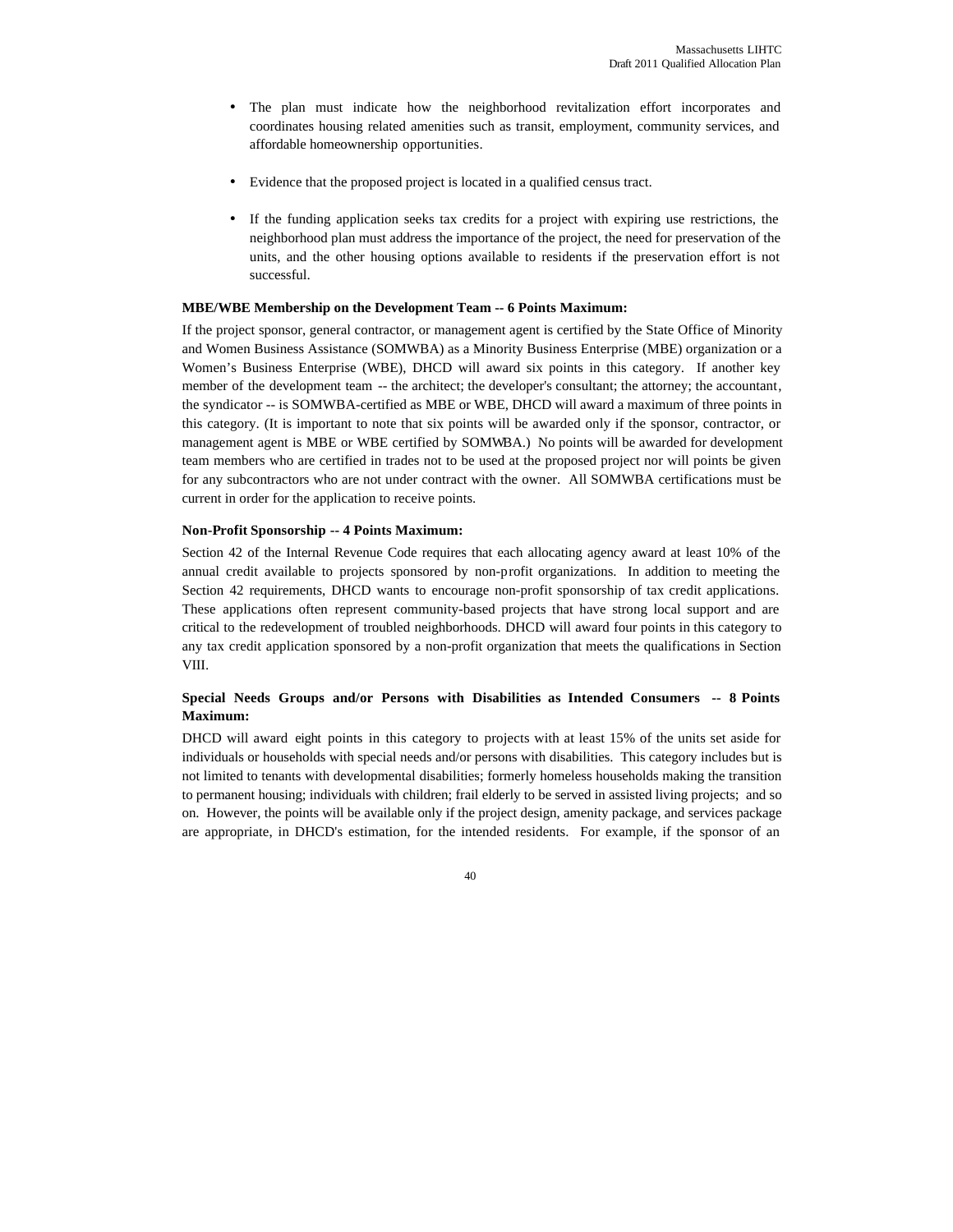assisted living project does not include adequate common space or services in the tax credit application, no points will be awarded in this category. Projects designed to serve the elderly but not intended as assisted living developments will not be eligible for points in this category.

#### **Inclusion of Market Rate Units in the Project -- 6 Points Maximum:**

The Department will award six points to a tax credit application that includes at least 50% market rental units. Three points will be awarded to a project with at least 25% market rental units. DHCD will award points in this category only if the marketing information presented by the sponsor and confirmed by the Department supports the proposed mix of market and affordable units.

## **Location in an Opportunity Area-- 14 Points Maximum:**

DHCD will award up to fourteen points to any family housing project located in an "opportunity area" defined as a municipality which has less than 10% subsidized housing and a census tract within that municipality where the poverty rate is below 15%. Poverty levels of the project's surrounding areas also will be considered. The sponsor must provide a detailed affirmative fair marketing plan for attracting those tenants least likely to apply based on the location of the units. DHCD will make this determination based on a municipality's percentage of low and moderate income housing as identified in DHCD's most recent subsidized housing inventory. The Department wishes to encourage development in such communities, as long as the proposed projects are consistent with the May 2007 sustainable development principles and the Department's Fair Housing Principles provided in Appendix I. The sponsor must provide detailed affirmative fair marketing plan for attracting those tenants least likely to apply based on the location of the units.

#### **Conformance with Section 42 Code Preferences -- 6 Points Maximum:**

In this category, the **total** number of points available to any project is six.

#### **Extended Term of Affordability**

DHCD will award six points in this category to applications whose sponsors commit to an affordability term in perpetuity. Three points will be awarded to applications whose sponsors commit to a 50-year term of affordability. The extended terms of affordability will be included in the project's regulatory agreement. If a project receives points in this category, DHCD will not permit the term of affordability to be reduced at a later date.

#### **Lowest Income Population to be Served**

DHCD will award six points in this category to projects whose sponsors commit to renting at least 15% of the tax credit eligible units to individuals or families with incomes at or below 30% of median income. If a project receives points in this category, DHCD will require the sponsor's commitment to be included in the project's regulatory agreement. Units intended to count towards this set-aside must be clearly identified in the application in order for the project to earn points in this category.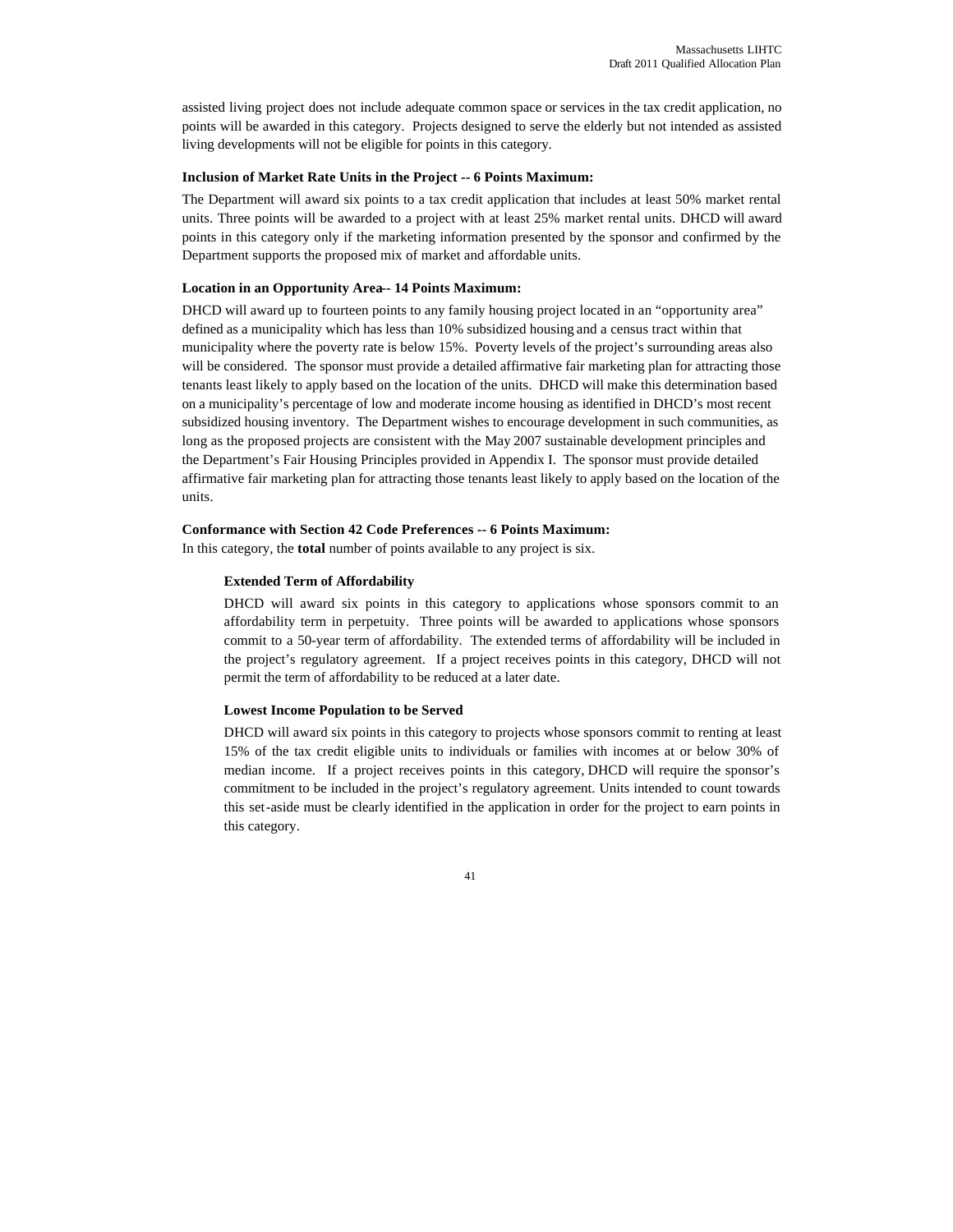## **Projects Located in Qualified Census Tracts**

DHCD will award six points in this category to a project located in a qualified census tract, the development of which contributes to a concerted community revitalization plan. Internal Revenue Code  $42$  (d)(5)(C)(ii) defines "Qualified Census Tract" as any census tract designated by the Secretary of HUD in which 50 percent or more of the households have an income less than 60 percent of area median gross income or, in certain instances, there is a poverty rate of at least 25 percent.

## **Emphasis on Environmentally Friendly Design and Enhanced Accessibility—26 Points Maximum**

DHCD will award up to 26 points in this category for projects that meet the following design criteria.

## **Energy Efficient Envelope Design—5 Points Maximum**

DHCD will award up to five points to projects where the exterior envelope has been insulated beyond requirements of the Building Code, achieving the values listed below:

#### **Walls-**

 $\blacksquare$  R-19 with 2x6 wood stud walls or R-13 plus R-3 continuous insulation with 2x4 wood studs or metal framing.

#### **Foundation Walls-**

 $\blacksquare$  R-11 between wood studs or R-8 continuous

## **Slab-on-grade floor**-

ß R-5 at slab perimeter with a complete thermal break and R-5 continuous under slab

## **Roof-**

R-35 between wood joists or trusses, or R-30 continuous.

## **General-**

- ß Provide a sealed vapor barrier on the conditioned side of the insulation, and a continuous air infiltration barrier around the insulated perimeter, with all joints sealed, including terminations at roof, windows and doors.
- **Install spray foam (minimally expanding) to seal and insulate around all doors and** windows, and at framing joints.
- **•** Confirm effective air-sealing measures by commissioning an independent blower door test. Results should show air leakage of less than 8 ACH50. Submit test results at the time of cost certification.
- Confirm that adequate mechanical ventilation is provided throughout in order to maintain healthy air quality.

#### **Efficient Building Systems—5 Points Maximum**

DHCD will award up to five points to projects that include the following in their plans and specifications.

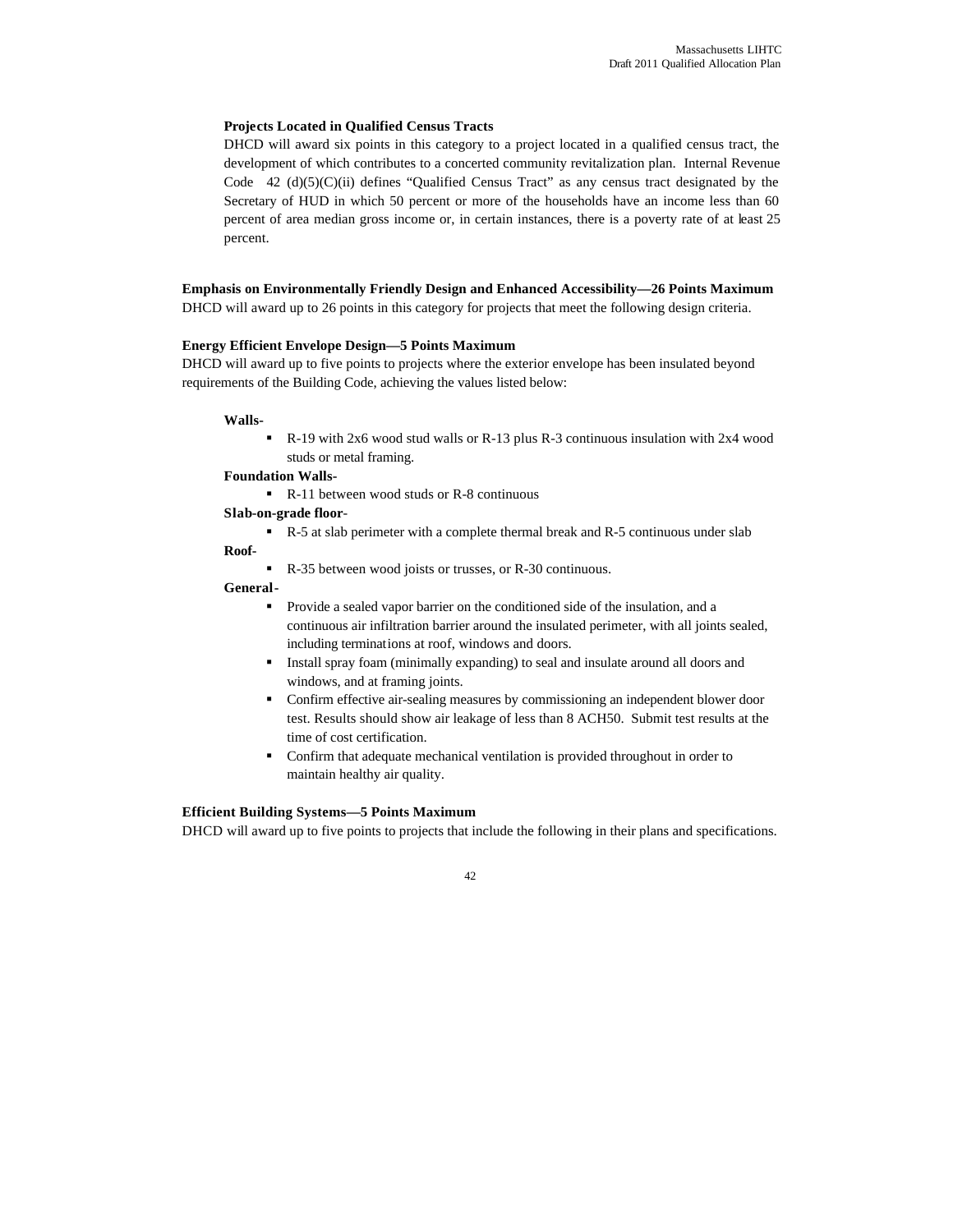- **Installation of boilers with an efficiency of 85% or more, or furnaces with an efficiency** of 90% or more. Install controls and heat distribution systems that allow operation of the boiler or furnace at peak efficiency.
- ß Installation of thermostats with an upper limit of 75 degrees Fahrenheit.
- **Installation of an indirectly-fired domestic hot water system or a tankless hot water** system.
- No central air-conditioning systems (unless for elderly housing). If local AC units are installed, electricity must be individually metered.
- Where applicable, provision of automatic lighting controls controlled by occupancy and/or lighting conditions.
- ß Installation of water conservation measures beyond those required by building code including both domestic water system components (low/no water-use appliances and fixtures) as well as water recapturing systems- (rainwater for irrigations, graywater recycling systems, etc.).

## **Healthy Indoor Air Quality—4 Points Maximum**

DHCD will award up to four points to projects that include the following in the plans and specifications.

- **Installation of kitchen exhaust fans ducted to the outside.**
- **•** Provision of continuous or intermittent mechanical ventilation of interior living spaces using bathroom exhaust fans.
- **Use of only low-VOC or no-VOC paints, coatings, and adhesives. Ventilate the building** during initial curing period.
- No installation of carpet, or use of only carpets specifically designed to eliminate off gassing. Use of only low-VOC carpet adhesives, or installation with tackless strips. No installation of carpets in areas of the building exposed to heavy pollutant load.
- **•** Avoidance of interior products made with formaldehyde or urea-formaldehyde binders.
- **•** Provision of separate air exhaust systems for any building areas where janitorial or maintenance chemicals are to be stored.

## **Site Design—4 Points Maximum**

DHCD will award up to four points to projects that include the following in the plans and specifications.

ß Where possible, orientation of buildings and structures to maximize energy -efficiency and thermal performance. Consideration of building proportions as well as solar, wind, vegetation and other factors.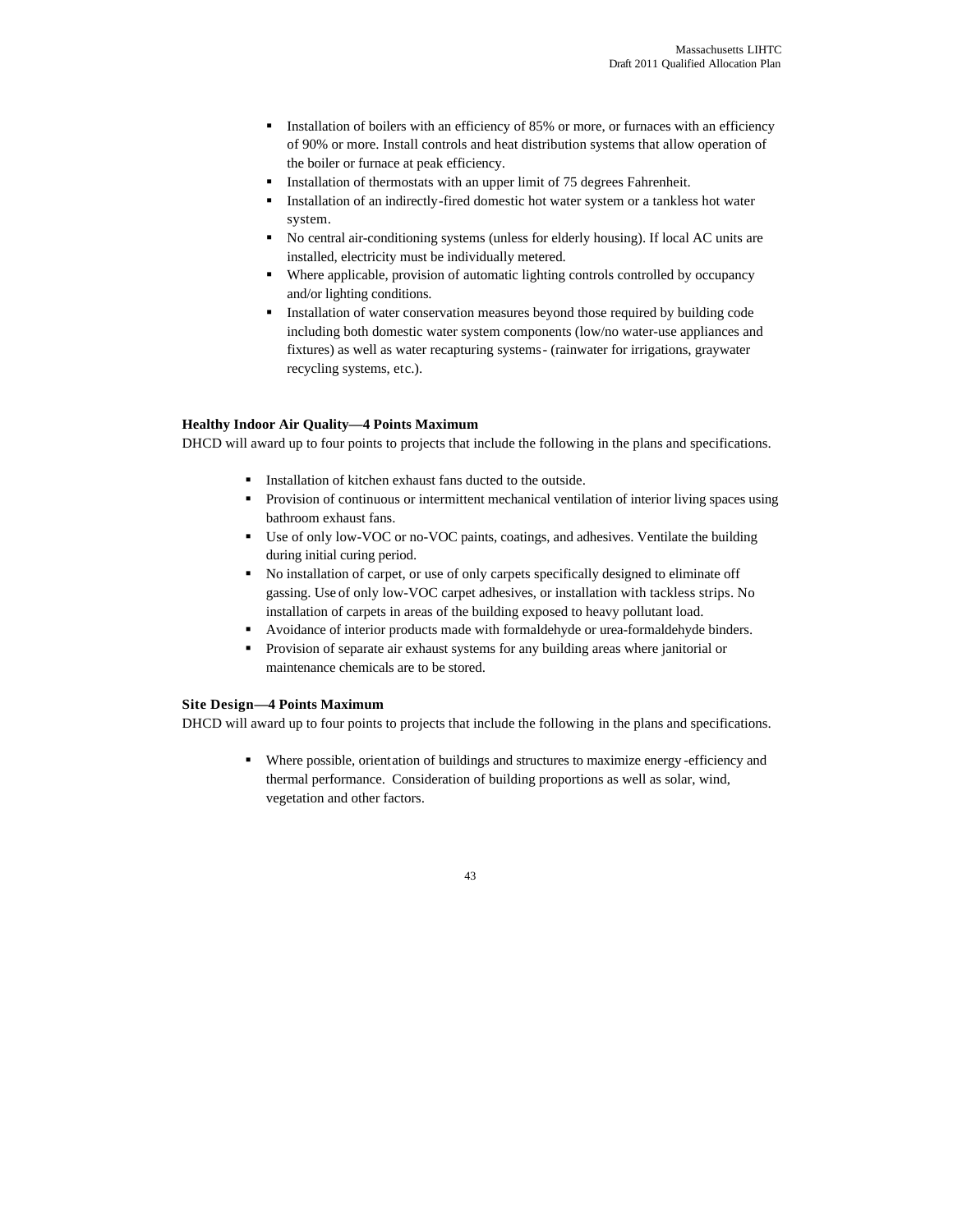- **Installation of systems for the control of roof/site rainwater via groundwater recharge and/or** controlled release into municipal storm sewer systems. This may include storm water retention systems (above or below ground) and/or downspouts to permeable landscape surfaces ample for percolation (including drywells where applicable).
- ß Use of native landscape plants that are drought tolerant. Avoidance of plants that are on the Massachusetts Invasive Species list. Use of native ground-cover plants in lieu of grass where appropriate. Preservation of existing trees where possible.
- **•** Minimization of light pollution of the night sky by avoiding over-lighting outdoor spaces and by directing lighting toward the ground plane.
- ß Planting of fast-growing deciduous trees along the south side of the buildings and paved surfaces to provide summer shade.
- **Installation of covered bike racks.**

## **Renewable Energy—2 Points Maximum**

DHCD will award up to two points to project that include any of the following in the plans and specifications.

- Wind energy
- **Stationary fuel cells**
- **Hydro-electric power**
- **Solar Photovoltaics**
- Solar thermal collectors (hot water)
- **Landfill** gas
- **Bio diesel**

## **Enhanced Accessibility—6 Points Maximum**

DHCD will award up to six points to projects that incorporate any of the following into their plans and specifications.

- ß 5% or more Group 2 units (minimum 1 unit) in developments otherwise exempt from this requirement.
- ß Group 1 units in adaptive reuse projects in existing buildings where Group 1 units are not otherwise required.
- In projects that consist of 1 or 2 family dwellings, a minimum of 5% Group 2 units.
- **5%** of units outfitted with devices for vision or hearing impaired residents.
- In Group 2 units, two accessible means of egress that are not an exit stairway with areas of refuge.
- **•** Provision of features of Universal Design.
- **•** Provision of features of Visitability.

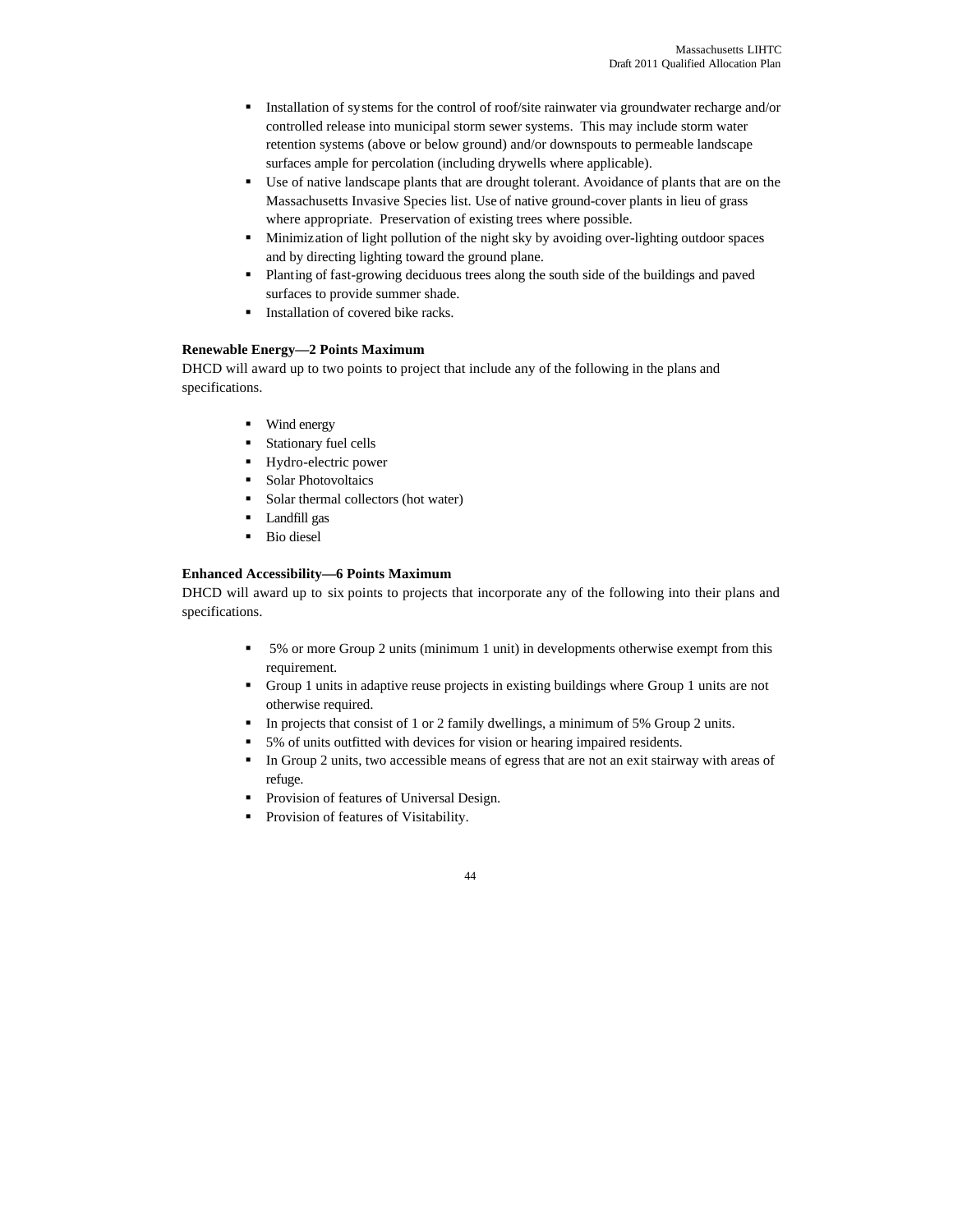#### **Proximity to Transit—6 Points**

DHCD will award six points to projects located within a half mile of a commuter rail station/stop; subway station or stop; bus station/stop; or ferry terminal.

## **Section XII. The Application Process for Credit in 2011**

The Department of Housing and Community Development typically awards the 9% credit through regularly scheduled competitive funding rounds. In 2011, DHCD intends to hold two competitive funding rounds for the 9% credit and other rental resources. The first round will begin on March 31, 2011. The second will begin on December 1, 2011. In addition, the Department will accept a limited number of applications, meeting very specific criteria, on a rolling basis. Please see below for eligibility criteria for rolling applications.

#### **2011 Funding Rounds:**

The deadline for submitting applications for the first 2011 rental funding round will be March 31, 2011. All applications must be submitted on the most current version of the computerized One-Stop Affordable Housing Application. Sponsors are required to submit one disk, one copy of architectural materials, three application hard copies, and the application fee no later than the close of business on March 31, 2011 to:

> MA Department of Housing & Community Development Division Housing Development 100 Cambridge Street, Suite 300 Boston, MA 02114

Applicants should refer to the most recent Notice of Funding Availability for further instruction regarding the number of application copies required for proposals seeking multiple funding resources.

**Applications received after the close of business on** March 31, 2011 **will not be reviewed. Prospective applicants are strongly encouraged to meet with DHCD tax credit staff to discuss their particular projects prior to the funding round deadline.**

In addition to the submissions to DHCD, each tax credit sponsor must provide a full copy of the One-Stop application to the chief elected official of the municipality in which the project is located. By April 30, 2011, the sponsor must submit to DHCD a certification that a One-Stop application identical to the submission to DHCD has been delivered to the chief elected official. If at any time during the competition DHCD determines that the sponsor failed to fully comply with this requirement, the Department reserves the right to disqualify the sponsor's application.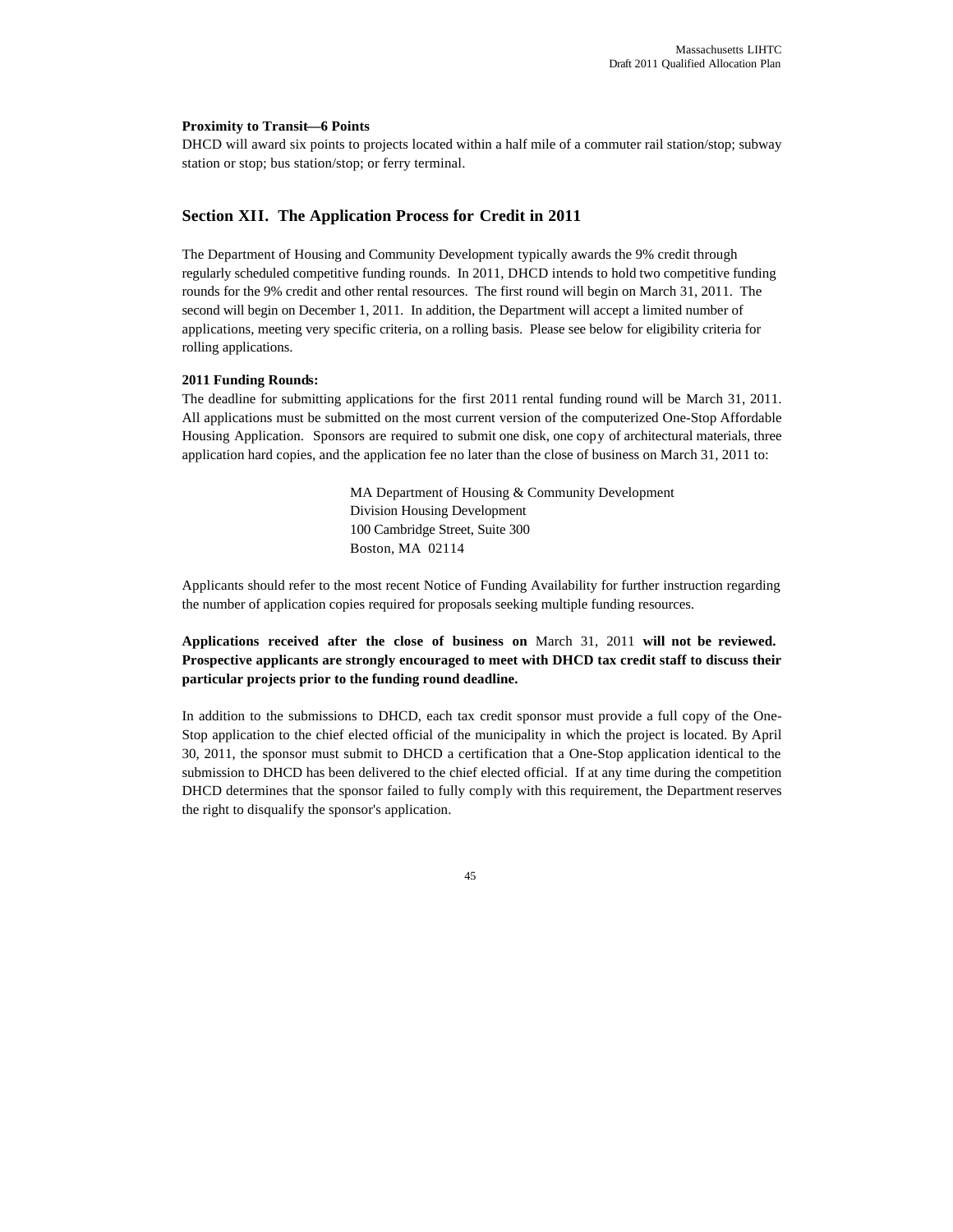The Department anticipates announcing the results of the March 31, 2011 funding competition in July 2011.

**Rolling Application Process for Projects with Prior Awards and/or Homelessness Projects** The application process in Massachusetts for the 9% credit is a competitive process. DHCD typically accepts applications for the 9% credit as well as the Department's rental subsidy resources during regularly scheduled funding competitions. However, during 2011, DHCD reserves the right to accept a limited number of applications, representing projects with very specific characteristics, on a rolling basis. These applications will be reviewed competitively according to the same evaluation criteria used for all 9% credit applications and described in detail within this QAP. During 2011, DHCD may elect to accept rolling applications, on an invitation-only basis, for:

• Tax credit projects in an advanced state of readiness whose sponsors have incorporated a high percentage of units restricted for rental to individuals or households earning less than 30% of area median and making the transition from homelessness. The percentage of restricted units must be at least 25%. In addition, the sponsor must provide a long-term service plan, approved by DHCD, for occupants of the restricted units. Sponsors who believe their projects have the characteristics described above-- with special emphasis on the project's readiness to proceed-- must meet with DHCD. The Department then will determine whether to accept an application for the sponsor's project in advance of the next scheduled funding competition.

#### **Wait-List Projects:**

The current demand for 9% credit and subsidy significantly exceeds available resources. As a consequence, it is likely that there will be worthy projects at the conclusion of each 2011 rental round that cannot proceed because neither credit nor subsidy is available. As each round ends, the Department reserves the right to establish a wait-list of projects deemed ready to proceed in the event that additional credit and/or subsidy becomes available prior to the next funding competition. If DHCD elects to establish a wait-list, the Department will include on the list only those projects that can demonstrate the ability to attract a syndicator and/or investor on terms and a timetable acceptable to DHCD. If sufficient credit and/or subsidy does not become available prior to the next funding competition, the sponsors of wait-listed projects may reapply during the next competition—in which case, these projects will receive priority in the review process as well as additional points for having resolved any remaining outstanding issues. Sponsors of these projects should contact DHCD staff to determine which sections of the One-Stop funding application they will have to resubmit.

#### **Application Completeness:**

Although most development projects change over time, and some projects change substantially, the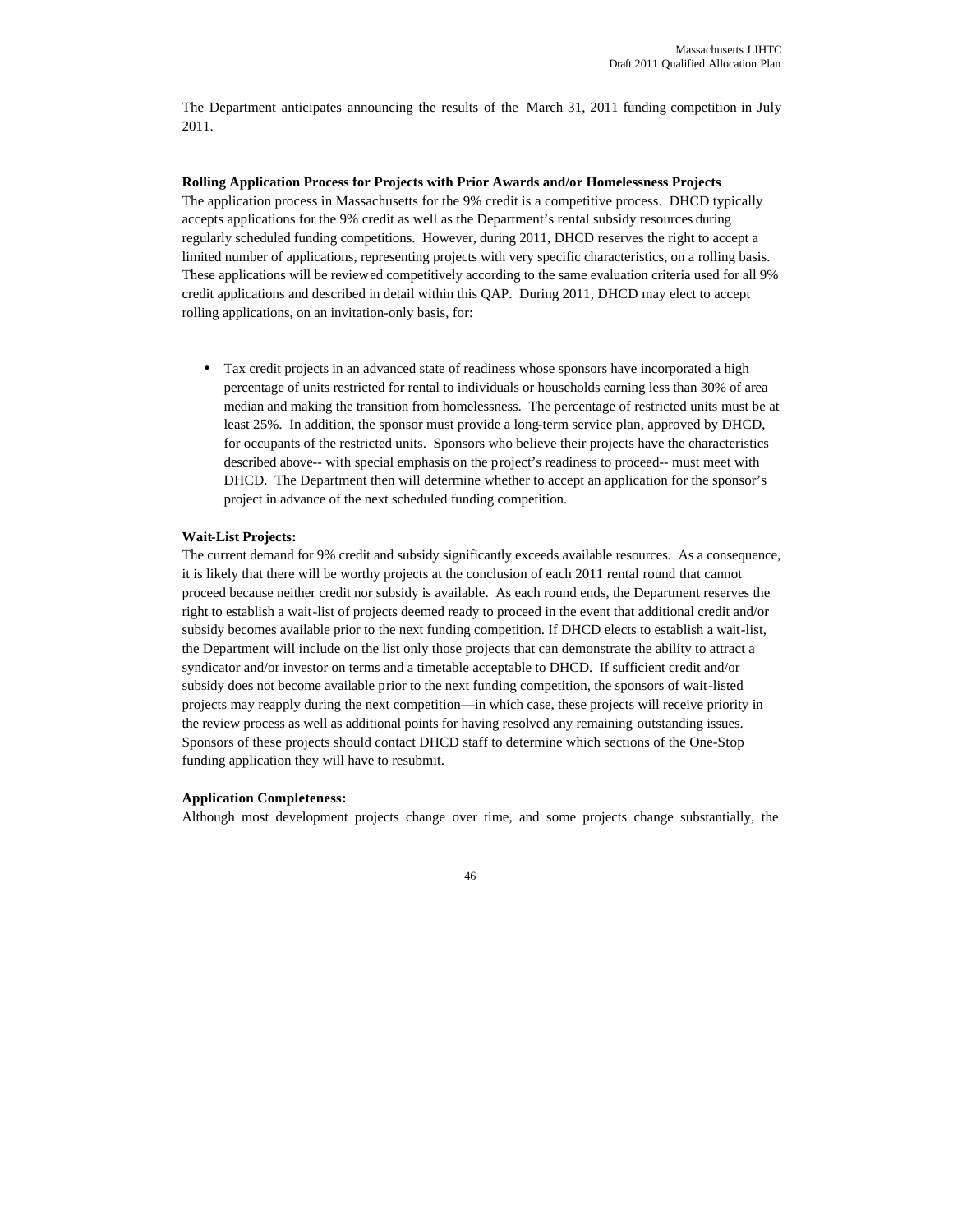Department must evaluate all project applications in a fair and equitable way. The One-Stop application essentially is a "snapshot" of a project on the day of submission. For purposes of threshold review and competitive evaluation, the Department will not accept the submission of additional documentation after the application deadline. Each project will be reviewed based on the materials contained in the One-Stop on the deadline for all submissions.

During 2011, DHCD will make an exception to this policy for projects that receive favorable financing commitments during funding competitions conducted by other public-purpose lenders. For example, the Federal Home Loan Bank Board -- an important source of funds for many affordable housing projects -may announce the results of its first 2011 competition after a DHCD funding round has begun. If the DHCD competition is underway at that time, DHCD will permit sponsors of projects that receive Federal Home Loan Bank Board commitments to notify the Department that they have received awards. DHCD will consider the new commitments in its review process during the 2011 tax credit competitions. In addition, at its sole discretion, the Department may contact tax credit applicants after the application deadline to seek clarification on certain materials contained in the One-Stop application.

## **Section XIII. Processing Fees; Late Fees; Compliance Monitoring Fees**

#### **A. Processing Fees:**

Sponsors seeking 4% or 9% tax credits during 2011 will be required to pay processing fees as follows. Assuming that the sponsor/owner meets Department deadlines for submitting carryover documentation, the total processing fee will be either 8.5% or 4.5%. For tax credit projects sponsored by for-profit developers, the total processing fee is equal to 8.5% of the annual credit amount. For projects sponsored by non-profit developers, the total processing fee is equal to 4.5% of the annual credit amount. The credit amount will be the amount identified on the carryover allocation. If the project does not need a carryover allocation, the credit amount will be the amount identified on IRS Form 8609.

Sponsors seeking state tax credits during 2011 will be required to pay processing fees as follows. Assuming that the sponsor/owner meets Department deadlines for submitting carryover documentation, the total processing fee will be either 3% or 1.5%. For state tax credit projects sponsored by for-profit developers, the total processing fee is equal to 3% of the annual state credit amount. For projects sponsored by non-profit developers, the total processing fee is equal to 1.5% of the annual state credit amount. The state credit amount will be the amount identified on the carryover allocation. If the project does not need a carryover allocation, the state credit amount will be the amount identified on state credit eligibility statement.

The processing fee(s) for each project submitted during 2011 will be due in three installments:

• at the time of application;

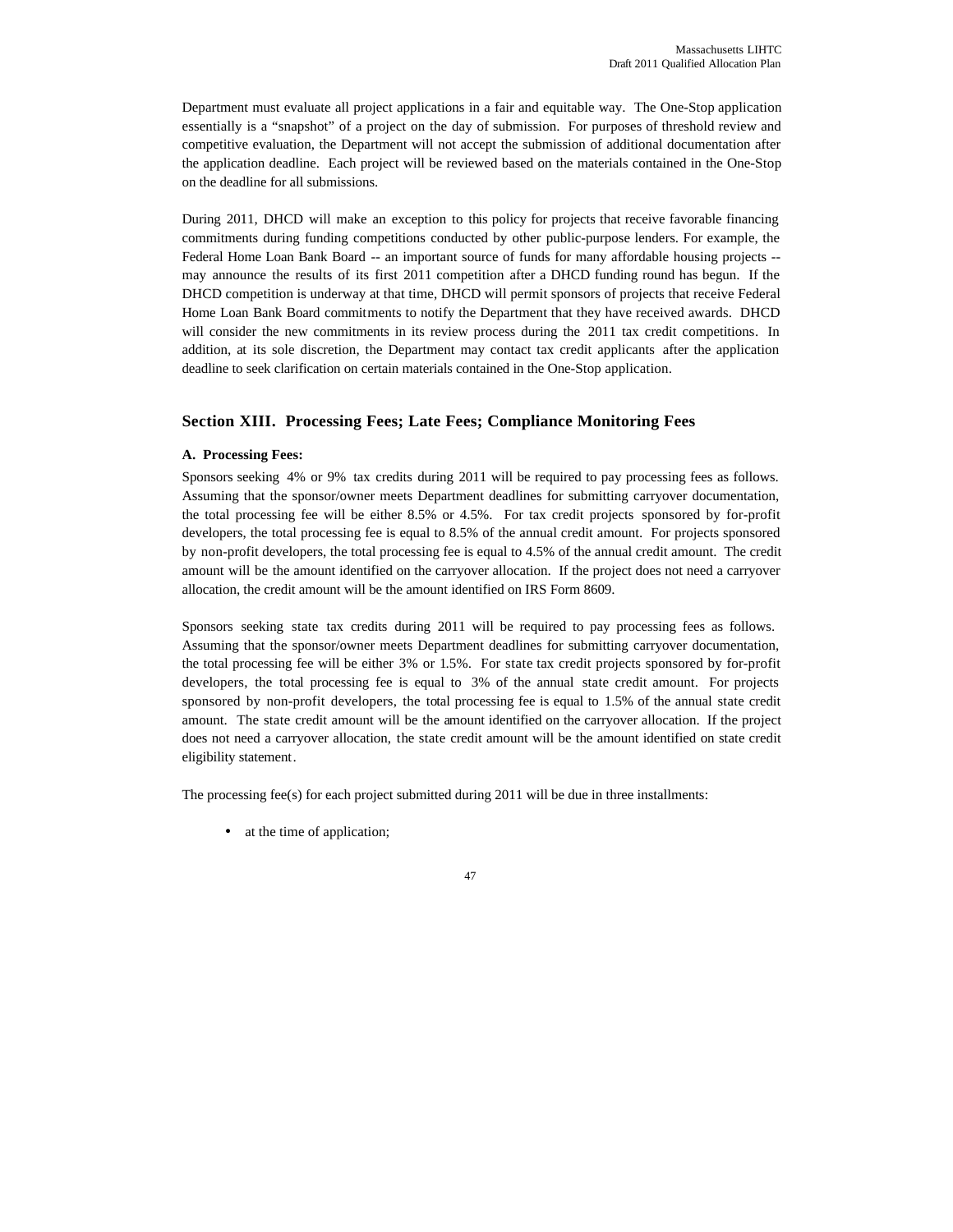- at the time the project receives a carryover allocation;
- at the time of final commitment of the credit.

**It is important to note that the Department will charge a late fee to all sponsors of projects who fail to submit the required documentation and processing fee installments by their deadlines as described below.**

#### **First Installment at Application:**

All tax credits sponsors must pay either \$1,050 or \$5,250 at the time of application (for 4% credit projects, this fee will be due at the time of the request for Official Action Status from MassHousing or MassDevelopment). Checks must be made payable to the Department of Housing and Community Development. The application fee is non-refundable. The application fee for non-profit sponsors and for sponsors of projects with 20 or fewer units is \$1,050. All other sponsors must pay \$5,250.

#### **Second Installment at Carryover:**

Sponsors must pay the second installment of the processing fee(s) before receiving a carryover allocation from DHCD. The amount due in this installment will be one-third of the total processing fee, less the amount of the first installment paid at the time of application. This second payment also is nonrefundable. Since 4% credit project sponsors do not need to submit carryover documentation unless they are state credit projects too, this second installment only applies to 4% credit projects if they are state credit projects too.

#### **Third Installment at Allocation:**

Each sponsor must pay the remainder of the total amount of the processing fee(s) before receiving a final allocation of credit and IRS form 8609 and/or state credit eligibility statement from DHCD. The third installment also is non-refundable. For 4% credit projects, the remainder of the total processing fee is due prior to issuance of a 42(m) tax credit eligibility determination letter by DHCD.

#### **B. Late Fees:**

Given the time-sensitive and critical nature of year-end Internal Revenue Code requirements, DHCD reserves the right to charge late fees to any and all sponsors failing to meet the deadlines for submitting required documentation and processing fee payments. **The Department will assess a \$3,000 penalty to any non-profit sponsor and a \$5,000 penalty to any for-profit sponsor who fails to remit the required documentation and the second or third installments of the processing fee within the time specified by the agency. Materials that are more than 60 days past due will trigger an additional penalty fee in the amount of \$5,000 to a non-profit sponsor and \$7,500 to a for-profit sponsor.** The carryover allocation and/or IRS Form 8609(s) will not be released to the sponsor until any outstanding processing fees and late fees have been paid.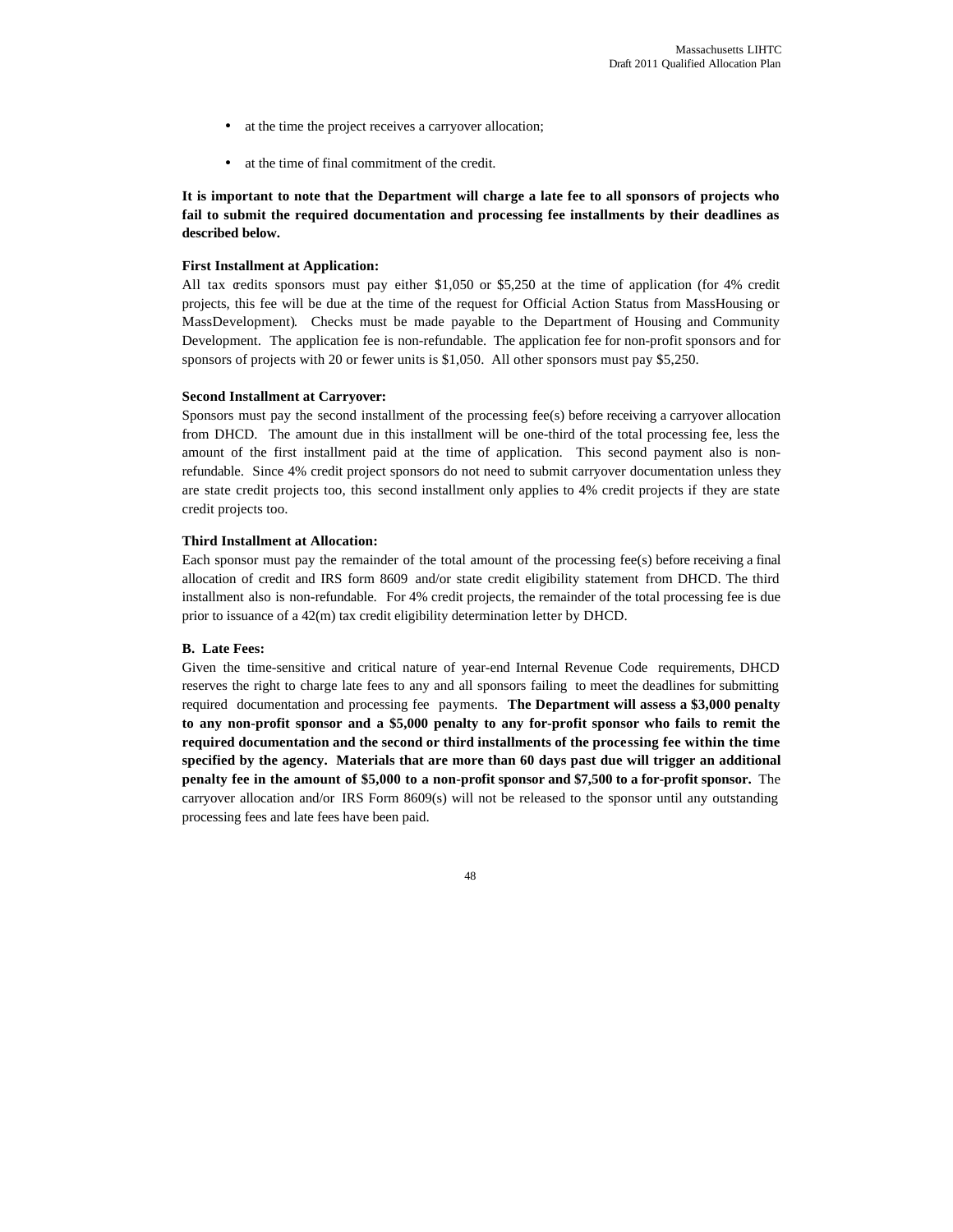Late submission of a signed regulatory agreement to the Department is also subject to a late fee. A finalized regulatory agreement, suitable for execution by the Department, must be submitted by the due date indicated in the regulatory agreement notification package forwarded to the sponsor by tax credit program staff. **A fee assessed for late submission of a regulatory agreement - \$3,000 to a non-profit sponsor, \$5,000 to a for-profit sponsor - will be in addition to any late fee detailed above.**

In addition, any sponsor who fails to meet his or her carryover allocation deadline--thus endangering a portion of the Commonwealth's valuable tax credit resource--should note that the Department has the right to withdraw the tax credit commitment to the particular project. Furthermore, the Department reserves the right to reject future applications for tax credits from those parties who have failed to meet the Department's deadlines for year-end submissions. The Department is prepared to exercise these rights if necessary.

## **C. Compliance Monitoring Fees:**

An annual monitoring fee will be due and payable by all projects (allocation years 1987-2011) to DHCD or its authorized delegate during the term of the compliance period (as defined in Internal Revenue Code Section 42) or required to be placed in an escrow by the owner. The fee will be based on a charge of \$30 per low income unit per year, as adjusted periodically by DHCD by the Consumer Price Index (CPI). If the actual compliance period for a project will begin in a year later than 2011, the monitoring fee will be required beginning in that same year. Projects which received an allocation of tax credits in years prior to 2011 will be required to pay only a tax credit monitoring fee as set forth below, notwithstanding any provision to the contrary in any prior year's Qualified Allocation Plan and/or Program Guidelines, including without limitation provisions for an annual administrative or monitoring fee. DHCD will utilize 1997, the first year that it collected compliance monitoring fees, as its base year in determining all subsequent fee adjustments.

The actual annual fee will be calculated and collected according to one of the two following methods, the selection of which will be at DHCD's sole discretion:

> • The annual monitoring fee will be due and payable on a date designated annually by DHCD throughout the term (or remaining term) of the compliance period. Under this method, the fee will be calculated at \$30 per low income unit in 2011, which amount may be adjusted by DHCD periodically by the Consumer Price Index (CPI) for subsequent years. The total annual fee will not exceed the amount of \$4,000 per project in 2011, which amount may be adjusted by DHCD periodically by the Consumer Price Index (CPI) for subsequent years;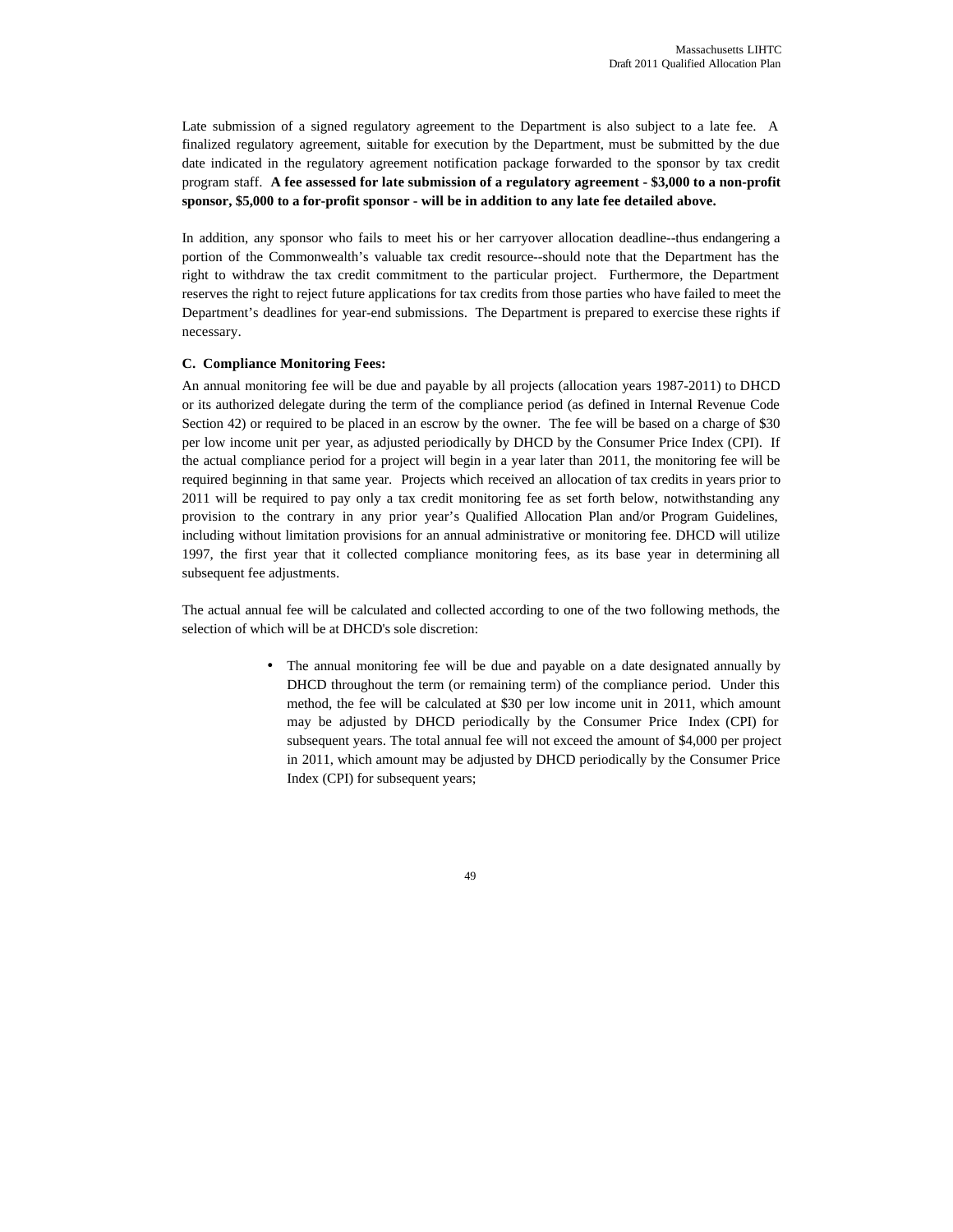• The total amount of monitoring fees for the 15-year compliance period (or remaining years of the compliance period beginning with 2011) will be due and payable in one payment at a date designated by DHCD. DHCD may require projects that have not

previously received IRS Form 8609 to make payment prior to the release of Form 8609. Under this method, the fee will be calculated at \$30 per low income unit multiplied by 15 or the number of remaining years in the compliance period, whichever number is less.

• **The total fee will not exceed the amount of \$4,000 per project** multiplied by 15 or the number of remaining years in the compliance period, whichever number is less. At DHCD's discretion, this total amount will be placed in escrow by DHCD or the Owner and will be used for the purpose of monitoring during the compliance period. If DHCD does not institute this method of collection in 2011, **DHCD may adjust the \$30 per low income unit and \$4,000 per project amounts by the Consumer Price Index (CPI) in any subsequent year.** 

DHCD reserves the right to charge a reasonable monitoring fee to perform compliance monitoring functions after the completion of the tax credit compliance period (as defined in Internal Revenue Code Section 42) for the remainder of the term of the Tax Credit Regulatory Agreement and Declaration of Restrictive Covenant.

Projects that receive funding through the Tax Credit Assistance Program or the Tax Credit Exchange Program must pay an asset management fee in addition to a compliance monitoring fee.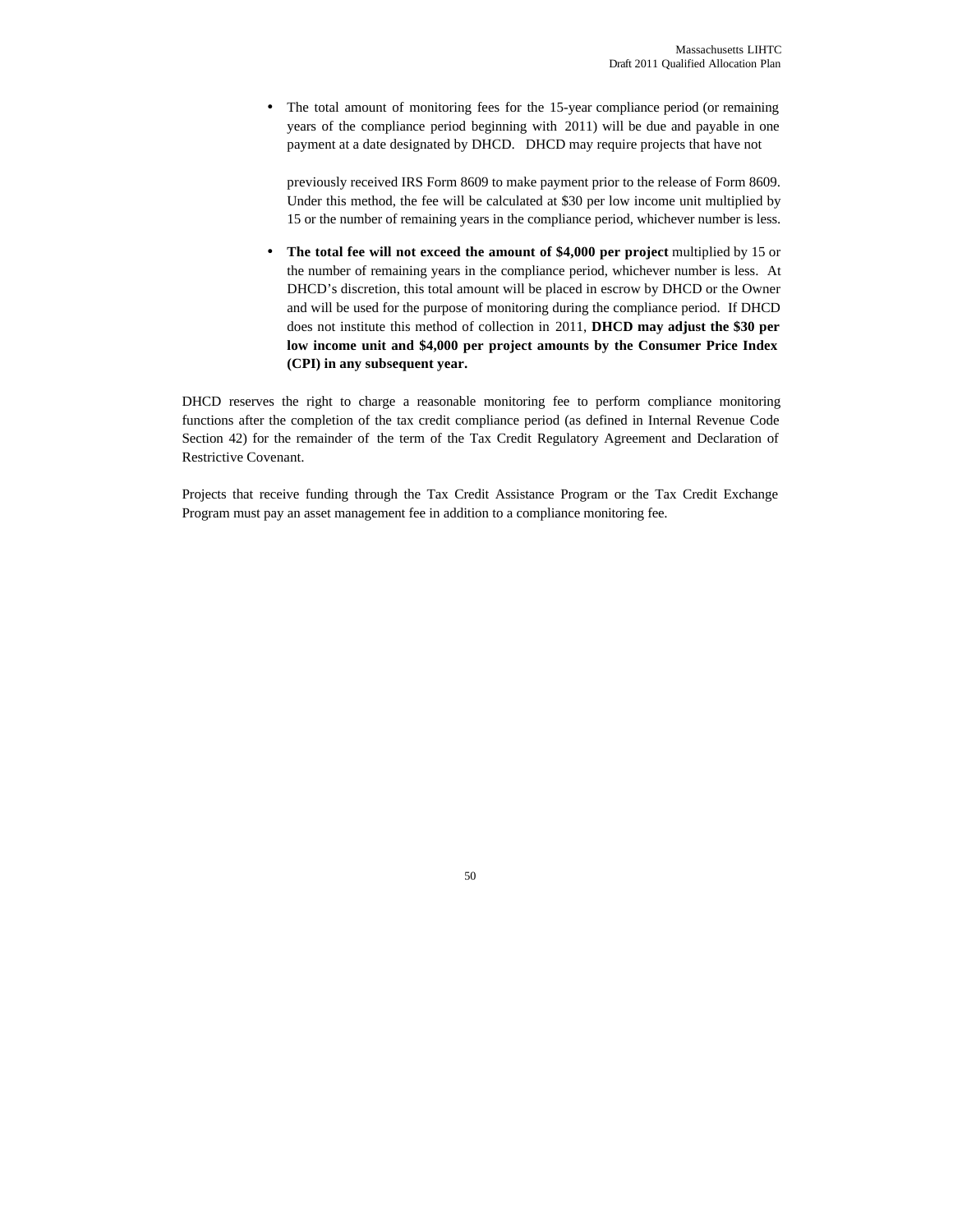## **Section XIV. Modification of the Allocation Plan**

DHCD will administer the allocation of tax credits in such a manner as it deems appropriate in accordance with federal law and procedure. It will make determinations, publish rules and guidelines, and require use of particular forms as necessary.

The Governor delegates to DHCD the power to amend this plan in response to changes in federal law or regulations. In addition, the Governor recognizes that circumstances not foreseen in the Plan may arise, and therefore delegates to DHCD the authority to resolve conflicts, inconsistencies, and ambiguities in the plan and operation of the program; to respond to any abuse of the allocation system; and, if necessary, to amend the plan after a public hearing. (Please refer also to Appendix B.)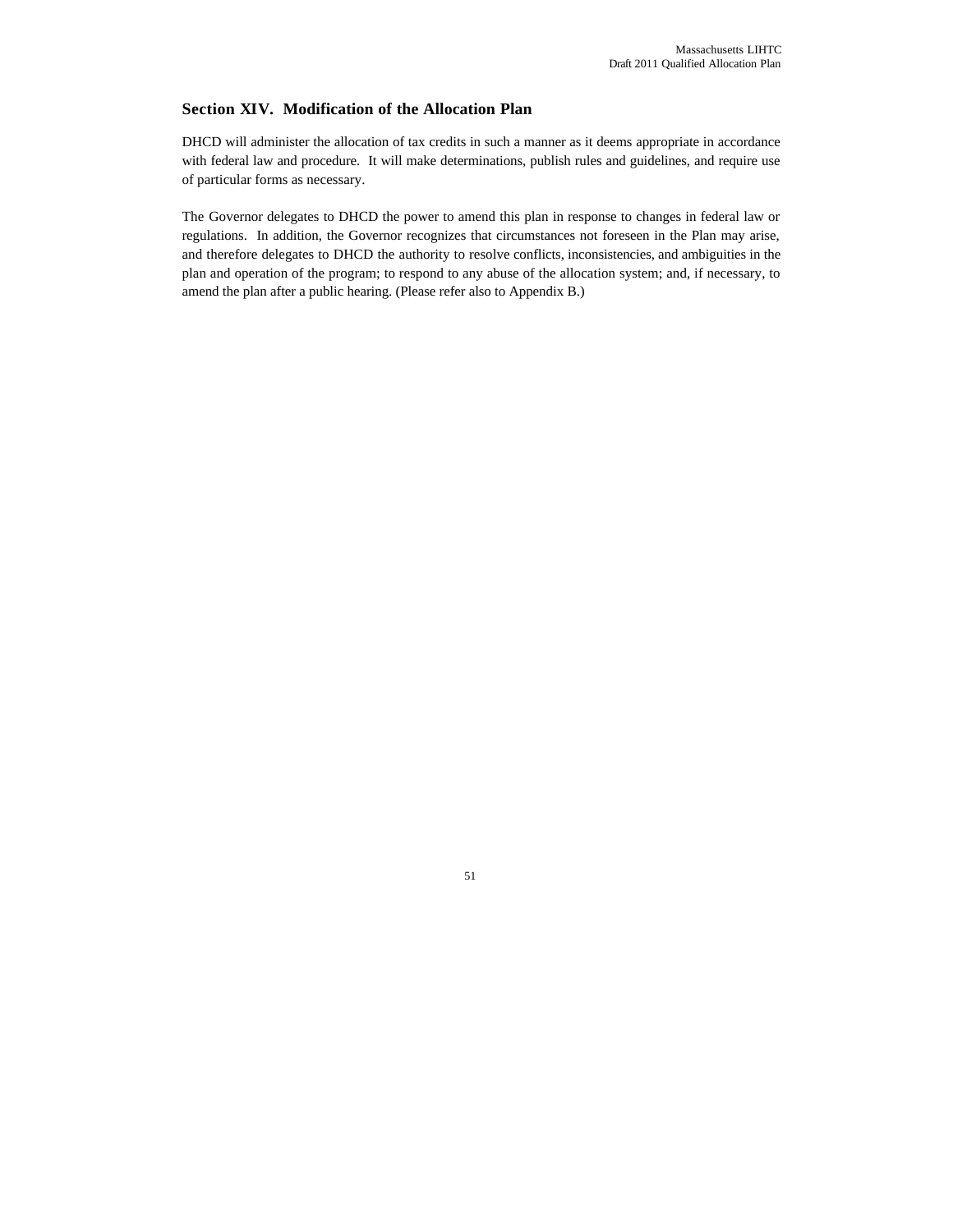## **Section XV. Program Policies**

**Sponsors of 2011 tax credit projects should take into consideration the program policies described in this section. Additional program policies are described in the Low Income Housing Tax Credit Guidelines available from DHCD.** All applicants should read the guidelines in effect at the time of application**.**

## **A. Assumptions Regarding Value of the Credit and Least Amount Necessary for Feasibility**

Federal legislation requires that the administering agency allocate only the amount of credit necessary to make a project feasible. To determine the least amount of credit necessary for feasibility, DHCD must be aware of the full extent of financial resources available to a project and the project costs. In particular, federal law requires developers to certify to state credit agencies the extent of all federal, state, and local resources that apply or might apply to a project, as well as project costs at three different points in time:

- 1) At the time of application,
- 2) At the time an allocation is made, and
- 3) When the project is placed in service.

To determine the least amount of credit necessary for feasibility at the time of application and at the time of allocation, DHCD will assume that a project is to be syndicated and will determine a credit amount based on a set of assumptions regarding projected net equity to be raised. Developed by DHCD, these assumptions will be applied to all tax credit projects unless the developer provides definitive information, acceptable to DHCD, indicating that different assumptions should be used.

When a project places in service, DHCD requires an audited cost certification in its established format. The IRS Form 8609(s) will not be released to the project owner until the final analysis is completed by DHCD. DHCD may reduce the final allocation as it appears on the  $8609(s)$  for the project if:

- The project does not have enough basis to support the original allocation; or
- The project costs are not acceptable to DHCD.

**DHCD will examine all costs for reasonableness, including but not limited to the following: acquisition; construction costs; general development costs; syndication costs; builder's profit, overhead, and general requirements; and operating costs. Only reserves required by a lender and/or DHCD will be allowed. If a developer has proceeded with or completed construction of a project without DHCD's knowledge, DHCD may deem tax credits unnecessary for the feasibility**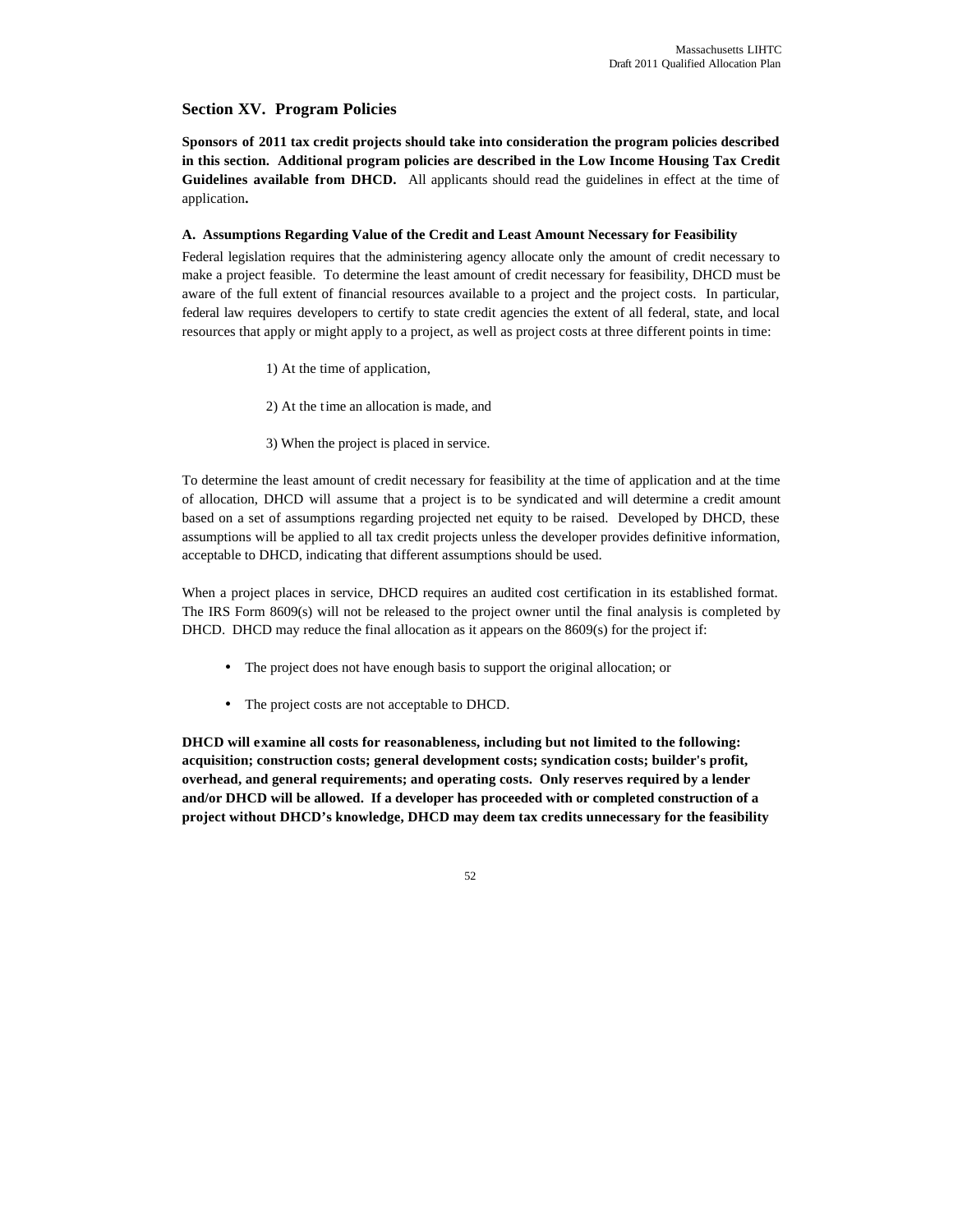**of that project. In these circumstances, the project will not be eligible for an award of tax credits. DHCD will not allow a development budget line item carried both as a source and a use, if it has no reasonable basis for being paid but is included for the purpose of calculating the eligible basis in an effort to increase the annual tax credit calculation.**

#### **B. Developer's Fee/Overhead**

DHCD will determine the calculation of each tax credit allocation based on eligible costs that include a developer's fee and overhead that conform to DHCD's maximum allowable developer's fee and overhead limits as calculated below. **Please note that the calculation of fees was changed in the 2000 QAP and those changes are reflected in this document.** DHCD will determine the developer's fee and overhead at three points in time: at the time of application, at the time of carryover allocation, and when the project sponsor applies for IRS form 8609. If the developer's fee and overhead exceed the allowable limits at any of the three points in time, the tax credits allocation will be reduced accordingly. Although DHCD recognizes the evolving nature of projects, in order to promote readiness and to encourage the best possible cost estimates, DHCD reserves the right to disallow increases in total developer's fee and overhead that result primarily from increases in replacement costs after the time of application. For purposes of calculating the developer's fee and overhead, total replacement costs are defined as all total development costs net of project reserves and syndication costs approved by DHCD.

In calculating the allowable developer's fee and overhead, sponsors should consider any development or operating reserves or escrows funded by cash at closing or through syndication as part of the developer's fee and overhead, as follows:

- Reserves or escrows that are intended to remain in the project for more than five years will not be included in the developer's fee and overhead. The five year holding period is assumed to begin on the first day that the development has achieved full occupancy, and end five years following such date;
- 80% of reserves or escrows that are intended to remain in the project for less than five years are included in the developer's fee and overhead;
- All consultant costs, including but not limited to development consultant, syndication consultant, and historic consultant fees, are included in the maximum developer's fee and overhead allowed.

The maximum allowable developer's fee and overhead shall be calculated according to the following schedule (see the exception below):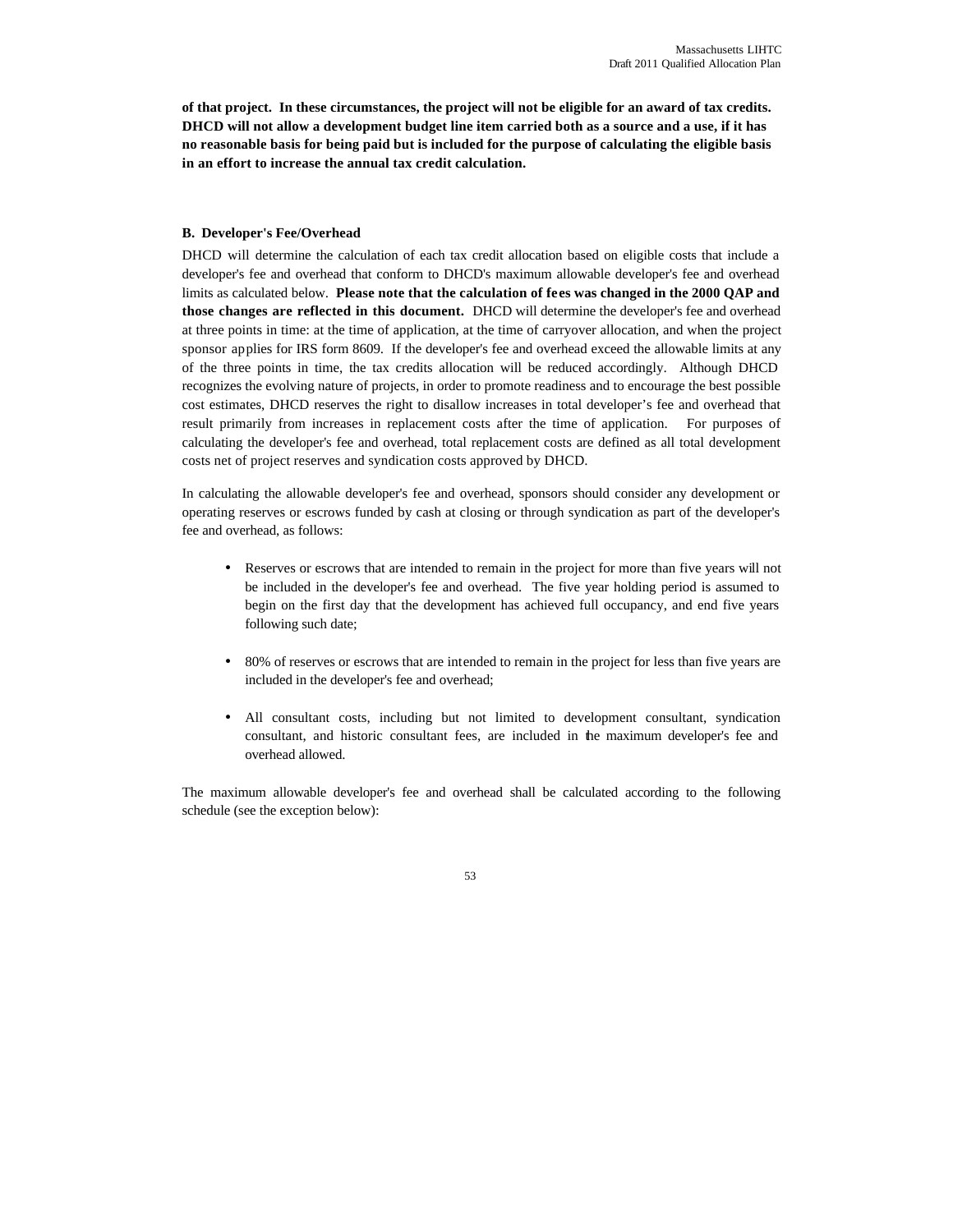- Developer's fee and overhead may equal up to 5% of project acquisition cost, and, in addition;
- Developer's fee and overhead may equal up to 15% of the first \$3 million in total replacement costs less acquisition, and, in addition;
- Developer's fee and overhead may equal up to 12.5% of the total replacement costs less acquisitions that are from \$3 million to \$5 million, and, in addition;
- Developer's fee and overhead may equal up to 10% of the total replacement costs less acquisition that is over \$5 million.

If the developer's fee and/or overhead for a project is determined to be unreasonable, the Director of DHCD reserves the right to reduce the permissible fee, even though that fee may otherwise meet program guidelines based on the project's size. As previously noted, DHCD intends to re-evaluate its maximum allowable developer's fee and overhead limits as part of its overall review of program costs. The Department will make any proposed changes available to the public for review and discussion once its review has been completed. Once any changes to the current limits have been approved, the Department will hold a public hearing and modify the allocation plan accordingly to incorporate the new limits.

## **C. Compliance Monitoring**

Beginning with 1990 allocations, the federal legislation requires that an extended low income use agreement be in effect for a minimum of 30 years for every project receiving tax credits. To enforce these and other program use restrictions, DHCD will require that each project owner enter into a Tax Credit Regulatory Agreement and Declaration of Restrictive Covenants ("the Agreement"). In the case of buildings of which at least 50% of the aggregate basis (including land and the building) is financed with the proceeds of taxexempt bonds, DHCD will require that the owner enter into an Extended Low Income Housing Agreement and Declaration of Restrictive Covenants ("the Agreement") with the Massachusetts Housing Finance Agency (MHFA) or the Massachusetts Development Finance Agency (MDFA). These Agreements limit the use of all of the low income units to rental housing, with income and rental restrictions, for a minimum period of thirty years.

In addition, DHCD has an obligation, as of January 1, 1992, to monitor the compliance of all tax credit projects with tax credit requirements as set forth in Section 42 of the Internal Revenue Code and applicable regulations. DHCD will monitor tax credit projects for compliance with the requirements of the Agreement. DHCD also will perform physical inspections taking into consideration local health, safety and building codes. Owners may be charged an annual fee to cover the administrative costs of such monitoring.

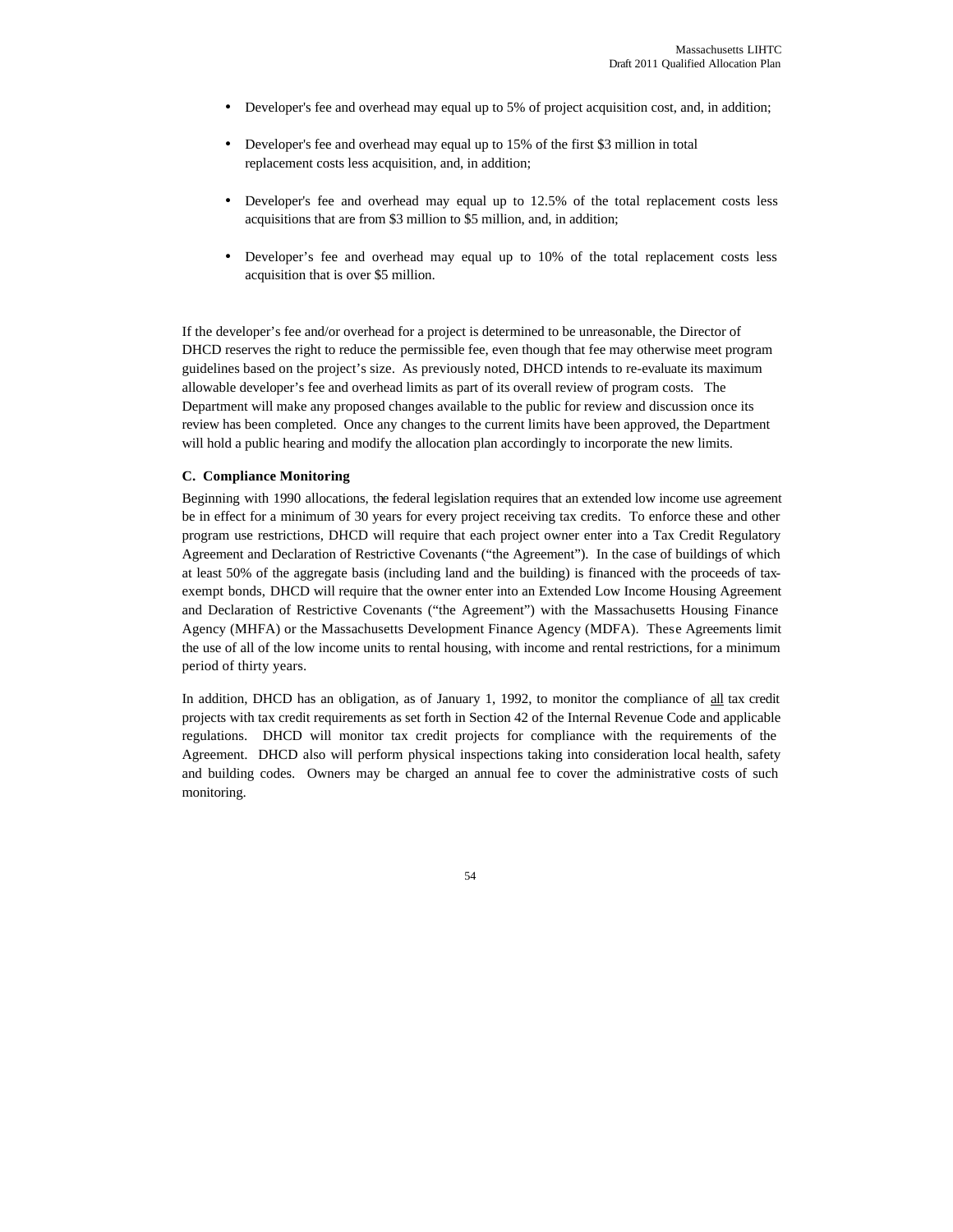DHCD's procedure for monitoring compliance with Low Income Housing Tax Credits requirements is outlined in Appendix A to this plan. DHCD's procedure is adopted pursuant to Section  $42(m)(1)(B)$  of the Internal Revenue Code and Treasury Regulation Section 1.42-5. DHCD reserves the right to amend this procedure as may be necessary or appropriate to conform to applicable changes in the Internal Revenue Code or regulations promulgated there under. Notwithstanding anything to the contrary in this Allocation Plan, DHCD may adopt such amendments without a public hearing process, but shall give reasonable notice before implementation of any such amendment to all tax credit applicants and owners. In addition, DHCD may adopt further monitoring forms and procedures as part of its Low Income Housing Tax Credit Guidelines or as otherwise deemed appropriate.

Pursuant to Section 42(m) (1) (B) and Treasury Regulation Section 1.42-5(f), DHCD may retain an agent or other private contractor ("Authorized Delegate") to perform compliance monitoring functions. Any reference to DHCD in this monitoring procedure shall also include, where appropriate, an Authorized Delegate of DHCD.

Pursuant to Section 42 (m)(1)(B)(iii), **this monitoring procedure applies to all owners of buildings or projects for which the low income housing credit is or has been claimed at any time.** If DHCD becomes aware of noncompliance that occurred prior to January 1, 1992, DHCD is required to notify the Internal Revenue Service of such noncompliance. The monitoring procedure includes provisions for

record keeping and record retention, annual certification and review, on-site records review, building inspection, and notification to owners and the Internal Revenue Service of noncompliance.

#### **D. 130% Rule**

Projects located in qualified census tracts or difficult-to-develop areas as identified by the U.S. Department of Housing and Urban Development and/or by the Department of Housing and Community Development may seek up to 130% of the rehabilitation credit basis amount for which they are eligible. Current information on the designation of difficult development areas by DHCD is included in Section IV of this QAP. The 130% factor may not be applied to the acquisition basis. DHCD will award up to 130% of the rehabilitation credit at its discretion and only if necessary for project feasibility. Current information about the designation of qualified census tracts and difficult development areas was issued by HUD on October 6, 2009.

Tax-exempt projects are eligible for up to 130% of credit, subject to the determination of least amount of credit necessary for feasibility, only if the project is located in a qualified census tract or difficult-todevelop area as identified by the U.S. Department of Housing and Urban Development.

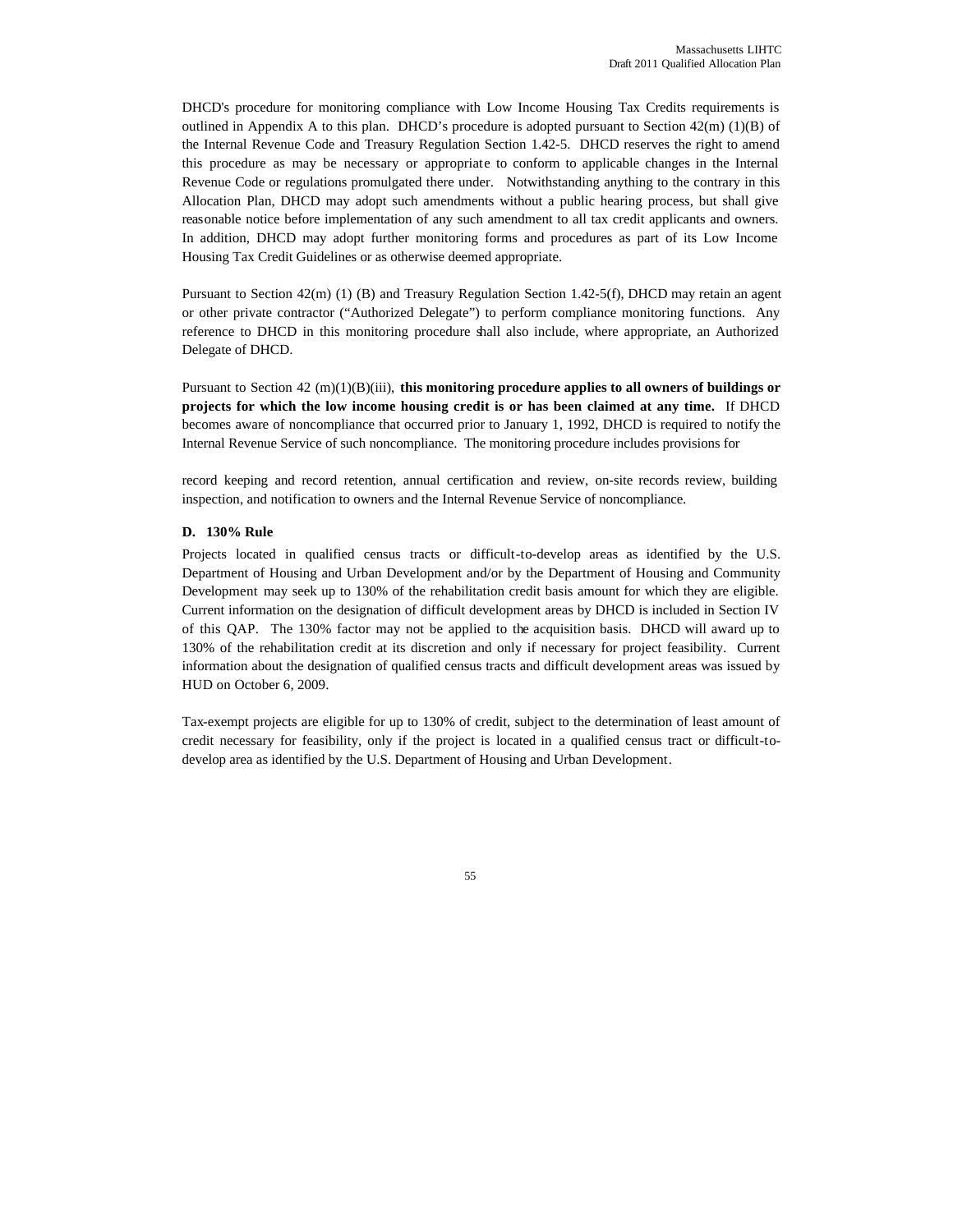## **E. Lead Paint**

All units in all tax credit buildings must be de-leaded prior to the issuance of a final allocation (IRS Form(s) 8609) for the project. All de-leading work must be performed in accordance with the provisions of M.G.L. c.111, 190-199B, 105 CMR 460.000.

#### **F. Handicapped Accessibility**

In order to enable DHCD to evaluate the accessibility provisions of each project, sponsors must provide summary information regarding accessibility using the checklist found in the Appendix G. Design. In addition to the requirements of the Massachusetts Architectural Access Board (MAAB), projects may also be subject to other applicable federal, state, and local statutes and regulations such as the Fair Housing Act (FHA), Section 504 of the Rehabilitation Act of 1973, the Architectural Barriers Act of 1968 (ABA), and the Americans with Disabilities Act (ADA).

#### **G. Affirmative Action**

DHCD requires developers to establish affirmative action goals for the percent of minority participation in each project. Developers and management agents must establish effective marketing plans to reach the identified minority groups that are least likely to apply for the housing being provided. Prior to initial occupancy of any unit in the project, the owner shall adopt and implement 1) an affirmative fair marketing plan for all units and 2) a tenant selection plan for the low income units, in both cases consistent with any standards and guidelines adopted by DHCD as then in effect and consistent with all applicable laws. Both the affirmative fair marketing and tenant selection plans shall be subject to review by DHCD, at DHCD's request.

If a tax credit project is located in a predominantly white neighborhood in the City of Boston, according to a list maintained at DHCD, the affirmative fair marketing plan shall have the percentage goals for occupancy of the low income units which reflect the racial composition of the City of Boston as determined in the most recent U.S. Census. As of the date of the issuance of this allocation plan, these percentages are as follows:

49.5% White 23.8% Black 14.4% Hispanic .3% Native American 7.5% Asian/Pacific Island 4.5% Other

## **H. Local Preference**

DHCD will allow up to 70% local preference in tax credit projects if the sponsor is able to demonstrate to DHCD's satisfaction that a need for such preference exists. The documentation of local housing need must be fully substantiated in the project's market study or through other supporting documentation such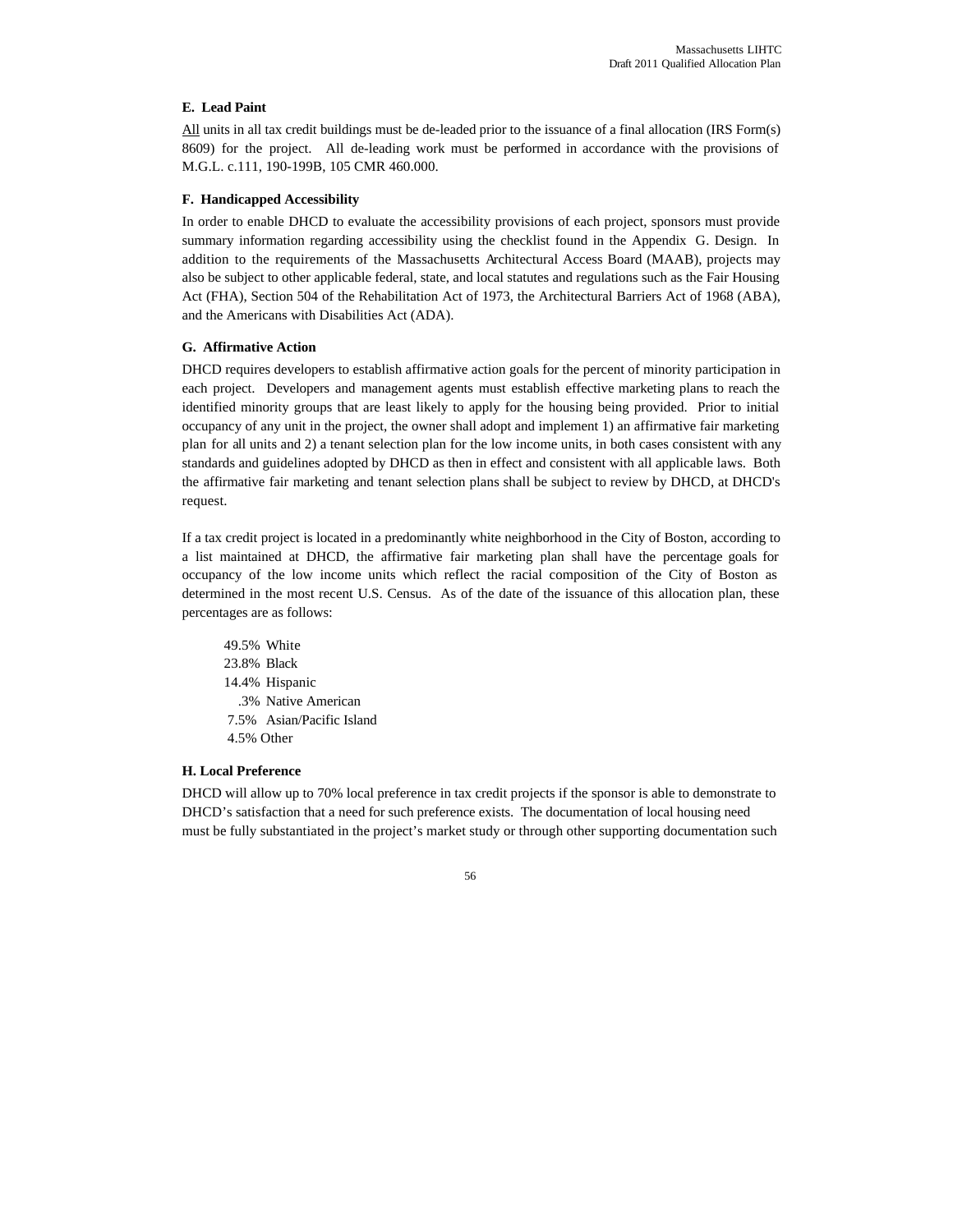as the Municipality's Consolidated Plan or a local affordable housing plan. The Department will issue further guidance on documenting local housing need during 2011. To ensure that the local preferences established for the project do not violate applicable fair housing laws and, therefore, do not have a discriminatory effect on protected classes, the sponsor must:

- ß develop an affirmative fair marketing plan targeting those least likely to apply in accordance with the DHCD's Affirmative Fair Marketing Plan guidelines provided in Appendix I;
- list vacant units upon availability with Citizen's Housing and Planning Association's (CHAPA's) Massachusetts Accessible Housing Registry at http://www.chapa.org;
- list vacant units located in the Boston-Cambridge-Quincy MSA, upon availability, with the City of Boston's Metrolist (Metropolitan Housing Opportunity Clearing Center), at Boston City Hall, P.O. Box 5996, Boston, MA 02114-5996 (617-635-3321);
- ß develop a tenant selection lottery system consistent with that described in the "Guidelines for Housing Programs in Which Funding is Provided Through a Non-Governmental Entity" (NEF Guidelines) as published by the Department as well as the additional provisions provided in Appendix I.

Both the affirmative fair marketing plan and the tenant selection lottery system will be reviewed by DHCD program staff at the time of carryover allocation. Please see Appendix I for additional information on developing the lottery.

## **I. HUD Subsidy Layering Guidelines**

Pursuant to Section 911 of the Housing and Community Development Act of 1992, HUD is required to determine that projects receiving or expecting to receive both federal, state or local assistance and tax credits do not obtain subsidies in excess of that which is necessary to produce affordable housing. On December 15, 1994, the U.S. Dept. of HUD issued administrative guidelines referred to as subsidy layering guidelines, regarding limitations on combining Low Income Housing Tax Credits with HUD and other government assistance in the Federal Register. The guidelines make a provision for housing credit agencies to implement the subsidy layering reviews for projects that are at least receiving HUD housing assistance and are receiving or allocated Low Income Housing Tax Credits. Housing credit agencies may perform the subsidy layering review function provided that the housing credit agency certifies to HUD that it will properly apply the guidelines that HUD establishes. DHCD is the housing credit agency in Massachusetts. However, at the time of issuance of this allocation plan, DHCD has not made the certification to HUD to assume these responsibilities. Applicants should call the Low Income Housing Tax Credit Program office for updated information and/or a copy of the guidelines. If DHCD does not assume these responsibilities, subsidy layering will be performed by HUD in accordance with its guidelines.

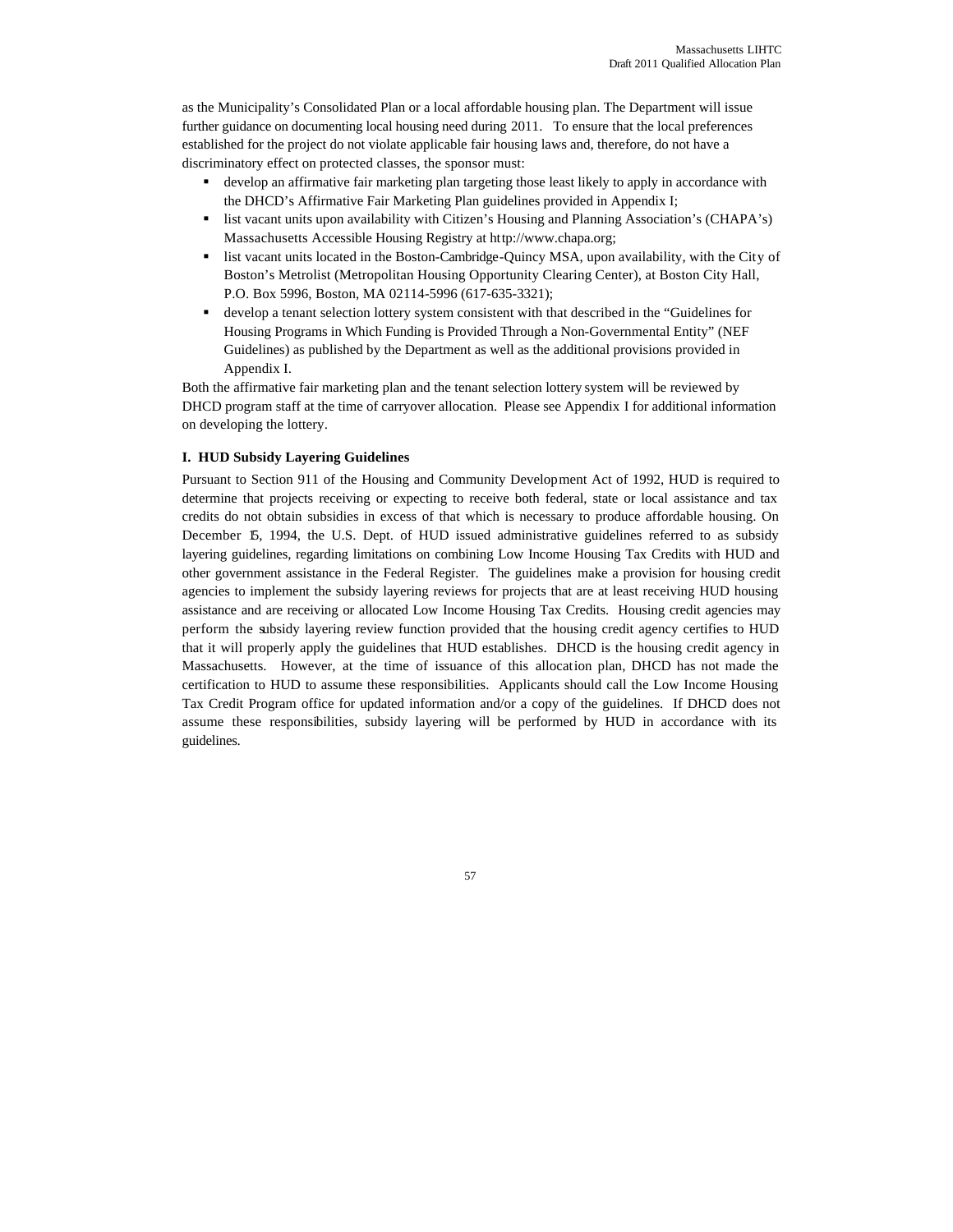#### **J. Project Size**

In order to avoid undue concentration of resources in any one area, DHCD will consider tax credit projects of 100 units or more on a case-by-case basis. DHCD will require a detailed market study and will closely examine the probable absorption rate for these projects.

#### **K. Single Room Occupancy**

Federal law requires that a Low Income Housing Tax Credit unit may not be used on a transient basis. Tax regulations require a minimum lease term of six months. However, single room occupancy units rented on a month-to-month basis may qualify for the credit if they are funded under the Stewart B. McKinney Act.

#### **L. Housing for the Homeless**

The tax credit has become a substantial resource for transitional housing for the homeless. The portion of a building used to provide supportive services may be included in the qualified basis. Transitional housing for the homeless must contain sleeping accommodations and kitchen and bathroom facilities and be located in a building used exclusively to facilitate the transition of homeless individuals to independent living within 24 months.

#### **M. Luxury Items In Tax Credit Projects**

In accordance with federal tax law, the eligible basis of a building must be reduced by the amount of the adjusted basis attributable to those market units in the building that are above average quality standard of the low income units. However, the developer may elect to exclude from the eligible basis the excess cost of the market units, provided that such excess cost does not exceed 15% of the cost of a low income unit.

#### **N. Fair Housing and Occupancy Data Collection**

The mission of DHCD through its programs and partnerships is to be a leader in creating housing choice and providing opportunities for inclusive patterns of housing occupancy for all residents of the Commonwealth, regardless of income, race, religious creed, color, national origin, sex, sexual orientation, age, ancestry, familial status, veteran status, or physical or mental impairment. It shall be DHCD's objective to ensure that new and ongoing programs and policies affirmatively advance fair housing, promote equity, and maximize choice. In order to achieve this objective, DHCD shall be guided by the following principles found in Appendix I below.

In order to help the Department assess the impacts of local preference on affirmative marketing goals and compliance with applicable civil rights laws, all project owners will be required to report household characteristic data for all tax credit units at the time of final rent-up and on an annual basis from that point forward. The report will include but may not be limited to the following data points: capital subsidies restricting the unit, size of the tenant household, income level of the tenant household, race and ethnicity of the head of household (to the extent available), number of children under the age of six, number of children under the age of 18, and type of rental assistance if any. Project owners or their specified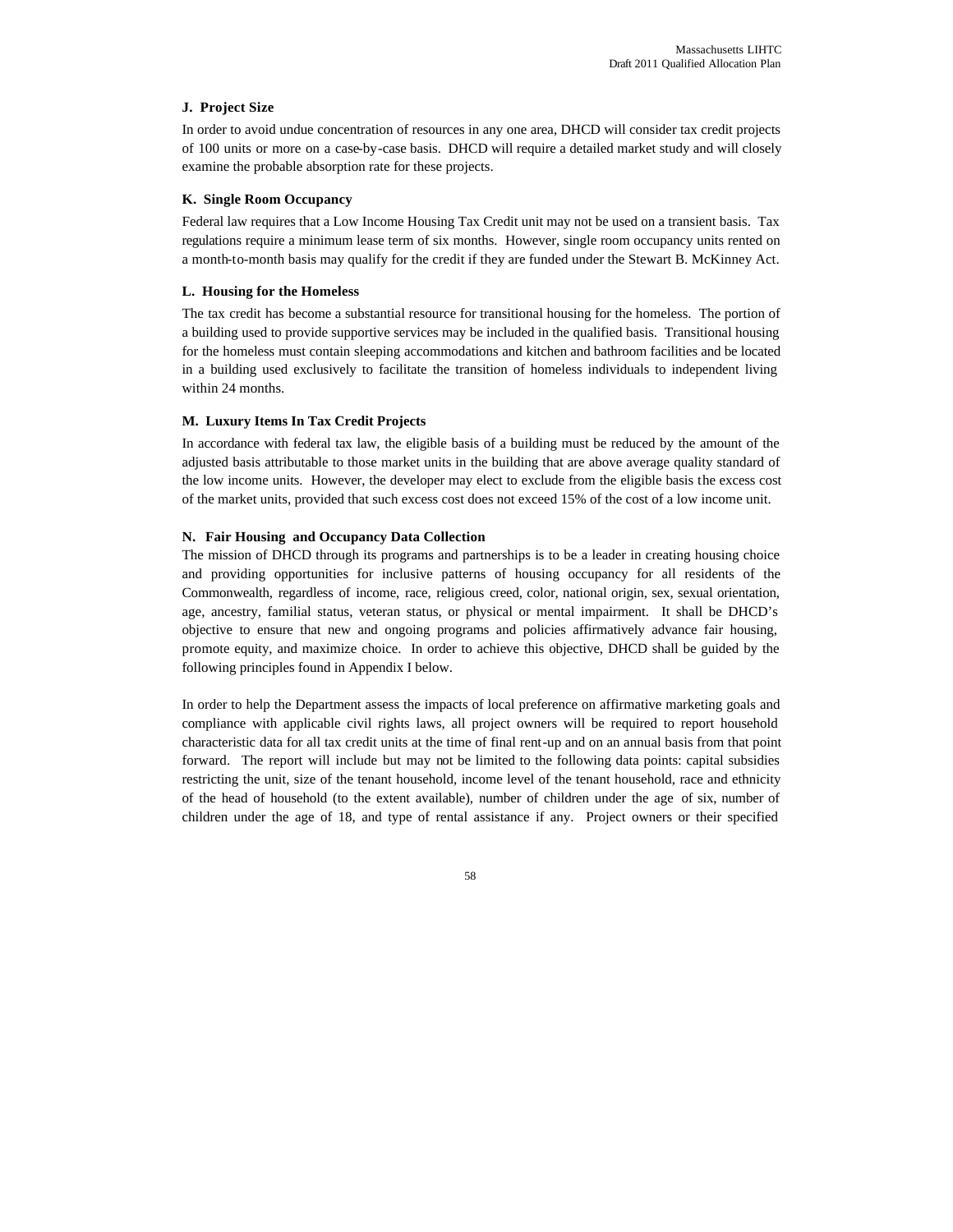designees will be required to report using the web-based data collection system developed by the Department.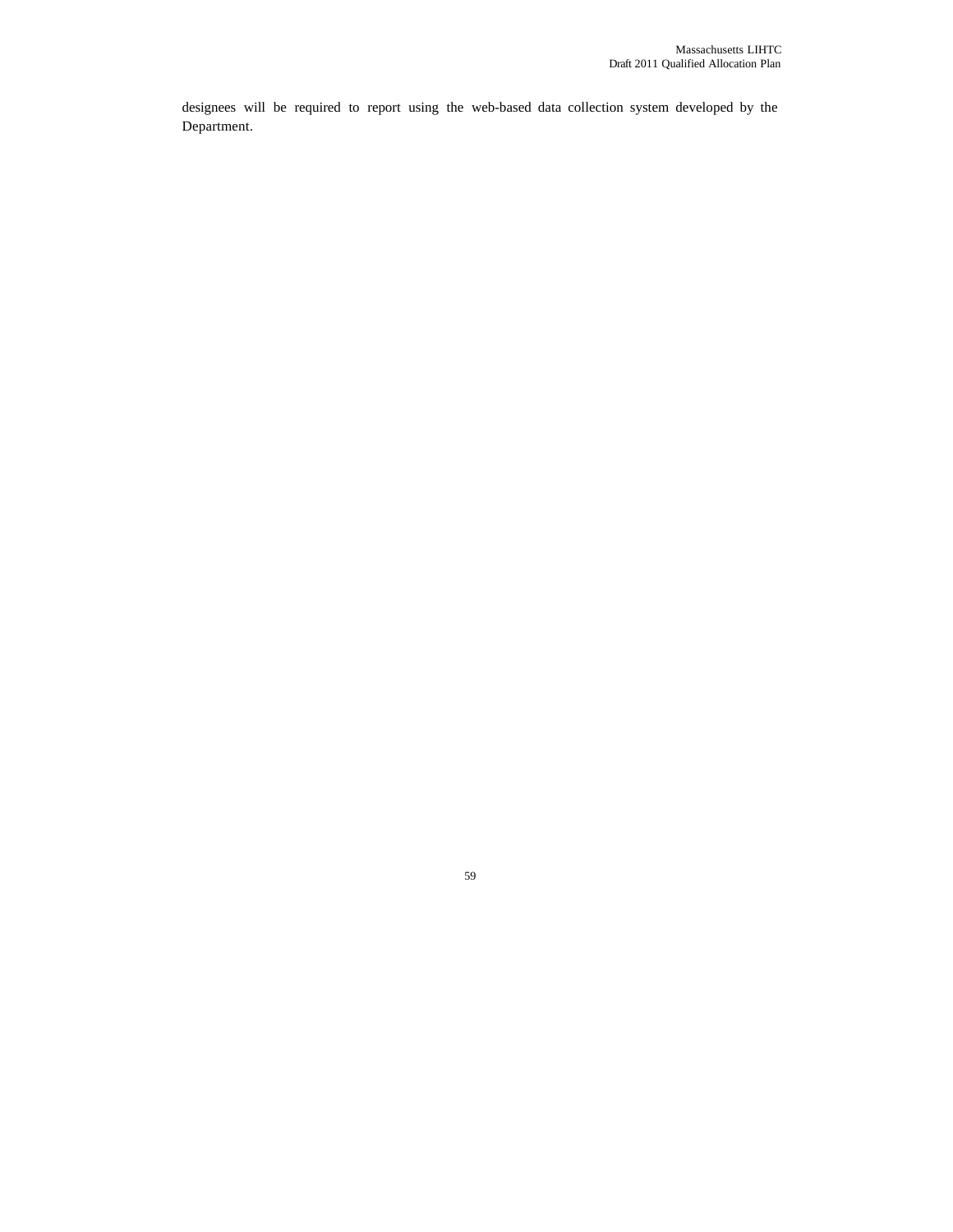# **APPENDICES**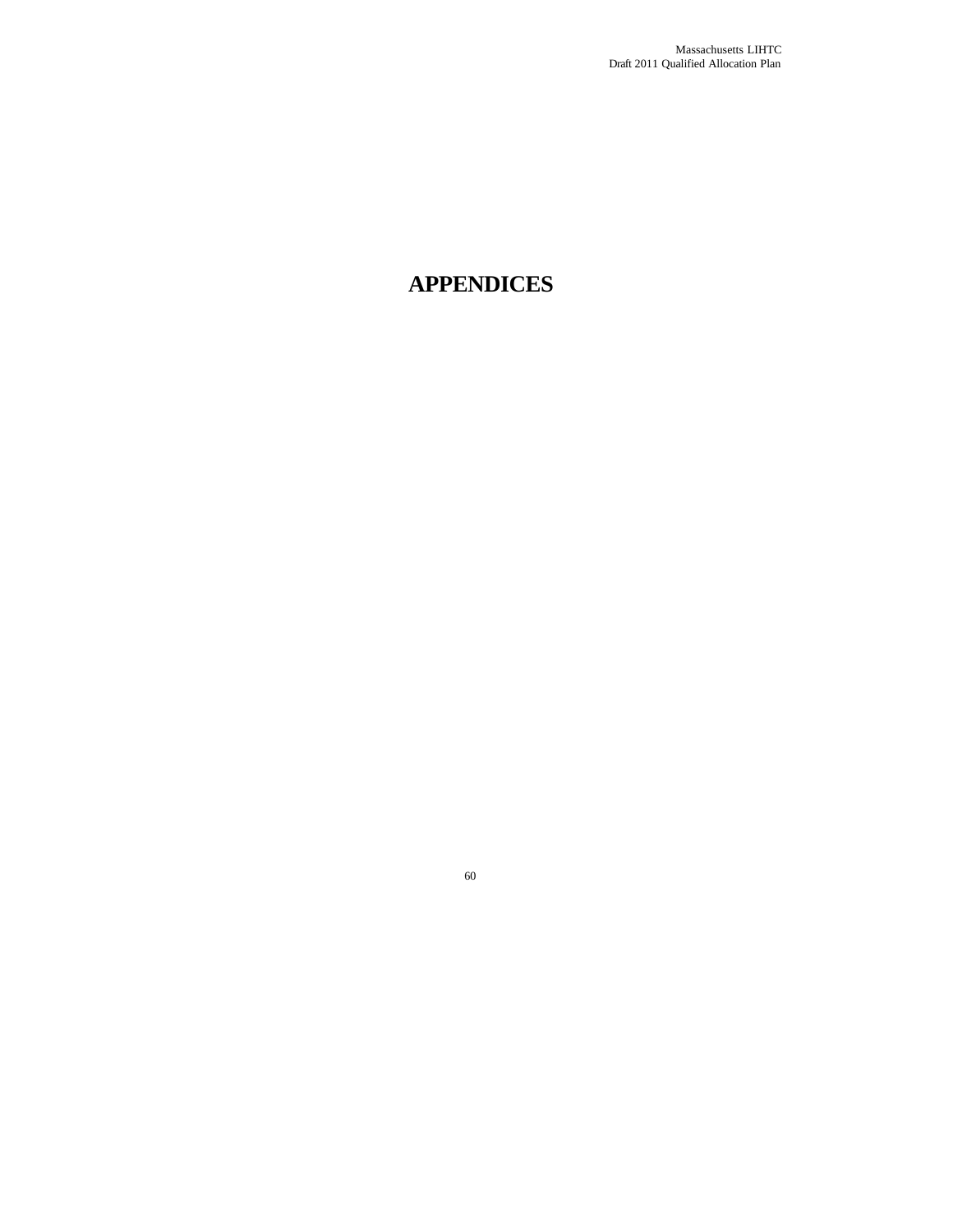## **Appendix A: Compliance Monitoring Procedure**

The compliance monitoring procedure includes five components:

- 1. Record keeping and Records Retention
- 2. Annual Certification and Review
- 3. Records Review
- 4. Building Inspection
- 5. Notification of Noncompliance

These components are based on and incorporate the requirements of Internal Revenue Code Section 42 and Treasury Regulation Section 1.42-5. "Low income units" refers to tax credit eligible units as defined by Section 42(g).

## **I. Record keeping And Record Retention**

Record keeping: For each year in the compliance period, which is equal to 15 taxable years beginning the first year the tax credit is taken, the Owner shall maintain records for each building in the project showing the:

- a. Total number of residential rental units in the building (including the number of bedrooms and the size in square feet of each residential rental unit);
- b. Percentage of residential rental units in the building that are low income units as defined by Section 42(g), and the size in square feet of each low income unit.
- c. Rent charged on each residential rental unit in the building (including any utility allowance);
- d. Number of occupants in each low income unit if the rent is determined by the number of occupants per unit under Section 42(g)(2) (as in effect prior to 1989 amendments);
- e. Annual income certification for each low income tenant per unit unless specifically waived by the Internal Revenue Service under Revenue Procedure 2004-38.
- f. Documentation to support each low income tenant's income certification (for example, a copy of the tenant's federal income tax returns, W-2 Form, verification from a third party such as an employer or a state agency paying unemployment compensation, and/or a statement from the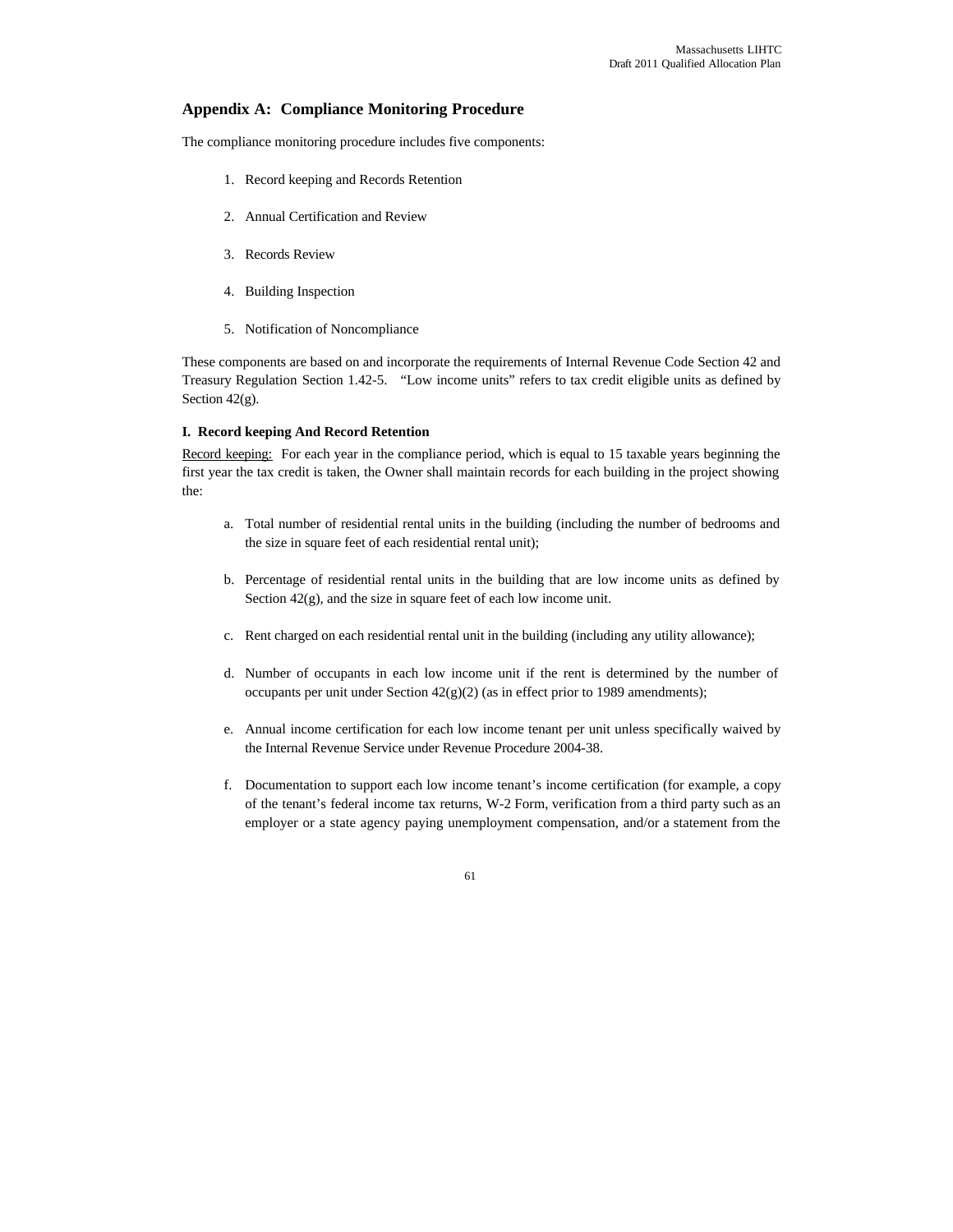local housing authority declaring that the tenant did not exceed the income limit under Section 42(g) if a tenant is receiving Section 8 housing assistance payments,);

- g. Each low income vacancy in the building and information that shows when, and to whom, the next available units were rented;
- h. Eligible basis and qualified basis of the building at the end of the first year of the credit period; and
- i. Character and use of the nonresidential portion of the building included in the building's eligible basis under Section 42(d).

Specific Requirements: In accordance with Treasury Regulation Section 1.42-5 and Revenue Procedures 94-64 and 94-65, DHCD adopts the following specific requirements: (i) As provided in Section 5.01(3) of Revenue Procedure 94-64, the requirement for annual income re-certification will apply to all owners, including all owners of 100% low income buildings unless specifically waived by the Internal Revenue Service under Revenue Procedure 2004-38. (ii) As provided in Section 4.04 of Revenue Procedure 94-65, DHCD will require owners to obtain documentation, other than the statement described in Section 4.02 of the Revenue Procedure, to support a low income tenant's annual certification of income from assets.

Records Retention: The Owner shall retain records for the first year of the credit period for at least six years beyond the due date (with extensions) for filing the tax return for the last year of the compliance period of the building. The Owner shall retain the records described above for all subsequent years in the compliance period for at least six years after the due date (with extensions) for filing the federal income tax return for that year.

Additionally, for each year that the Agreement remains in effect after the compliance period, the Owner shall retain records adequate to demonstrate compliance with the terms and conditions of the Agreement, including, but not necessarily limited to, income and rent records pertaining to tenants. The Owner shall retain the records pertaining to a particular year for at least 6 years following the close of that year.

**Inspection Records Retention:** The Owner shall also retain and provide, for DHCD's inspection, any original report or notice issued by a state or local authority of a health, safety, or building code violation concerning the Project. Retention of the original violation report or notice is not required beyond the time when DHCD reviews the report or notice and completes its inspection pursuant to Section III below, except where the violation remains uncorrected*.*

#### **II. Annual Certification and Review**

Submission of Certification: The Owner of every project that has received tax credits must submit to DHCD at least annually for each year in the compliance period an Owner's Certification of Continuing Tax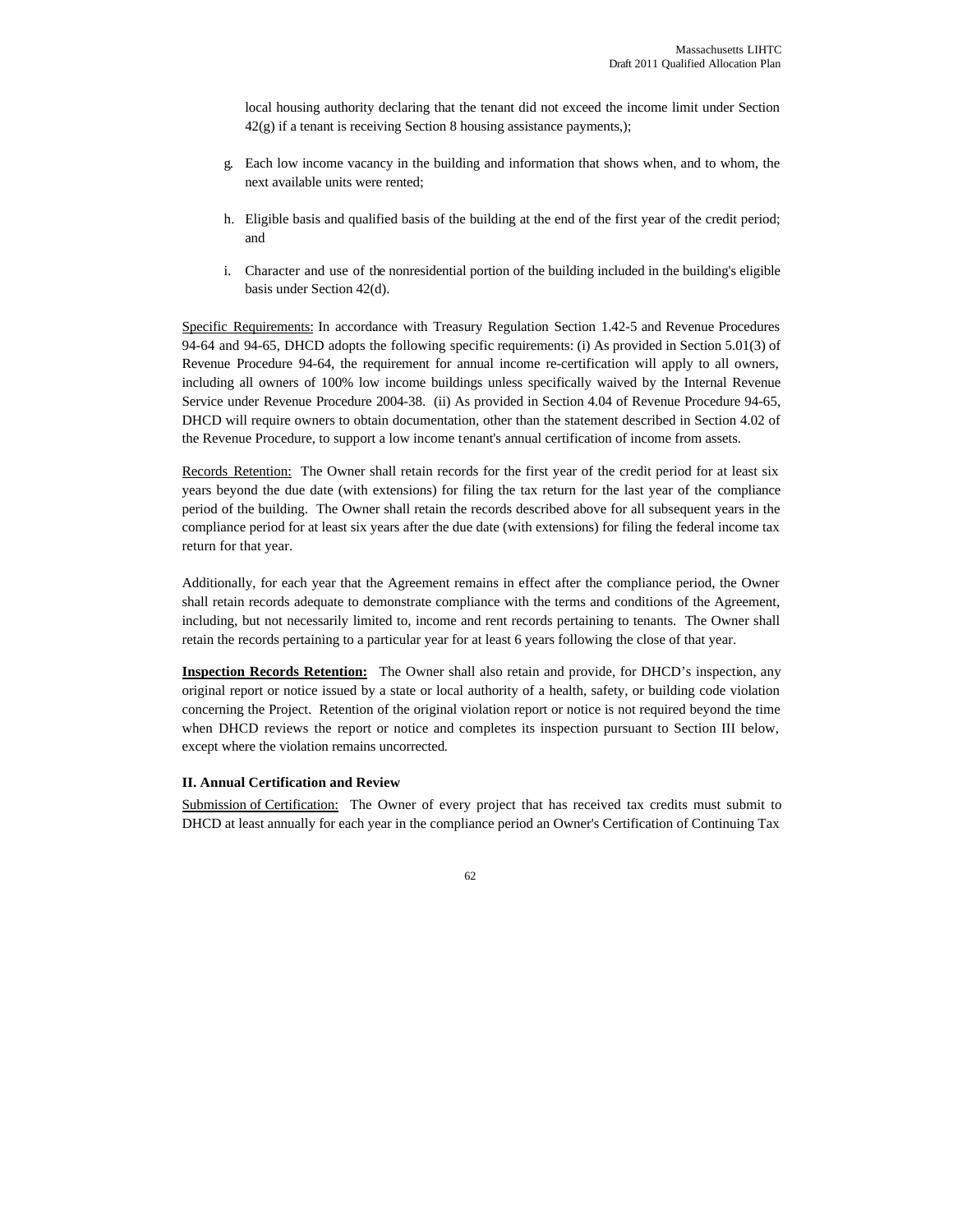Credit Compliance, which will be provided by DHCD. In this document, the Owner shall certify to DHCD, under the penalty of perjury, that for the preceding 12-month period:

- a. The project was continually in compliance with the terms and conditions of its Agreement with DHCD, MHFA or MDFA;
- b. The project met either the 20-50 test under Section  $42(g)$  (1) (A) or the 40-60 test under Section  $42(g)$  (1) (B), whichever minimum set-aside test was applicable to the project (The 20-50 test means that a minimum of 20% of the project's units were set aside for tenants at 50% of the area median income at tax credit restricted rent levels. The 40-60 test means that a minimum of 40% of the project's units were set aside for tenants at 60% of the area median income at tax credit restricted rent levels);
- c. There was no change in the applicable fraction as defined by Section  $42(c)(1)(B)$  of any building in the project, or that there was a change, and a description of that change is provided;
- d. The Owner has received an annual income certification from each low income tenant, and documentation to support that certification; or in the case of a tenant receiving Section 8 housing assistance payments, that the Owner has received a statement from a public housing authority that the tenant's income does not exceed the applicable income limit under Section 42(g). In accordance with Treasury Regulation Section 1.42-5 and Revenue Procedures 94-64, 94-65 and 2004-38, DHCD adopts the following specific requirements: (i) As provided in Section 5.01(3) of Revenue Procedure 94-64, the requirement for annual income re-certification will apply to all owners, including all owners of 100% low income buildings, unless specifically waived by the Internal Revenue Service under Revenue Procedure 2004-38. (ii) As provided in Section 4.04 of Revenue Procedure 94-65, DHCD will require owners to obtain documentation, other than the statement described in Section 4.02 of the Revenue Procedure, to support a low income tenant's annual certification of income from assets;
- e. Each low income unit in the project was rent-restricted under Section  $42(g)(2)$ ;
- f. All units in the project were for use by the general public (as defined in Treas. Reg. 1.42-9), including the requirement that no finding of discrimination under the Fair Housing Act, 42 U.S.C. 3601-3619, occurred for the project. (A finding of discrimination includes an adverse final decision by the Secretary of the Department of Housing and Urban Development (HUD), 24 CFR 180.680, an adverse final decision by a substantially equivalent state or local fair housing agency, 42 U.S.C. 3616a(a)(1), or an adverse judgment from a federal court.);
- g. The buildings and low income units in the project were suitable for occupancy, taking into account local health, safety, and building codes (or other habitability standards), and the state

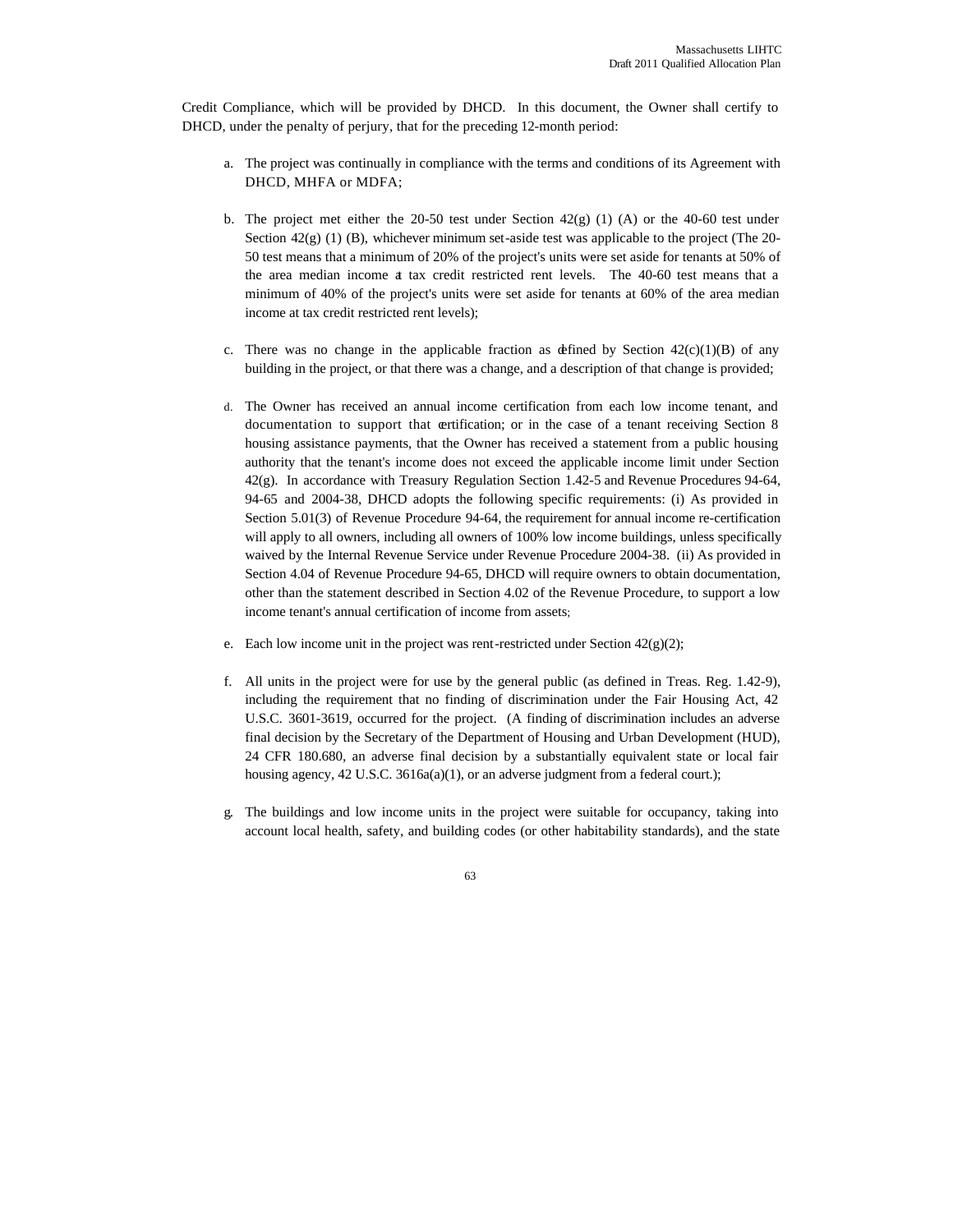or local government office responsible for making local health, safety, or building code inspections did not issue a violation report or notice for any building or Low Income unit in the project. Alternatively, if a violation report or notice was issued by a state or local government office, the owner must state whether the violation has been corrected and must also attach to the Owner's Certification either a statement summarizing the violation report or notice or a copy of the violation report or notice;

- h. There was no change in the eligible basis (as defined in Section  $42(d)$ ) of any building in the project, or there was a change, and information regarding the nature of that change is provided;
- i. All tenant facilities included in the eligible basis under Section 42(d) of any building in the project were provided on a comparable basis without charge to all tenants in the building;
- j. If a low income unit in the project became vacant during the year, reasonable attempts were made to rent that unit or the next available unit of comparable or smaller size to tenants having a qualifying income before any units in the project were or will be rented to tenants not having a qualifying income;
- k. If the income of tenants of a low income unit in the building increased above the limit allowed in Section  $42(g)(2)(D)(ii)$ , the next available unit of comparable or smaller size in the building was or will be rented to tenants having a qualifying income;
- l. An extended low income housing commitment as described in Section  $42(h)(6)$  was in effect (for buildings subject to Section 7108(c)(1) of the Omnibus Budget Reconciliation Act of 1989), including the requirement under Section 42(h)(6)(B)(iv) that an owner cannot refuse to lease a unit in the project to an applicant because the applicant holds a voucher or certificate of eligibility under Section 8 of the United State Housing Act of 1937;
- m. All low income units in the project were used on a nontransient basis (except for transitional housing for the homeless provided under Section  $42(i)(3)(iii)$  or single room occupancy units rented on a month-by-month basis under Section 42(i)(3)(B)iv); and
- n. Any additional information that DHCD deems pertinent.

In addition, the Owner must submit completed IRS Forms 8609 [with parts I and II (the top and bottom sections) completed] to DHCD for every building in the project for the first year of the compliance period. For every year of the compliance period thereafter, the Owner must submit Schedule A of Form 8609 for every building in the project. The Owners of all low income housing projects will also be required to submit to DHCD at least once each year information on tenant income and rent for each low income unit, and documentation regarding the occupancy characteristics for all units, including DHCD project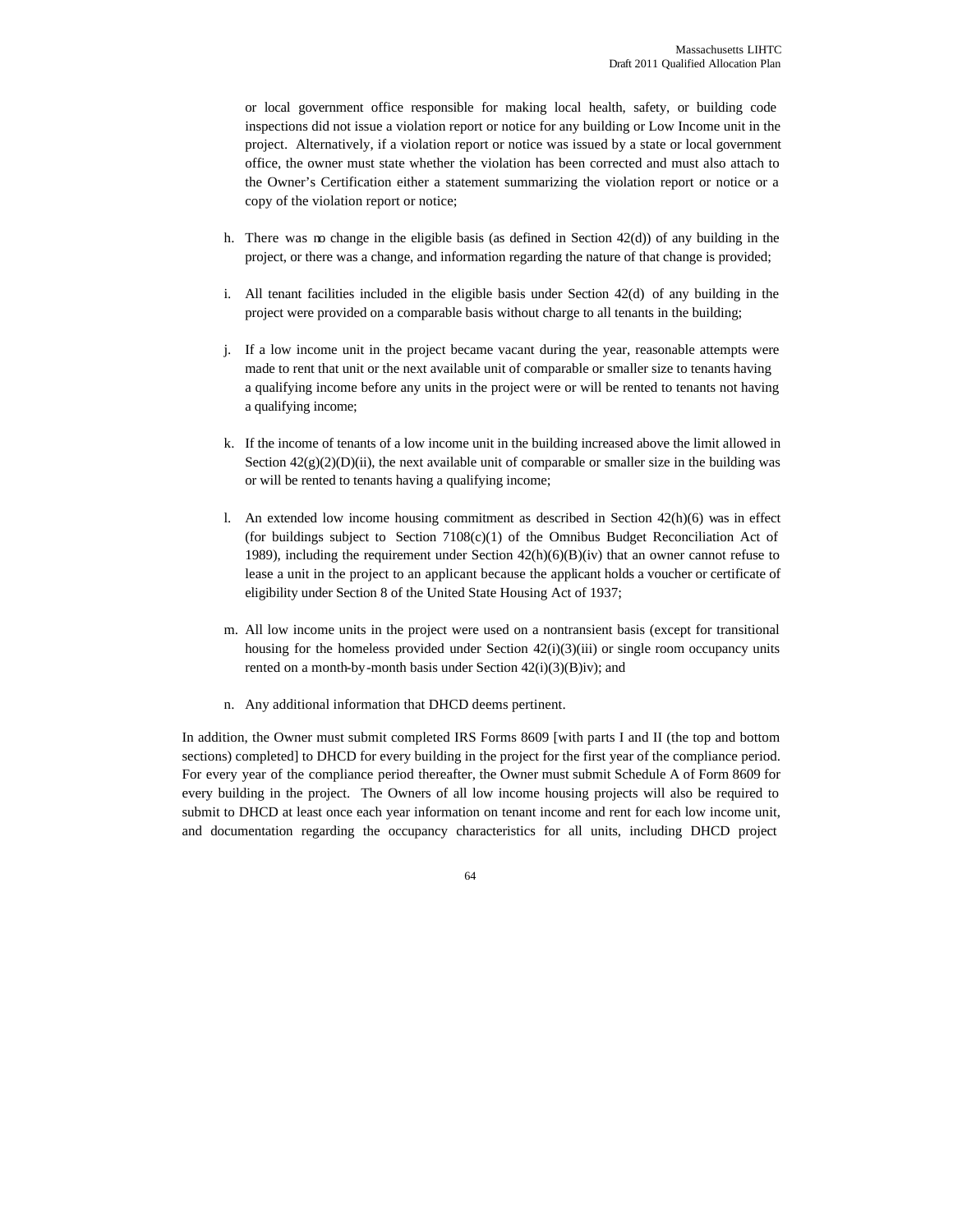completion reports and other data collection requests in the form and manner designated by DHCD, in order to illustrate compliance with fair housing requirements.

Review of Certification: DHCD will review the above-described certifications submitted by Owners for compliance with the requirements of Section 42 for all tax credit projects, including those buildings financed by the Rural Housing Services (RHS), formerly the Farmers Home Administration (FMHA), under its Section 515 Program, and buildings of which at least 50% of the aggregate basis (including land and the building) is financed with the proceeds of tax-exempt bonds and administered by MHFA or MDFA.

The submission and review of certifications described above shall be made at least annually covering each year of the compliance period which is equal to 15 taxable years beginning with the first year the tax credit is taken. DHCD reserves the right to continue monitoring for any additional term that the Agreement remains in effect.

#### **III. Records Review**

DHCD will conduct a records review of a project's low income units which have been selected for on-site inspection pursuant to Section IV below.

The records review will include an examination of the annual low income certifications, the documentation the Owner has received supporting the certifications, and the rent records for the tenants in

those units. The Owner must have definitive documentation to support the income certification. For example, in the case of a tenant receiving Section 8 housing assistance payments, a letter from the local housing authority will only be accepted if that statement notes the tax credit income limit for the tenant's family size in the municipality, states that the tenant's income does not exceed such tax credit income limit, and states the effective date of the certification.

In conjunction with the selection of units to be inspected under Section IV below, DHCD will select the records to be reviewed randomly and in a manner that will not give an owner advance notice that tenant records for a particular year will or will not be reviewed. However, DHCD may give an owner reasonable notice that tenant record review will occur so that the owner may assemble the tenant records. The review of tenant records may be undertaken wherever the owner maintains or stores the records (either on-site or off-site).

In addition to the above procedures, DHCD will review the records from the first year of the compliance period for every project in order to establish initial eligibility for the Low Income Housing Tax Credit.

Buildings financed by the RHS under its Section 515 Program and buildings of which at least 50% of the aggregate basis (taking into account the building and land) is financed with the proceeds of tax-exempt

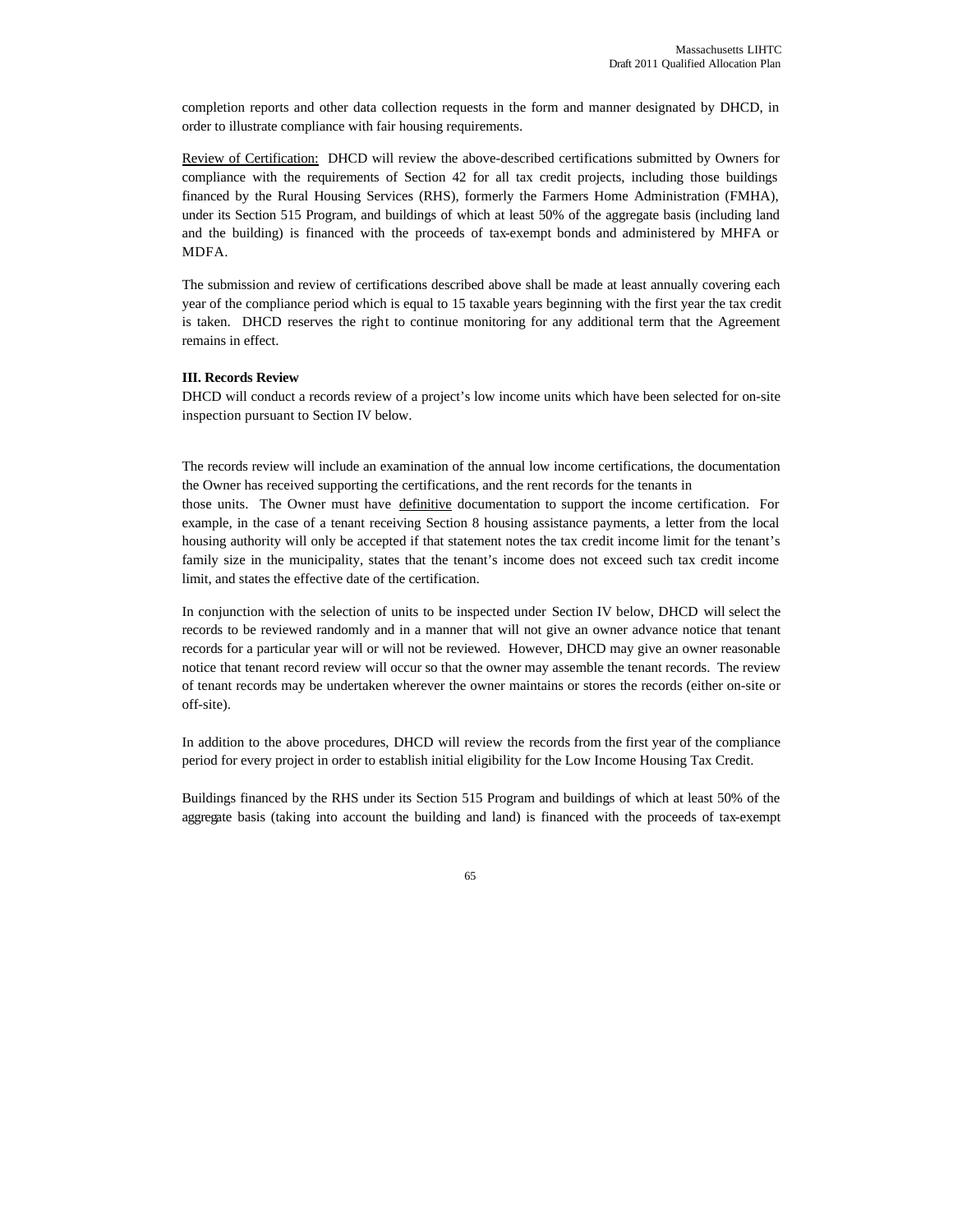bonds will be excepted from this records review provision if DHCD enters into an agreement with the RHS and/or MHFA or MDFA, providing among other terms and conditions that RHS and/or MHFA or MDFA must provide information concerning the income and rent of the tenants in the building to DHCD. DHCD may assume the accuracy of any such information provided by RHS, MHFA, or MDFA. DHCD shall review such information and determine that the income limitation and rent restriction of Section 42(g) (1) and (2) are met. However, if the information so provided is not sufficient for DHCD to make this determination, DHCD must request the necessary additional information directly from the Owner of the buildings.

The certifications and review under Sections I and II must be made at least annually covering each year of the 15-year compliance period. DHCD retains the right to require such certifications and review for any additional term that a Low Income Housing Tax Credit Regulatory Agreement between the owner and DHCD (or its successors) remains in effect.

## **IV. Building Inspection**

DHCD will conduct an on-site inspection of all buildings in a project by the end of the second calendar year following the year the last building in the project is placed in service. The minimum number of units to be inspected will be the greater of twenty percent of the project's low income units or three low income units.

Following the initial inspection, DHCD will conduct an on-site inspection of all buildings in a project at least once every three years. The minimum number of units to be inspected will be the greater of twenty percent or the project's low income units or three low income units.

DHCD will select the low income units to be inspected randomly and in a manner that will not give an owner advance notice that a unit will or will not be inspected. However, DHCD may give an owner reasonable notice that an inspection of the building and low income units will occur so that the owner may notify tenants of the inspection.

DHCD will review any health, safety, or building code violations reports or notices retained by the owner as required in Section I above and will determine:

- a. Whether the buildings and units are suitable for occupancy, taking into account state and local health, safety and building codes (or other habitability standards); or
- b. Whether the buildings and units satisfy, as determined by DHCD, the uniform physical condition standards for public housing established by HUD (24 CFR 5.703).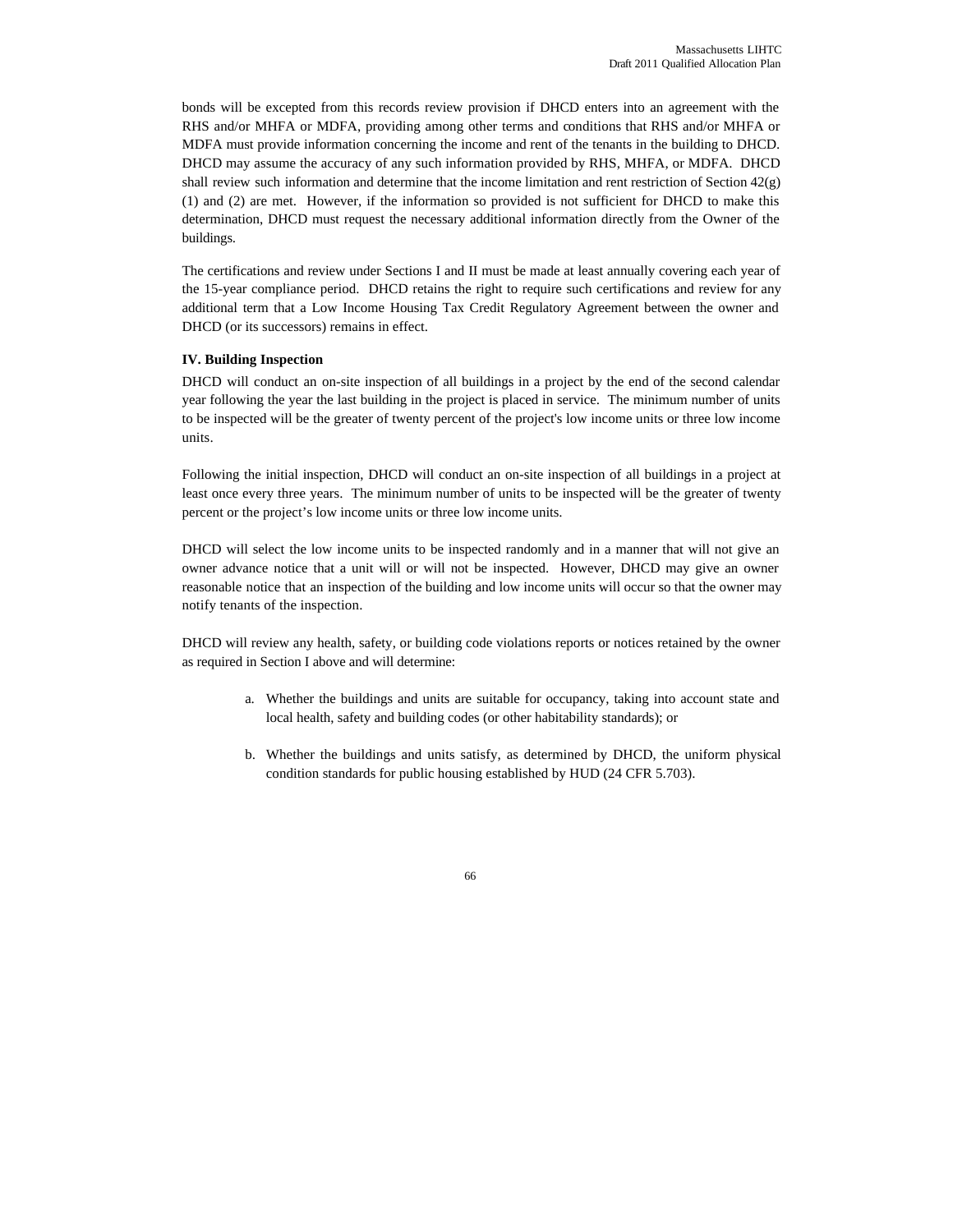Regardless of whether DHCD makes its determination under a. or b. above, the project must continue to satisfy applicable state and local health, safety, and building codes. If DHCD becomes aware of any violation of these codes, it must report the violation under Section V below.

A building financed by RHS under its Section 515 program will be excepted from this inspection provision if RHS inspects the building (under 7 CFR part 1930) and the RHS and DHCD enter into a memorandum of understanding, or other similar arrangement, under which RHS agrees to notify DHCD of the inspection results.

DHCD retains the right to perform on-site inspections of the buildings of any project at least through the end of the compliance period and for any additional term that a Low Income Housing Tax Credit Regulatory Agreement and Declaration of Restrictive Covenants between the owner and DHCD remains in effect.

#### **V. Notification of Non-Compliance**

DHCD will provide prompt written notice to the Owner if DHCD does not receive the certifications described above, does not receive or is not permitted to review the tenant income certifications, supporting documentation, and rent record described above, or discovers by inspection, review, or in some other manner, that the project is not in compliance with Section 42. DHCD will file Form 8823, "Low Income Housing Credit Agencies Report of Noncompliance of Building Disposition", with the IRS no later than 45 days after the end of the correction period and no earlier than the end of the correction period, whether or not the noncompliance or failure to certify is corrected. The correction period, as specified in the noncompliance notice to the Owner, shall not exceed 90 days from the date of the notice to the Owner, unless extended by DHCD for up to six months where DHCD determines that there is good cause for granting an extension. DHCD will retain records of noncompliance or failure to certify in accordance with applicable Treasury regulations. If noncompliance or failure to certify is corrected within three years after the end of the correction period, DHCD will file Form 8823 reporting the correction.

DHCD will report its compliance monitoring activities annually on Form 8610, "Annual Low Income Housing Credit Agencies Report".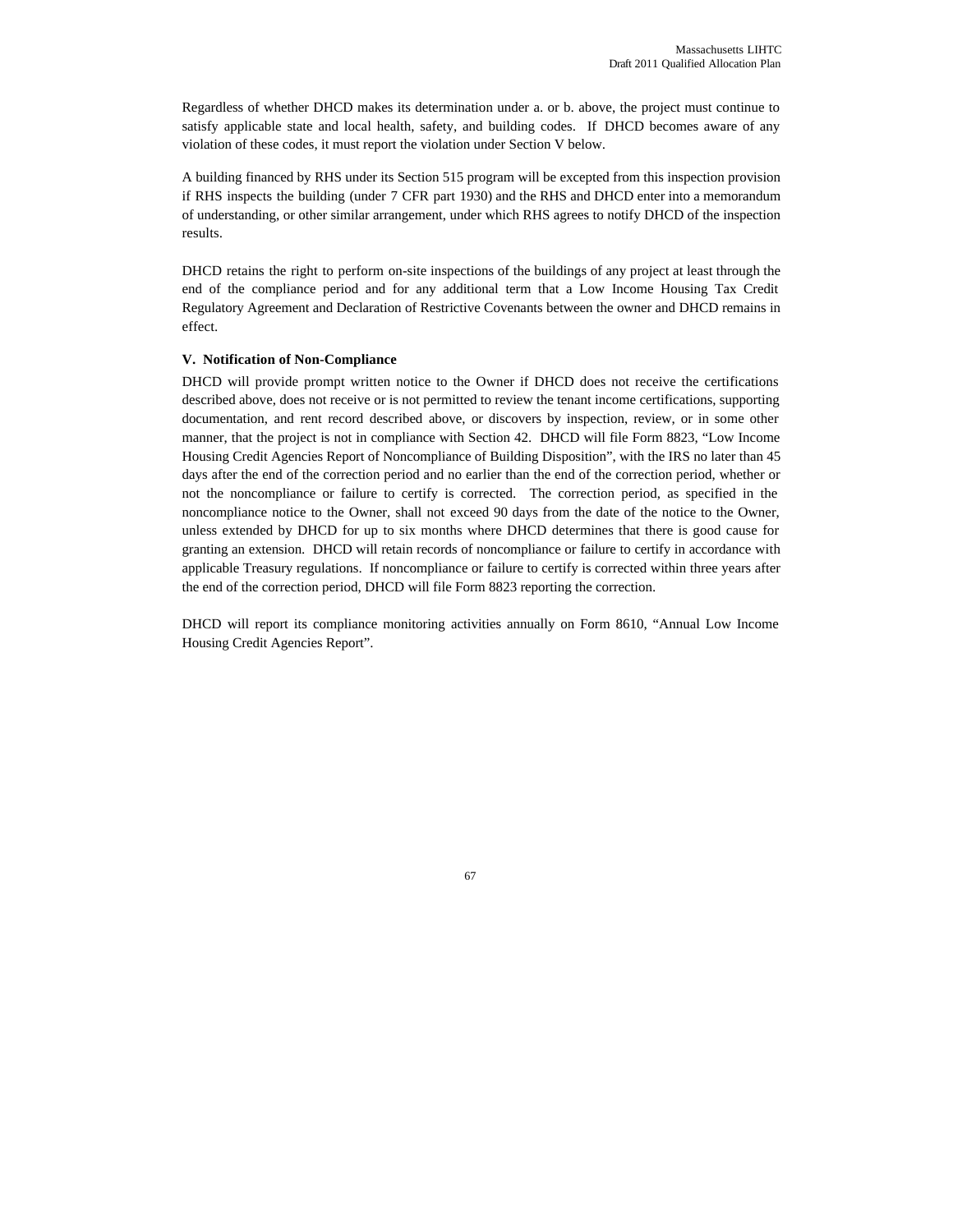## **Appendix B: Future Changes to the 2011 Allocation Plan**

Without limiting the generality of DHCD's power and authority to administer, operate, and manage the allocation of Low Income Housing Tax Credits according to federal law, federal procedures and this Plan, DHCD shall make such determinations and decisions, publish administrative guidelines and rules, require the use of such forms, establish such procedures and otherwise administer, operate, and manage allocations of tax credits in such manner as may be, in DHCD's determination, necessary, desirable, or incident to its responsibilities as the administrator, operator, and manager of the Low Income Housing Tax Credit Program.

The Governor recognizes and acknowledges that DHCD may encounter situations which have not been foreseen or provided for in the Plan and expressly delegates to DHCD the authority to amend the Plan, after the public has had the opportunity to comment through the public hearing process, and to administer, operate, and manage allocations of tax credits in all situations and circumstances, including, without limiting the generality of the foregoing, the power and authority to control and establish procedures for controlling any misuse or abuses of the tax credit allocation system and the power and authority to resolve conflicts, inconsistencies or ambiguities, if any, in this Plan or which may arise in administering, operating, or managing the Low Income Housing Tax Credit Program.

The Governor further expressly delegates to DHCD the ability to amend this Plan to ensure compliance with federal law and regulations as such federal law may be amended and as federal regulations are promulgated governing tax credits.

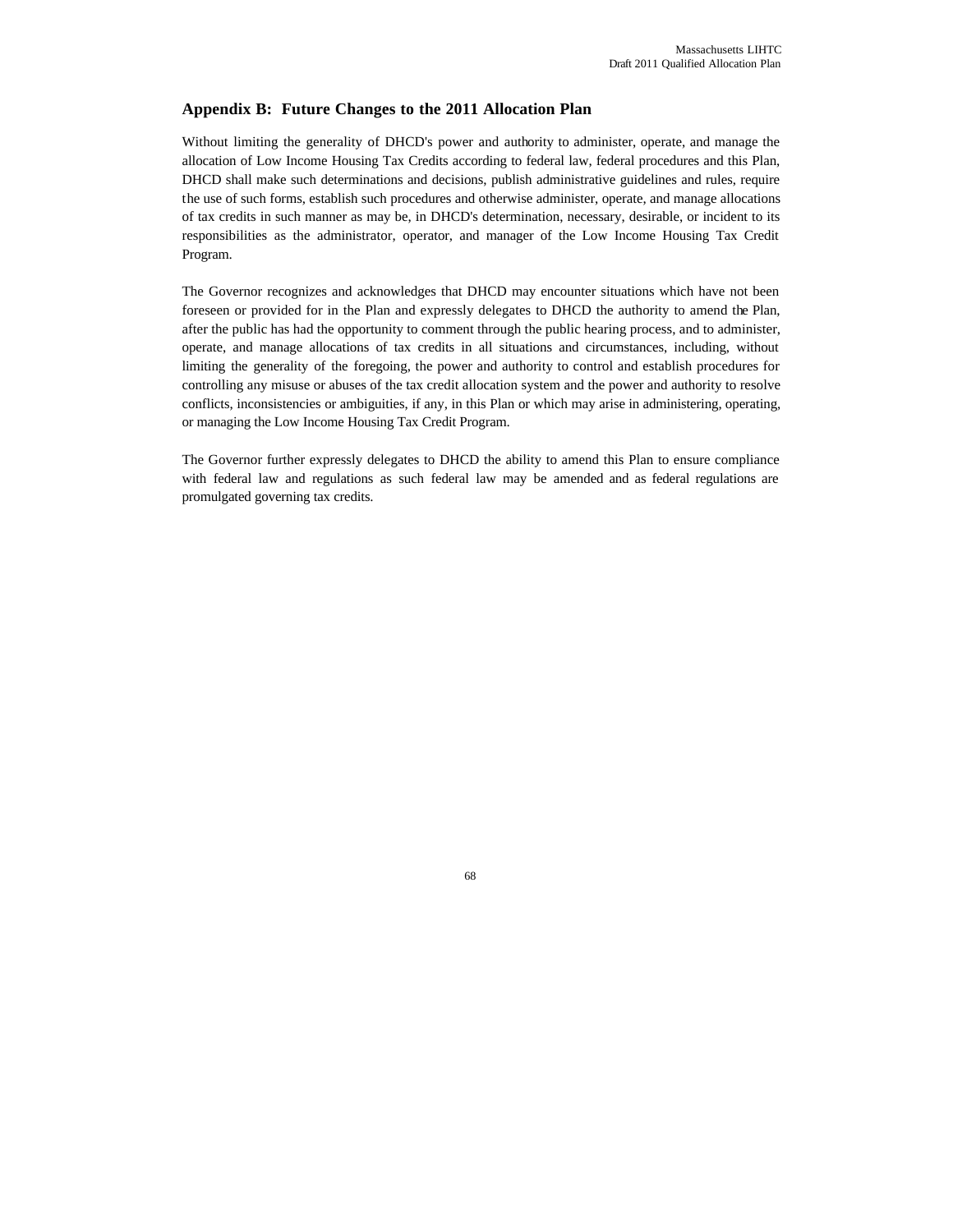## **Appendix C: Summary of Comments and Suggestions from the Public Process**

To be completed, after public hearing is held.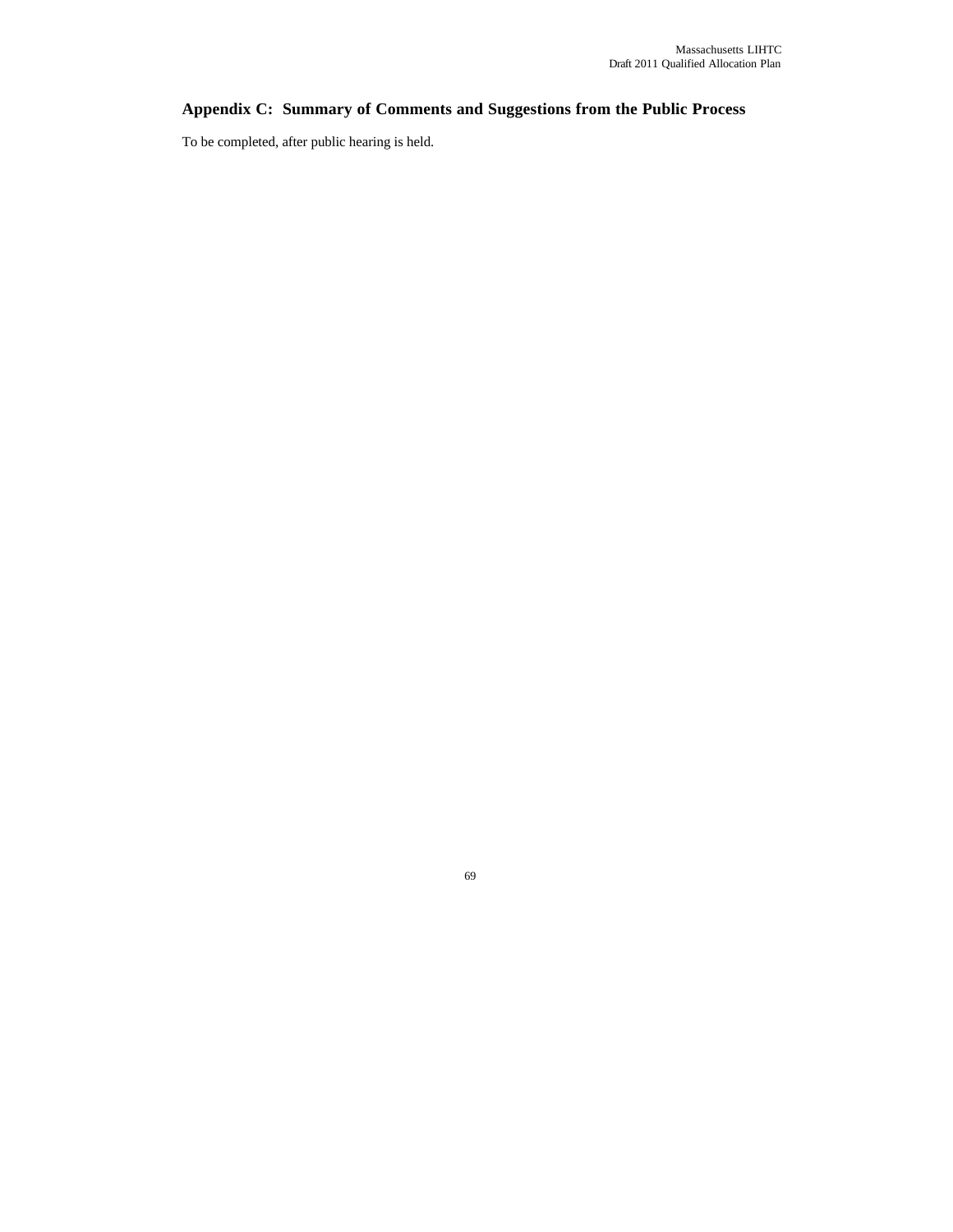## **Appendix D: The Massachusetts Low Income Housing Tax Credit Program**

760 CMR 54.00 MASSACHUSETTS LOW INCOME HOUSING TAX CREDIT PROGRAM

Section

54.01: Scope, Purpose and Applicability 54.02: Definitions 54.03: Amount of Credit Authorized 54.04: Eligible Projects 54.05: Eligible Recipients 54.06: Allotment of Credit Among Partners, etc. 54.07: Transferability of Credit 54.08: Prerequisites to Claiming Credit 54.09: Placed in Service Requirement; Time for Claiming Credit 54.10: Carryforward of Credit 54.11: Limitations on Credit; Ordering of Credit 54.12: Recapture 54.13: Reporting and Recordkeeping Requirements 54.14: Application Process and Administrative Fees 54.15: Reference to Federal Credit Rules 54.16: Authorization of Department to Take Further Actions

54.01: Scope, Purpose and Applicability

(1) General. 760 CMR 54.00 explains the calculation of the low-income housing tax credit established by M.G.L. c. 23B, s.3, M.G.L. c .62, s. 61 and M.G.L. c. 63, s. 31H (St. 1999, c. 127, s.s. 34, 82, 90). The Department of Housing and Community Development may allocate annually, for the fiveyear period beginning January 1, 2001 and ending December 31, 2005, Massachusetts low-income housing tax credit in the amount set forth in M.G.L. c. 23B, s.3, M.G.L. c .62, s. 61 and M.G.L. c. 63, s. 31H (St. 1999, c. 127, s.s. 34, 82, 90) for projects that qualify for the federal low-income housing tax credit under Section 42 of the Internal Revenue Code of 1986, as amended.

(2) Effective Date. 760 CMR 54.00 takes effect upon promulgation and applies to tax years beginning on or after January 1, 2001.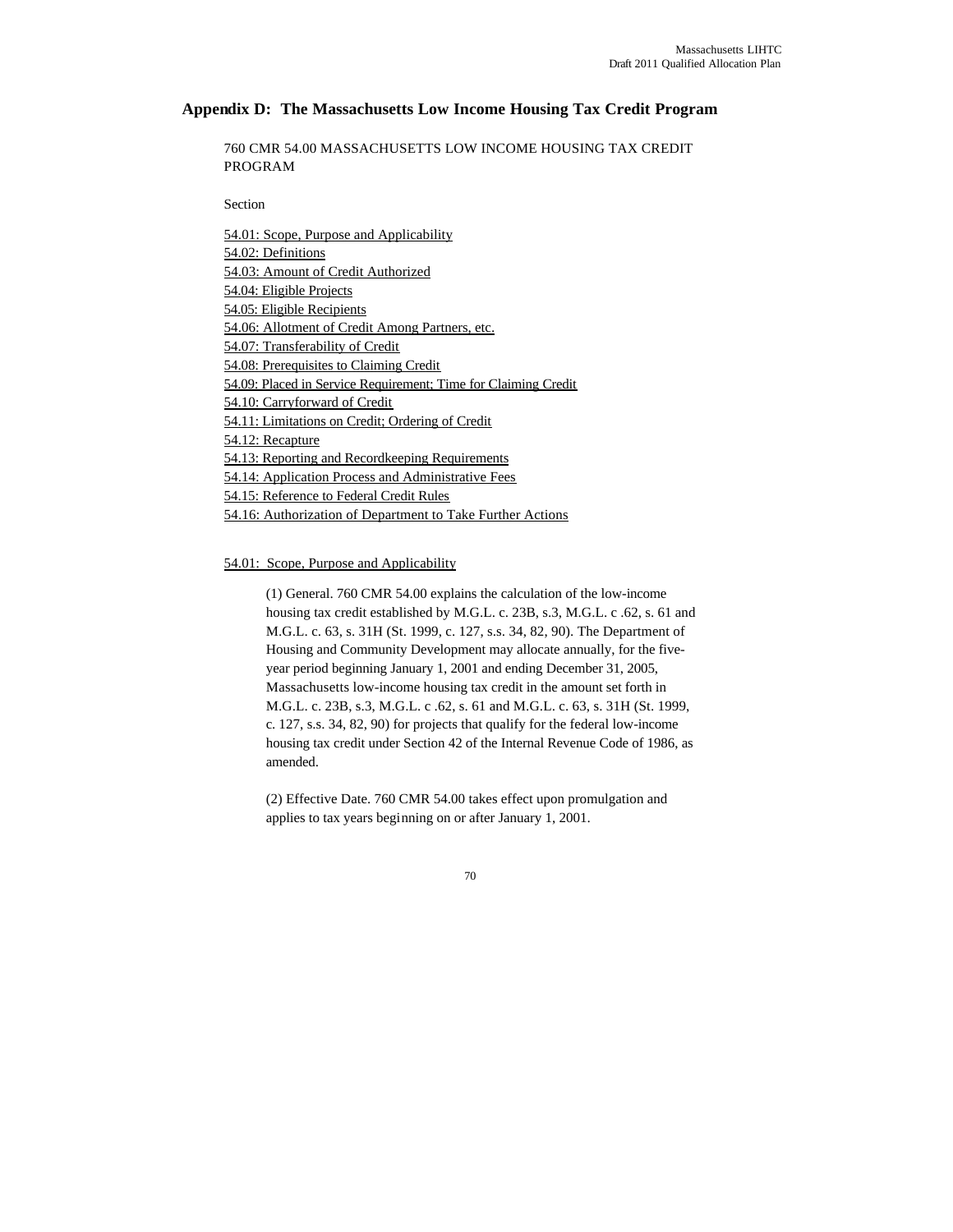### 54.02: Definitions

For purposes of 760 CMR 54.00 et seq., the following terms have the following meanings, unless the context requires otherwise:

Act, M.G.L. c. 23B, s. 3, M.G.L. c. 62, s. 61 and M.G.L. c. 63, s. 31H (St. 1999, c. 127, s. s. 34, 82, 90).

Allocation of Massachusetts Credit, the award by the Department of the authorized Massachusetts low-income housing tax credit among qualified Massachusetts projects.

Allotment, in the case of a qualified Massachusetts project owned by an unincorporated flow through entity, such as a partnership, limited liability company or joint venture, the share or portion of credit allocated to the qualified Massachusetts project that, consistent within and subject to 760 CMR 54.06, may be claimed by a taxpayer who is designated a member or partner of such entity or by a transferee of such member or partner.

Building Identification Number, the identification number assigned to each building in a qualified Massachusetts project by the Department.

Code, the Internal Revenue Code of 1986, as amended and in effect for the taxable year.

Commissioner, the Commissioner of Revenue.

Compliance Period, the period of 15 taxable years beginning with the first taxable year during which a qualified Massachusetts project first meets all of the requirements of 760 CMR 54.08.The following text is effective 11/24/2000

Credit Period, the five-year period during which a qualified Massachusetts project is eligible for the Massachusetts low-income housing tax credit. The credit period begins with the taxable year in which a project meets all of the requirements of 760 CMR 54.08 and ends five years later.

Department, the Department of Housing and Community Development.

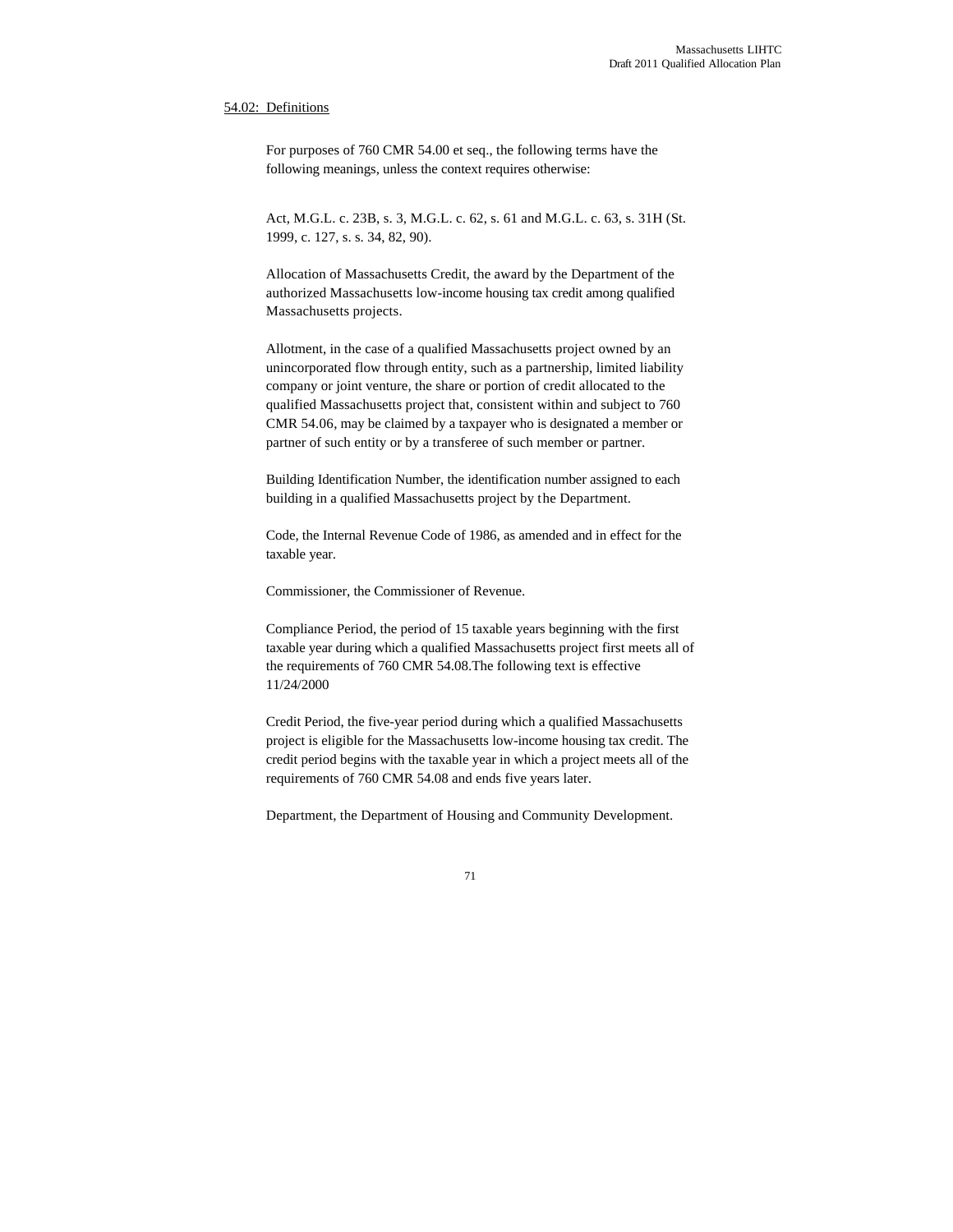Eligibility Statement, a statement authorized and issued by the Department certifying that a given project is a qualified Massachusetts project and setting forth the annual amount of the Massachusetts low-income housing tax credit allocated to the project. The Department shall only allocate tax credit to qualified Massachusetts projects consisting of one or more buildings that are all placed in service on or after January 1, 2001.

Federal Carryover Allocation, federal carryover allocation of a tax credit where a federal low-income housing tax credit is allocated under Section 42  $(h)(1)(E)$  or  $(F)$  of the Code prior to the calendar year in which the buildings comprising the project are placed in service. Federal Low Income Housing Tax Credit the federal tax credit as provided in Section 42 of the Code.

Low income Project, a qualified low-income housing project, as defined in Section 42  $(g)(1)$  of the Code, which has restricted rents that do not exceed 30% of the applicable imputed income limitation under said Section 42 of the Code, for at least 40% of its units occupied by persons or families having incomes of 60% or less of the median income or for at least 20% of its units occupied by persons or families having incomes of 50% or less of the median income.

Median Income, the area median gross income as such term is used in Section 42 of the Code, and which is determined under United States Department of Housing and Urban Development guidelines and adjusted for family size.

Placed in Service, this term shall have the same meaning as the term is given under Section 42 of the Code and the federal regulations thereunder.

Qualified Massachusetts Project, a low-income project located in the Commonwealth which meets the requirements of M.G.L. c. 23B, s.3, M.G.L. c. 62, s. 61 and M.G.L. c. 63, s. 31H (St. 1999, c. 127, s.s. 34, 82, 90) and whose owner enters into a regulatory agreement.

Regulatory Agreement, an agreement between the owner of a qualified Massachusetts project and the Department recorded as an affordable housing restriction under M.G.L c. 184 with the registry of deeds or the registry district of the land court in the county where the project is located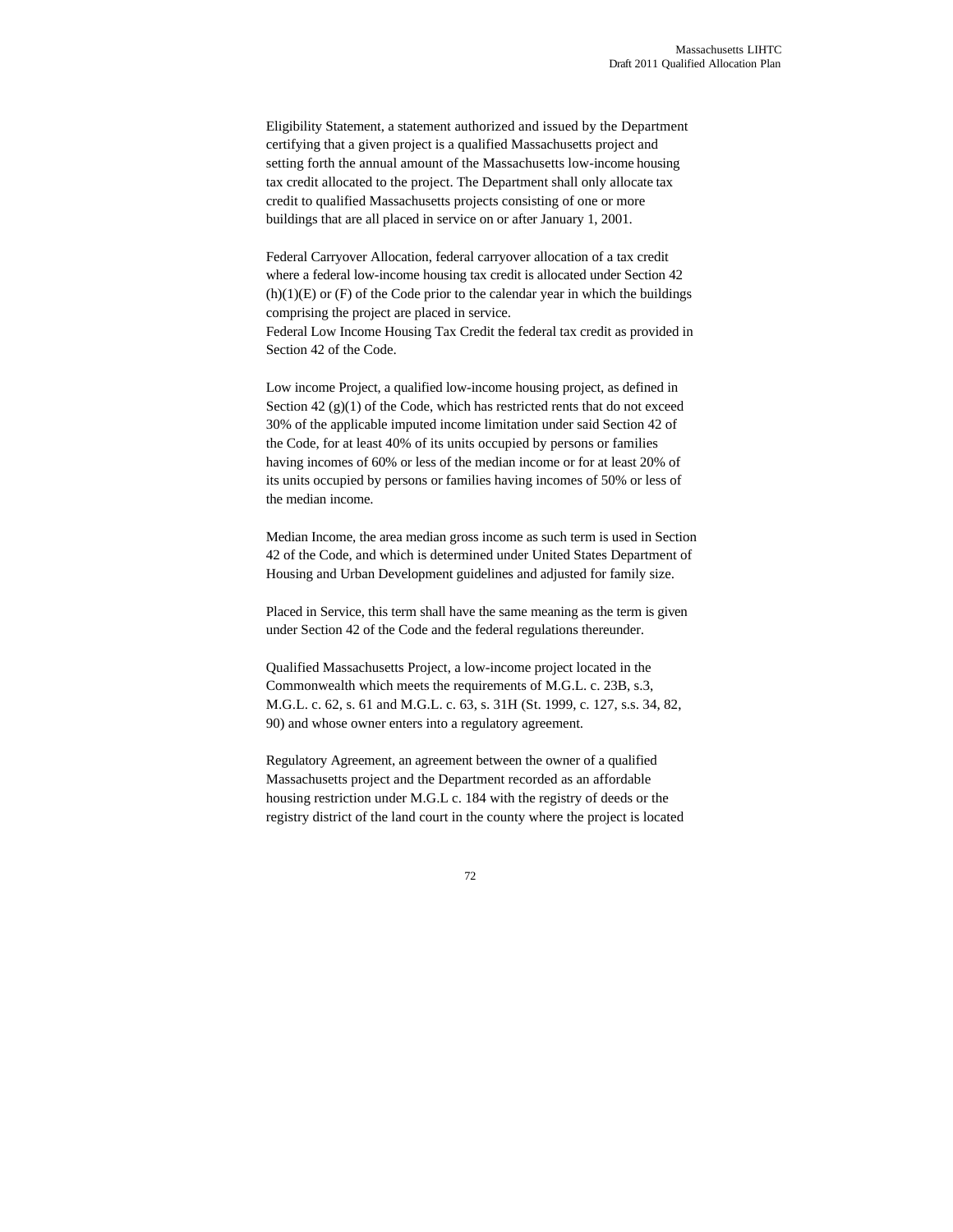that requires the project to be operated in accordance with the requirements of 760 CMR 54.00, and M.G.L. c. 23B, s.3, M.G.L. c .62, s. 61 and M.G.L. c. 63, s. 31H (St. 1999, c. 127, s. s. 34, 82, 90) for not less than 30 years from the expiration date of the compliance period.

Taxpayer any person, firm, or other entity subject to the personal income tax under the provisions of M.G.L. c. 62, or any corporation subject to an excise under the provisions of M.G.L. c. 63.

#### 54.03: Amount of Credit Authorized

(1) Authorized Amount. The amount of Massachusetts low-income housing tax credit authorized to be allocated in each year during the five year period commencing January 1, 2001 and ending December 31, 2005 equals the sum of

(a) the lesser of 50% of the federal per capita low-income housing tax credit awarded to the Commonwealth in such year or \$4,000,000;

(b) unused Massachusetts low-income housing tax credit, if any, for all preceding calendar years; and The following text is effective 11/24/2000

(c) any Massachusetts low-income housing tax credit returned to the Department. Under M.G.L. c. 62, s.  $61(c)(3)$  and M.G.L. c. 63, s.  $31H(c)(3)$ , an amount of Massachusetts low-income housing tax credit equal to the annual credit allocation awarded by the Department to a project is to be claimed each year for five tax years.

(2) Example. Assume the Department allocates \$3 million of 2001 Massachusetts low-income housing tax credit and \$6 million of 2001 federal low-income housing tax credit equally among 40 projects such that each project receives a federal credit award of \$150,000 and a Massachusetts lowincome housing tax credit award of \$75,000. Assume further that each project is owned by an individual who retains all rights to claim the credit allocated. If the projects are placed in service on January 1, 2001 and no carryover or recapture provisions apply, each individual owner would be eligible to claim \$150,000 in federal low-income housing tax credit in 2001 and in each of the following nine years and \$75,000 in Massachusetts lowincome housing tax credit in 2001 and in each of the following four years.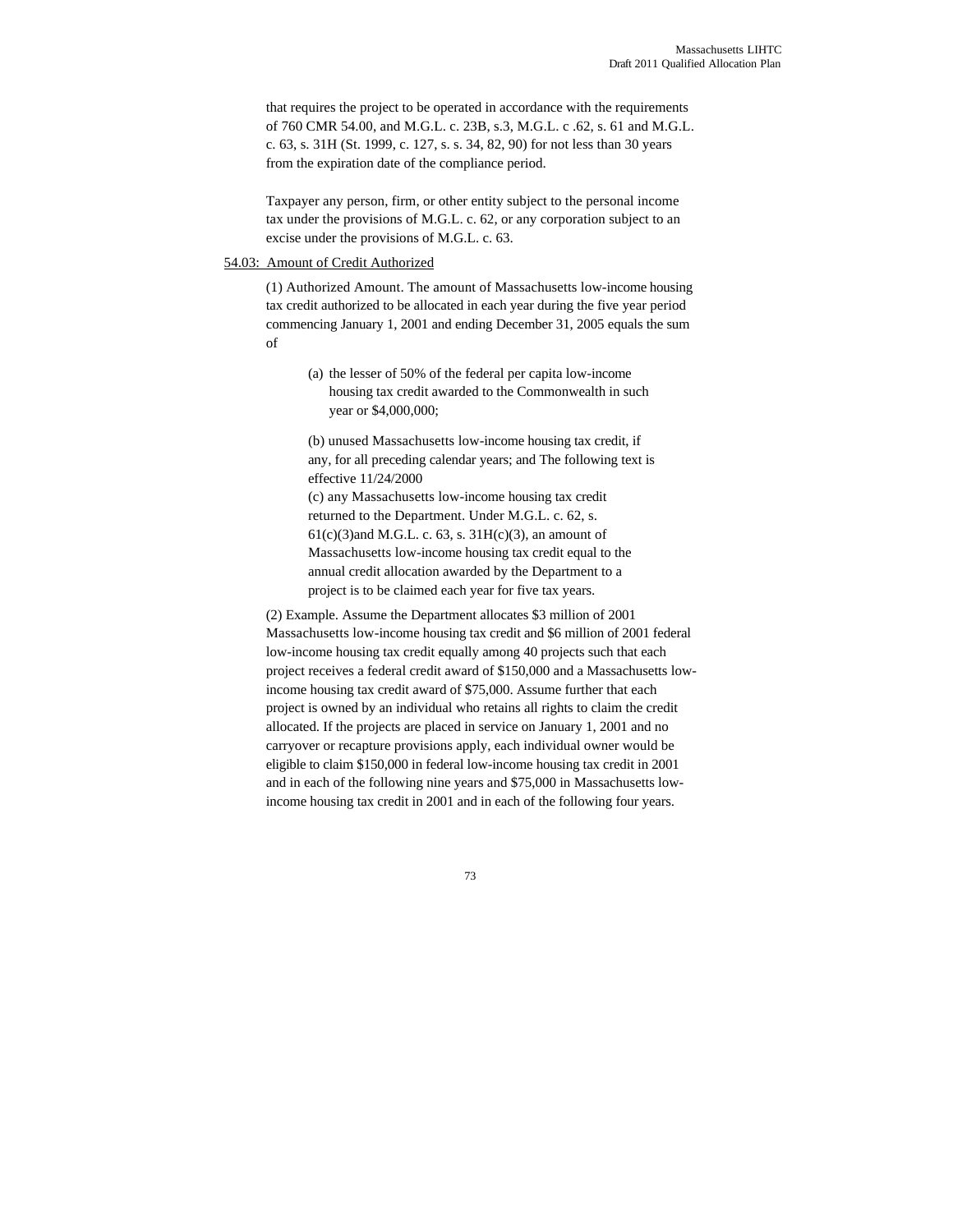#### 54.04: Eligible Projects

(1) Project Eligibility. Three types of qualified Massachusetts projects are eligible for an allocation of Massachusetts low-income housing tax credit:

> (a) projects to which the Department has made a prior allocation of federal low-income housing tax credit, (b) projects to which the Department makes a simultaneous allocation of federal low-income housing tax credit and (c) projects with respect to which the federal low-income housing tax credit is allowable by reason of Section 42(h)(4) of the Code applicable to buildings financed with tax exempt bonds.

(2) Prioritization by the Department. The Department shall amend or supplement its existing qualified allocation plan or its program guidelines, or both, to provide taxpayers guidance on how Massachusetts low-income housing tax credit will be allocated among competing projects. Such guidance shall adhere to the statutory requirements of providing the least amount of combined federal and Massachusetts low-income housing tax credit necessary to ensure financial feasibility of selected projects while allocating the total available Massachusetts low-income housing tax credit among as many qualified Massachusetts projects as fiscally feasible. Subject

to these statutory constraints, the Department may, in its discretion, provide guidance that

> (a) requires owners of projects with more than a designated dollar amount of federal credit to fund a portion of project equity from funds attributable to the Massachusetts lowincome housing tax credit,

(b) encourages owners of certain projects to raise equity primarily using the Massachusetts low-income housing tax credit while using a minimal amount of the so-called 9% federal low-income housing tax credit,

(c) encourages the creation of projects funded through a combination of Massachusetts low-income housing tax credit and the so-called 4% federal low-income housing tax credit allowable to buildings financed with tax-exempt bonds, and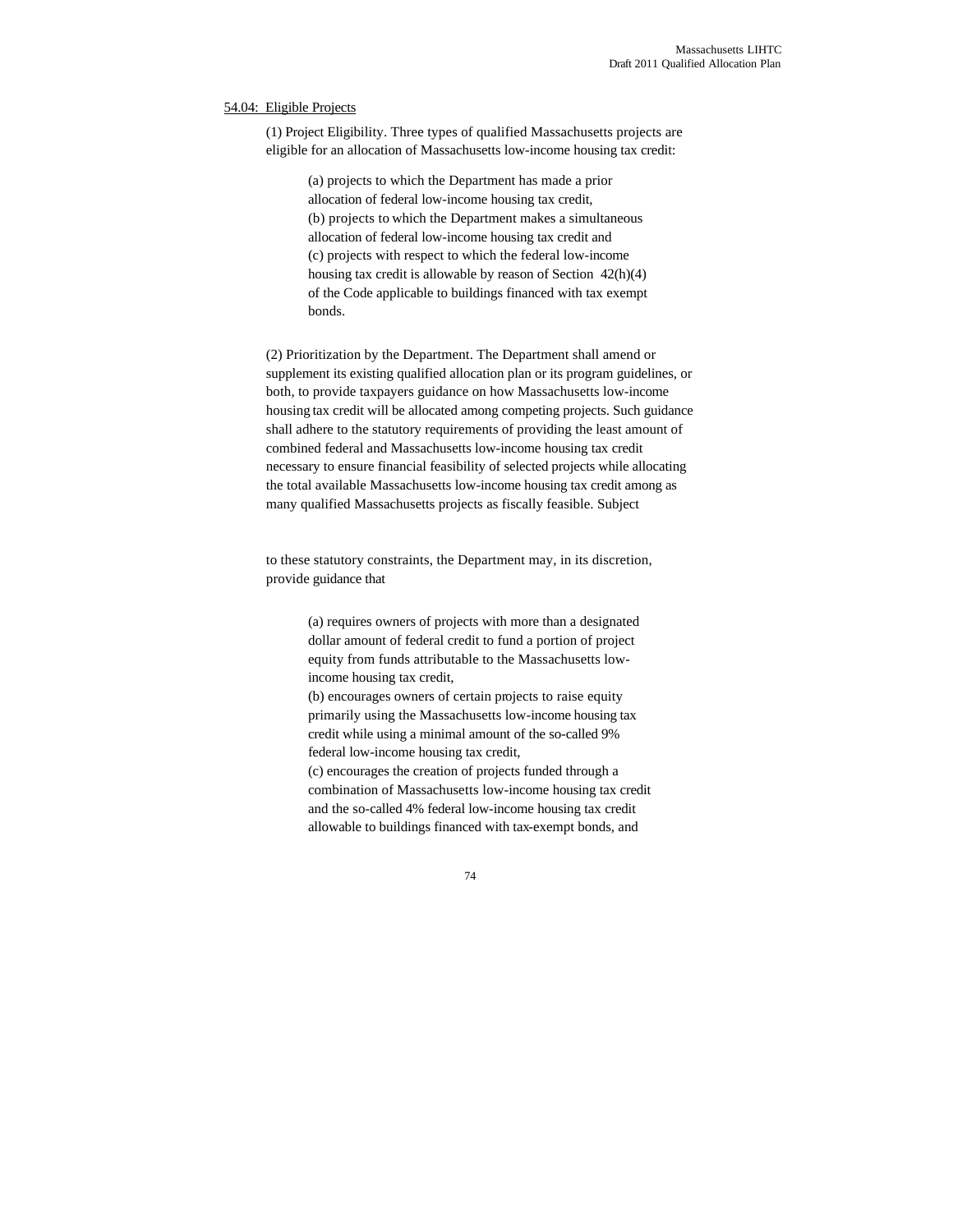(d) encourages the creation of any other projects that the Department deems to be consistent with the statutory goal of increasing the overall number of low-income housing units.

### 54.05: Eligible Recipients

Any person or entity (of whatever type) with an ownership interest in a qualified Massachusetts project and who receives an allocation of federal low-income housing tax credit with respect to such project is eligible to receive an allocation of Massachusetts low-income housing tax credit with respect to such project. The following text is effective 11/24/2000.

### 54.06: Allotment of Credit Among Partners, *etc.*

Whenever an owner of a qualified Massachusetts project with respect to which Massachusetts low-income housing tax credit has been allocated is an unincorporated flow-through entity, such as a partnership, limited liability company or joint venture, the entity may allot the Massachusetts tax credit available to the entity among persons designated by it as partners or members in such amounts or proportions. as they may agree in the organizational documents governing such entity, provided that the owner certifies to the Commissioner the amount of Massachusetts low-income housing tax credit allotted to each member or partner on a form designated by the Commissioner. The allotment of Massachusetts low-income housing tax credit need not follow or be consistent with the allocation, as the word is used in Section 704(b) of the Code, of other partnership items (e.g., income, loss, deduction or credit, including the federal low-income housing tax credit). Similarly, whenever Massachusetts low-income housing tax credit is allocated with respect to a qualified Massachusetts project that is owned through a joint tenancy or similar ownership arrangement, the owners of such project may allot the right to claim the Massachusetts low-income housing tax credit allocated with respect to such project among themselves

in such amounts as they agree, without regard to their actual ownership interest in the project, provided that the owners certify to the Commissioner the amount of Massachusetts low-income housing tax credit allotted to each owner on a form designated by the Commissioner.

## 54.07: Transferability of Credit

(1) Transferors, Transferees. Any taxpayer with an ownership interest in a qualified Massachusetts project with respect to which there has been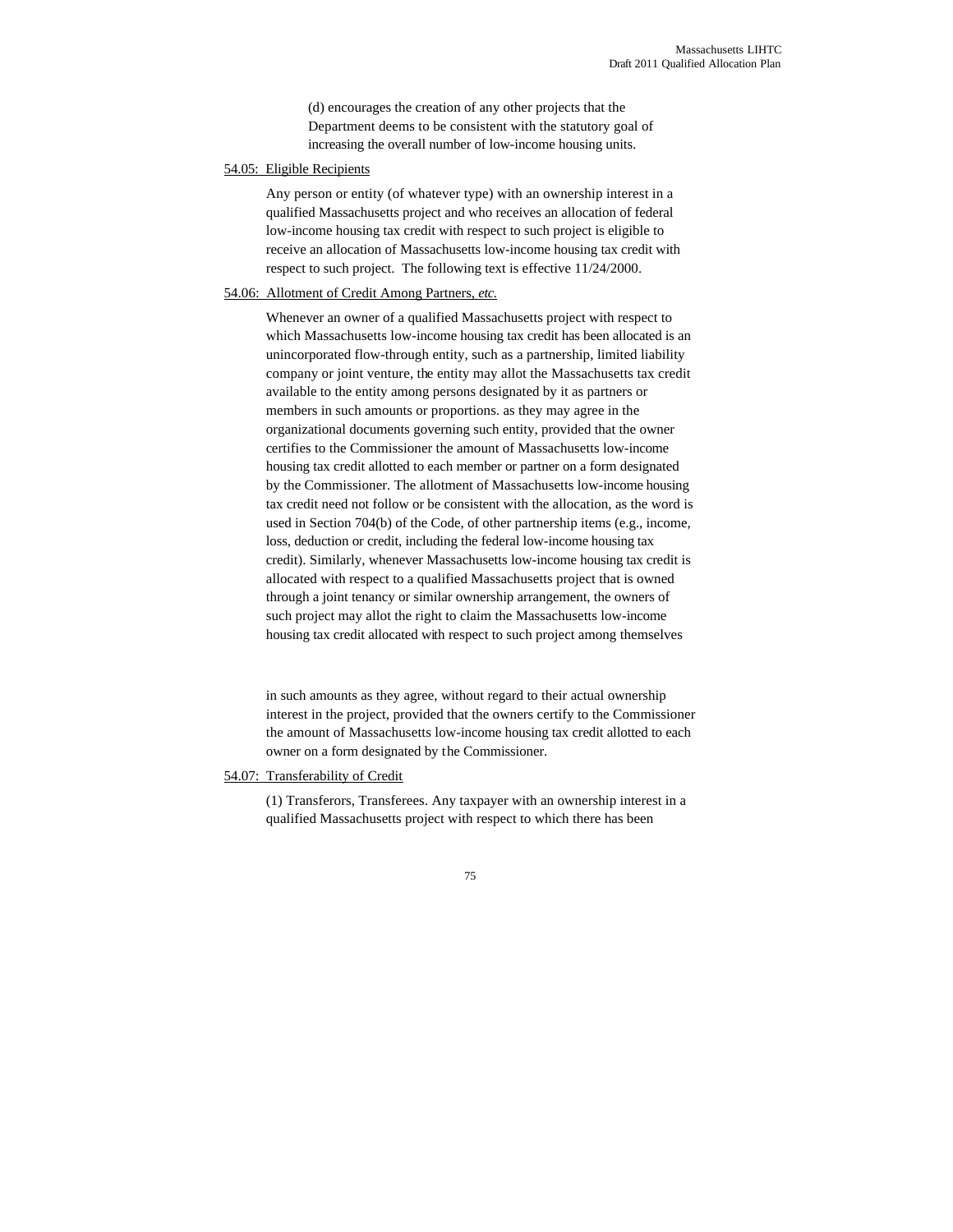allocated Massachusetts low-income housing tax credit and any taxpayer to whom the right to claim Massachusetts low-income housing tax credit has been allotted or transferred may transfer the right to claim unclaimed Massachusetts low-income housing tax credit to any other Massachusetts taxpayer eligible to claim a federal low-income housing tax credit with respect to the original or a different qualified Massachusetts project without the necessity of transferring any ownership interest in the original project or any interest in the entity which owns the original project. The transferor must transfer all credit attributable to periods after the transfer date agreed upon by the parties. For treatment of carry forward credit, see 760 CMR 54.10.

(2) Transfer Contract Requirements. A taxpayer, owning an interest in a qualified Massachusetts project or to whom the right to claim Massachusetts low-income housing tax credit has been allotted or transferred, who transfers his, her or its credit such that credit may be claimed by a taxpayer without ownership in the project and without an interest in the entity that owns the project must enter into a transfer contract with the transferee. The transfer contract must specify the following:

> (a) Building Identification Numbers for all buildings in the project;

(b) the date each building in the project was placed in service; (c) the 15-year compliance period for the project; (d) the schedule of years during which the credit may be claimed and the amount of credit previously claimed; and (e) the taxpayer or taxpayers that are responsible for paying recapture if recapture should occur.

The transferring party shall attach a copy of this contract to the transfer statement required under 760 CMR 54.13(4).

(3) Transferred Eligibility to Claim Credit. Any taxpayer who is a transferee of the right to claim a Massachusetts low-income housing tax credit with respect to a qualified Massachusetts project may, provided all transfer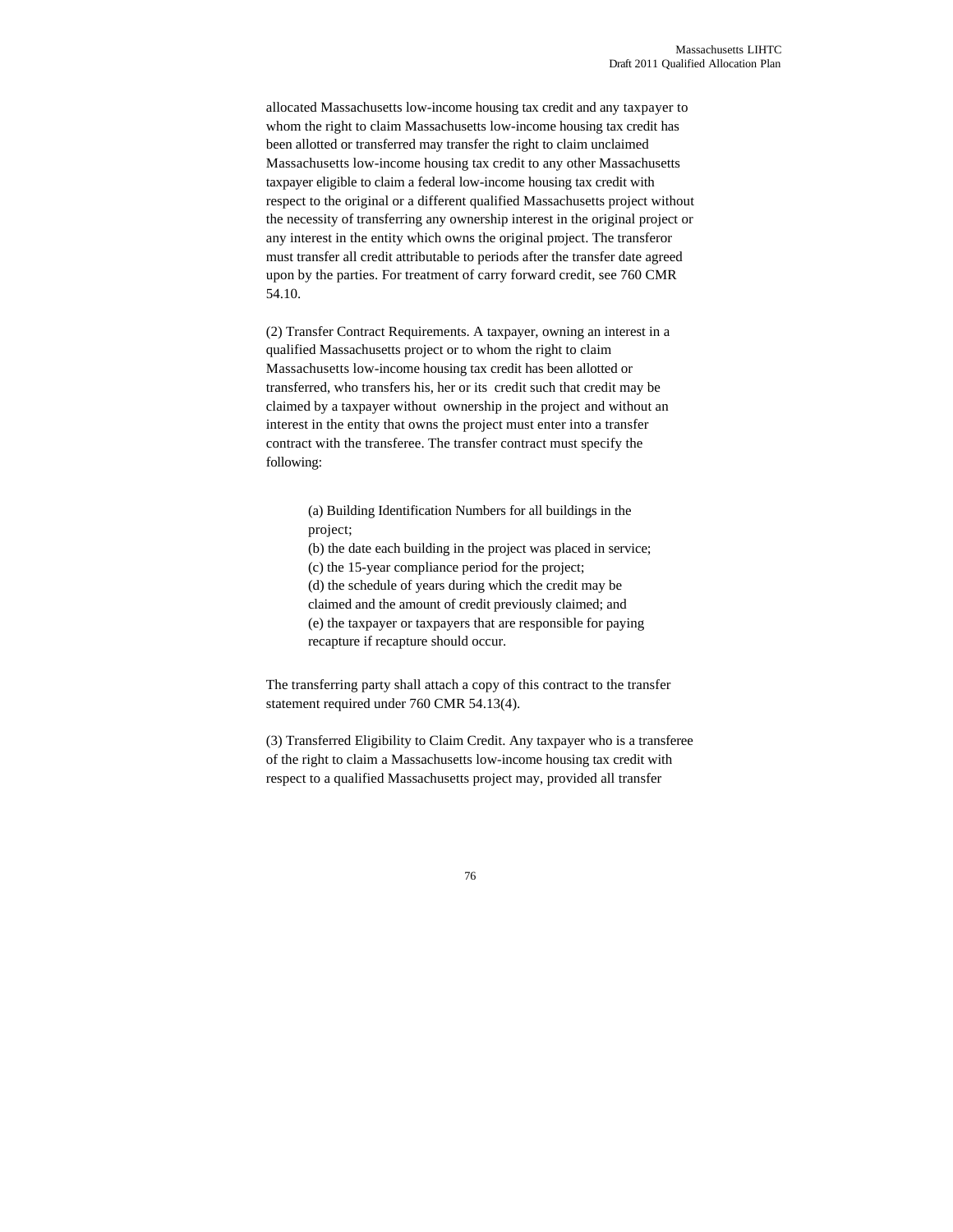requirements and all other requirements for claiming such credit are met, claim such credit notwithstanding the fact that the credit may initially have been allocated to a taxpayer paying a different income tax (i.e., personal or corporate)

(4) Sale of Credit is Sale of Capital Asset. The sale of Massachusetts lowincome housing tax credit will be treated as the sale of a capital asset under the Massachusetts personal income tax or the net income measure of the corporate excise. The following text is effective 11/24/2000

(5) Examples. The following examples illustrate the application of 760 CMR 54.07:

(a) Example 1. If taxpayer X receives an allotment of Massachusetts low-income housing tax credit as a partner in a partnership that owns a qualified Massachusetts project, taxpayer X may transfer the Massachusetts low-income housing tax credit allotted to it to taxpayer Y, whether or not taxpayer Y is a partner in the partnership, so long as taxpayer Y is entitled to claim a federal low-income housing tax credit with respect to any qualified Massachusetts project. (b) Example 2. Credit is allocated with respect to a project owned by a limited liability company and allotted to individuals who are members in the company. One of the members may sell his or her credit to a corporation, whether or not such corporation is a member in the company, so long as the corporation is entitled to claim a federal low-income housing tax credit with respect to any qualified Massachusetts project.

# 54.08: Prerequisites to Claiming Credit

When Massachusetts low-income housing tax credit is allocated with respect to a qualified Massachusetts project, such credit may not be claimed by any taxpayer with respect to any building in such project unless and until (1) all buildings in such project have been placed in service, and

(2) the project has met the minimum set-aside and occupancy requirements of Section 42(g) of the Code. Before the end of the first taxable year in which credit is claimed, the taxpayer must record a Regulatory Agreement in a form acceptable to the Department with respect to such project.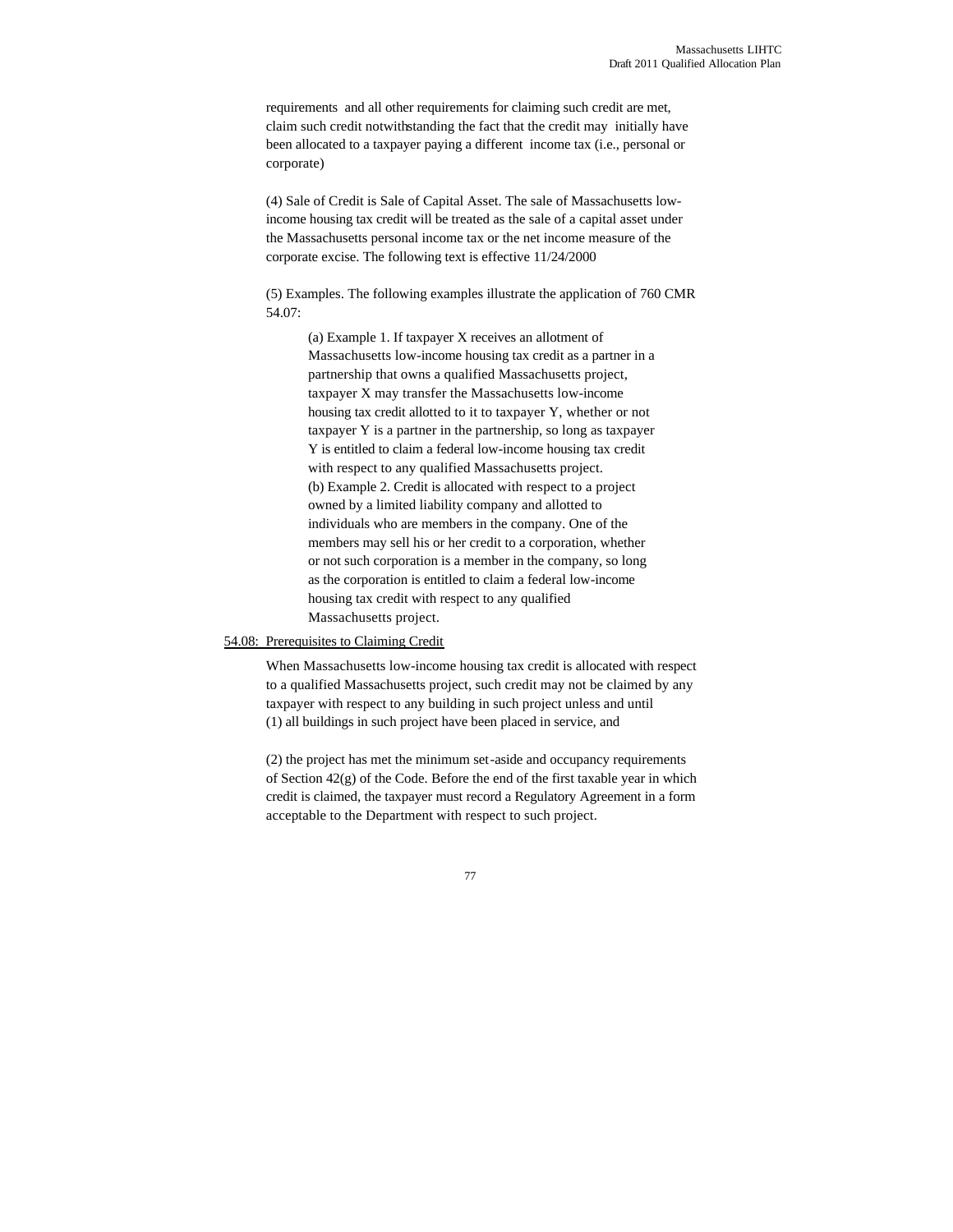#### 54.09: Placed in Service Requirement; Time for Claiming Credit

(1) Placed in Service Requirement. All buildings in a project must generally be placed in service in the year in which the allocation of Massachusetts low-income housing tax credit is made. Notwithstanding the foregoing sentence:

(a) whenever a project qualifies for a federal carryover allocation under Section  $42(h)(1)(E)$  or  $(F)$  of the Code and the federal regulations thereunder, such project may continue to be a qualified Massachusetts project if the owner of the project enters into a satisfactory carryover allocation agreement with the Department prior to the end of the year in which the allocation of credit is made; and (b) with respect to a project described in 760 CMR 54.04(1)(c), such project may continue to be a qualified Massachusetts project if, in the judgment of the Department, the project would otherwise meet all of the requirements for a federal carryover allocation under Section 42(h)(1)(E) or (F) of the Code and the federal regulations thereunder and the owner of the project enters into a satisfactory carryover allocation agreement with the Department prior to the end of the year in which the allocation of credit is made.

The Department shall provide a form of Massachusetts carryover allocation agreement for the Massachusetts low-incoming housing tax credit.

(2) Timing of Claiming Credit. Any taxpayer holding the right to claim Massachusetts low-income housing tax credit with respect to a qualified Massachusetts project may claim a pro rata portion of the annual amount of Massachusetts low-income housing tax credit allocated with respect to such project for the calendar year in which such project first meets the conditions described in 760 CMR 54.08, with proration based on the portion of such calendar year during which the project meets those conditions. Any amount of annual credit deferred on account of proration may be claimed in the sixth tax year, assuming the project remains qualified.

(3) Early Credit Election. Notwithstanding the generally applicable timing for claiming Massachusetts low-income housing tax credit described in 760 CMR 54.09(2), an owner of a qualified Massachusetts project may elect to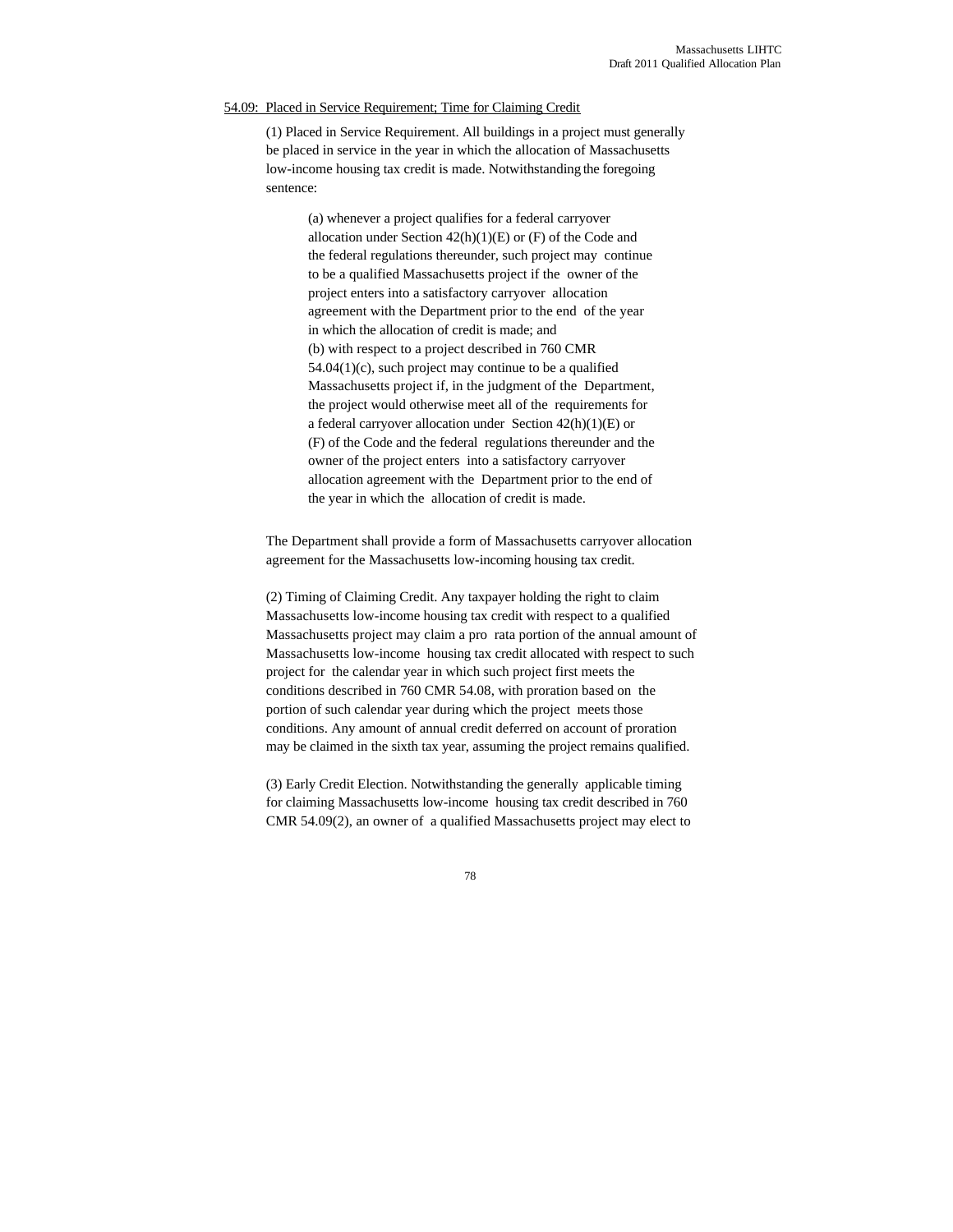accelerate the time for claiming the credit. Provided that the project first meets the conditions described in 760 CMR 54.08, an owner of such qualified Massachusetts project may file a notice with the Commissioner in a form to be determined by the Commissioner that the owner has elected to accelerate the credit. The following text is effective 11/24/2000.

(4) Effect of Early Credit Election. When an owner of a qualified Massachusetts project makes an early credit election in the first year of the credit period and such project meets the requirements for making such an election, then notwithstanding 760 CMR 54.09(2), any taxpayer holding the right to claim Massachusetts low-income housing tax credit with respect to

such project shall claim the taxpayer's share of the project's entire annual allocation of Massachusetts low-income housing tax credit for the taxable year in which such election is validly made, without proration or adjustment on account of the date during such year on which the project is placed in service or on which such election is made, subject to any other applicable limitations.

(5) Examples. The following examples illustrate the application of 760 CMR 54.09.

(a) Example 1. Assume \$100,000 of Massachusetts low income housing tax credit is allocated with respect to a project in 2001. The project is owned by one individual who retains the right to claim such credit. No Massachusetts carryover allocation agreement under 760 CMR.54.09 (1) has been entered into. The individual's tax year coincides with the calendar year. If the project meets the conditions described in 760 CMR 54.08 and is placed in service on October 1, 2001, then the individual holding the right to claim such credit may claim \$25,000 in Massachusetts low-income housing tax credit on his or her Massachusetts tax return for the year 2001 subject to any other applicable limitations. The individual would be expected to claim \$100,000 on his or her Massachusetts tax returns for each of the years 2002, 2004, 2004, and 2005, and to claim \$75,000 on his or her Massachusetts tax return for the year 2007, assuming the project remains qualified and the individual retains the right to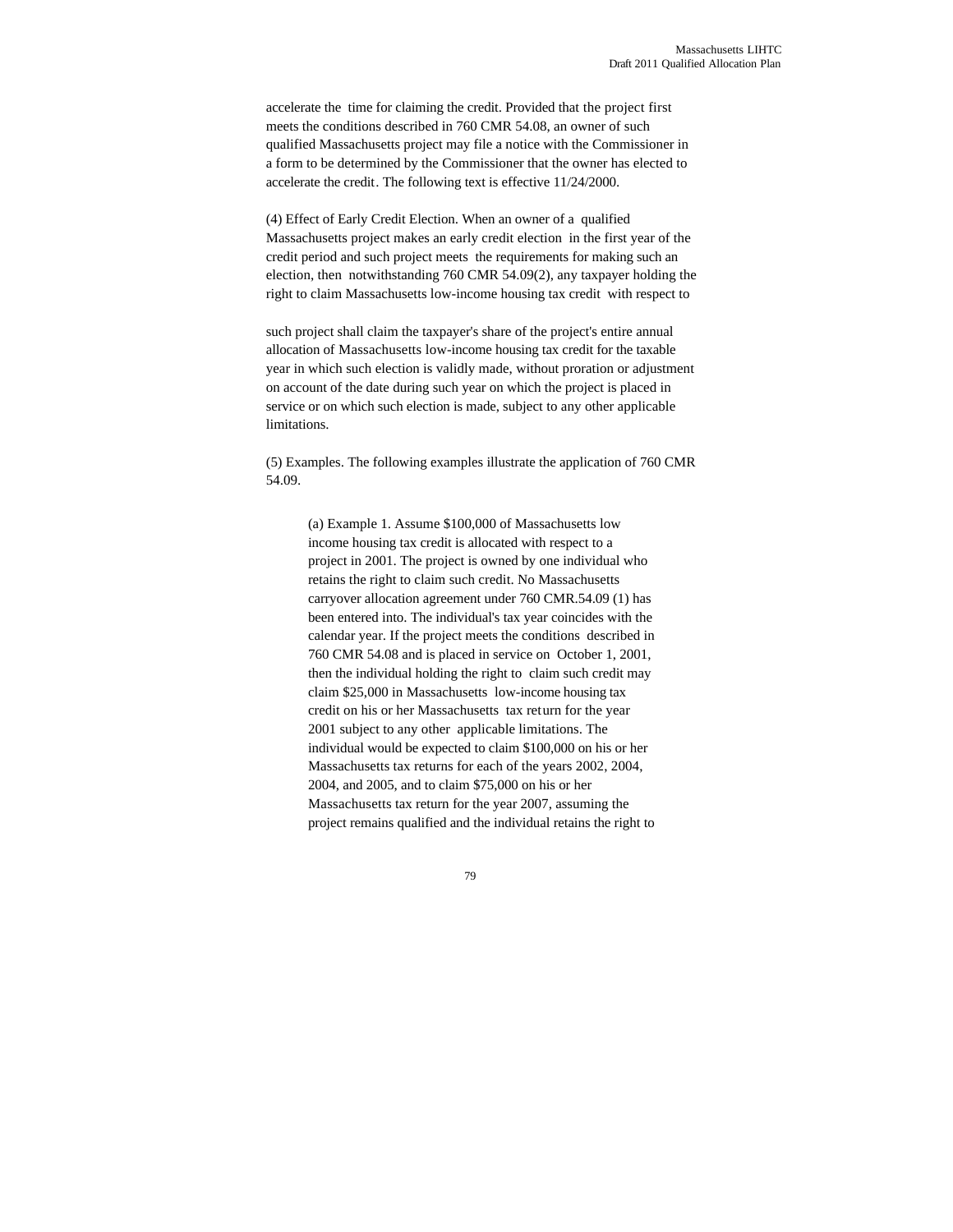claim all of the credit.

(b) Example 2. The same individual elects to take the early credit option instead of the pro rata approach. The individual may claim \$ 100,000 in Massachusetts low income housing tax credit on his or her tax return for 2001, and \$ 100,000 per year for each of the subsequent four years. (c) Example 3. The same individual has a tax year that runs from July I to June 30. The individual elects to take the early credit option. The individual takes the \$100,000 credit available on October 1, 2001 in his tax year that ends on June 30, 2002 and \$ 100,000 per year for each of the taxpayer's subsequent four tax years.

## 54.10: Carryforward of Credit

- (1) Carryforward Period. Any amount of the credit that exceeds the claimant's tax due may be carried forward to any of the five subsequent taxable years.
	- (2) Transfer of Carryforward. A taxpayer who transfers an unclaimed

portion of the credit pursuant to 760 CMR 54.07(1) may choose whether or not to include carryforward credit from prior years in the transfer. (3) Transferee Treated Like Original Owner. For the purpose of determining the carryforward period, the transferee shall be bound by the same schedule for claiming a credit as the taxpayer originally entitled to the credit as an owner of a qualified Massachusetts project, regardless of how often the credit has been transferred.

#### 54.11: Limitations on Credit; Ordering of Credit

(1) Limitations on Credit. The credit may not be applied to increase the maximum amount of credit allowed under M.G.L. c. 63, or to reduce the minimum corporate excise imposed under M.G.L. c. 63.

(2) Ordering of Credit. The credit may be applied in combination with other credits allowed under M.G.L. c. 63 in any order. Similarly, the credit may be applied in combination with other credits allowed under M.G.L. c. 62 in any order.

(3) Credit Nonrefundable. The credit is not refundable to the taxpayer. The following text is effective 11/24/2000.

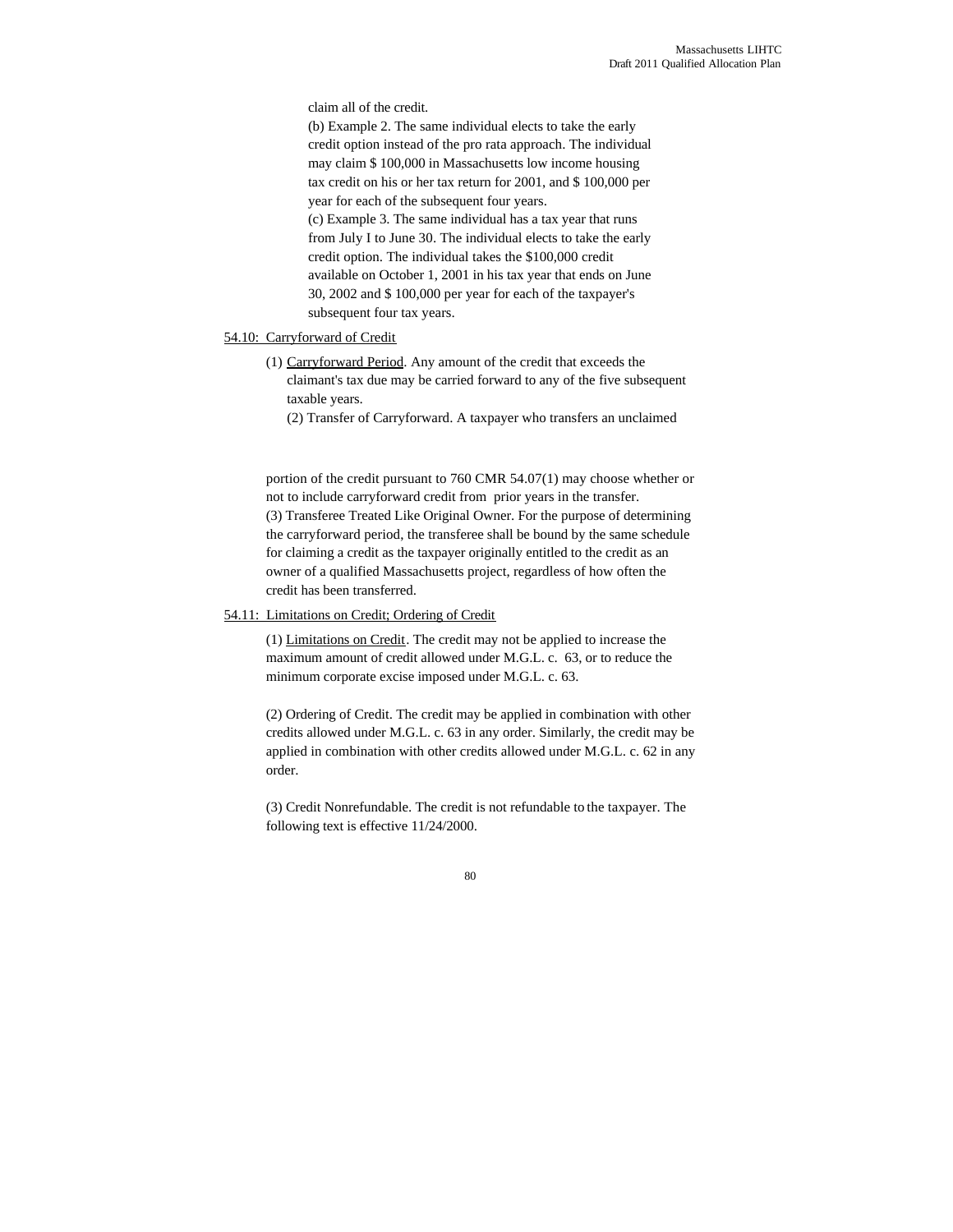#### 54.12: Recapture

(1) Recapture; Disallowance. Whenever an event or circumstance occurs with respect to a qualified Massachusetts project that results in any recapture of federal low-income housing tax credit, any Massachusetts lowincome housing tax credit claimed with respect to the project shall also be subject to recapture in the amount described below, and any Massachusetts low-income housing tax credit allocated to such project and not yet claimed as of the date of the recapture event shall be disallowed. Notwithstanding any agreement between transferor and transferee, each taxpayer who has claimed any portion of the Massachusetts low-income housing tax credit allocated to the project in question shall be liable for payment of his, her or its respective recapture amount as specified in 760 CMR 54.12(3).

(2) Recapture Period. Massachusetts low-income housing tax credit allocated with respect to a project is subject to recapture (and disallowance to the extent not yet claimed) at any time during the 15-year compliance period if the project is subject to recapture of federal low-income housing tax credit.

(3) Amount of Recapture. The amount of Massachusetts low-income housing tax credit to be recaptured from any taxpayer upon the occurrence of a recapture event equals the product of

> (a) the Massachusetts low-income housing tax credit claimed by such taxpayer prior to the recapture event times (b) the recapture fraction. The recapture fraction is a fraction in which the numerator is the amount of all federal lowincome housing tax credit recaptured with respect to the project and the denominator is the amount of all federal lowincome housing tax credit previously claimed with respect to the project.

(4) Timing of Recapture. The amount of recapture of the Massachusetts low-income housing tax credit shall be reported and shall be subject to tax in the taxable year during which the federal recapture event takes place.

(5) Example. The following example illustrates the application of 760 CMR 54.12. Assume, the owner of a qualified Massachusetts project is a calendar year taxpayer. The annual credit amount allocated to the project is \$20,000.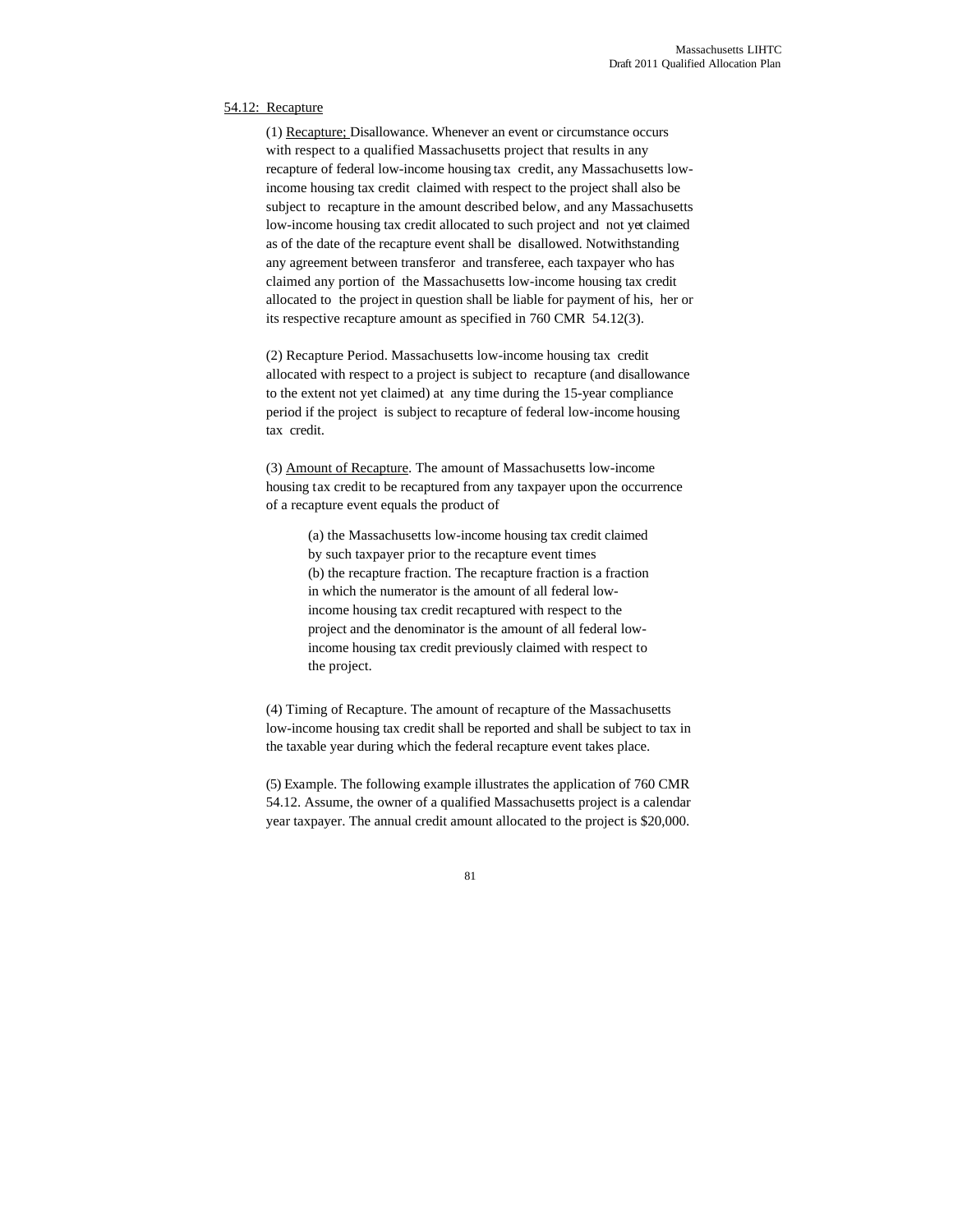The project meets the requirements of 760 CMR 54.08 on October 1, 2001. Taxpayer makes an early credit election and takes a \$20,000 credit for tax year 2001. Taxpayer takes a second \$20,000 credit for tax year 2002. On April 1, 2004, the project goes out of compliance and becomes subject to federal recapture. No credit is available to taxpayer for tax years 2004, 2004 and 2005. The \$40,000 credit previously taken by the taxpayer is subject to recapture according to the formula in 760 CMR 54.12(3).

## 54.13: Reporting and Recordkeeping Requirements

(1) Taxpayer Requirements. In order to claim the credit, a taxpayer must provide to the Commissioner the following:

> (a) eligibility statement as provided in 760 CMR 54.13(2); (b) allotment certification, if applicable, as provided in 760 CMR 54.13(3); (c) transfer statement, if applicable, as provided in 760 CMR 54.13(4) (with a copy of transfer contract, if applicable, as provided in 760 CMR 54.07(2)); and (d) Massachusetts carryover allocation agreement, if applicable, as provided in 760 CMR 54.09(1).

(2) Eligibility Statement. The Department shall adopt a form of eligibility statement to be issued by the Department evidencing a qualified Massachusetts project's eligibility for Massachusetts low-income housing tax credit. Each taxpayer claiming any Massachusetts low-income housing tax credit with respect to a project shall file a copy of the eligibility statement with each Massachusetts tax return on which any Massachusetts

low-income housing tax credit is claimed.

(3) Allotment Certification. The Commissioner, in consultation with the Department, shall provide a form of allotment certification to be filed by any unincorporated flow-through entity

> (a) that is the owner of a project with respect to which Massachusetts low-income housing tax credit has been allocated or The following text is effective 11/24/2000 (b) to which the right to claim a Massachusetts low-income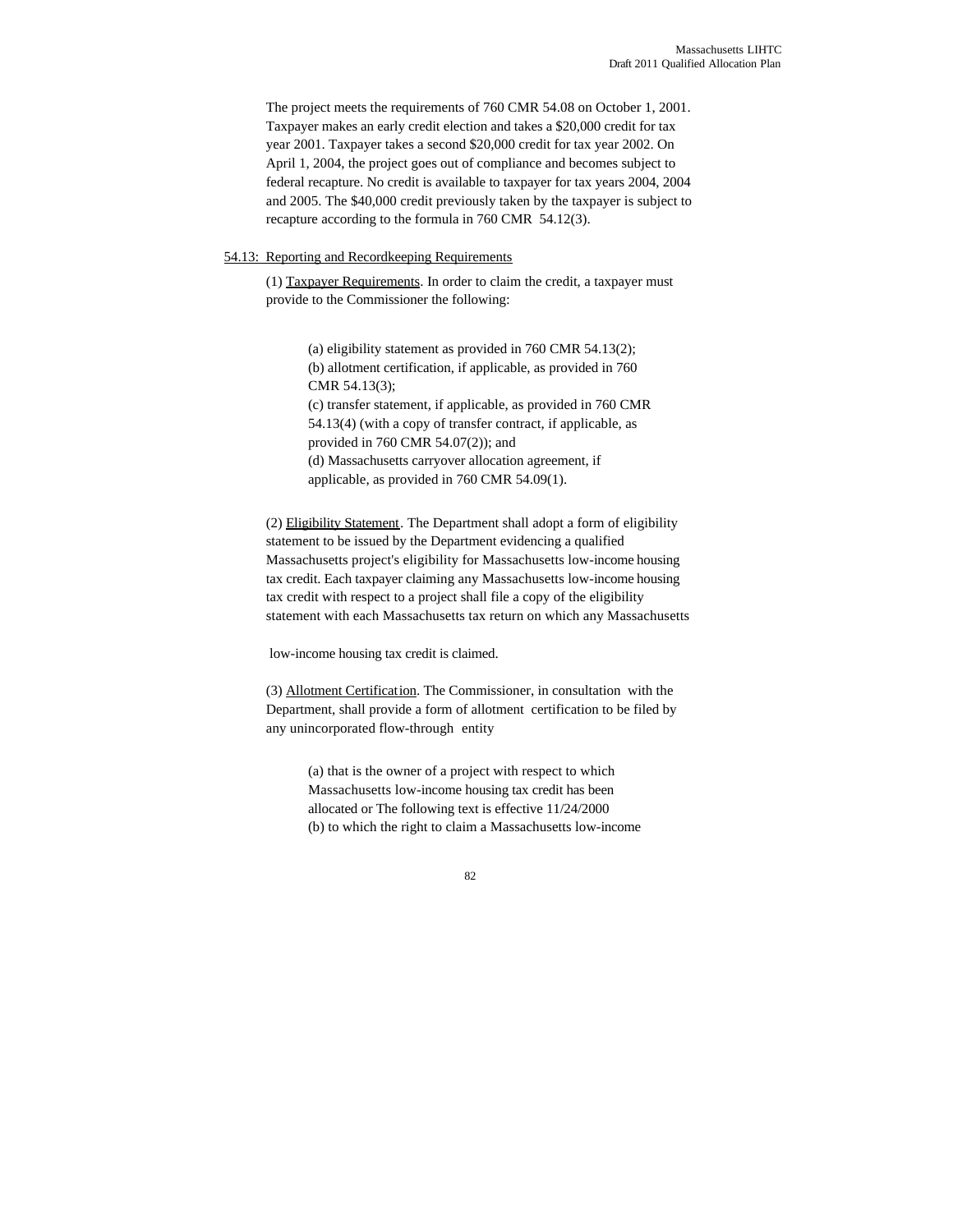housing tax credit has been allotted or transferred. The entity shall file such certification with the Commissioner following the close of the first taxable year in the credit period or the first taxable year the entity holds the right to claim credit, whichever is later. Such certification shall provide the name and federal taxpayer identification number of each taxpayer with an interest in the entity on the date the project met all of the requirements of 760 CMR 54.08, and shall also indicate the amount of Massachusetts low-income housing tax credit allotted to each such taxpayer. The certification shall also contain such other information as the Commissioner may from time to time require. Each taxpayer claiming any Massachusetts low-income housing tax credit by way of a flow-through entity shall file a copy of such certification with each Massachusetts tax return on which any Massachusetts low-income housing tax credit is claimed.

(4) Transfer Statement. The Commissioner, in consultation with the Department, shall promulgate a form of transfer statement to be filed by any person who transfers the right to claim Massachusetts low-income housing tax credit with respect to a qualified Massachusetts project. The transfer statement shall be required in addition to the transfer contract required in 760 CMR 54.07(2). The transferor shall file a transfer statement with the Commissioner within 30 days after transfer. The transferor shall also provide a copy of such statement to the owner of the project with respect to which the transferred credit was allocated within 30 days after transfer. The transfer statement shall provide the name and federal taxpayer identification number of each taxpayer to whom the filing transferor transferred the right to claim any Massachusetts low-income housing tax credit with respect to the project and shall also indicate the amount of Massachusetts low-income housing tax credit, including any carry forward credit, transferred to each such person or entity. The statement shall also contain such other information as the Commissioner may from time to time require. A copy of the transfer contract, if required under 760 CMR 54.07(2), shall be attached

to the transfer statement. Each taxpayer claiming any Massachusetts lowincome housing tax credit shall file with each Massachusetts tax return on which any Massachusetts low-income housing tax credit is claimed copies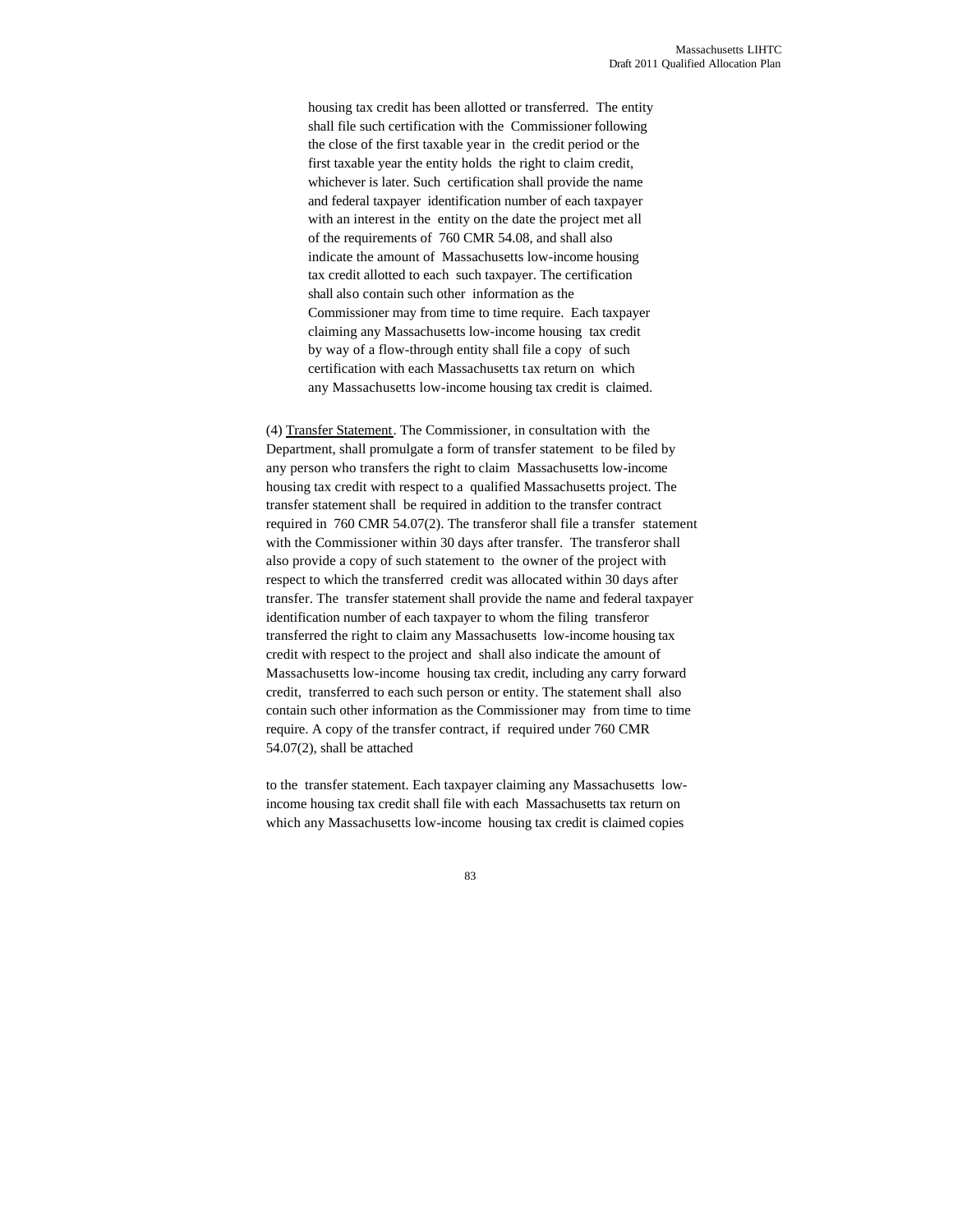of all transfer statements and transfer contracts necessary to enable the Commissioner to trace the claimed credit to the credit that was initially allocated with respect to the project. Each project owner shall file copies of all transfer statements and transfer contracts received regarding a project with such owner's annual Massachusetts tax or informational return.

(5) Record keeping Requirements. Owners of qualified Massachusetts projects and taxpayers that transfer or claim credit with respect to such projects shall be required to keep all records pertaining to credit until the expiration of the regulatory agreement; if a Massachusetts carryover allocation agreement is entered into with the Department under 760 CMR 54.09(1), the records must include a copy of the Massachusetts carryover allocation agreement and documents relevant thereto.

# 54.14: Application Process and Administrative Fees

(1) Application. Project applicants seeking an allocation of Massachusetts low-income housing tax credit shall include a request for such credit allocation in the same application to be filed with the Department through which such proponent requests an allocation of federal low-income housing tax credit. With respect to projects described in 760 CMR 54.04(1)(c), the request for Massachusetts low-income housing tax credit shall be made in the form of a letter to the Department accompanied by:

(a) a copy of the applicant's submission to the agency providing the tax-exempt bond financing for the project; and (b) such additional information as would be included in an application to the Department for a federal low-income housing tax credit allocation. The Department shall issue guidance describing any additional information to be included with credit requests. The Department may require that the applicant provide analyses of alternative funding scenarios that allow the Department to evaluate the comparative efficiency of allocating varying levels of federal and Massachusetts low-income housing tax credit to such proposed project.

The following text is effective 11/24/2000

(2) Filing Fee. Each application seeking an allocation of Massachusetts lowincome housing tax credit shall be accompanied by a filing fee set by the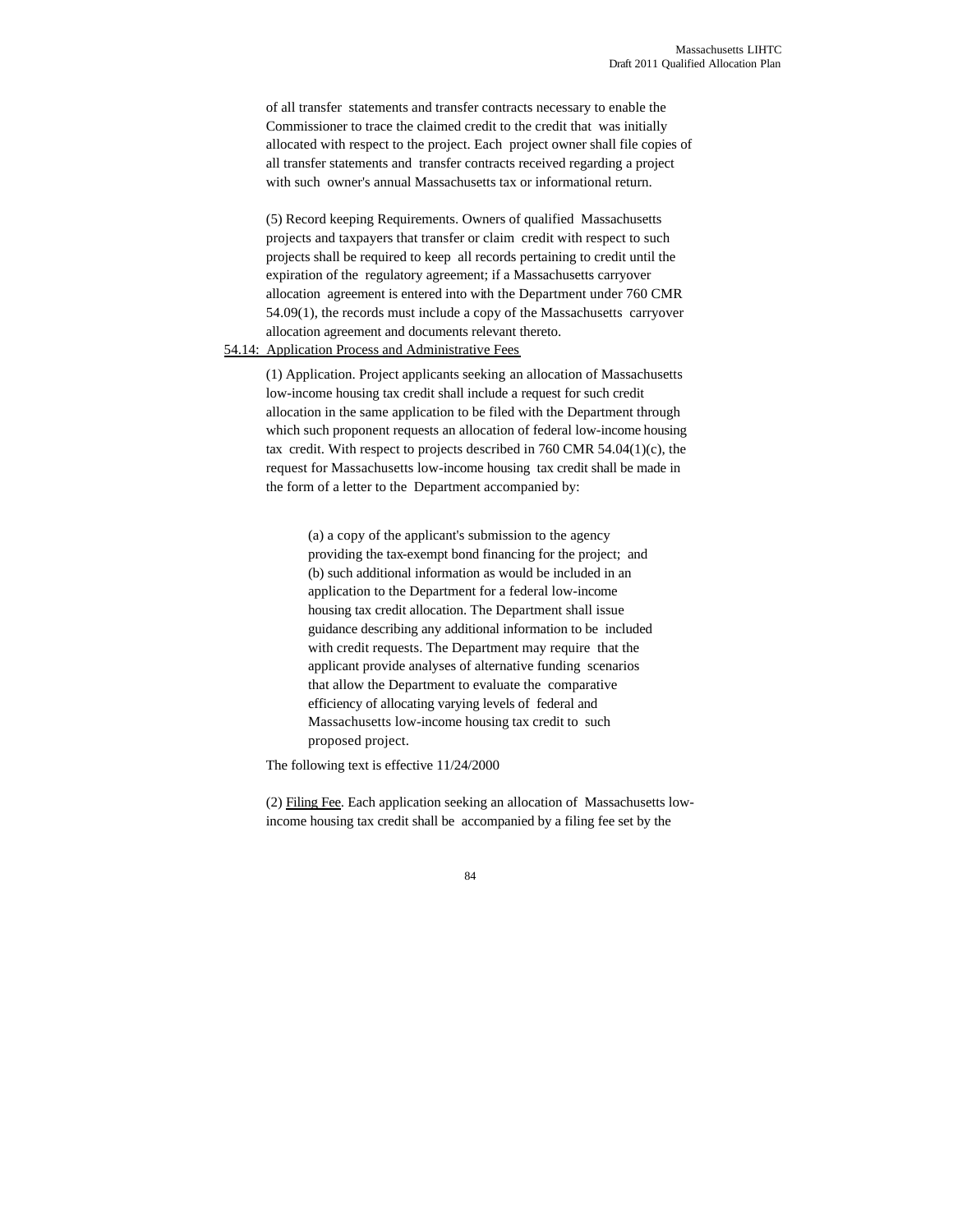Department which shall be payable to the Commonwealth of Massachusetts.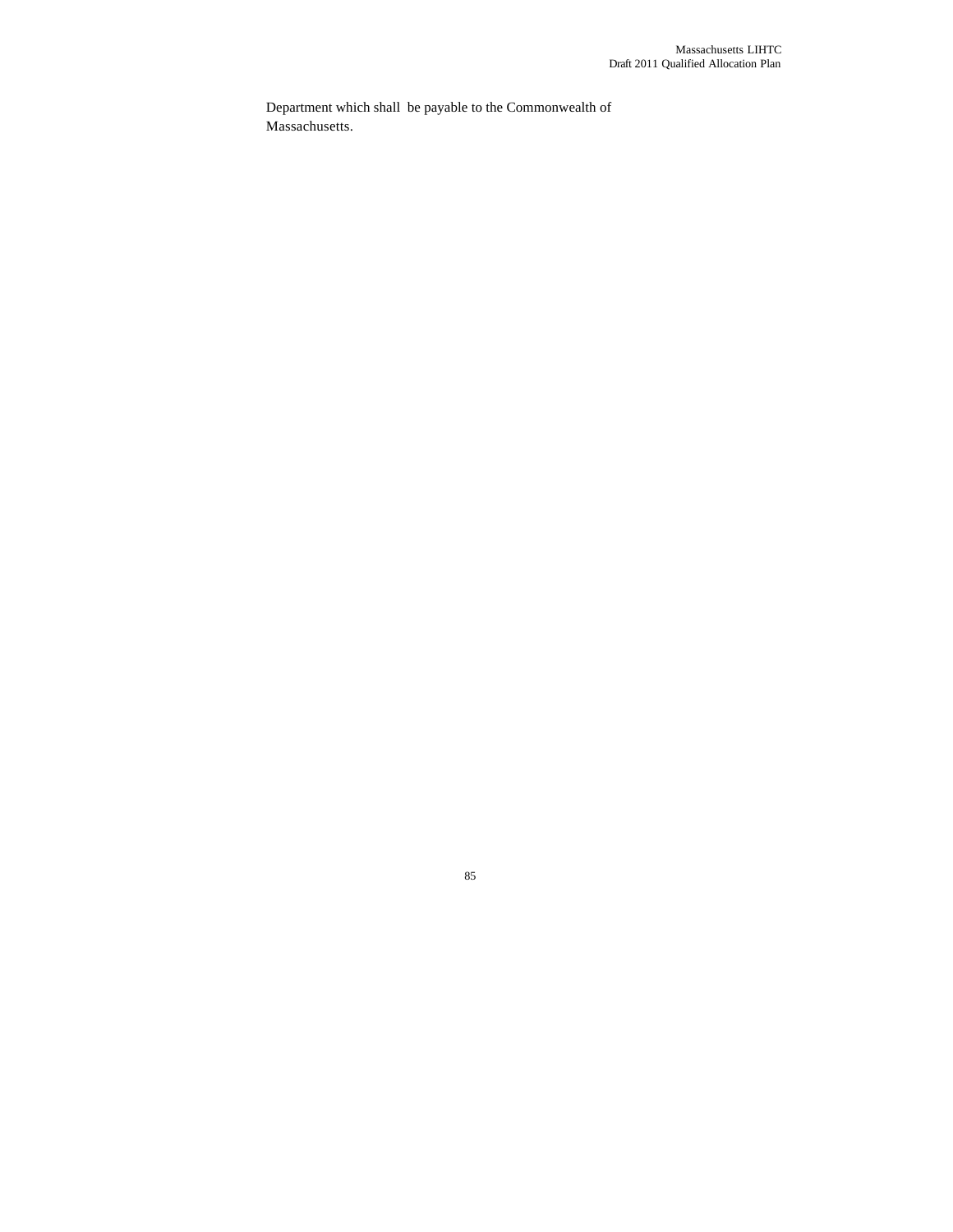# 54.15: Reference to Federal Credit Rules

Unless otherwise provided in M.G.L. c. 23B, s.3, M.G.L. c .62, s. 61 and M.G.L. c. 63, s. 3 1 H (St. 1999, c. 127, s.s. 34, 82, 90) or 760 CMR 54.00 or unless the context clearly requires otherwise, the Massachusetts lowincome housing tax credit shall be administered and allocated in accordance with the standards and requirements applicable to the federal low-income housing tax credit as set forth in Section 42 of the Code and the federal regulations adopted there under.

### 54.16: Authorization of Department to Take Further Actions

Nothing in 760 CMR 54.00 shall be deemed to limit the authority of the Department to take all actions deemed by the Department in its discretion to be consistent with the authority granted the Department under M.G.L. c. 23B, s.3, M.G.L. c.62, s. 61 and M.G.L. c. 63, s. 31H (St. 1999, c. 127, s.s. 34, 82, 90).

# REGULATORY AUTHORITY

760 CMR 54.00: M.G.L. c. 23B, s.s. 3, 6; c. 62, s.s. 61 (a), (c)(7), (e), (f)(4), (g); M.G.L. c. 63, s. s. 31H (a), (c)(7), (e), (f)(4), (g).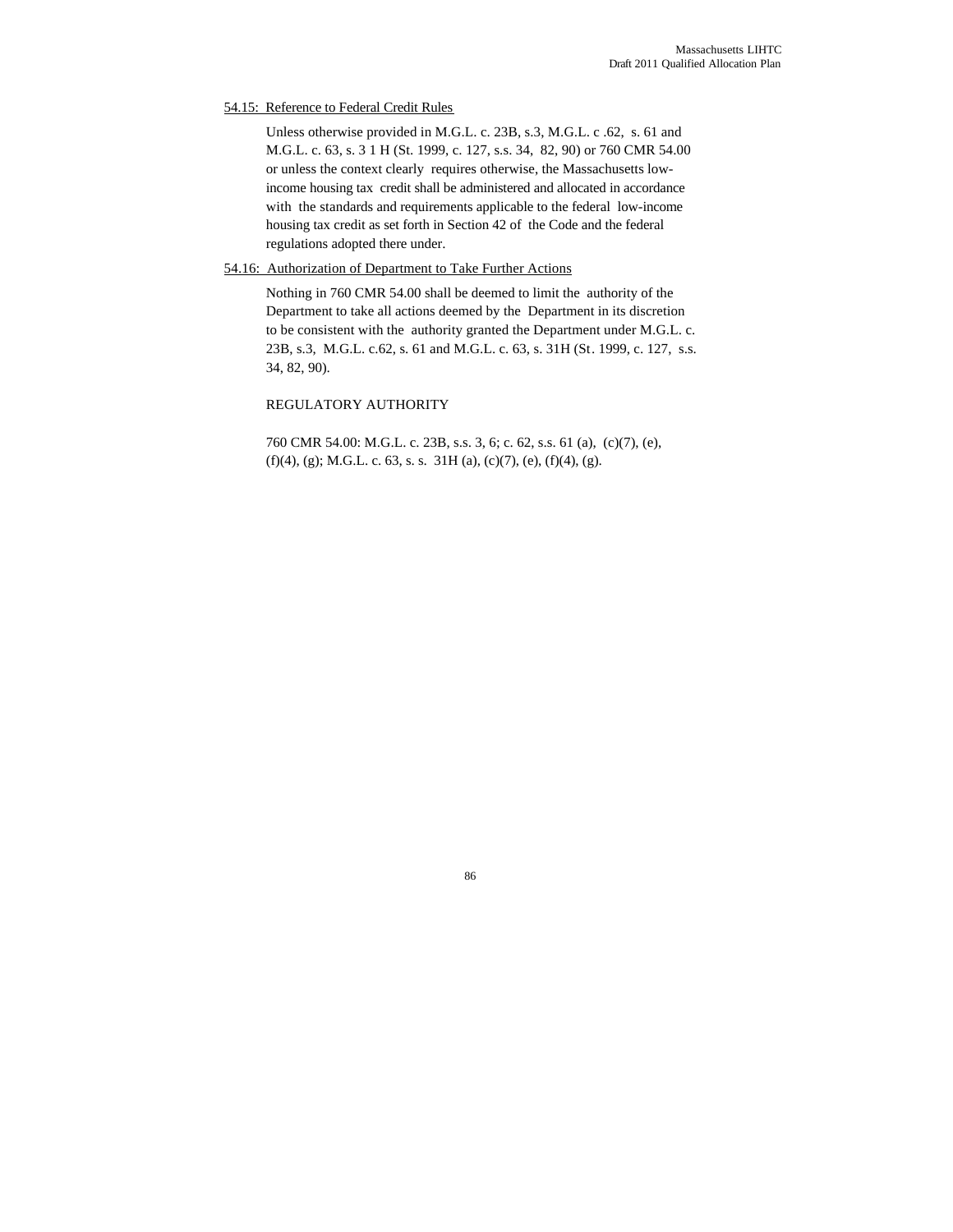# **Appendix E: Glossary of Terms**

Tax credit applicants should note that the federal rules governing Low Income Housing Tax Credits are complex. All developers should consult a qualified tax attorney or accountant to determine eligibility for the credit. The terms defined below are not meant to substitute for a reading of Section 42 but are only meant to provide prospective applicants with a general understanding of commonly used terms.

- **4% Credit** The term "4% credit" refers to the 30% tax credit, which has a present value equal to 30% of the project's qualified development costs, or approximately 4% per year over a 10-year period. The "4% credit" is available in two situations: 1) Development costs of new building or substantial rehabilitation developed with a federal subsidy, including tax-exempt financing; and 2) Acquisition cost of an existing building, which must also be substantially rehabilitated (the greater of \$3,000 per low income unit or 10 % of the depreciable basis of the building) in order to qualify for the credit for the acquisition cost.
- **9% Credit** The term "9% credit" refers to the 70% tax credit, which has a present value equal to 70% of the project's qualified development costs, or approximately 9% per year over a 10-year period. The "9% credit" is available for the development costs of a new building or substantial rehabilitation of an existing building without a federal subsidy.
- **Applicable Fraction** The smaller of the "unit fraction" or the "floor space fraction" (see Section  $42(c)(1)$  of the Internal Revenue Code. The "unit fraction" is the fraction of qualified low income units in the building. The "floor space fraction" is the fraction of total floor space contained in the qualified low income units in the building.
- **Carryover Allocation** An exception to the general rule that a credit allocation is valid only if the allocation occurs within the calendar year in which the building is placed in service. Under this type of allocation, 1) more than 10 percent of the project's reasonably anticipated basis (costs) must be incurred by the end of the calendar year in which the allocation is made; and 2) the building(s) in the project must be placed in service by the end of the second calendar year following the year of the allocation. "However, projects which receive reservations in the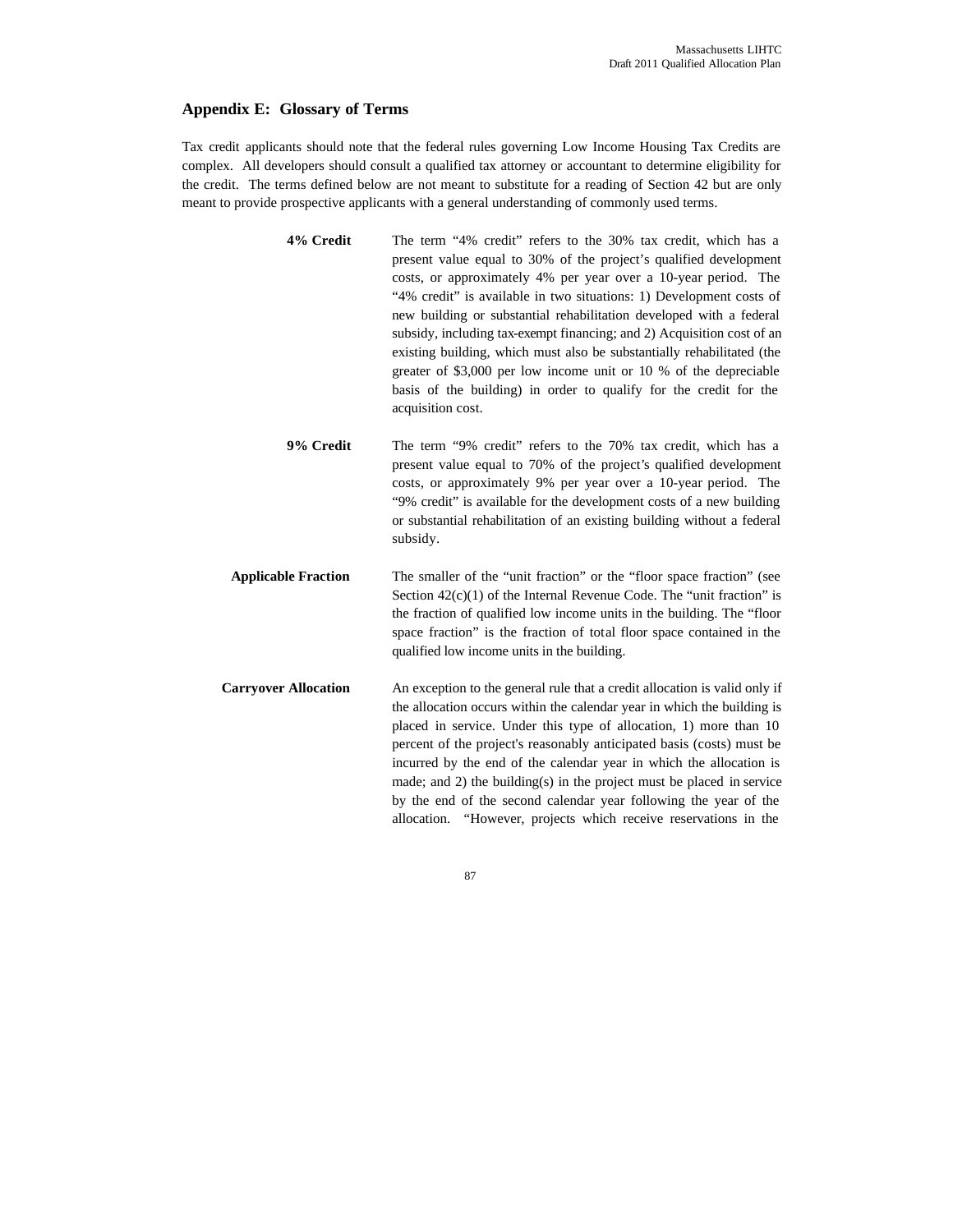second half of any calendar year will have six months from the date of allocation (or until the following June 30, if later) to incur more than 10 percent of the project's reasonably anticipated basis as of the end of the second calendar year following allocation".

#### **Compliance Monitoring** DHCD must actively monitor all tax credit projects to determine if

 they are complying with the various requirements of the tax credit program, which include, but are not limited to, determining whether the rents charged on tax credit units exceed maximum allowable rents and whether the incomes of tenant households at initial occupancy and during subsequent reviews exceed maximum allowable income limits.

# **Department of Housing** The Department of Housing and Community Development

**& Community Development** (DHCD) is the designated tax credit allocating agency for the Commonwealth of Massachusetts. DHCD administers federal community development programs, administers the state's public housing programs, coordinates its anti-poverty efforts, and provides a variety of services to local government officials. The focus of DHCD is to make state and federal funds and technical assistance available to strengthen communities and help them plan new developments, encourage economic development, revitalize older areas, improve local government management, build and manage public housing, stimulate affordable housing through the private sector and respond to the needs of low- income people.

> **Eligible Basis** The sum of the eligible cost elements that are subject to depreciation, such as expenditures for new construction, rehabilitation, building acquisition, and other costs used to determine the cost basis of the building(s) (see IRC Section 42 for a more detailed definition). The eligible basis is increased by 30 percent if the building(s) in the project are located in a difficult development area or qualified census tract.

> > **EUR** Title VI subtitle A of the Cranston-Gonzalez National Affordable Housing Act contains the Low Income Housing Preservation and Resident Homeownership Act of 1990 ("LIHPRHA" or Expiring-Use Restriction ("EUR") program). Contracts under low-interest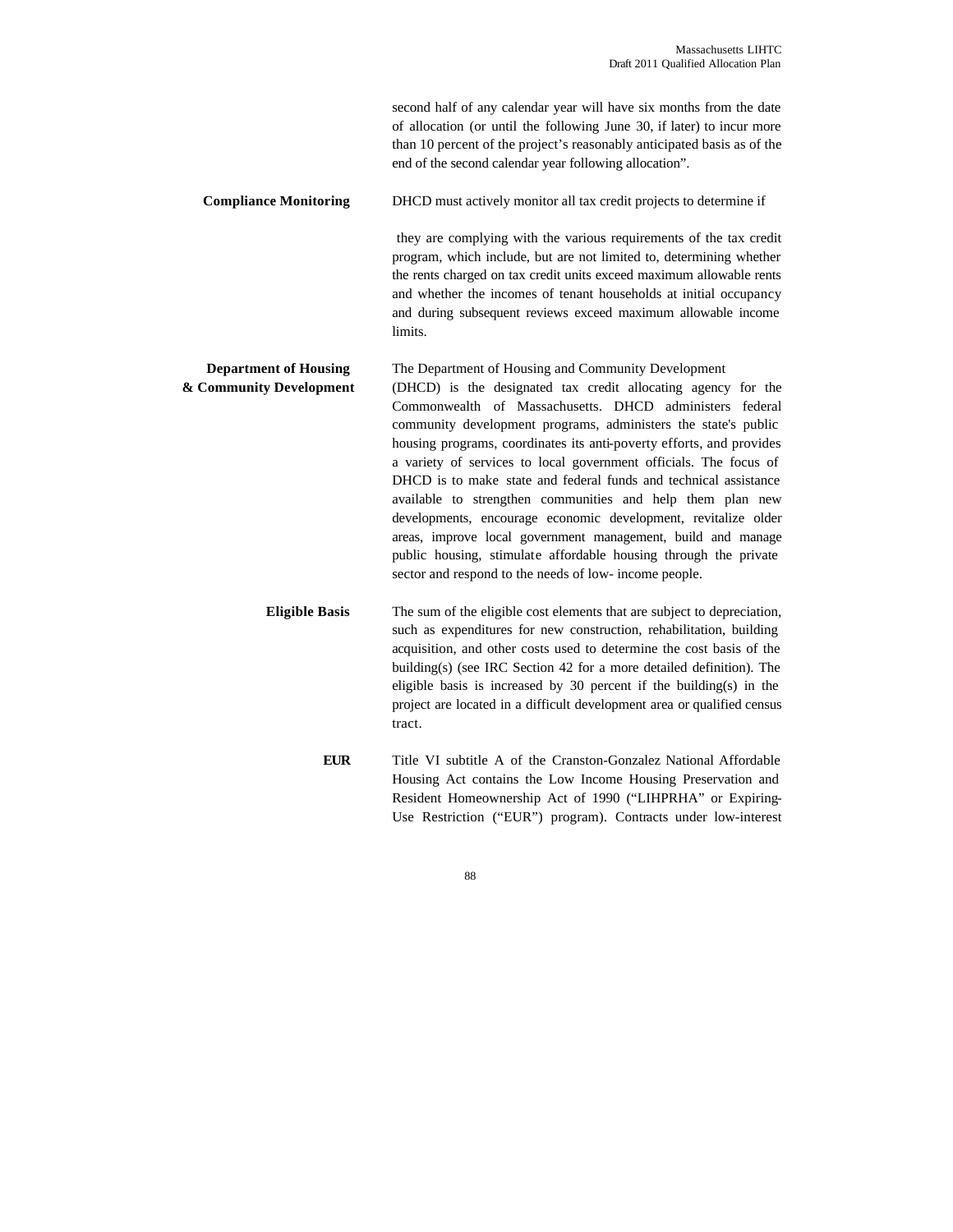loan programs of the 1960's & 1970's permitted certain owners to prepay federally assisted mortgages after the twentieth year of the forty year mortgage term. The statute's basic objectives are to assure that most of the "prepayment" inventory of HUD-assisted housing remains affordable to low income households and to provide opportunities for tenants to become homeowners

**HOPE VI** In 1992, Congress created the Urban Revitalization Demonstration Program (otherwise known as HOPE VI) for the purpose of revitalizing severely distressed public housing developments. HOPE VI is funded by the U.S. Department of Housing and Urban Development to provide localities with funds and flexibility to reshape existing public housing neighborhoods. It can supply up to

\$50 million to transform an entire public housing development.

**Internal Revenue Code** The Low Income Housing Tax Credit Program (LIHTC) is a housing program contained within Section 42 of the Internal Revenue Code of 1986, as amended, governs tax credits for owners or investors in low income housing projects.

 **Massachusetts Development** The Massachusetts Development Finance Agency (MDFA) **Finance Agency** was created by the Massachusetts legislature to expand economic development opportunities. MDFA funds its programs through the sale of taxable and tax-exempt bonds to private investors.

**Massachusetts Housing** The Massachusetts Housing Finance Agency (MHFA) was **Finance Agency** created by the Massachusetts legislature to expand rental and homeownership opportunities for low and moderate income households. MHFA funds its programs through the sale of taxable and tax-exempt bonds to private investors.

**Qualified Basis** The portion or percentage of the eligible basis that qualifies for the tax credit. A building's qualified basis equals its eligible basis multiplied by its applicable fraction.

Section 42 Section 42 of the Internal Revenue Code of 1986, as amended, governs tax credits for owners or investors in low income housing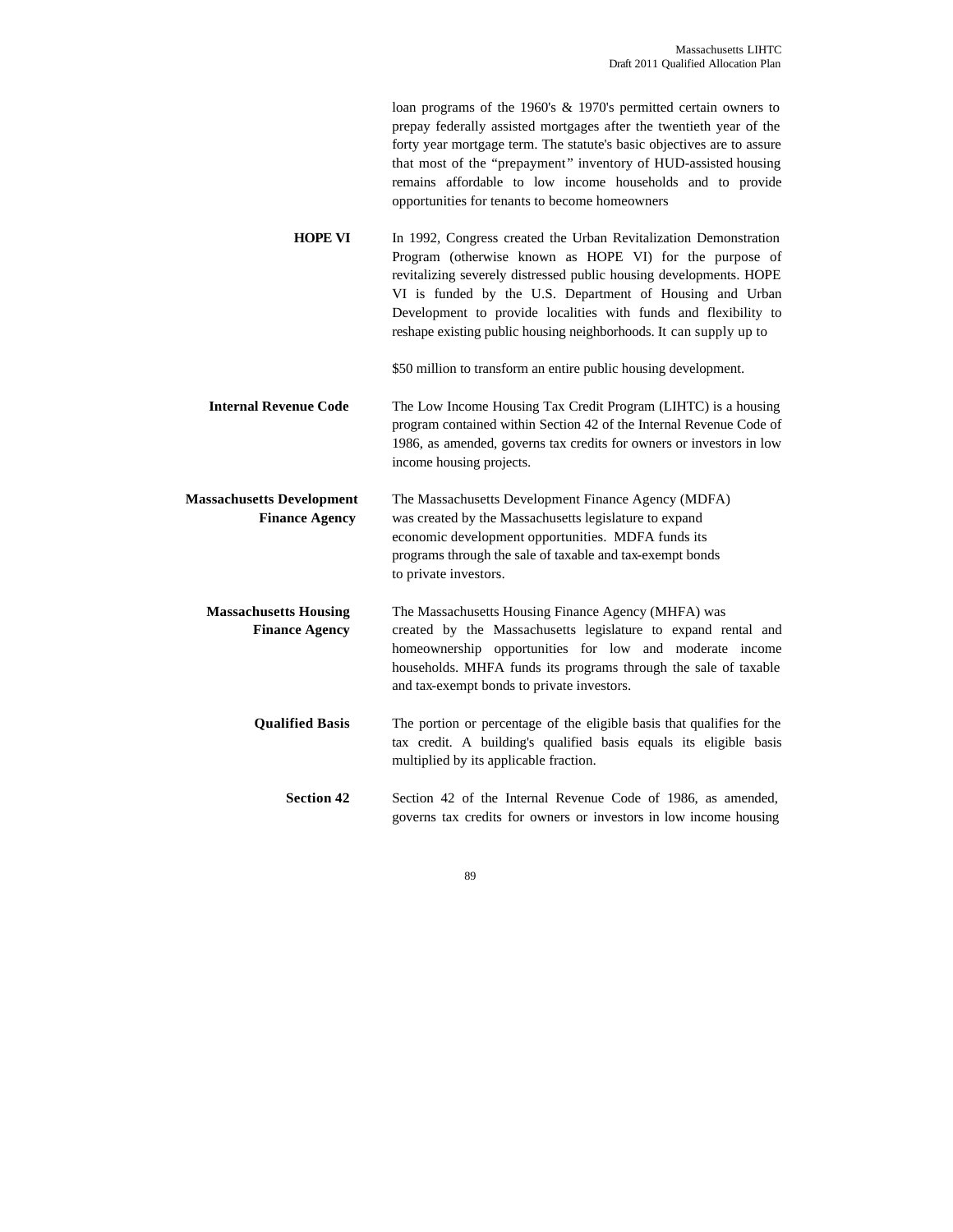projects, which has received an allocation under the terms of this plan.

**TDC** Total Development Costs. Costs incurred for the purchase and/or rehabilitation of existing buildings or new construction. Development costs may include planning, oversight, relocation, demolition, construction or rehabilitation, reserves and all other costs necessary to develop the affordable housing project.

**Ten Percent (10%) Test** In order to qualify for a carryover allocation, the developer's basis in the property at the end of the year in which the allocation is received must be more than ten percent of the amount that the project's basis is reasonably expected to be at the end of the second year following the allocation year. Basis consists of the project's depreciable costs and land that is reasonably expected to be part of the project. However, projects which receive reservations in the second half of the calendar year will have six months from the date of allocation to meet the ten percent test.

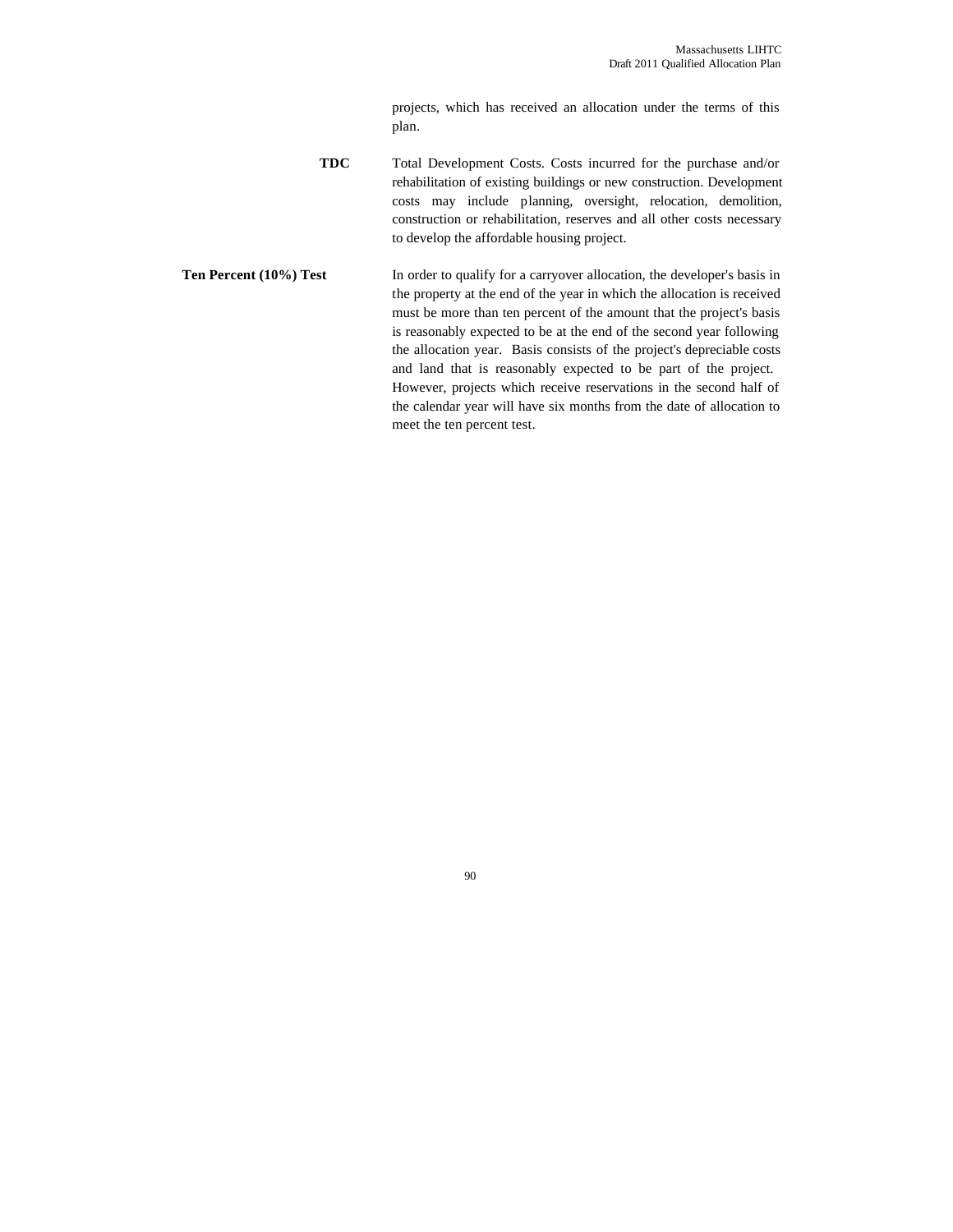# **Appendix F. National Council of Affordable Housing Market Analysts Model Content Standards for Market Studies For Rental Housing**

### **I. Purpose.**

The purpose of these standards is to provide standardized terminology and content for Market Studies of affordable rental housing prepared for developers, governmental agencies, lenders, or investors, of rental housing which is to be financed in whole or in part by State Housing Finance Agencies and other public funding or regulatory agencies. The standards outline the content, data, analysis and conclusions to be included in Market Studies for rental housing. These standards do not establish the format or presentation for the report. The terminology attached as Exhibit A is an integral part of these standards. Defined terms are capitalized.

### **II. Content**

#### **A. Executive Summary.**

Each market study should include a concise summary of the data, analysis and conclusions, including the following:

- 1. A concise description of the site and the immediately surrounding area.
- 2. A brief summary of the project including the proposed population to be served.
- 3. Precise statement of key conclusions reached by the analyst.
- 4. Precise statement of analyst's opinion of Market Feasibility including the prospect for long term performance of the property given housing and demographic trends and economic factors.
- 5. Provide recommendations and/or suggest modifications to the proposed project.
- 6. Provide a summary of market related strengths and/or weaknesses which may influence the subject development's Marketability, including compatibility with surrounding uses, the appropriateness of the subject property's location, unit sizes and configuration, and number of units.
- 7. A summary of positive and negative attributes and issues that will affect the property's performance and lease-up and points that will mitigate or reduce any negative attributes.

#### **B. Project Description.**

The market study should include a project description to show the analyst's understanding of the project at the point in time the market study is undertaken. The project description should include: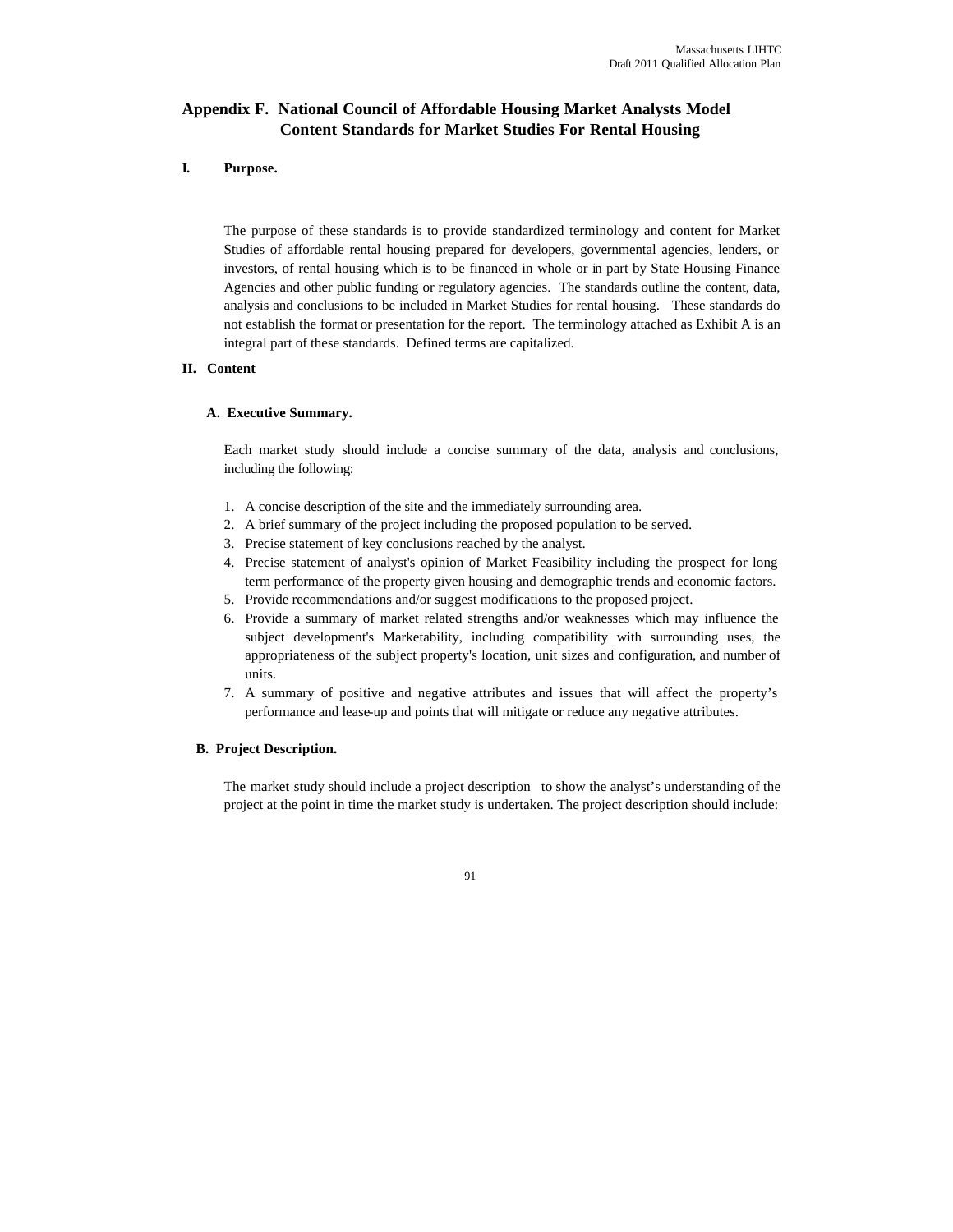- 1. Proposed number of units by: number of bedrooms and baths, income limit as a percent of AMI, unit size in square feet, and utility allowances for Tenant Paid Utilities, proposed rents, and Target Population, including income restrictions and any special needs set-asides.
- 2. The utilities expected to be paid by tenants and energy sources for tenant paid hot water, heat, cooking;
- 3. For rehabilitation projects, identification of any existing assisted housing program at the property such as Section 8, Section 202, Section 811, BMIR, Section 236, etc, as well as current occupancy levels, current rents and proposed rents.
- 4. Developer's projected dates for construction start and completion, and start of pre-leasing.
- 5. Description of: the number of buildings, design (walk-up, elevator, etc.), and number of stories, unit and common amenities, site amenities and parking. For rehabilitation projects provide a description of the methodology for the rehabilitation and the scope of work. The status or date of architectural plans and name of the architect should be referenced. A copy of the floor plans and elevations should be included as an attachment to the report.

## **C. Location and Market Area Definition**

- 1. Define the Primary (PMA) and Secondary (SMA) Market Areas including a map that clearly delineates the areas and an explanation of the basis for the boundaries of the PMA and SMA. Identify PMA and SMA boundaries by census tracts, jurisdictions, street names, or other geography forming the boundaries. Also define the larger geographic area in which the PMA is located (i.e. city, county, MSA, etc.).
- 2. Provide a description of the site characteristics including its size, shape, general topography and vegetation and proximity to adverse conditions.
- 3. Provide photographs of the site and neighborhood, and a map clearly identifying the location of the project and the closest transportation linkages, shopping, schools, medical services, public transportation, places of worship, and other services such as libraries, community centers, banks, etc. In situations where it is not feasible to show all the categories on a map, the categories may be addressed in the narrative.
- 4. Describe the Marketability of the proposed development.
- 5. Describe and evaluate the visibility and accessibility of the site.
- 6. Provide information or statistics on crime in the Primary Market Area relative to data for the overall area. Address any local perceptions of crime or problems in the Primary Market Area.

## **D. Population and Households**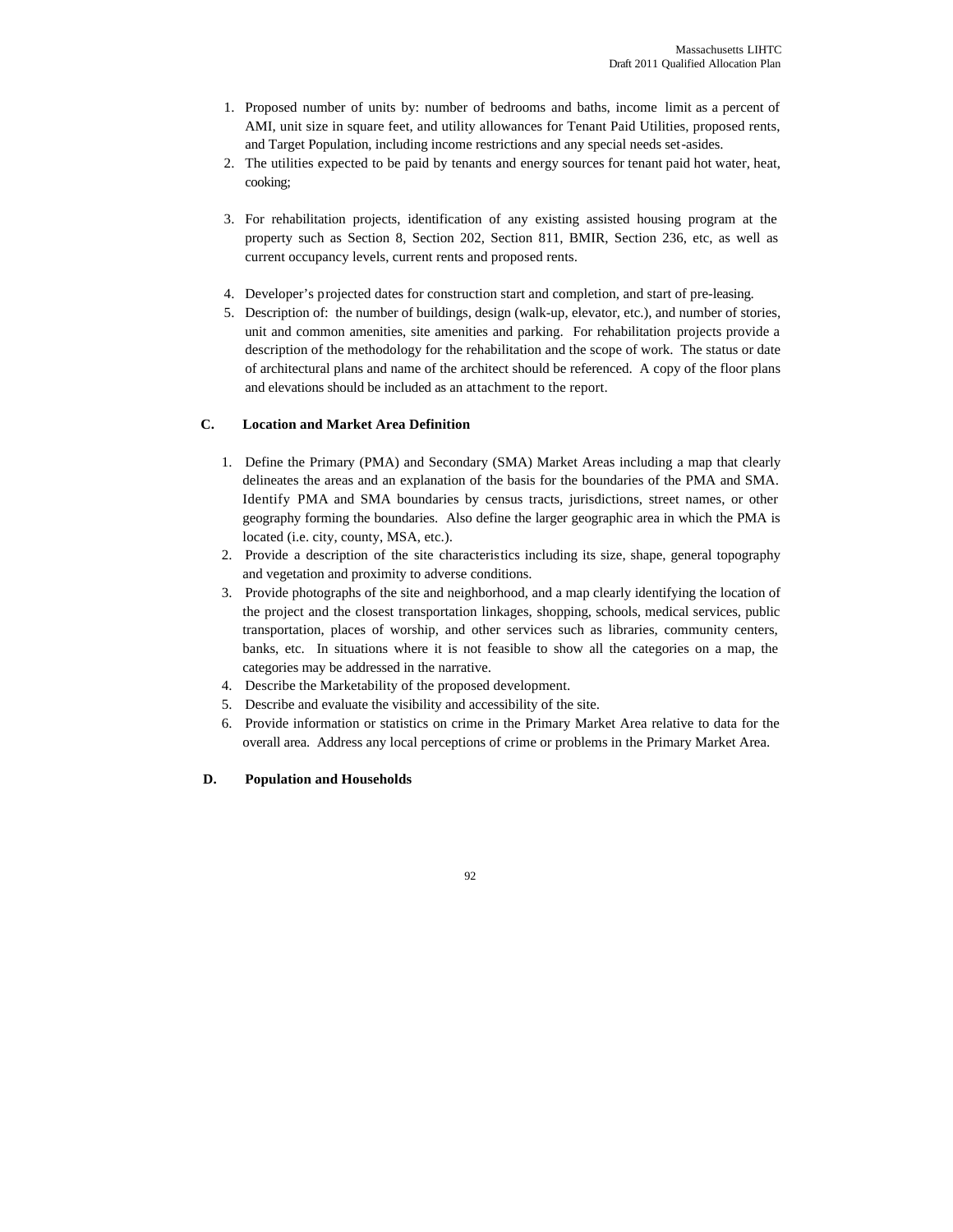- 1. Provide total population, age and income target data for the Primary Market Area using the 1990 Census, 2000 Census, current year estimates, and a five year projection. Data from other legitimate studies, such as Claritas, CACI and similar demographic information companies, with detail on Household size, tenure, age and other relevant categories may be provided. Provide the same information for the Secondary Market Area, if one has been defined. Indicate the source for all data, provide a methodology for estimates and provide an analysis of trends indicated by the data.
- 2. Provide a breakdown of Households by tenure for 1990 Census, 2000 Census, current year and five year projection.
- 3. Provide an analysis of trends indicated by the data and include reference sources for the data and methodology for analyzing the data.
- **4.** Provide a breakdown of households by incomes in \$5,000-\$10,000 increments, by household size and by tenure for 1990 and 2000 Census, current year, and five year projection.

## **E. Employment and Economy.**

Provide data and analysis on the employment and economy of the Primary Market Area to give an understanding of the overall economic health of the community in which the Primary Market Area is located. List sources for the data and methodology for the analysis.

- 1. Provide a description of employment by industry sector for the Primary Market Area or smallest geographic area available that includes the Primary Market Area and compare the data to the larger geographic area, e.g. the city, county, labor market area, or MSA.
- 2. List major employers in the PMA, the type of business and the number employed and compare the data to the larger geographic area (i.e. MSA, County, Secondary Market Area, etc.).
- 3. Show the historical unemployment rate for the last ten years (or other appropriate period) for the PMA and compare to the larger geographic area (i.e. MSA, County, Secondary Market Area, etc.).
- 4. Show employment growth over the same period or a more recent, shorter period (last 5 years). Compare to the larger geographic area.
- 5. Comment on trends for employment in the PMA in relation to the subject.
- 6. If relevant, comment on the availability of affordable housing for employees of businesses and industries that draw from the Primary Market Area.
- 7. Provide a breakdown of typical wages by occupation.
- 8. Provide commuting patterns for workers such as how many workers in the PMA commute from surrounding areas outside the PMA.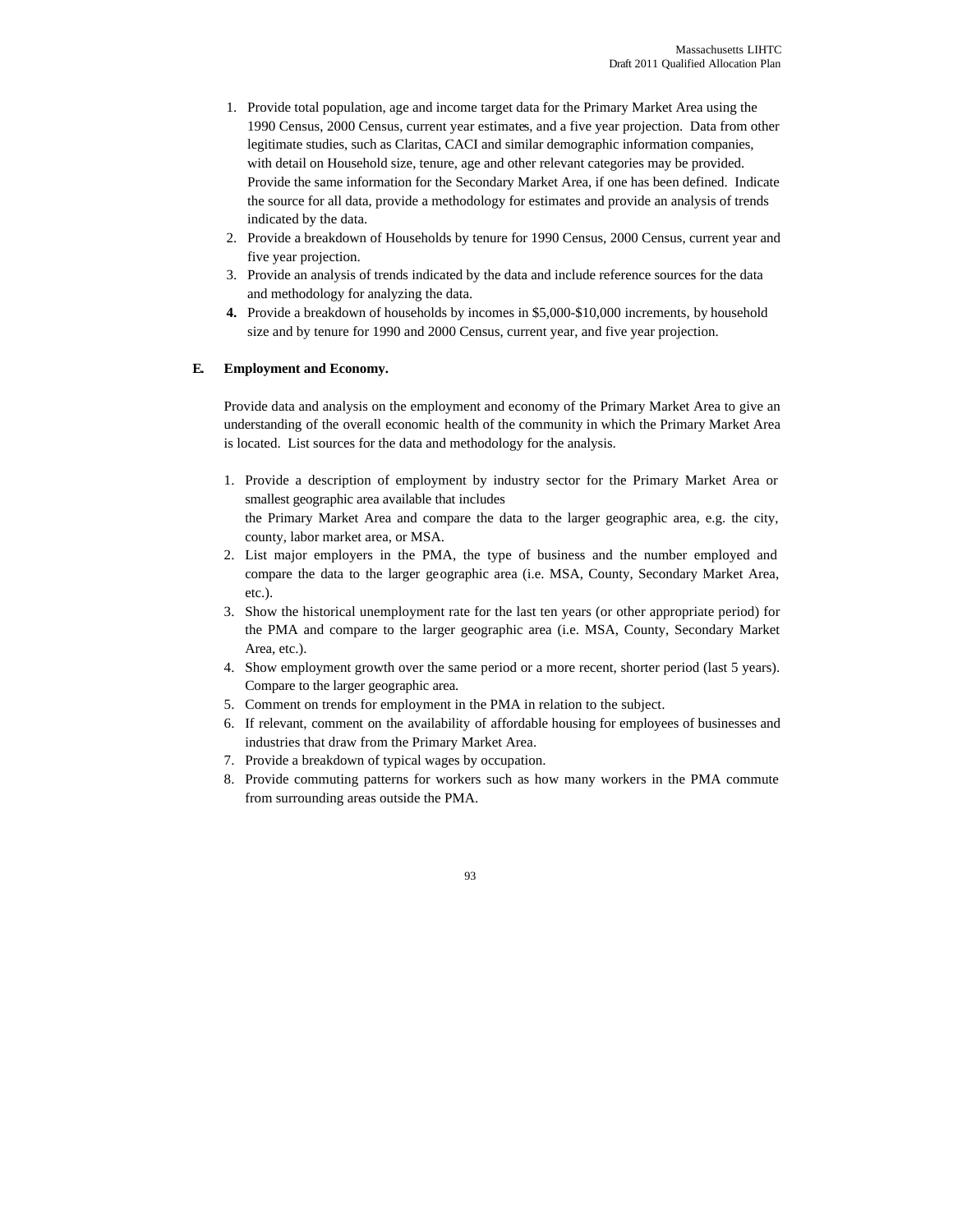#### **F. Existing Rental Housing Stock.**

Provide information on other multifamily rental housing in the Primary Market Area and any rental housing proposed to be developed in the Primary Market Area. This section of the Market Study should include:

- 1. If relevant in the market, a 10-year, or other appropriate period, history of building permits, if available, by housing type and comments on building trends in relation to household trends.
- 2. Identify a list of existing Comparable Properties, including: name, location, population served, type of design, age and condition, number of units by bedroom type, rent levels, number of bedrooms and baths for each unit type, size in square footage of units, kitchen equipment, type of utilities (state whether paid by tenant or owner and energy sources for hot water, heat and cooking), unit and site amenities included, site staffing, occupancy rate, absorption history (if recently completed), name, address and phone number of property contact. Attach photos of each Comparable Property. Include a map identifying the location of each Comparable Property in relation to the subject.
- 3. Describe the size of the overall rental market in the PMA, including the percentage of Market Rate and Affordable Housing properties.
- 4. Provide a narrative evaluation of the subject property in relation to the Comparable Properties, and identify the Competitive Properties, which are most similar to the proposed development.

The analyst should state why the comparables referenced have been selected, which are the most directly comparable, and explain why certain projects have not been referenced.

- 5. For each Comparable Property comparisons to the subject rents based on the Comparable Property Amenities, Tenant Paid Utilities, location, parking, concessions and rent increase or decrease trends.
- 6. Discuss the availability of affordable housing options, including purchase or sale of homes.
- 7. When relevant, include a list of LIHTC projects with allocations in or near the market area that are not placed in service, giving as much known detail as possible on estimated Placed-In-Service dates, unit mix and Income Levels to be served. As noted in Section III the Housing Finance Agency is expected to provide this information to the analyst.
- 8. Discuss the impact of the subject development on the existing housing stock.
- 9. The Market Vacancy Rate for the Primary Market Area rental housing stock by population served (i.e. market rate, Low Income Housing Tax Credit, and Project Based Rent Assistance) and type of occupancy (i.e. family, seniors, special populations) and unit size.
- 10. Identify the number of people on waiting lists for each project.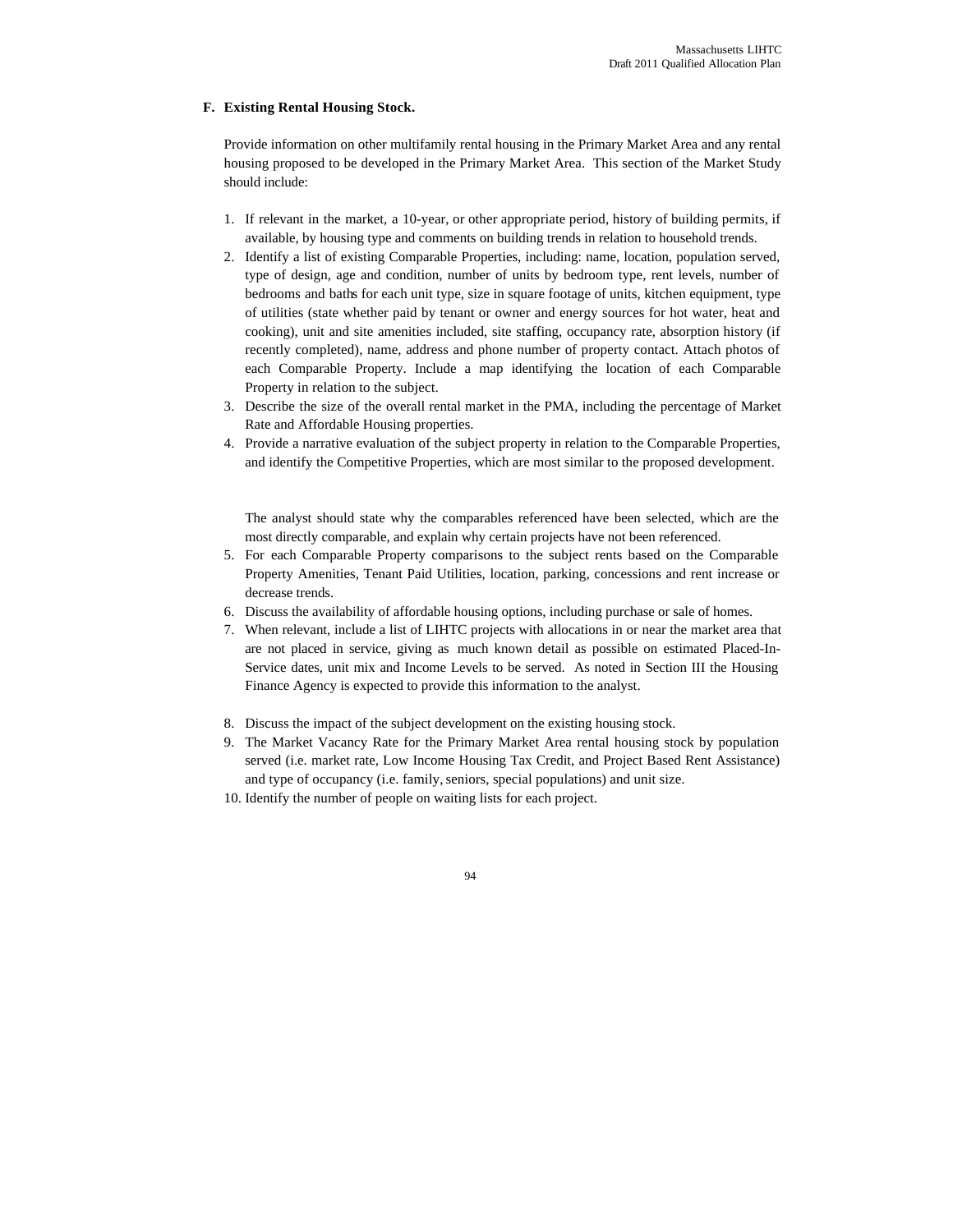# **G. Local Perspective of Rental Housing Market and Housing Alternatives.**

The Market Study should include a summary of the perspective on the rental market, need for the proposed housing and Unmet Housing Need in the market. The local perspective should consider:

- 1. Interviews with local planners, housing and community development officials and market participants to estimate proposed additions to the supply of housing that would compete with the subject and to evaluate the local perception of need for additional housing.
- 2. Interview local Public Housing Authority (PHA) officials and seek comment on need for housing and possible impact of the proposed development on their housing inventory and waiting lists for assisted housing. Include a statement on the number and availability of Housing Choice Vouchers and the number and types of households on the waiting lists for Housing Choice Vouchers. Compare subject's proposed rents to local payments standards or median rents.
- 3. The cost and availability of home ownership and mobile home living, if applicable.

## **H. Analysis.**

- 1. Provide a detailed analysis of the income levels of the potential tenants for the proposed units. State and support the minimum household income used for total housing expenses to set the lower limit of the targeted household income range. If required, provide an analysis based on the regulating agency's requirements.
- 2. Derive a Market Rent and an achievable rent and then compare them to the developer's proposed rent. Quantify and discuss Market Advantage of the subject and impact on Marketability.
- 3. Calculate the Capture Rate for each Income Limit in the subject property incorporating any Housing Finance Agency or other regulating agency restrictions such as age, income, living in Substandard Conditions, renters versus home owners, household sizes, etc.
- 4. Calculate the Penetration Rate.
- 5. Define and justify the Absorption Period and Absorption Rate for the subject property.
- 6. Project and explain any future changes in the housing stock within the market area.
- 7. Identify risks (i.e. Competitive Properties which may come on line at the same time as the subject property; declining population in the PMA, etc.), unusual conditions and mitigating circumstances. Evaluate need for voucher support or HUD contracts.
- 8. Provide documentation and descriptions that show the methodology for calculations in the analysis section and relate the conclusions to the data.

## **I. Other Requirements**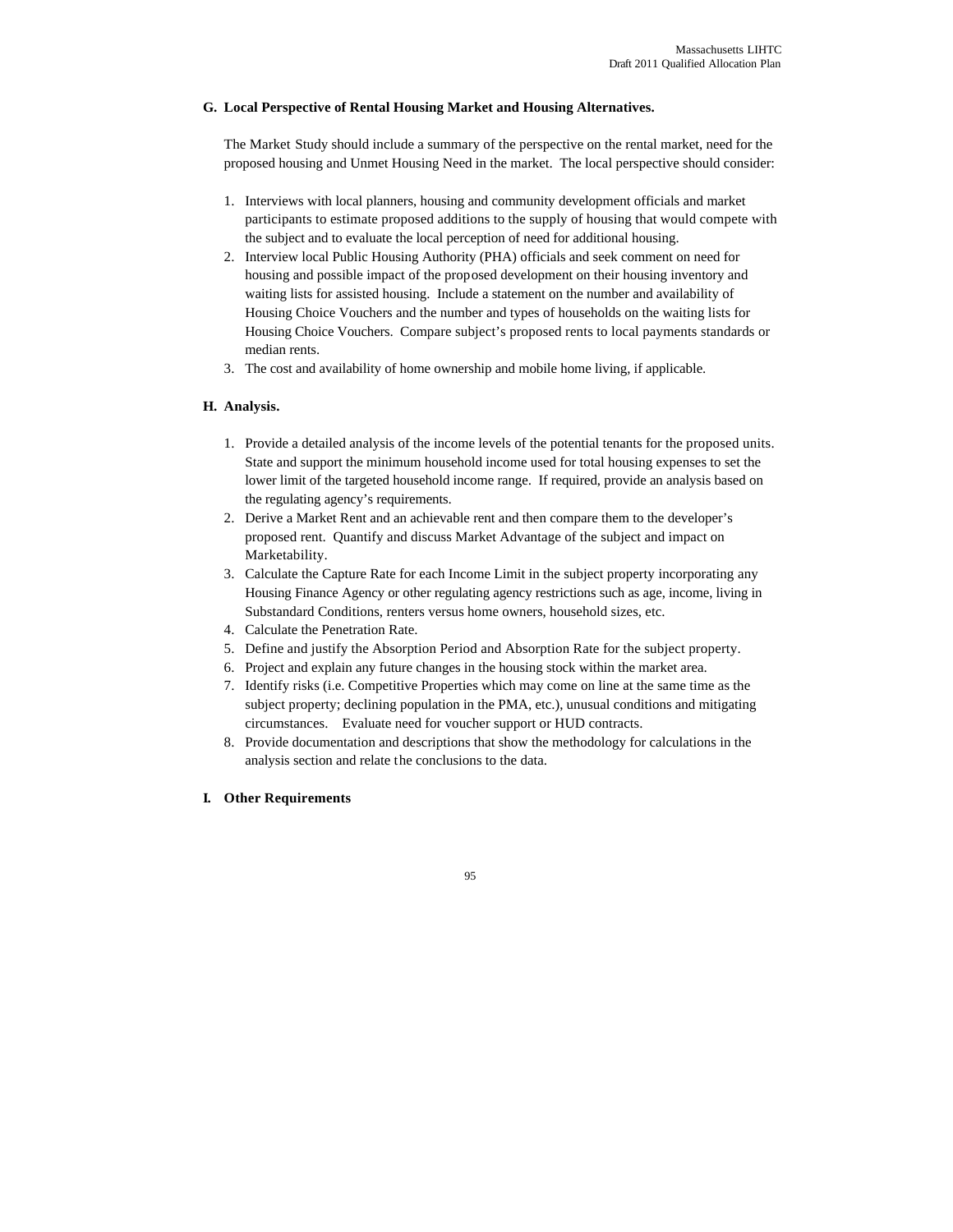Date report was prepared, date of inspection and name and telephone number of analyst preparing study;

- 1. Certification of no identity of interest between the analyst and the entity for whom the report is prepared;
- 2. Certification that recommendations and conclusions are based solely on professional opinion and best efforts;
- 3. Statement of qualifications;
- 4. List of sources for data in the Market Study;
- 5. Append current utility allowance schedule (or utility company provider letters).

## **III. Information to be Provided by Housing Finance Agency or Other Regulatory Agency**

The Housing Finance Agency or other regulatory agency to which the Market Study will be provided will be expected to cooperate in the completion of the Market Study and provide the documentation listed below. If data relative to the Housing Finance Agency or other regulatory agency financed properties is not provided by the agency, then the analysts should not be required to include this data in the Market Study.

- 1. Average operating costs for other agency financed housing similar in size, design, and target population in the Primary Market Area or region
- 2. Average and maximum management fees permitted based on type and size of project or a statement that the agency does not in have the data or does not limit management fees
- 3. Data on rental housing inventory in the Primary Market Area financed or assisted by the agency or which has received preliminary approval or reservations of funding of Low Income Housing Tax Credits and is expected to become available in the market. This data should include property address, number and type of units, rents by unit type, Income Limits, and other relevant information.

#### **IV. Additional Work**

The documentation and analysis outlined previously in Section II constitutes the entire content for a Market Study. A Housing Finance Agency, other regulatory agency or developer may desire a market analyst to provide additional information beyond the basic scope of the Market Study. Any

additional documentation or analysis beyond the scope of the Market Study will be performed for additional compensation above the cost of the Market Study. Such additional work may include: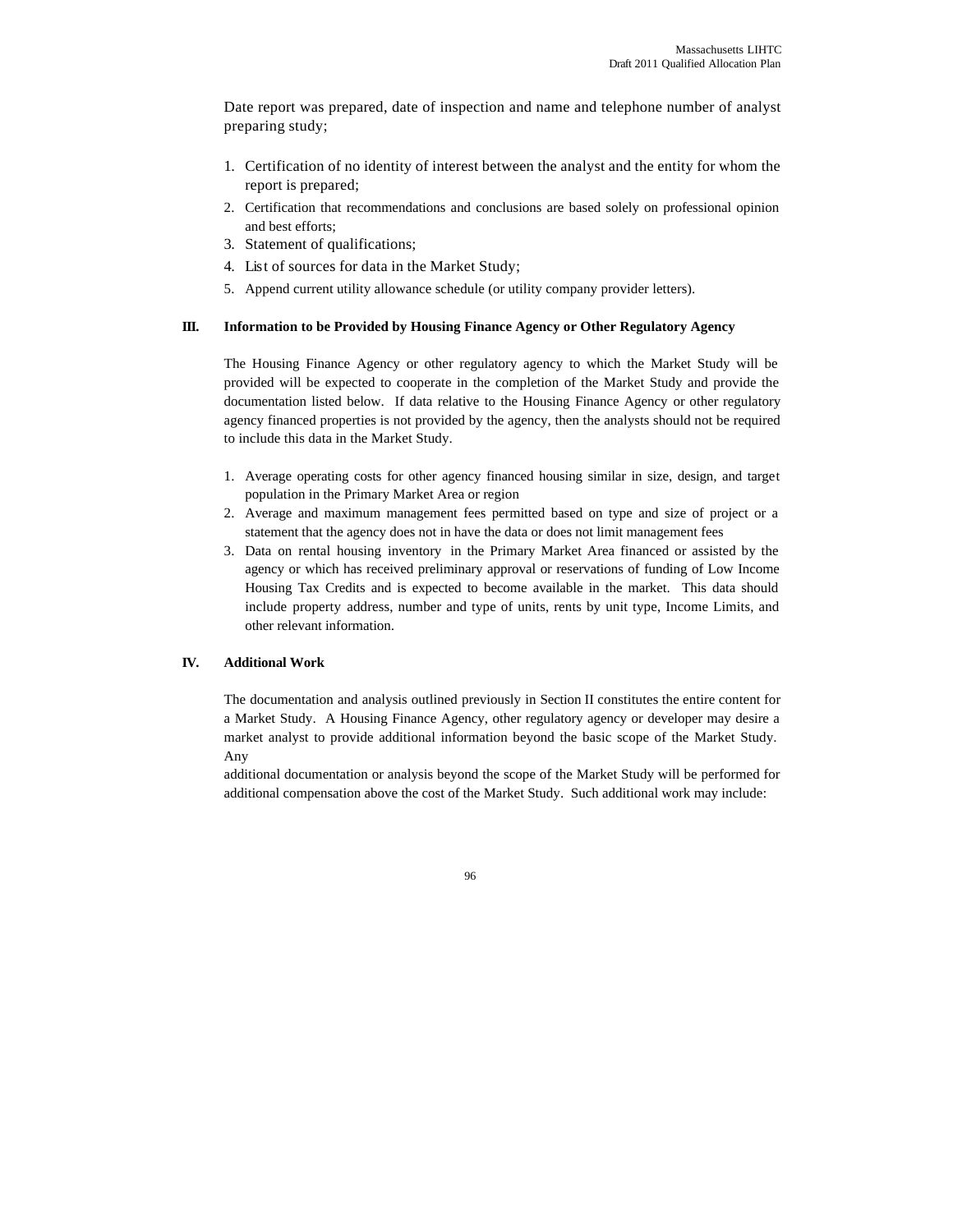- 1. Preparation of estimates of the annual operating expenses for the operation of the subject property, upon achieving a Stabilized Level of Occupancy;
- 2. Report on the zoning designation of the property and comments on conformance of the subject property's conformance with zoning. This additional work also may include a zoning map, zoning ordinance or letter from the local zoning official;
- 3. Report on the flood zone for the property and a copy of the flood zone map;
- 4. Census of all rental property in an area.
- 5. Evaluation of special needs set aside, including:
	- demands for target population, and its
	- Impact on the rents the property can attain.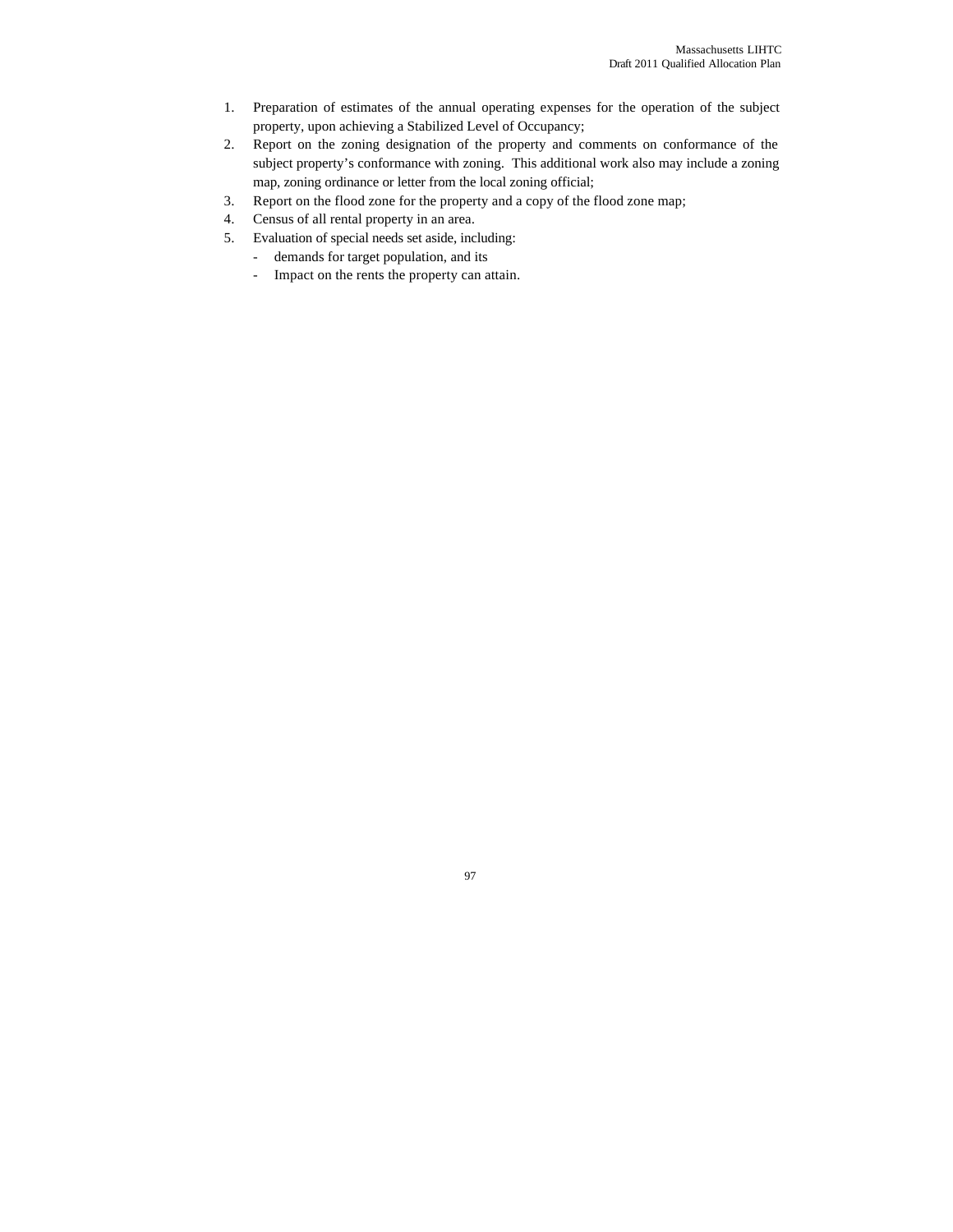# **Appendix G. Design Self Evaluations (Accessibility)**

.

# Part A: Access Code Summary

#### Code Applicability

Sponsors are required to answer the following questions regarding applicability of state, federal, and local accessibility regulations.

**1. Are Section 504, Title II of the ADA, or the ABA applicable to the project based on the sources of funding? Explain.**

**2. If the project is existing, show calculations indicating the cost of the work relative to the value of the building or replacement cost (per MAAB's CMR 521 3.3, or Section 504 8.23 (a) if applicable).**

**3. Describe any variances from MAAB's requirements that are anticipated, and the status of the variance process.**

**(Access code summary continued on next page)**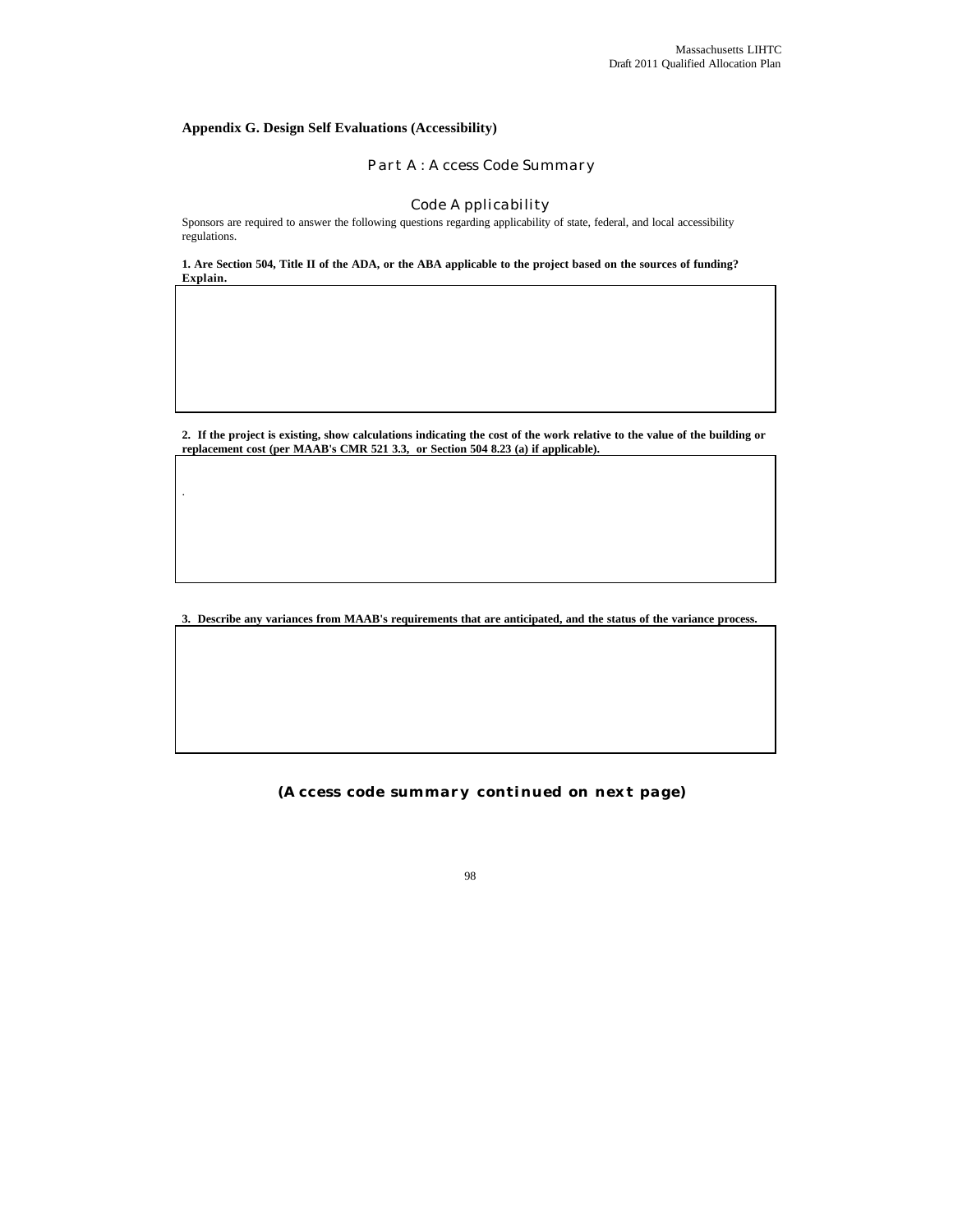# Part A: Access code summary (cont.)

# Code Requirements

Provide summary information regarding accessibility requirements in the table below. Include the most stringent applicable requirements of MAAB, the FHA, Section 504, the ADA, and any other local requirements.

| 1. Site Access - Accessible Route |  |  |  |  |  |
|-----------------------------------|--|--|--|--|--|
| <b>Proposed:</b>                  |  |  |  |  |  |
|                                   |  |  |  |  |  |
|                                   |  |  |  |  |  |
|                                   |  |  |  |  |  |
|                                   |  |  |  |  |  |
|                                   |  |  |  |  |  |

| <b>Requirement:</b> | Proposed: (Indicate total number of spaces provided.) |
|---------------------|-------------------------------------------------------|
|                     |                                                       |
|                     |                                                       |
|                     |                                                       |

*3. Building Entrances and Accessible Routes Within Buildings*

| <b>Requirement:</b> | Proposed: |
|---------------------|-----------|
|                     |           |
|                     |           |
|                     |           |
|                     |           |

*4. Common Areas & Facilities (offices, laundry rooms, community rooms, etc.)*

| <b>Requirement:</b> | <b>Proposed:</b> |
|---------------------|------------------|
|                     |                  |
|                     |                  |
|                     |                  |
|                     |                  |

| <b>Proposed:</b> |
|------------------|
|                  |
|                  |
|                  |
|                  |

*6. Group 2 Units (MAAB)*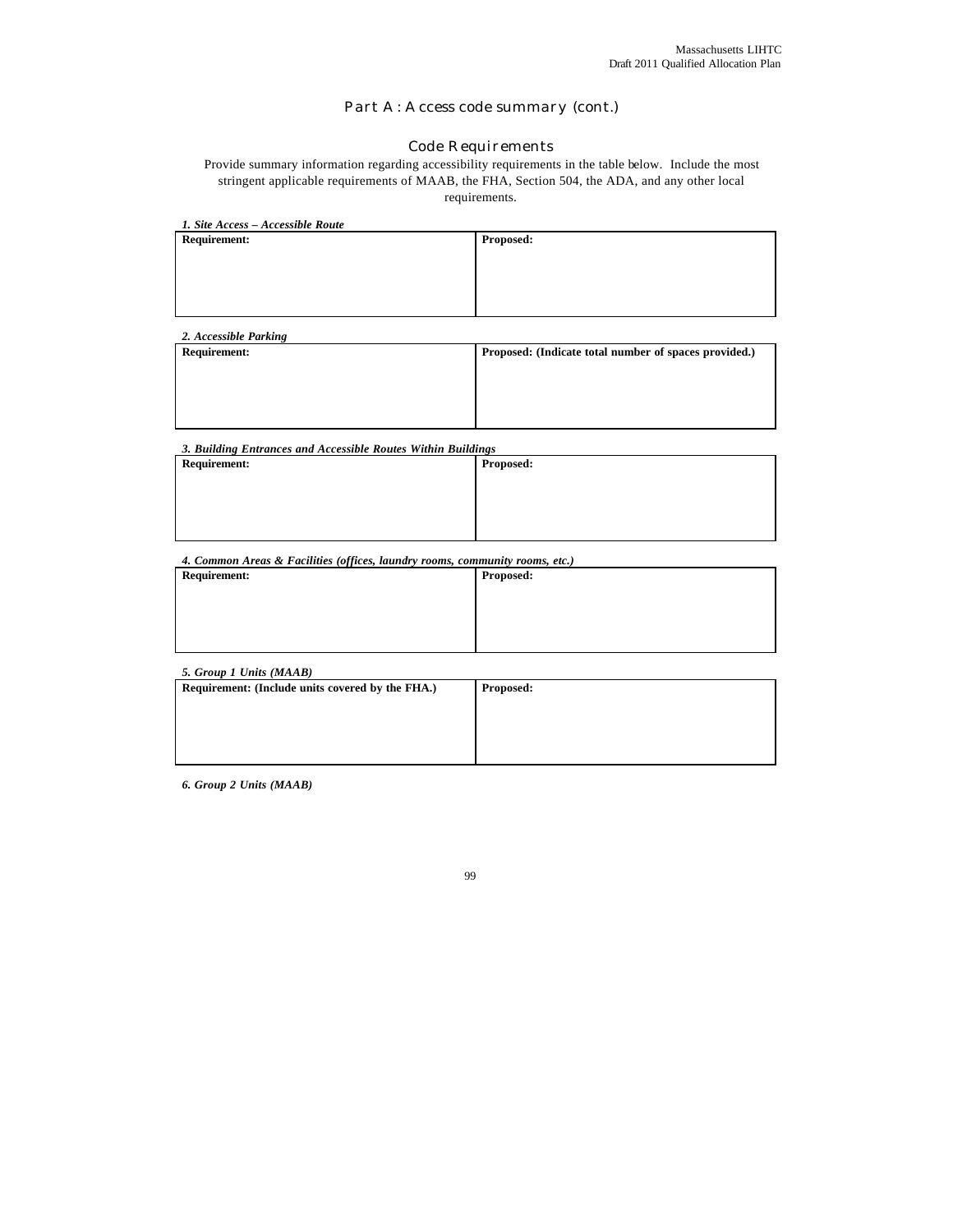**Requirement: Proposed:**

# **Part B: Universal Design Checklist**

# **DHCD Requirements for all units**

In addition to the requirements of MAAB, FHA, ADA, & 504 \*Requirements with an asterisk may be waived for moderate rehab projects.

|         |       |            | DHCD Req'd   Check if   Comment (explain |
|---------|-------|------------|------------------------------------------|
|         |       | <b>New</b> | <b>include</b> all items that are        |
| Feature | Rehab |            | not included)                            |

#### **Exterior**

| Provide wayfinding signage at large or<br>challenging sites                                                                     |  |  |
|---------------------------------------------------------------------------------------------------------------------------------|--|--|
| Provide effective exterior lighting at walkways,<br>accessible routes, and exterior spaces, esp.<br>hazards                     |  |  |
| Provide handrails at all exterior steps and stairs<br>subject to snow or ice accumulation in order to<br>reduce slipping hazard |  |  |

#### **Common Areas**

| Laundry rooms - provide a table for folding<br>accessible to the handicapped                                                       | Y | Y |  |
|------------------------------------------------------------------------------------------------------------------------------------|---|---|--|
| Laundry Room Door to have 1/2 height vision<br>panel                                                                               | Y | v |  |
| Color contrast between tread & risers on stairs.<br>more lighting to facilitate recognition of steps<br>by vision-impaired persons | Y | Y |  |
| Corridors in common areas of Elderly or<br>Assisted Living projects to have a continuous<br>handrail mounted on one side, 34" AFF  | Y | Y |  |
| All washers & dryers to be front loading with<br>front controls, mounted on platforms to reduce<br>bending                         | Y | Y |  |
| Motion detector light switches at laundry<br>rooms, other common areas                                                             | Y | v |  |

#### **Entrances**

| Provide exterior lighting at each entry door,<br>switched by photocell/motion detector. |  |  |
|-----------------------------------------------------------------------------------------|--|--|
| Overhead weather protection at entrances                                                |  |  |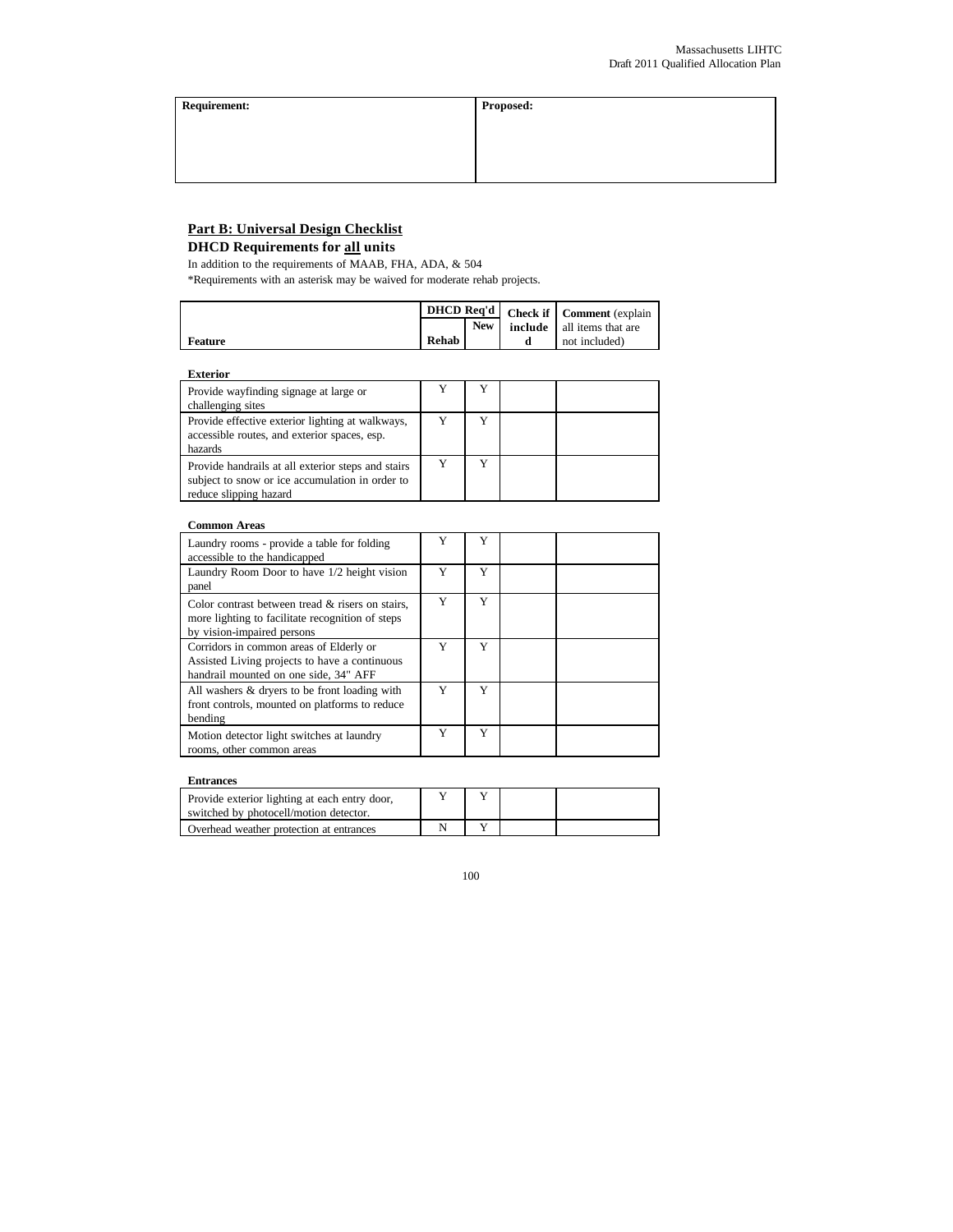| Rough in wiring for power operated doors                                                                     | V* |   |  |
|--------------------------------------------------------------------------------------------------------------|----|---|--|
| Threshold height at exterior doors to be<br>adaptable to comply with the requirement for<br>accessible route | N  |   |  |
| Provide power operated doors at exterior entries<br>of Elderly or Assisted Living projects                   | Y* |   |  |
| No steps at entrances                                                                                        | N  | N |  |
| Site grading provides accessible route up to first<br>floor level $(1:20$ slope maximum)                     | N  | N |  |

# **Unit Interiors**

| Rocker-type electrical switches                                                                                                                                | Y     | Y |  |
|----------------------------------------------------------------------------------------------------------------------------------------------------------------|-------|---|--|
| Switches no higher than 48" AFF, Thermostats<br>at 54"                                                                                                         | $Y^*$ | Y |  |
| Lever hardware on all doors                                                                                                                                    | Y     | Y |  |
| Receptacles, phone & cable jacks 18" AFF<br>minimum                                                                                                            | Y*    | Y |  |
| Max threshold or floor transition height at<br>interior doors to be 1/2"                                                                                       | Y     | Y |  |
| Recommend contrasting colors between floor<br>surfaces and trim to facilitate recognition of steps<br>by vision-impaired persons                               | Y     | Y |  |
| Overhead light fixtures to be able to<br>accommodate a 2700 lumen lamp minimum,<br>where provided.                                                             | Y     | Y |  |
| Receptacles next to phone jacks for TTY<br>devices                                                                                                             | $Y^*$ | Y |  |
| If provided, Bi-fold, by-pass, and Pocket doors<br>to have premium hardware, easy-grip handle,<br>and 32" clear when closed                                    | N     | Y |  |
| All doors leading to habitable rooms to have<br>min. 32" clearance                                                                                             | N     | N |  |
| Elec panel within standard reach range $&$ with<br>clear floor space                                                                                           | $Y^*$ | Y |  |
| Rough wire all units to allow strobe lights to be<br>installed in every bedroom and living area                                                                | $Y^*$ | Y |  |
| Additional electrical outlets at bed locations $\&$<br>desks: fourplex outlet for computers, electronic<br>equipment, personal use equipment such as<br>oxygen | N     | N |  |
| Adjustable height closet rods $\&$ shelves                                                                                                                     | Y     | Y |  |
| At double hung windows, use block & tackle<br>balances                                                                                                         | Y     | Y |  |

# **Baths**

| All tub/shower control knobs to be single lever<br>handled     |  |  |
|----------------------------------------------------------------|--|--|
| Lever faucet controls at lavatory sinks, not<br>paddle handles |  |  |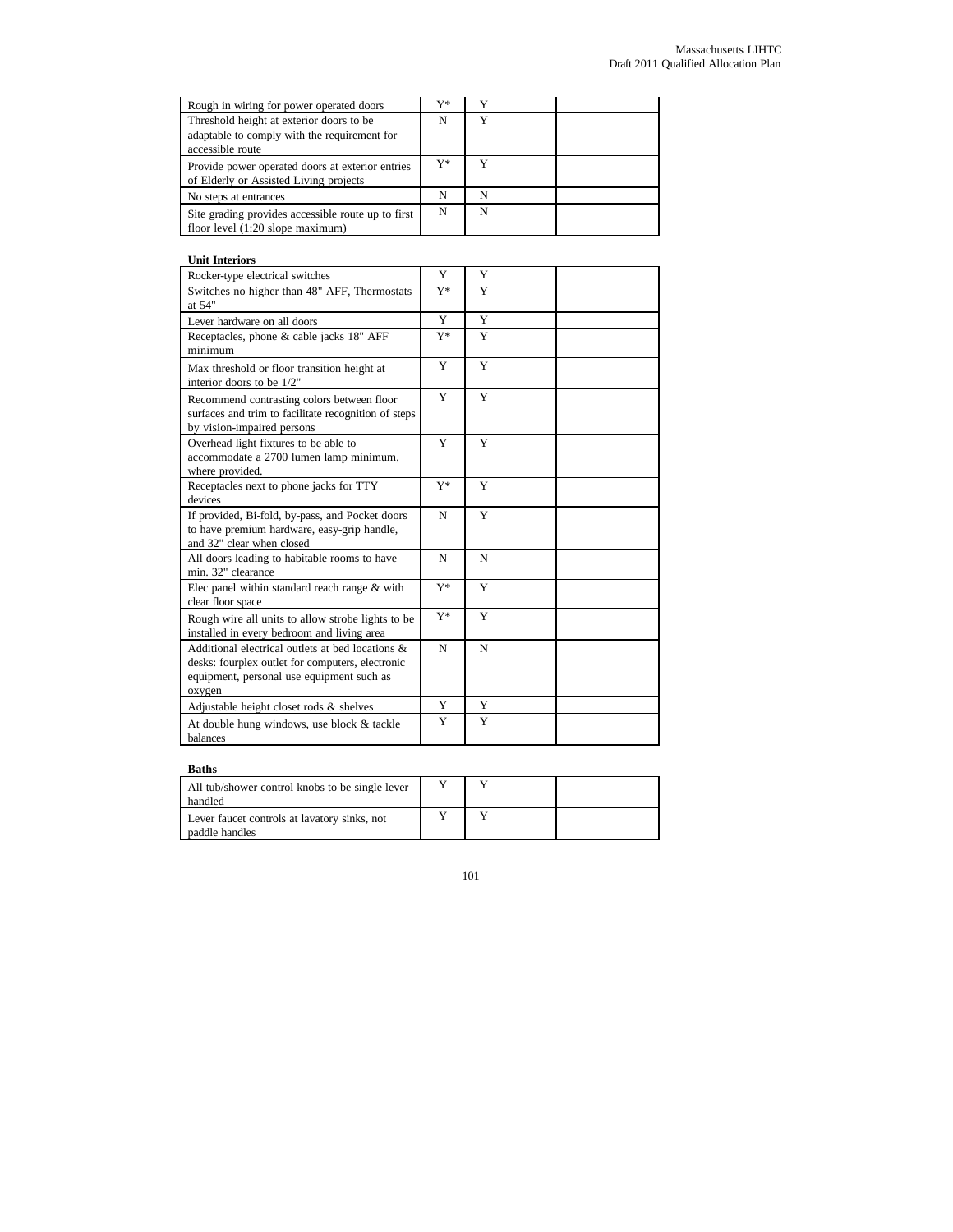| Provide min. 12" grab bar in all tub/shower<br>units at wall opposite controls, 48" AFF  |   |   |  |
|------------------------------------------------------------------------------------------|---|---|--|
| Tubs and showers must have slip resistant<br>floors (conform to ASTM F-462)              | N | Y |  |
| Mirrors in baths low enough to reach counter<br>backsplashes                             |   | v |  |
| Provide solid blocking at all waterclosets and<br>tub/showers for grab bars installation |   |   |  |
| Handheld showers at short wall of all baths,<br>adjustable height mounting.              | N | N |  |

# **Kitchens**

| Min. clear floor space between cabinets $\&$<br>appliances 48"                                                                              | N | Y |  |
|---------------------------------------------------------------------------------------------------------------------------------------------|---|---|--|
| Loop handles on cabinet doors & drawers                                                                                                     | Y | Y |  |
| Lever faucet controls at kitchen sinks                                                                                                      | Y | Y |  |
| Contrast colors at border treatment of countertop<br>vs cabinets to facilitate recognition of edge of<br>counter by vision imparied persons | Y | Y |  |
| Adjustable height shelves in wall cabinets                                                                                                  | Y | Y |  |
| Controls on appliances mounted to avoid<br>reaching over burners in Elderly or Assisted<br>Living projects                                  | Y | Y |  |
| Range hoods wired to remote switch near the<br>range in Elderly or Assisted Living projects                                                 | Y | Y |  |
| Pull-out shelves in base cabinets and pantry in<br>Elderly or Assisted Living projects                                                      | Y | Y |  |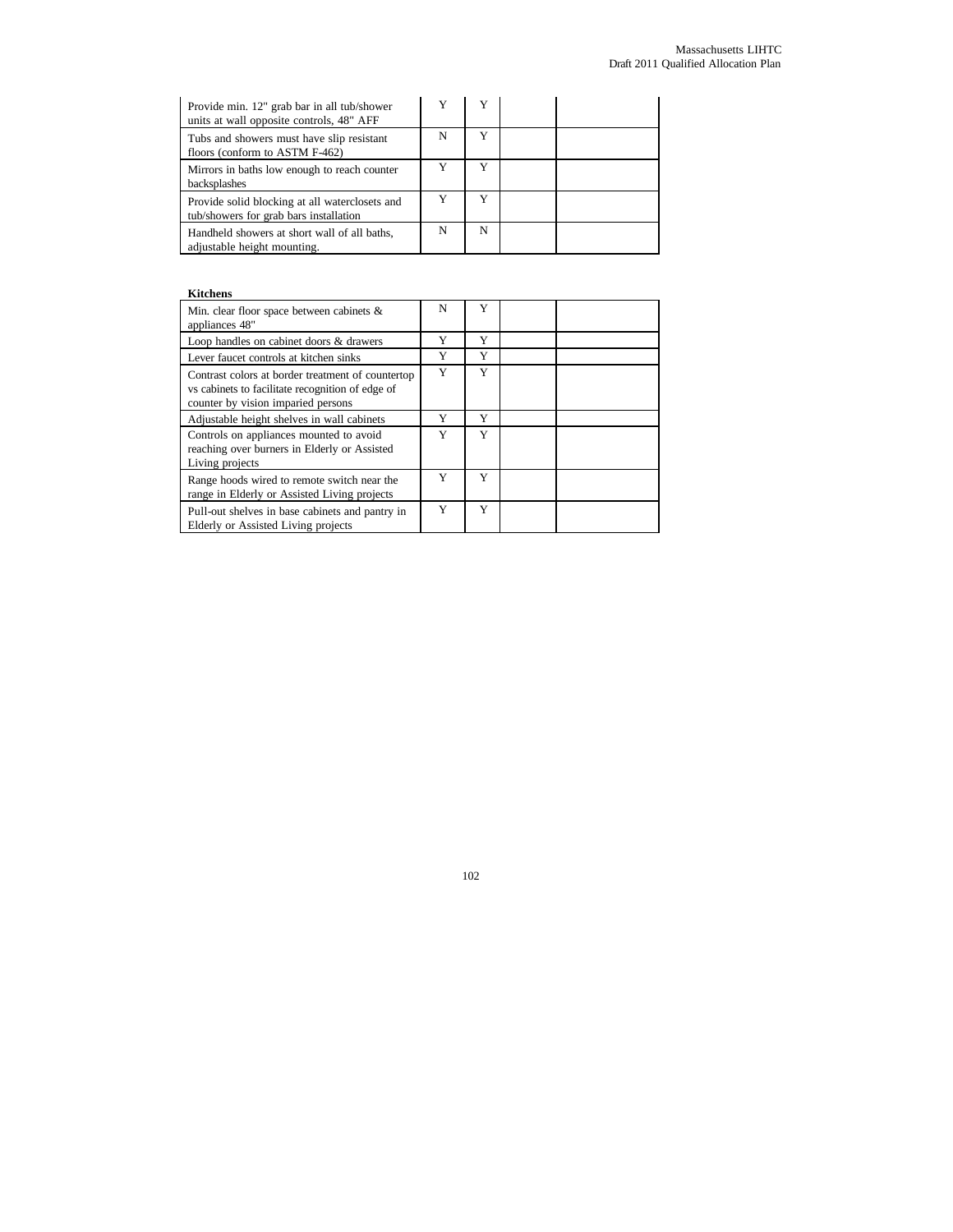#### **DHCD Requirements for CBH units**

# **For CBH units the following additional requirements**

**apply.**

\*Requirements with an asterisk may be waived for moderate rehab projects.

| <b>include</b> all items that are |                |            | DHCD Req'd   Check if   Comment (explain |
|-----------------------------------|----------------|------------|------------------------------------------|
|                                   |                | <b>New</b> |                                          |
| <b>Rehab</b><br>not included)     | <b>Feature</b> |            |                                          |

| Exterior                                                                                    |  |  |
|---------------------------------------------------------------------------------------------|--|--|
| Dedicated accessible parking space for each CBH unit (if<br>parking is provided)            |  |  |
| If covered parking is available, provide direct covered access<br>from parking to CBH units |  |  |

#### **Entrances**

| All building entrances are on accessible routes                      |  |  |
|----------------------------------------------------------------------|--|--|
| Automatic door openers at building entrances on accessible<br>routes |  |  |
| All doorbells and intercoms must be accessible                       |  |  |

## **CBH Unit Interiors**

|                                                                  | Y  | $\mathbf{v}$ |  |
|------------------------------------------------------------------|----|--------------|--|
| Electrical power for automatic door openers at unit entries      |    |              |  |
|                                                                  | N  | Y            |  |
| Shelf for packages at inside and outside of all unit entrances   |    |              |  |
| 42" clear width in hallways                                      | Y* | Y            |  |
|                                                                  | Y* | Y            |  |
| Space to allow wheelchair approaches at both sides of bed        |    |              |  |
|                                                                  | Y  | Y            |  |
| Wide, shallow closets (depth 24" max) with bifold doors          |    |              |  |
| Flush transition to exterior patios or decks                     | Y  | Y            |  |
| Intercom systems usable by vision or hearing impaired<br>persons | Y  | Y            |  |
|                                                                  |    |              |  |

#### **Baths**

| 66" turning radius in bathroom                           | $V^*$ |  |  |
|----------------------------------------------------------|-------|--|--|
|                                                          | $V^*$ |  |  |
| Curbless shower or tub with 48" wide parallel clear area |       |  |  |
| Grab bars at all showers and tubs                        |       |  |  |

#### **Kitchens**

| 66" turning radius in kitchen                                  | $V^*$ |  |  |
|----------------------------------------------------------------|-------|--|--|
| Side-by-side refrigerator/freezer                              |       |  |  |
| Cabinets with sliding shelves and 'lazy susan' corner cabinets |       |  |  |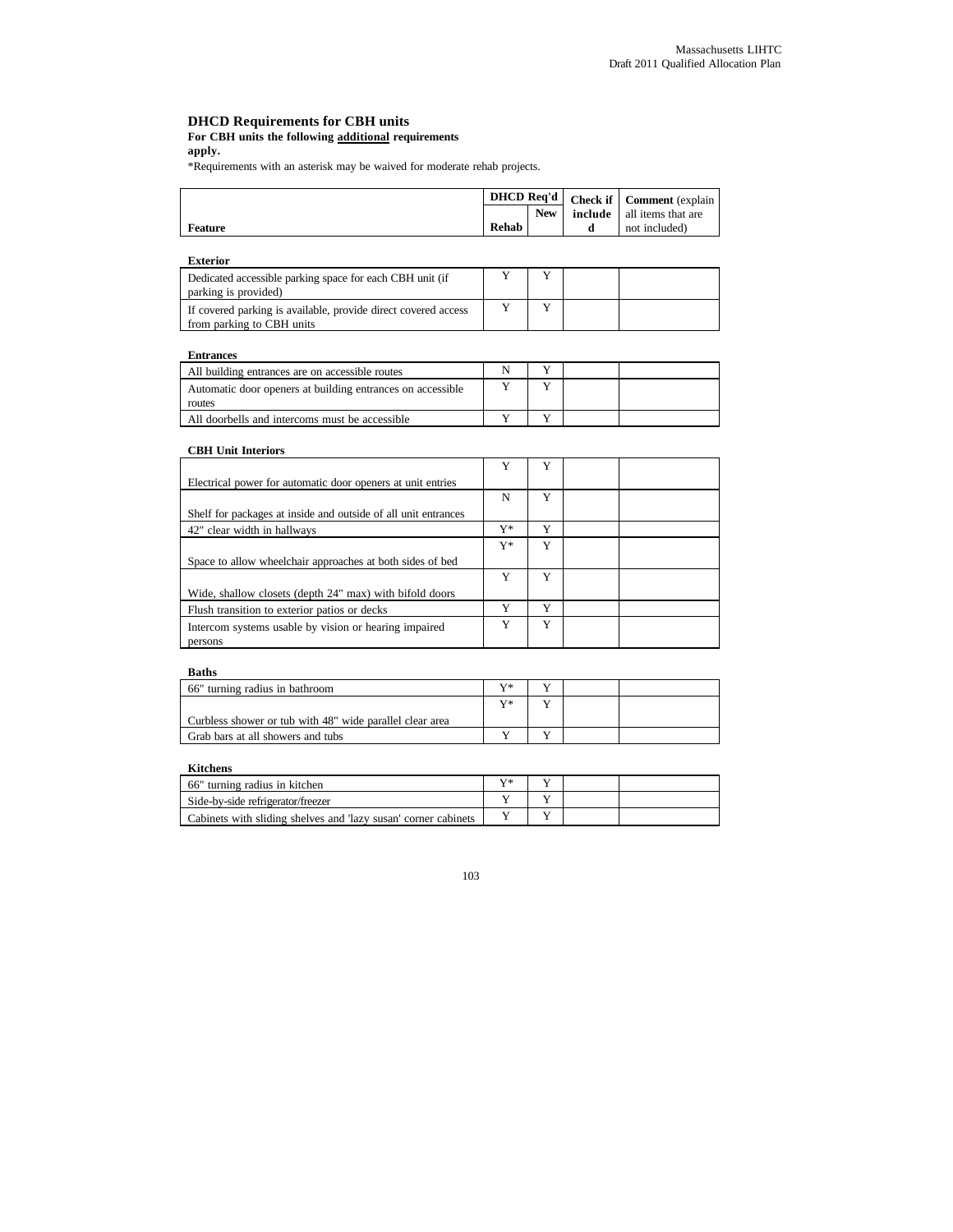# **Appendix H. Design Self Evaluation (Green Building)**

In order to enable DHCD to evaluate the sustainable design provisions of each project, sponsors are to provide summary information regarding green building techniques and sustainable design using the following checklist.

| <b>Feature</b>                                                                         | <b>Verification Requirement</b>   | Check if     | Comment (explain all items that |
|----------------------------------------------------------------------------------------|-----------------------------------|--------------|---------------------------------|
|                                                                                        |                                   | include<br>d | are not included)               |
| <b>Site Design:</b>                                                                    |                                   |              |                                 |
| 1. Minimize light pollution of the night                                               | Include in outline specification. |              |                                 |
| sky by avoiding over-lighting outdoor                                                  | Submit site lighting plan and     |              |                                 |
| spaces and by directing lighting toward                                                | fixture information with          |              |                                 |
| the ground plane.                                                                      | commitment documents.             |              |                                 |
| 2. Use native landscape plants that are                                                | Include in outline specification. |              |                                 |
| drought tolerant. Avoid plants that are on                                             | Submit landscape plan with        |              |                                 |
| the Massachusetts Invasive species list.                                               | commitment documents.             |              |                                 |
| Use ground-cover plants where grass is not                                             |                                   |              |                                 |
| appropriate. Preserve existing trees where                                             |                                   |              |                                 |
| possible.                                                                              |                                   |              |                                 |
| 3. Install systems for the recharge of roof                                            | Include in outline specification. |              |                                 |
| rainwater runoff into the groundwater. This                                            | Submit plans with commitment      |              |                                 |
| may include downspouts to previous                                                     | documents.                        |              |                                 |
| landscape surfaces ample for percolation.                                              |                                   |              |                                 |
| 4. Plant deciduous trees along the south                                               | Indicate on site plan.            |              |                                 |
| side of building and paved surfaces to                                                 |                                   |              |                                 |
| provide summer shade.                                                                  |                                   |              |                                 |
| 5. Install covered bike racks.                                                         | Indicate on site plan.            |              |                                 |
| <b>Building Design:</b>                                                                |                                   |              |                                 |
| 6. Manage water at the building envelope                                               | Submit flashing details with      |              |                                 |
| to exclude water. Install flashing at                                                  | commitment documents.             |              |                                 |
| horizontal exterior joints.                                                            |                                   |              |                                 |
| 7. Seal the building envelope against air                                              | Submit results from blower        |              |                                 |
| infiltration. Use spray foam around                                                    | door test at randomly selected    |              |                                 |
| windows and doors, and sealant beneath                                                 | units at completion of            |              |                                 |
| plates. Provide complete air infiltration                                              | construction. (10% of total       |              |                                 |
| barrier including lapped and taped joints.                                             | units minimum).                   |              |                                 |
| 8. At slab-on-grade construction for                                                   | Indicate on wall section.         |              |                                 |
| conditioned spaces, provide a thermal                                                  |                                   |              |                                 |
| break and insulation at slab edge and                                                  |                                   |              |                                 |
| underside.                                                                             |                                   |              |                                 |
| 9. Insulate the building to a standard 15%                                             | Include in outline specification  |              |                                 |
| better than code requirements. Include<br>attic/roof insulation of R-40 minimum.       | a list of insulation values.      |              |                                 |
|                                                                                        | including walls, foundation,      |              |                                 |
|                                                                                        | band joists, windows, and roof.   |              |                                 |
| 10. Install boilers or furnaces that exceed<br>90% efficiency. Size heating systems to | Include in outline specification. |              |                                 |
| take into account air sealing and                                                      |                                   |              |                                 |
| insulation. Do not oversize equipment.                                                 |                                   |              |                                 |
|                                                                                        |                                   |              |                                 |
| 11. Install Energy Star labeled appliances.                                            | Include in outline specification. |              |                                 |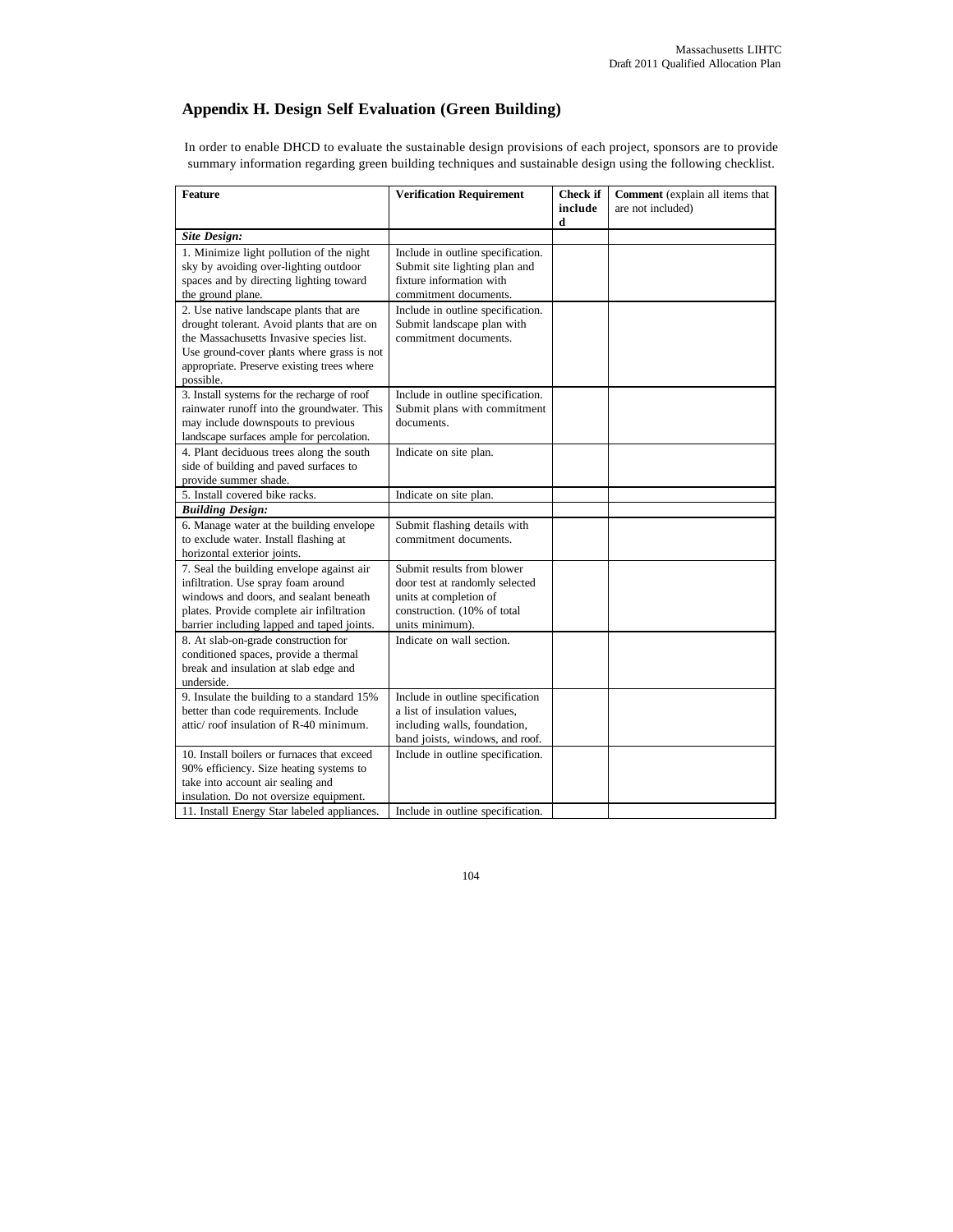| 12. Install only fluorescent light fixtures  | Include in outline specification. |  |  |
|----------------------------------------------|-----------------------------------|--|--|
| within units. Install all LED emergency      |                                   |  |  |
| exit signs.                                  |                                   |  |  |
| 13. Install multi-speed bathroom fans at     | Include in outline specification. |  |  |
| each bathroom with energy efficient motor    |                                   |  |  |
| rated for continuous duty with a minimum     |                                   |  |  |
| rating of 50 cfm. Control fan with timer.    |                                   |  |  |
| 14. Use no-VOC interior paints. Use low      | Include in outline specification. |  |  |
| VOC carpets, flooring, and adhesives.        |                                   |  |  |
| 15. Provide mandatory CO detector            | Include in outline specification. |  |  |
| system                                       |                                   |  |  |
| 16. Install non-paper-faced mold-resistant   | Include in outline specification. |  |  |
| wallboard or cement board at areas           |                                   |  |  |
| susceptible to moisture, including           |                                   |  |  |
| kitchens, bathrooms, and laundry rooms.      |                                   |  |  |
| 17. Install ceramic tile or water-           | Include in outline specification. |  |  |
| impervious sheet flooring with all edges     |                                   |  |  |
| sealed to the baseboard, tub, and threshold  |                                   |  |  |
| to form a water-tight floor in bathrooms.    |                                   |  |  |
| 18. Install FSC Certified wood for at least  |                                   |  |  |
|                                              | Include in outline specification. |  |  |
| 60% of total wood used.                      |                                   |  |  |
| 19. Install passive and active systems to    | Submit outline specification as   |  |  |
| harness renewable energy.                    | well as statement of expected     |  |  |
|                                              | energy saved and funding          |  |  |
|                                              | strategy.                         |  |  |
| 20. Specify that demolition procedures       | Include in outline specification. |  |  |
| recycle at least 50% of all removed          |                                   |  |  |
| materials by volume, including site          |                                   |  |  |
| materials, appliances, structure, and        |                                   |  |  |
| finishes.                                    |                                   |  |  |
| 21. Specify that construction procedures     | Include in outline specification. |  |  |
| use materials efficiently, and that at least |                                   |  |  |
| 75% of construction waste be recycled.       |                                   |  |  |
| Recycle all cardboard and foam packaging     |                                   |  |  |
| materials.                                   |                                   |  |  |
| 22. Ventilate new or renovated wood          | Include in outline specification. |  |  |
| construction fully after exposure to water   |                                   |  |  |
| so that wood dries completely (10 days).     |                                   |  |  |
| Also ventilate the interior spaces after     |                                   |  |  |
| substantial completion and before            |                                   |  |  |
|                                              |                                   |  |  |
| occupancy to dry construction and remove     |                                   |  |  |
| any accumulated VOCs.                        |                                   |  |  |
| <b>Building Management and Operations:</b>   |                                   |  |  |
| 23. Provide designated spaces for recycling  | Indicate space on floor plan(s).  |  |  |
| containers for use by residents. Include     | Include in management plan.       |  |  |
| recycling instructions to resident           |                                   |  |  |
| households. Provide management-              |                                   |  |  |
| monitored recycling program and weekly       |                                   |  |  |
| collections.                                 |                                   |  |  |
|                                              |                                   |  |  |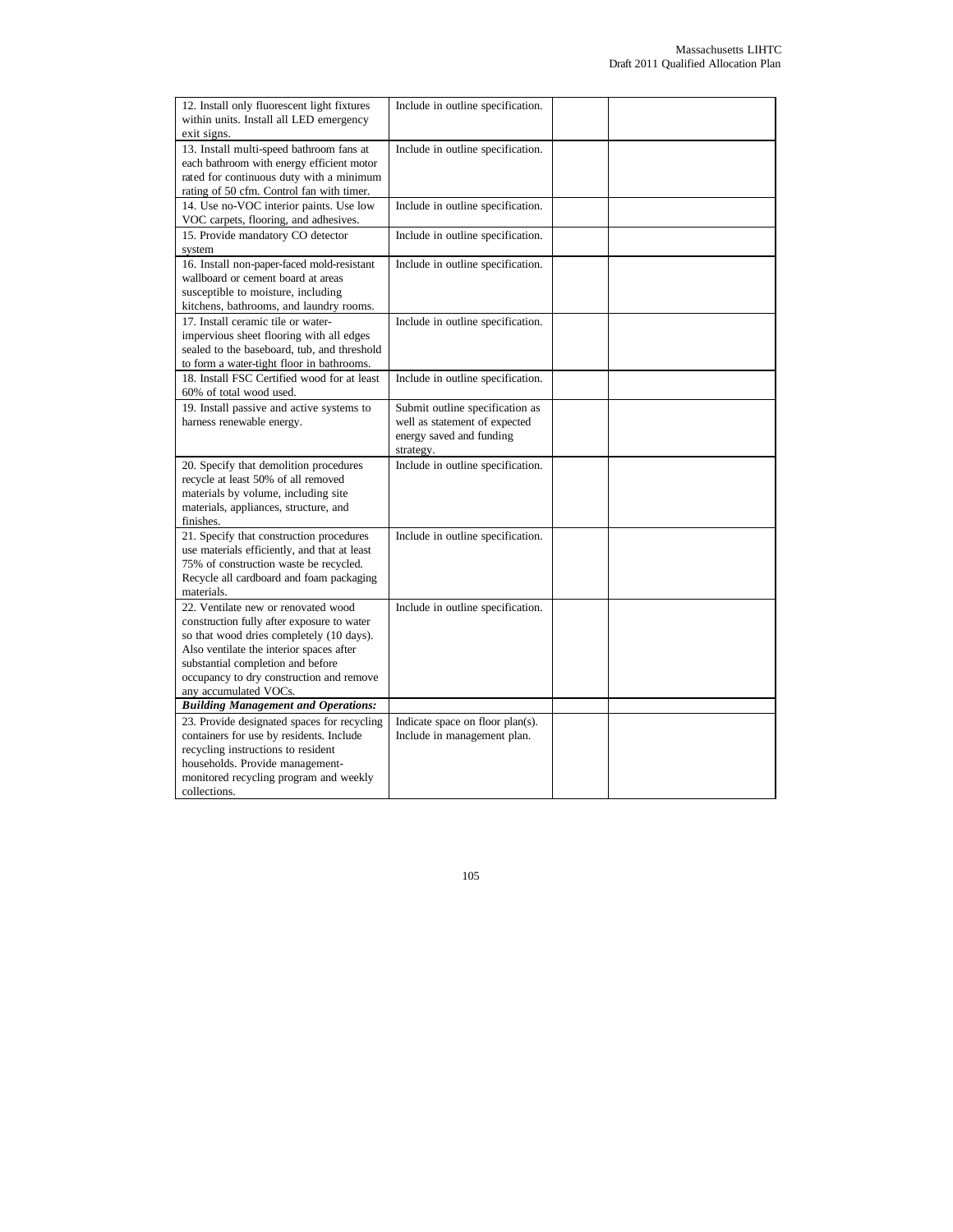| 24. Provide tenants with educational<br>materials about recycling procedures, and<br>efficient building systems operations and<br>maintenance.                                                                 | Include in management plan.       |  |
|----------------------------------------------------------------------------------------------------------------------------------------------------------------------------------------------------------------|-----------------------------------|--|
| 25. Have all building systems inspected<br>by a qualified independent commissioning<br>agent immediately after construction,<br>including verification that the systems<br>achieve the efficiencies specified. | Include in outline specification. |  |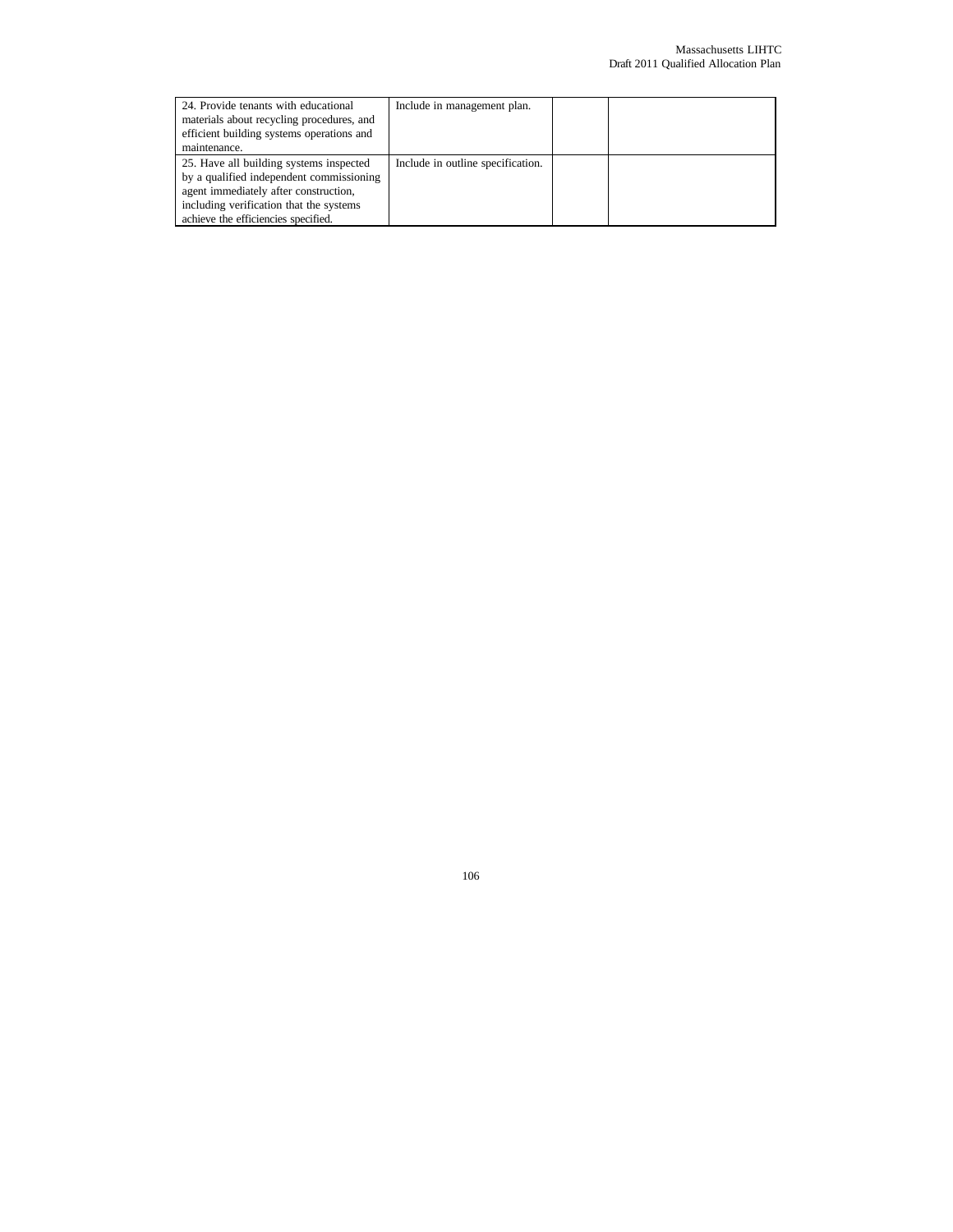# **Appendix I. Fair Housing Principles and Affirmative Fair Marketing Plan Guidelines**

- **1. Encourage Equity.** Support public and private housing and community investment proposals that promote equality and opportunity for all residents of the Commonwealth. Increase diversity and bridge differences among residents regardless of race, disability, social, economic, educational, or cultural background, and provide integrated social, educational, and recreational experiences.
- **2. Be Affirmative** . Direct resources to promote the goals of fair housing. Educate all housing partners of their responsibilities under the law and how to meet this important state and federal mandate**.**
- **3. Promote Housing Choice.** Create quality affordable housing opportunities that are geographically and architecturally accessible to all residents of the commonwealth. Establish policies and mechanisms to ensure fair housing practices in all aspects of marketing.
- **4. Enhance Mobility.** Enable all residents to make informed choices about the range of communities in which to live. Target high-poverty areas and provide information and assistance to residents with respect to availability of affordable homeownership and rental opportunities throughout Massachusetts and how to access them.
- **5. Promote Greater Opportunity.** Utilize resources to stimulate private investment that will create diverse communities that are positive, desirable destinations. Foster neighborhoods that will improve the quality of life for existing residents. Make each community a place where any resident could choose to live, regardless of income.
- **6. Reduce Concentrations of Poverty.** Ensure an equitable geographic distribution of housing and community development resources. Coordinate allocation of housing resources with employment opportunities, as well as availability of public transportation and services.
- **7. Preserve and Produce Affordable Housing Choices.** Encourage and support rehabilitation of existing affordable housing while ensuring that investment in new housing promotes diversity, and economic, educational, and social opportunity. Make housing preservation and production investments that will create a path to social and economic mobility.
- **8. Balance Housing Needs.** Coordinate the allocation of resources to address local and regional housing need, as identified by state and community stakeholders. Ensure that affordable housing preservation and production initiatives and investment of other housing resources promote diversity and social equity and improve neighborhoods while limiting displacement of current residents.
- **9. Measure Outcomes.** Collect and analyze data on households throughout the housing delivery system, including the number of applicants and households served. Utilize data to assess the fair housing impact of housing policies and their effect over time, and to guide future housing development policies.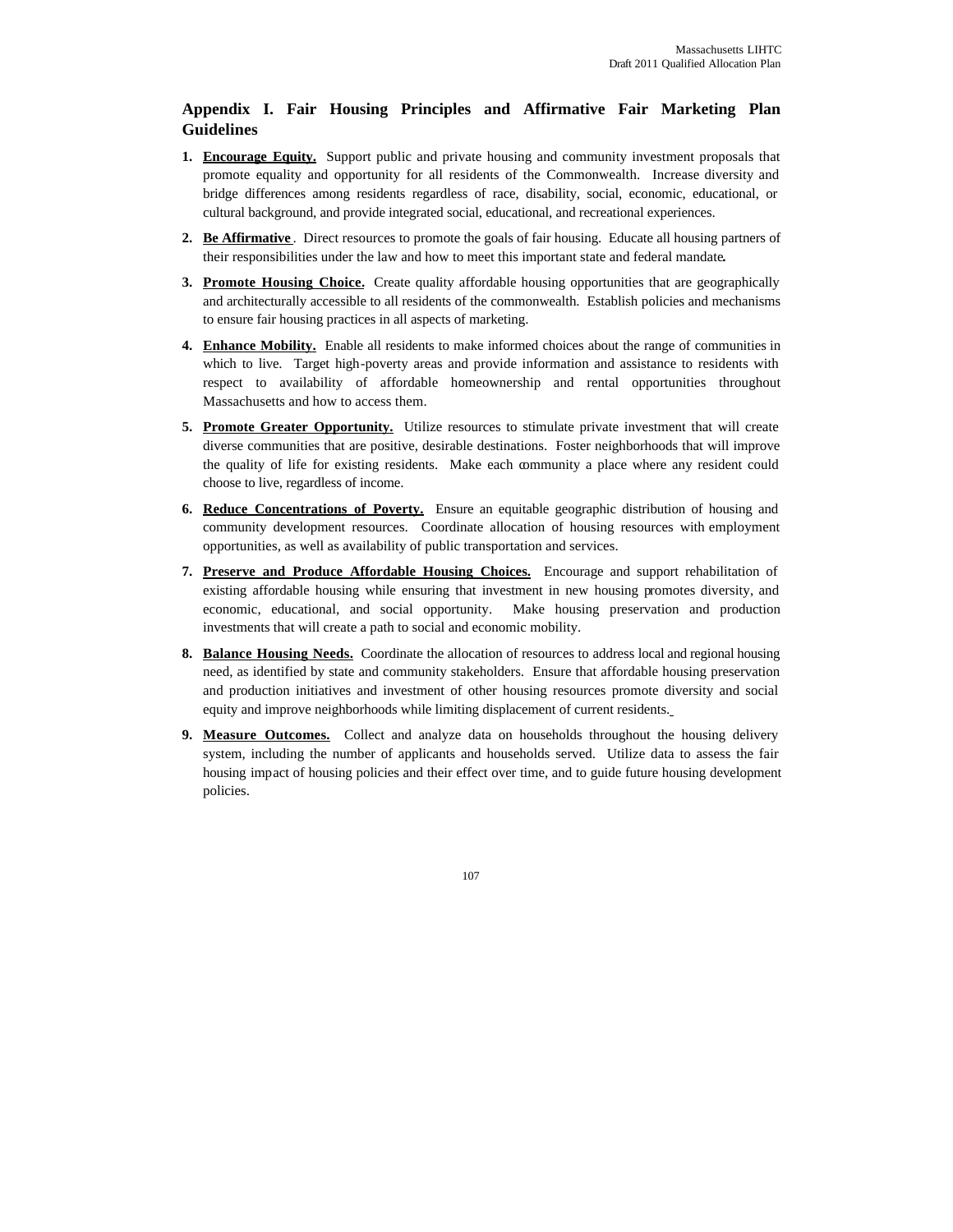**10. Rigorously Enforce All Fair Housing and Anti-Discrimination Laws and Policies.** Direct resources only to projects that adhere to the spirit, intent, and letter of applicable fair housing laws, civil rights laws, disability laws, and architectural accessibility laws. Ensure that policies allow resources to be invested only in projects that are wholly compliant with such laws.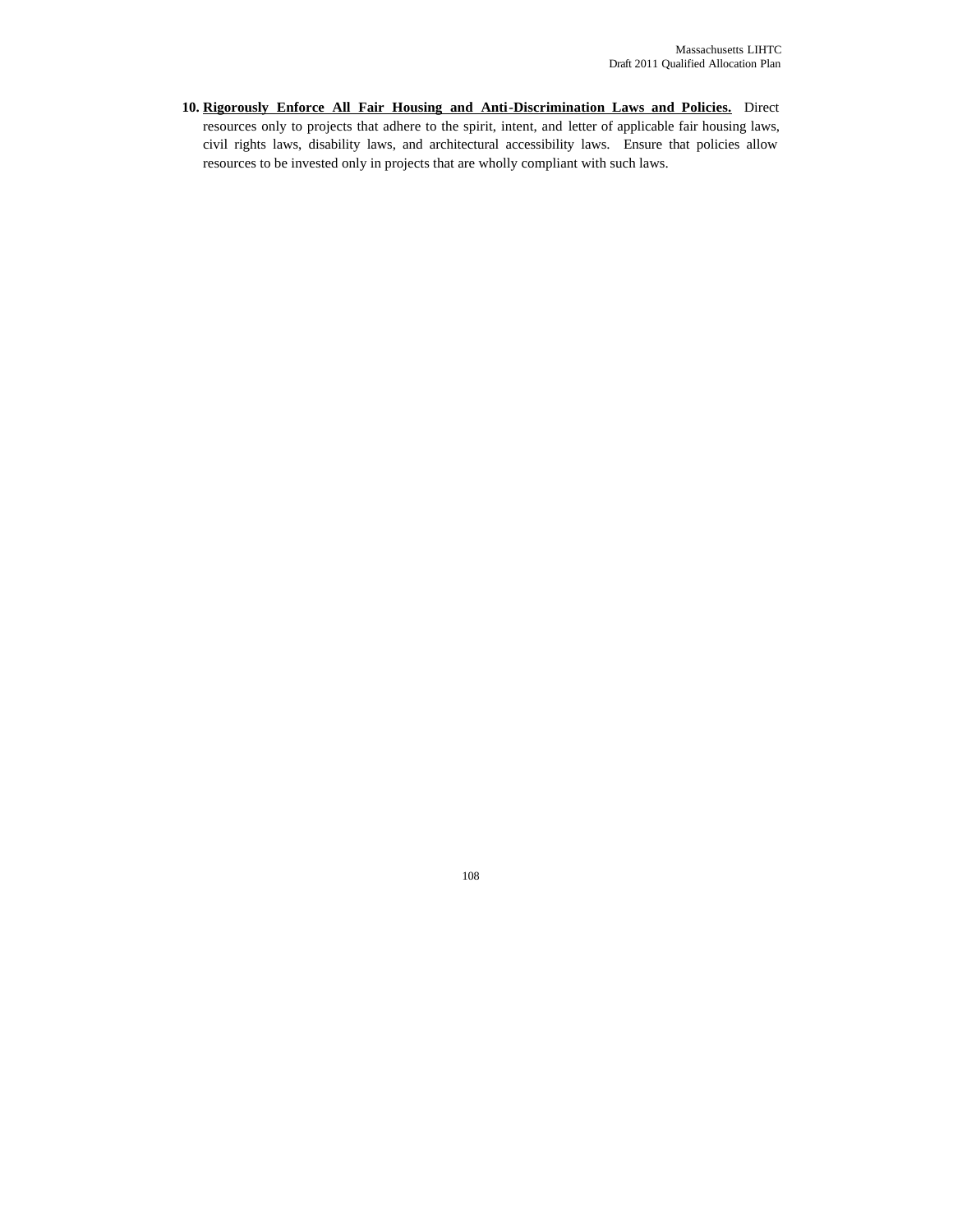# **III. Affirmative Fair Housing Marketing Plan (Including Resident Selection)**

The Commonwealth of Massachusetts has a compelling interest in creating fair and open access to affordable housing and promoting compliance with state and federal civil rights obligations. Therefore, all privately assisted housing or housing for inclusion on the Subsidized Housing Inventory (SHI) shall have an Affirmative Fair Housing Marketing Plan (AFHMP). *The affordable Use Restriction documents of said housing must require that the AFHMP, subject to the approval of the subsidizing or funding agency, shall be implemented for the term of the Use Restriction.* Affirmative Fair Housing requirements apply to the full spectrum of activities that culminate with occupancy, including but not limited to means and methods of outreach and marketing through to the qualification and selection of residents. All AFHMP plans must, at a minimum, meet the standards set forth by the Department of Housing and Community Development (DHCD). In the case of M.G.L. c.40B projects, the AFHMP must be approved by the Subsidizing Agency.

The developer (Developer) is responsible for resident selection, including but not limited to drafting the resident selection plan, marketing, administering the initial lottery process, and determining the qualification of potential buyers and/or tenants. The Developer is responsible for paying for all of the costs of affirmative fair marketing and administering the lottery and may use in-house staff, provided that such staff meets the qualifications described below. The Developer may contract for such services provided that any such contractor must be experienced and qualified under the following standards.

Note: As used in these AFHMP Guidelines, "Developer" refers to the Project Developer and/or the entity with which the Developer has contracted to carry out any or all of the tasks associated with an AFHMP.

### **A. Developer Staff and Contractor Qualifications**

The entity as well as the individual with primary responsibility for resident selection, whether in-house staff or a third-party contractor, must have substantial, successful prior experience in each component of the AFHMP for which the party will be responsible, e.g. drafting the plan, marketing and outreach activities, administering the lottery process and/or determining eligibility under applicable subsidy programs and/or qualifying buyers with mortgage lenders.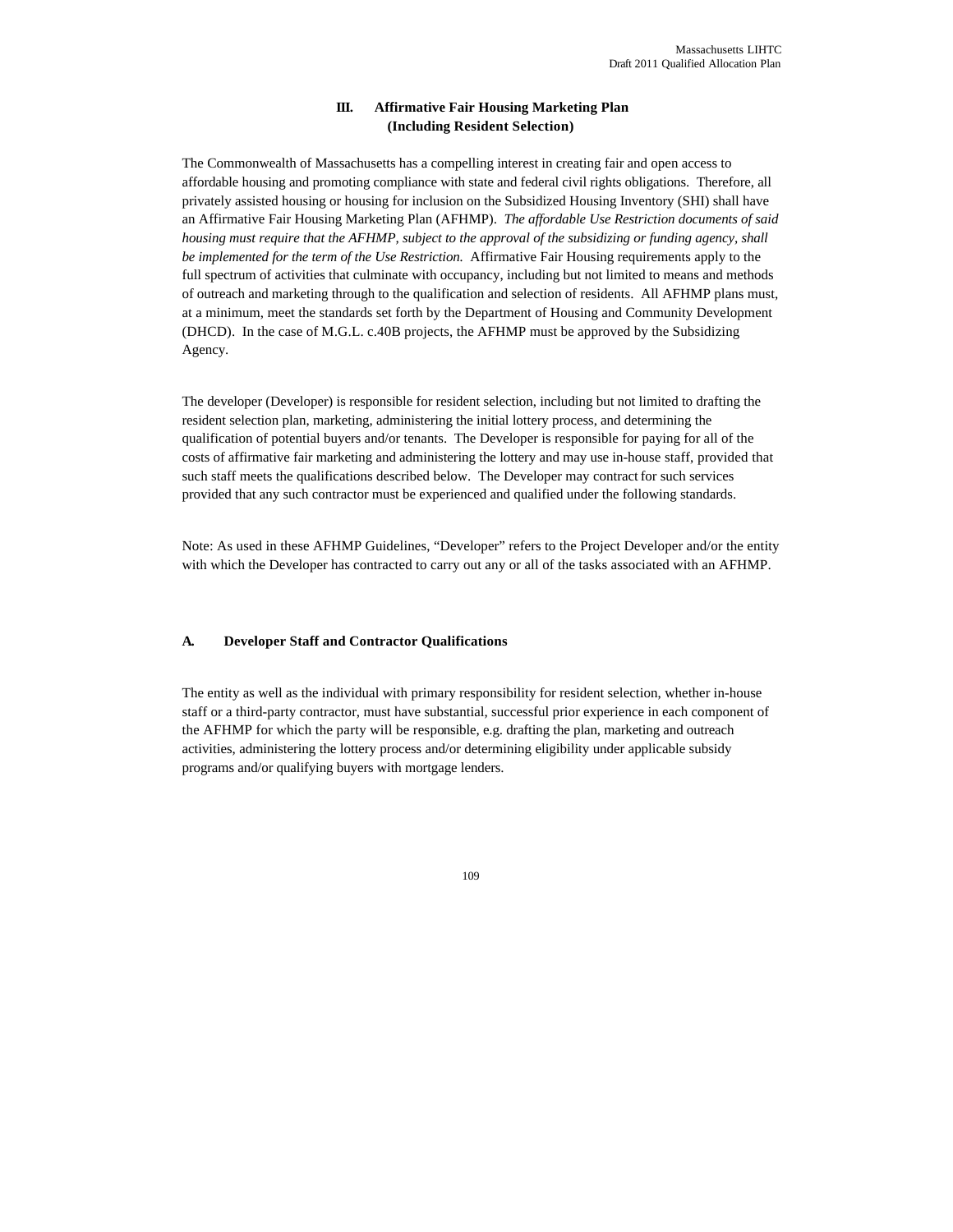Subsidizing Agencies reserve the right to reject the qualifications of any Developer or contractor. However, generally, Developers or contractors that meet the following criteria *for each component*, as applicable, will be considered to be qualified to carry out the component(s) for which they are responsible:

- The entity has successfully carried out similar AFHMP responsibilities for a minimum of three (3) projects in Massachusetts *or* the individual with primary responsibility for the resident selection process has successfully carried out similar AFHMP responsibilities for a minimum of five (5) projects in Massachusetts.
- The entity has the capacity to address matters relating to English language proficiency.
- "Successfully" for the purposes of these Guidelines means that, with respect to both the entity and the relevant staff, (a) the prior experience has not required intervention by a Subsidizing Agency to address fair housing complaints or concerns; and (b) that within the past five (5) years, there has not been a finding or final determination against the entity or staff for violation of any state or federal fair housing law.

### **B. Affirmative Fair Housing Marketing Plan**

The Developer shall prepare the following materials which shall comprise an AFHMP:

- Informational materials for applicants including a general description of the overall project that provides key information such as the number of market/affordable units, amenities, number of parking/garage spaces per unit, distribution of bedrooms by market and affordable units, accessibility, etc.
- A description of the eligibility requirements.
- Lottery and resident selection procedures.
- A clear description of the preference system being used (if applicable).
- A description of the measures that will be used to ensure affirmative fair marketing will be achieved including a description of the affirmative fair marketing and outreach methods that will be used, sample advertisements to be used, and a list of publications where ads will be placed.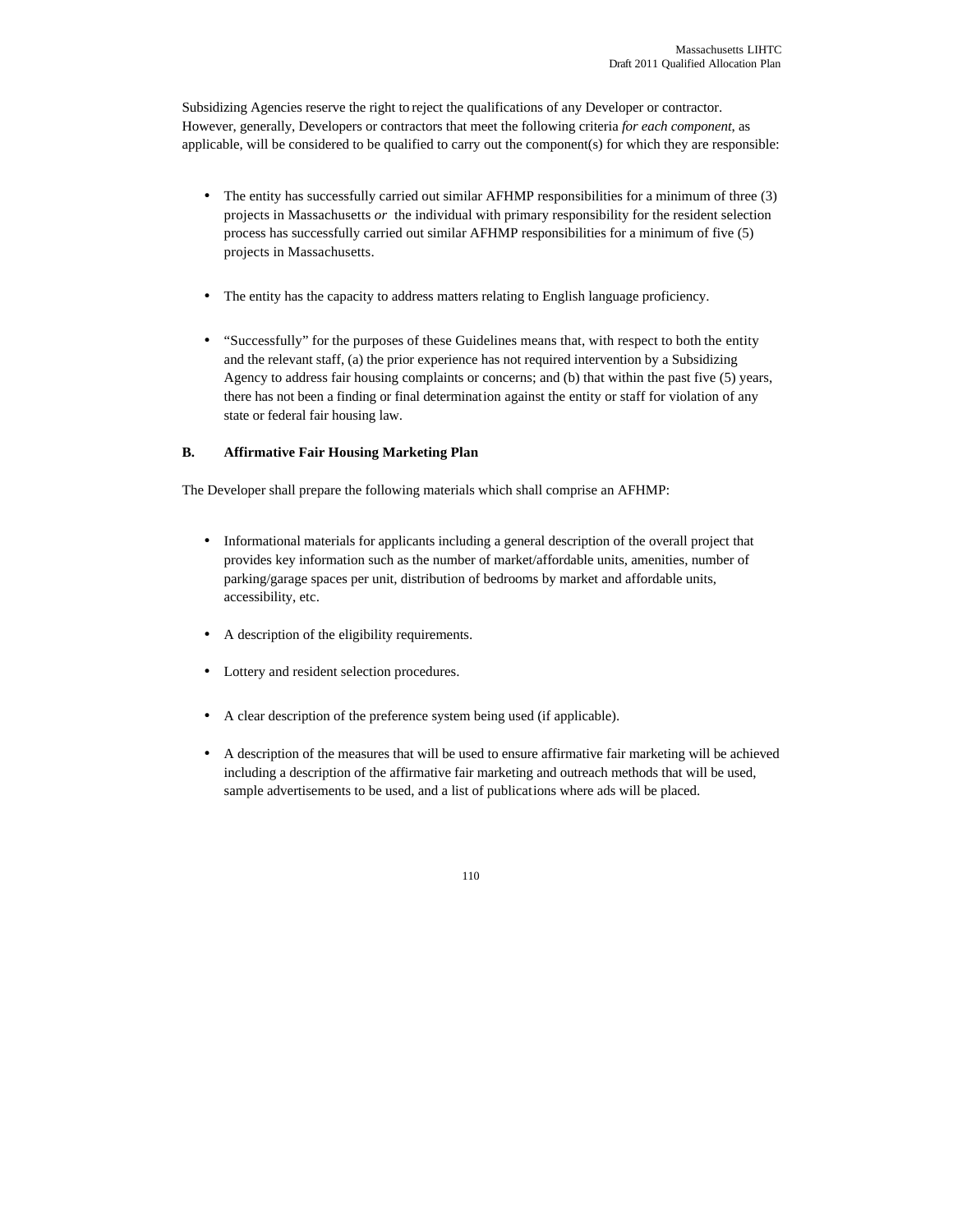- Application materials including:
	- o The application form.
	- o A statement regarding the housing provider's obligation not to discriminate in the selection of applicants, and such a statement must also be included in the application materials.
	- o Information indicating that disabled persons are entitled to request a reasonable accommodation of rules, policies, practices, or services, or to request a reasonable modification of the housing, when such accommodations or modifications are necessary to afford the disabled person equal opportunity to use and enjoy the housing. $<sup>1</sup>$ </sup>
	- o An authorization for consent to release information.
- For homeownership transactions, a description of the use restriction and/or deed rider.

The Subsidizing Agency must approve the AFHMP before the marketing process commences. In the case of a Local Action Unit (LAU), DHCD and the municipality must approve the AFHMP.

The AFHMP shall be applied to affordable units<sup>2</sup> upon availability <u>for the term of affordability</u> and must consist of actions that provide information, maximum opportunity, and otherwise attract eligible persons protected under state and federal civil rights laws that are *less likely to apply*.

#### Outreach and Marketing

Marketing should attract residents outside the community by extending to the regional statistical area as well as the state.

1<br>I It is important to remember that legal obligations with respect to accessibility and modifications in housing extend beyond the Massachusetts Architectural Access Board requirements, including federal requirements imposed by the Fair Housing Act, the Americans with Disabilities Act, and the Rehabilitation Act. Under state law, in the case of publicly assisted housing, multiple dwelling housing consisting of ten or more units, or contiguously located housing consisting of ten or more units (see M.G.L. c. 151B, § 1 for definitions), reasonable modification of existing premises shall *be at the expense of the owner* or other person having the right of ownership if necessary for the disabled person to fully enjoy the premises. M.G.L. c. 151B, § 4(7A). See also 24 C.F.R. part 8 for Rehabilitation Act requirements of housing providers that receive federal financial assistance.

 $2$  The advertising component of the AFHMP applies to all units.

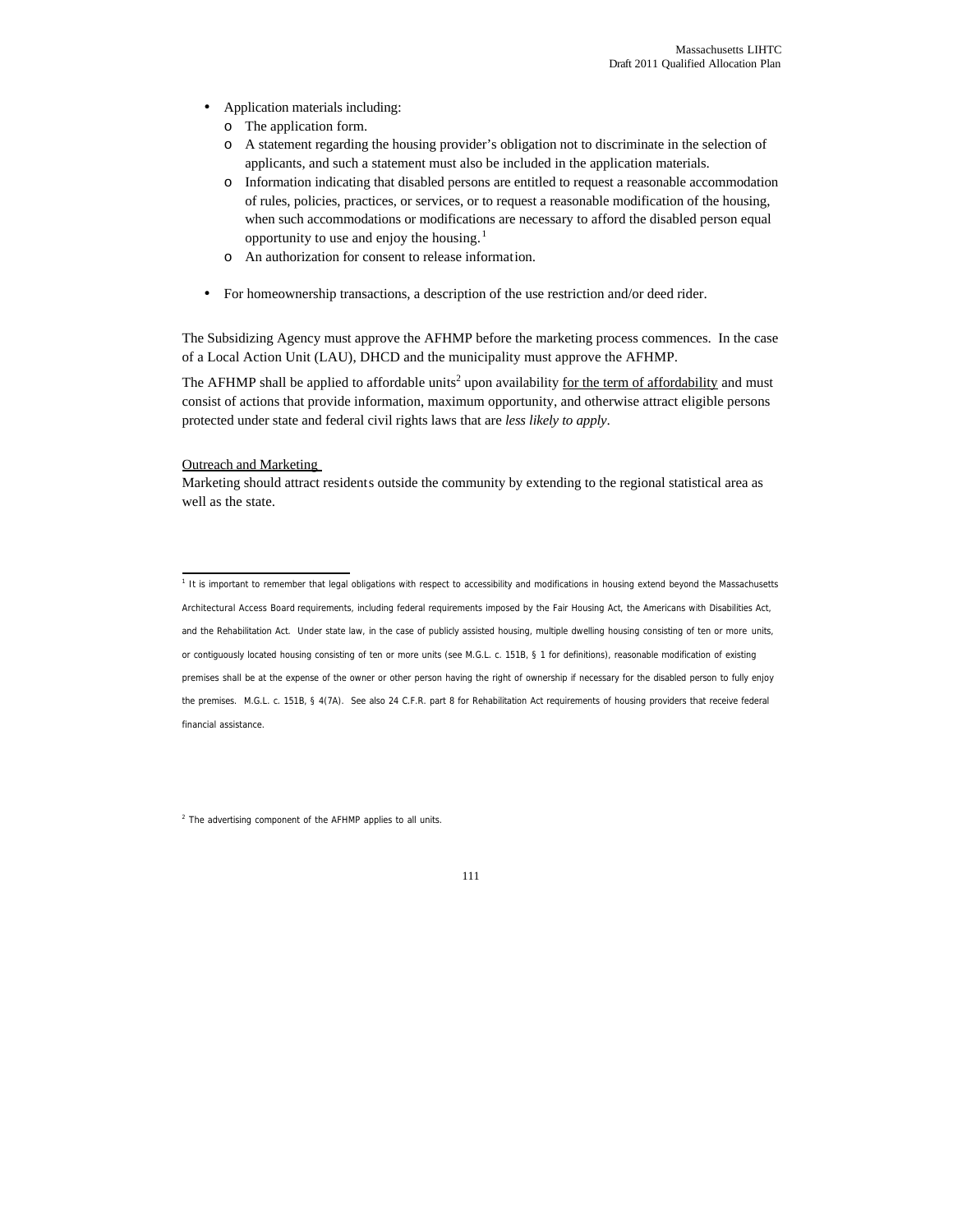- Advertisements should be placed in local and regional newspapers, and newspapers that serve minority groups and other groups protected under fair housing laws. Notices should also be sent to local fair housing commissions, area churches, local and regional housing agencies, local housing authorities, civic groups, lending institutions, social service agencies, and other non-profit organizations.
- Affordable units in the Boston Metro Area (Boston-Cambridge-Quincy MSA) must be reported to the Boston Fair Housing Commission's Metrolist (Metropolitan Housing Opportunity Clearing House). Such units shall be reported whenever they become available (including upon turnover).
- Affordable and/or accessible<sup>3</sup> rental units must be listed with the Massachusetts Accessible Housing Registry whenever they become available (including upon turnover). See http://www.chapa.org.
- Available affordable ownership units must also be listed with CHAPA's lottery website (see http://www.chapa.org ) and with the Massachusetts Affordable Housing Alliance (MAHA) website (see http://www.mahahome.org ).
- Marketing should also be included in non-English publications based on the prevalence of particular language groups in the regional area. To determine the prevalence of a particular language by geographical area, see for example http://www.doleta.gov/reports/CensusData/LWIA\_by\_State.cfm?state=MA.

All marketing should be comparable in terms of the description of the opportunity available, regardless of the marketing type (e.g., local newspaper vs. minority newspaper). The size of the advertisements, including the content of the advertisement, should be comparable across regional, local, and minority newspapers.

Advertisements should run a minimum of two times over a sixty day period and be designed to attract attention. Marketing of ownership units should begin approximately six months before the expected date of project occupancy.

Pursuant to fair housing laws,<sup>4</sup> advertising must not indicate any preference or limitation, or otherwise discriminate based on race, color, disability, religion, sex, familial status, sexual orientation, national origin,

<sup>&</sup>lt;sup>3</sup> Note: The owner or other person having the right of ownership shall, in accordance with M.G.L. c. 151B, §4(7A), give at least fifteen days notice of the vacancy of a wheelchair accessible unit to the Massachusetts Rehabilitation Commission. Said statute also requires the owner or other person having the right of ownership to give timely notice that a wheelchair accessible unit is vacant or will become vacant to a person who has, within the past 12 months, notified the owner or person or person having the right of ownership that such person is in need of a wheelchair accessible unit.

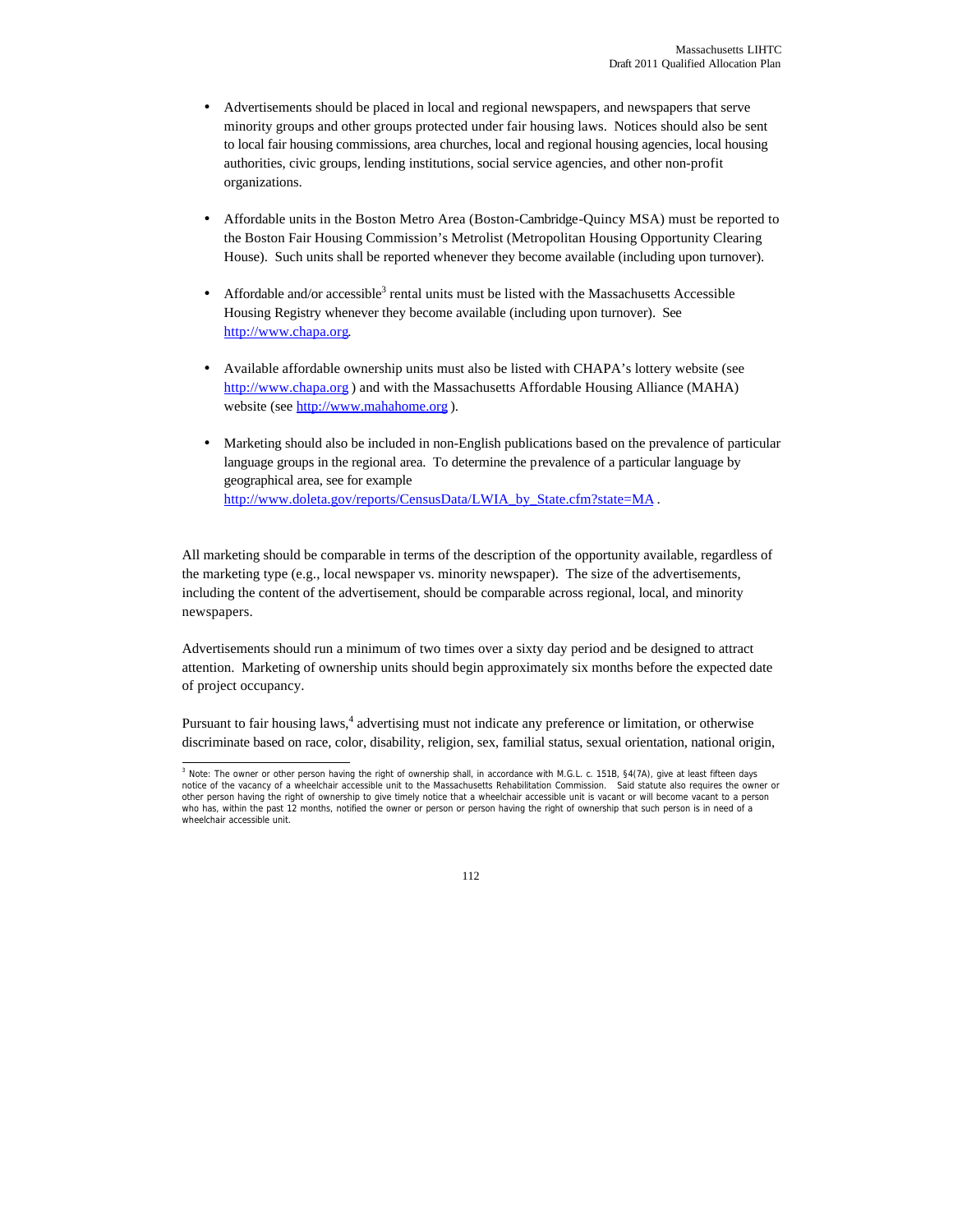genetic information, ancestry, children, marital status, or public assistance recipiency. Exceptions may apply if the preference or limitation is pursuant to a lawful eligibility requirement. All advertising depicting persons should depict members of classes of persons protected under fair housing laws, including majority and minority groups.

The Fair Housing logo  $($  $)$  and slogan ("Equal Housing Opportunity") should be included in all marketing materials. The logo may be obtained at HUD's website at: http://www.hud.gov/library/bookshelf11/hudgraphics/fheologo.cfm .

#### Availability of Applications

Advertising and outreach efforts shall identify locations where the application can be obtained. **Applications shall be available at public locations including one that has some night hours; usually, a public library will meet this need.** The advertisement shall include a telephone number an applicant can call to request an application via mail.

#### Informational Meeting

In addition, the lottery administrator must offer one or more informational meetings for potential applicants to educate them about the lottery process and the housing development. These meetings may include local officials, developers, and local bankers. The date, time, and location of these meetings shall be published in ads and flyers that publicize the availability of lottery applications. The workshops shall be held in a municipal building, school, library, public meeting room or other accessible space. Meetings shall be held in the evening or on weekend days in order to reach as many potential applicants as possible. However, attendance at a meeting shall not be mandatory for participation in a lottery.

The purpose of the meeting is to answer questions that are commonly asked by lottery applicants. Usually a municipal official will welcome the participants and describe the municipality's role in the affordable housing development. The lottery administrator will then explain the information requested on the application and answer questions about the lottery drawing process. The Developer should be present to describe the development and to answer specific questions about the affordable units. It is helpful to have representatives of local banks present to answer questions about qualifications for the financing of affordable units. At the meeting, the lottery administrator should provide complete application materials to potential applicants.

Homeownership – Establishing Sales Prices



 4 42 U.S.C. § 3604(c); M.G.L. c. 151B, § 4(7B).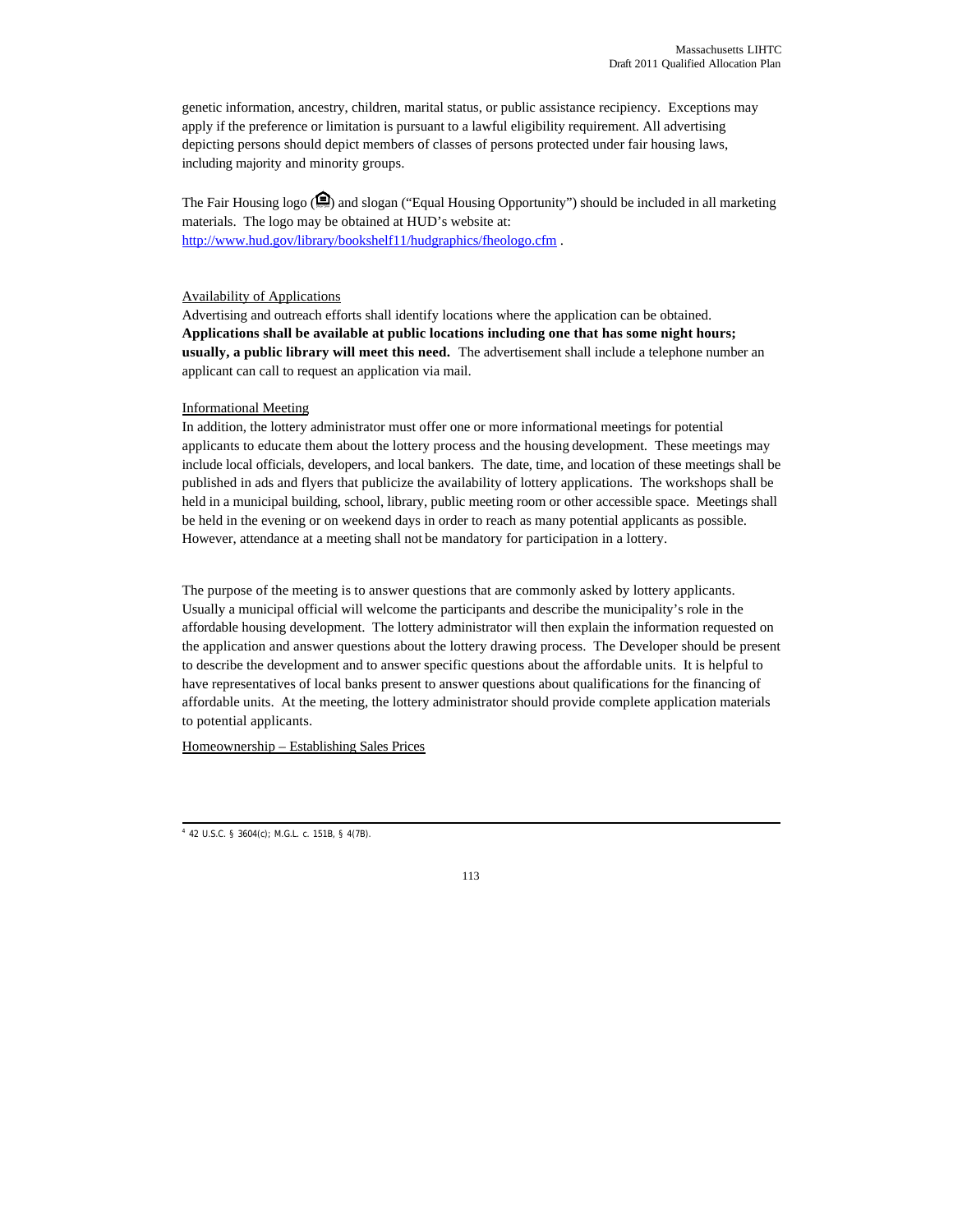Sale prices shall be established at the time of the initial marketing of the affordable units. Thereafter, the prices of homes can not be increased for lottery winners, even if interest rates and HUD income guidelines change.

For large, phased developments maximum sale prices of units sold in subsequent phases will be calculated prior to the start of marketing for each phase, or approximately 6 months prior to expected occupancy of the units. In such cases, each phase will require its own affirmative fair marketing efforts and lottery.

# **C. Local Preference**

If a community wishes to implement a local selection preference, it must:

- Demonstrate in the AFHMP the need for the local preference (e.g., the community may have a disproportionately low rental or ownership affordable housing stock relative to need in comparison to the regional area); and
- Demonstrate that the proposed local preference will not have a disparate impact on protected classes.

In no event may a local preference exceed more than 70% of the (affordable) units in a Project.

The Subsidizing Agency, and in the case of LAUs, DHCD as well as the municipality, must approve a local preference scheme as part of the AFHMP. Therefore, the nature and extent of local preferences should be approved by the Subsidizing Agency (or DHCD in the case of LAUs) prior to including such language in the comprehensive permit or other zoning mechanism.

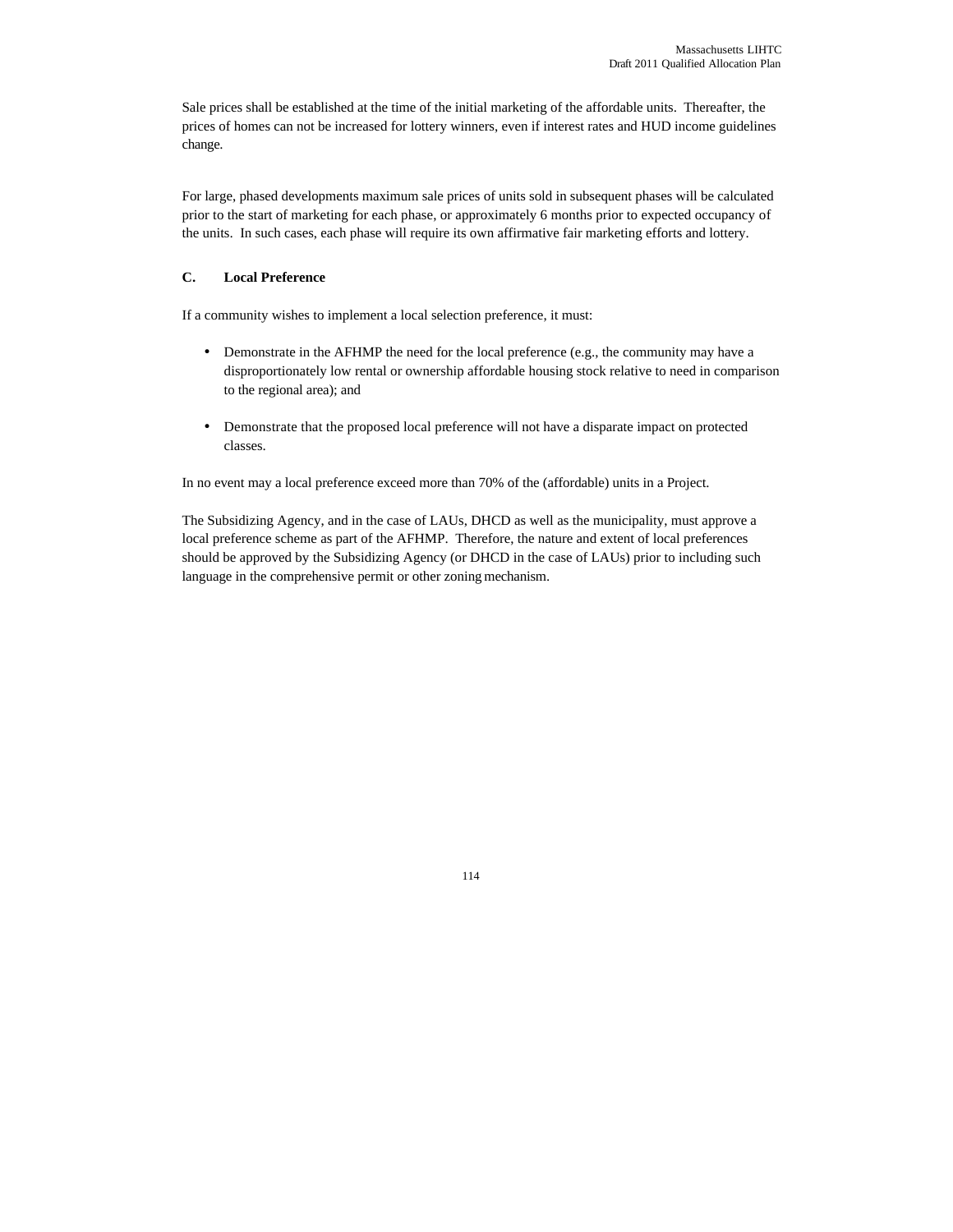### Allowable Preference Categories

- 1. Current residents: A household in which one or more members is living in the city or town at the time of application. Documentation of residency should be provided, such as rent receipts, utility bills, street listing or voter registration listing.
- 2. Municipal Employees: Employees of the municipality, such as teachers, janitors, firefighters, police officers, librarians, or town hall employees.
- 3. Employees of Local Businesses: Employees of businesses located in the municipality.
- 4. Households with children attending the locality's schools, such as METCO students.

When determining the preference categories, the geographic boundaries of the local resident preference area should not be smaller than municipal boundaries.

# **Durational requirements related to local preferences, that is, how long an applicant has lived in or worked in the residency preference area, are not permitted in any case**.

Preferences extended to local residents should also be made available not only to applicants who work in the preference area, but also to applicants who have been hired to work in the preference area, applicants who demonstrate that they expect to live in the preference area because of a bona fide offer of employment, and applicant households with children attending the locality's schools, such as METCO students.

A preference for households that work in the community must not discriminate (including have a disproportionate effect of exclusion) against disabled and elderly households in violation of fair housing laws.

### **Advertising should not have a discouraging effect on eligible applicants. As such, local residency preferences must not be advertised as they may discourage non-local potential applicants.**

#### Avoiding Potential Discriminatory Effects

The local selection preferences must not disproportionately delay or otherwise deny admission of nonlocal residents that are protected under state and federal civil rights laws. The AFHMP should demonstrate what efforts will be taken to prevent a disparate impact or discriminatory effect. For example, the community may move minority applicants into the local selection pool to ensure it reflects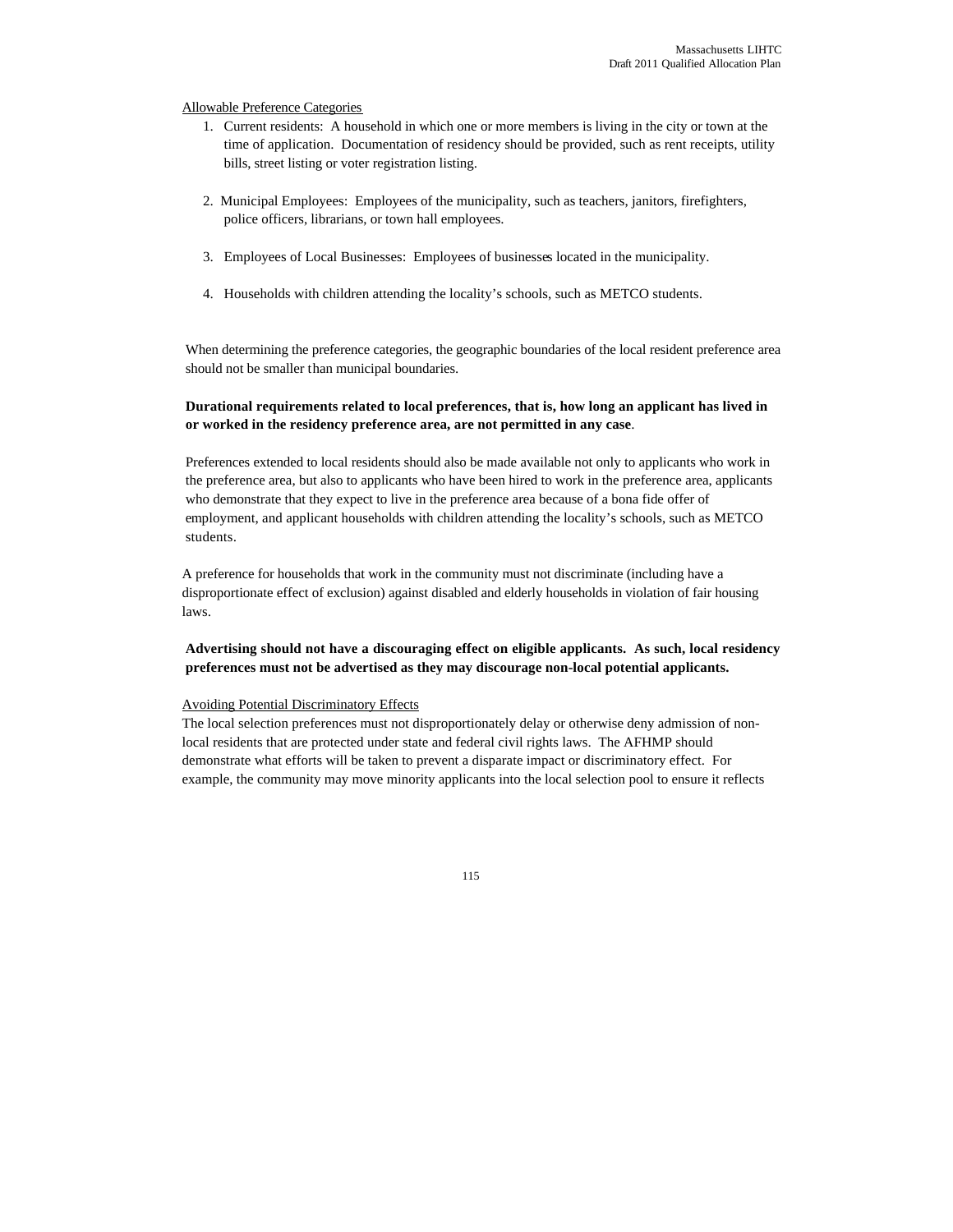the racial/ethnic balance of the HUD defined Metropolitan Statistical Area as described below.<sup>5</sup> However, such a protective measure may not be sufficient as it is race/ethnicity specific; the AFHMP must address other classes of persons protected under fair housing laws who may be negatively affected by the local preference.

To avoid discriminatory effects in violation of applicable fair housing laws, the following procedure should be followed unless an alternative method for avoiding disparate impact (such as lowering the original percentage for local preference as needed to reflect demographic statistics of the MSA) is approved by the Subsidizing Agency. If the project receives HUD financing, HUD standards must be followed.

A lottery for projects including a local preference should have two applicant pools: a local preference pool and an open pool. After the application deadline has passed, the Developer should determine the number of local resident minority households there are in the municipality and the percentage of minorities in the local preference pool. If the percentage of minority local resident households in the local preference pool is less than the percentage of minorities in the surrounding HUD-defined area, the Developer should make the following adjustments to the local preference pool:

- The Developer should hold a preliminary lottery comprised of all minority applicants who did not qualify for the local preference pool, and rank the applicants in order of drawing.
- Minority applicants should then be added to the local preference pool in order of their rankings until the percentage of minority applicants in the local preference pool is equal to the percentage of minorities in the surrounding HUD-defined area.
- Applicants should be entered into all pools for which they qualify. For example, a local resident should be included in both pools.
- Minorities should be identified in accordance with the classifications established by HUD and the U.S. Census Bureau, which are the racial classifications: Black or African American; Asian; Native American or Alaska Native; Native Hawaiian or Pacific Islander; or other (not White); and the ethnic classification Hispanic or Latino.

### **D. Household Size/Larger Households Preference**

#### General

 $\overline{a}$ <sup>5</sup> Note: This protective measure may not be dispositive with respect to discriminatory effects. For example, the non-local applicant pool may contain a disproportionately large percentage of minorities, and therefore adjusting the local preference pool to reflect demographics of the regional area may not sufficiently address the discriminatory effect that the local preference has on minority applicants. Therefore, characteristics of the non-local applicant pool should continually be evaluated.

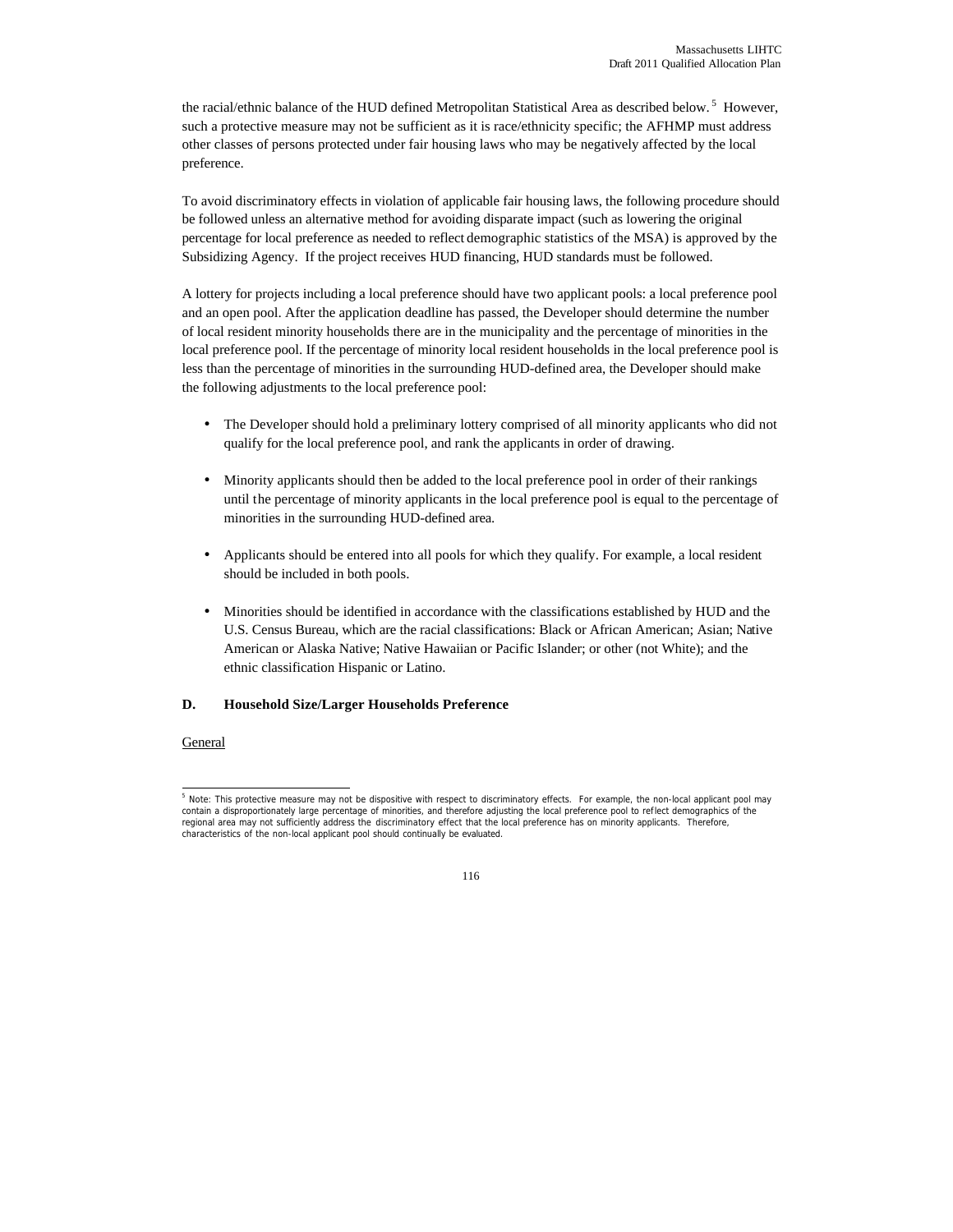Household size should be appropriate for the number of bedrooms in the home. It is appropriate to set a minimum. A maximum household size for the units may be established provided that:

- Maximum allowable household size may not be more restrictive than the State Sanitary Code or applicable local bylaws, and may not violate state and federal civil rights laws.
- Maximum allowable household size may not be more restrictive than the Large Household Preference established below.

### Larger Household Preference

Within an applicant pool first preference shall be given to households requiring the total number of bedrooms in the unit based on the following criteria:

- a. There is at least one occupant per bedroom.<sup>6</sup>
- b. A husband and wife, or those in a similar living arrangement, shall be required to share a bedroom. Other household members may share but shall not be required to share a bedroom.
- c. A person described in the first sentence of (b) shall not be required to share a bedroom if a consequence of sharing would be a severe adverse impact on his or her mental or physical health and the lottery agent receives reliable medical documentation as to such impact of sharing.

Within an applicant pool second preference shall be given to households requiring the number of bedrooms in the unit minus one, based on the above criteria. Third preference shall be given to households requiring the number of bedrooms in the unit minus, two, based on the above criteria.

A "household" shall mean two or more persons who will live regularly in the unit as their principal residence and who are related by blood, marriage, law or who have otherwise evidenced a stable interdependent relationship, or an individual.

Lottery drawings shall result in each applicant being given a ranking among other applicants with households receiving preference for units based on the above criteria.Household size shall not exceed State Sanitary Code requirements for occupancy of a unit (See 105 CMR 400).<sup>7</sup>

### **E. Lotteries**

<sup>&</sup>lt;sup>7</sup> Note, however, that fair housing exceptions may apply: see HUD Fair Housing Enforcement—Occupancy Standard; Notice of Statement of Policy, Docket No. FR-4405-01 (1998).



<sup>&</sup>lt;sup>6</sup> Disabled households must not be excluded from a preference for a larger unit based on household size if such larger unit is needed as a reasonable accommodation.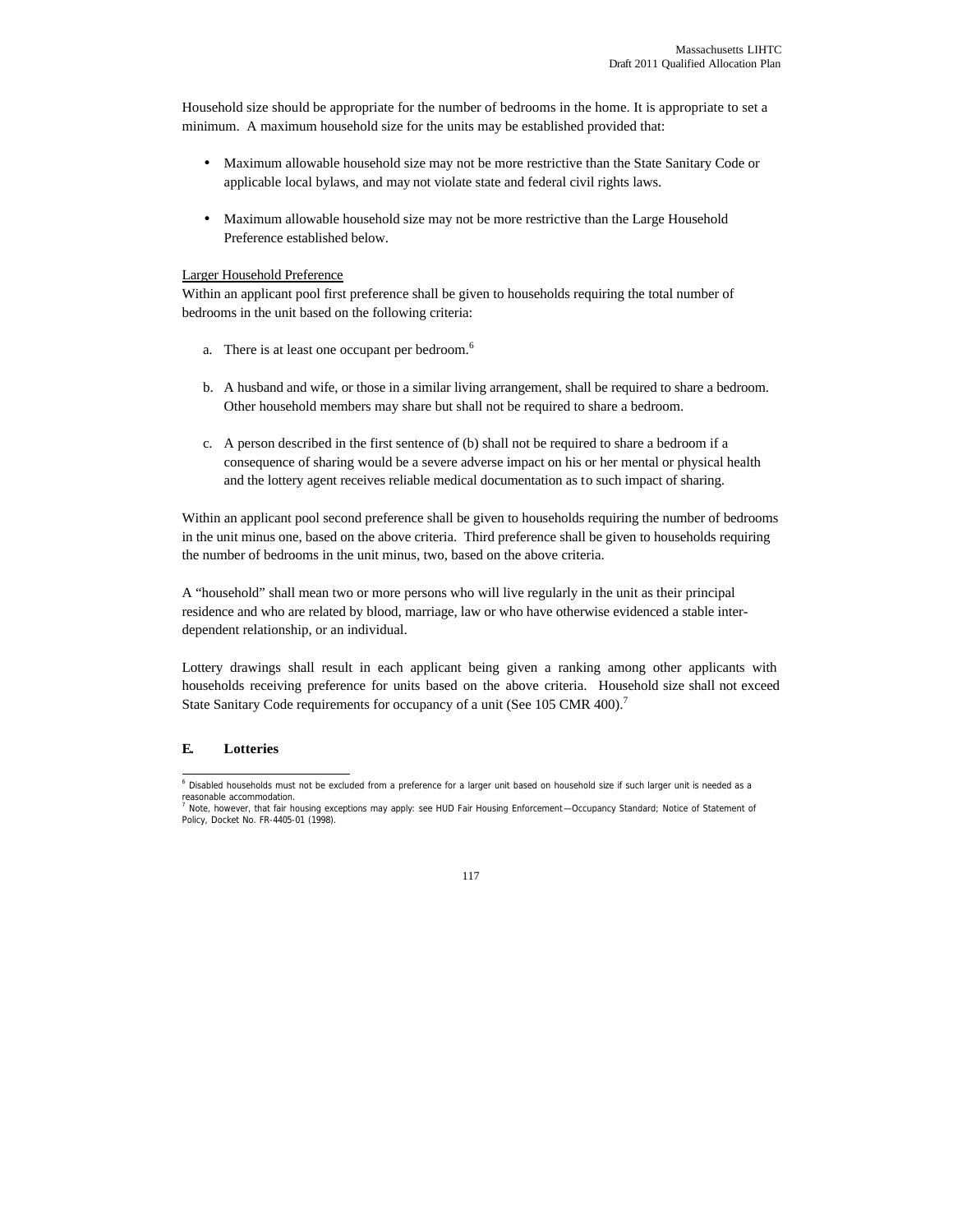### The Lottery Application

Resident selection must generally be based on a lottery, although in some cases it may be based on another fair and equitable procedure approved by the Subsidizing Agency.<sup>8</sup> A lottery procedure is preferred over a "first-come, first-serve procedure," as the latter procedure may disadvantage non-local applicants.

The application period should be at least 60 days. To ensure the fairness of the application process, applicants should not be required to deliver application materials and instead should be permitted to mail them.

The lottery application must address a household's:

- income
- assets
- size and composition
- minority status (optional disclosure by the household)
- eligibility as a first-time buyer (for ownership units)
- eligibility for local preference

The lottery administrator shall request verification (e.g., three prior year tax returns with the W2 form; 5 most recent pay stubs for all members of the household who are working, three most recent bank statements and other materials necessary to verify income or assets).

# **Applicants cannot be required to use a specific lender for their pre-approval letter or their mortgage.**

Only applicants who meet qualification requirements should be included in the lottery.

### Lottery Procedure

Once all required information has been received, qualified applicants should be assigned a registration number. **Only applicants who meet the eligibility requirements shall be entered into a lottery. The lottery shall be conducted after any appeals related to the project have been completed and all permits or approvals related to the project have received final action.**

Ballots with the registration number for applicant households are placed in all lottery pools for which they qualify. The ballots are randomly drawn and listed in the order

<sup>&</sup>lt;sup>8</sup> In the case of project based Section 8 properties where resident selection is to be performed by the housing authority pursuant to a Section 8 waiting list, a lottery procedure is not required.

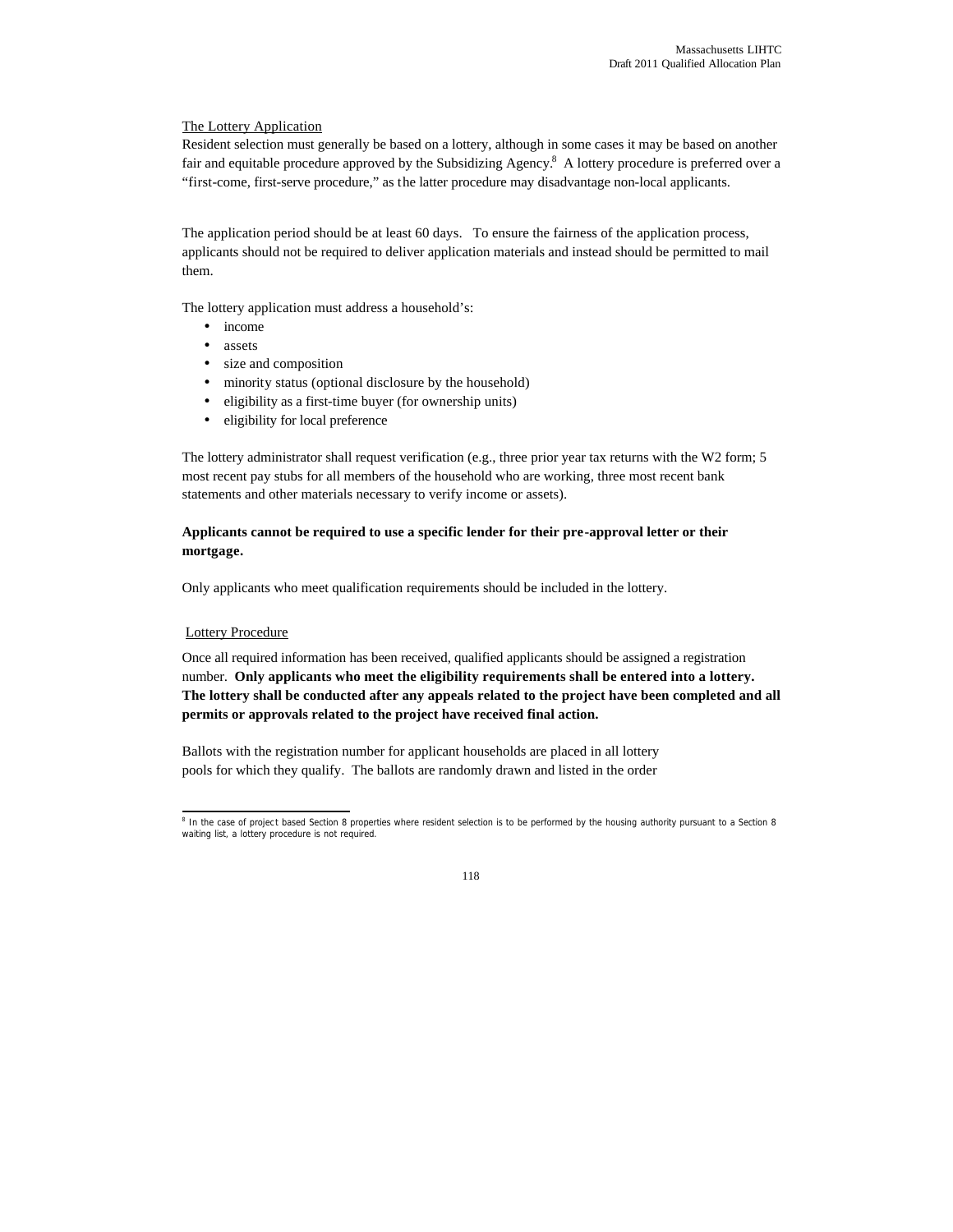drawn, by pool. If a project has units with different numbers of bedrooms, units are then awarded (largest units first) by proceeding down the list to the first household on the list that is of appropriate size for the largest unit available according to the appropriate-unit-size criteria established for the lottery. Once all larger units have been assigned to appropriately sized households in this manner, the lottery administrator returns to the top of the list and selects appropriately sized households for smaller units. This process continues until all available units have been assigned to appropriately sized applicant households.

If the project includes units accessible or adaptable for occupancy by disabled persons, first preference (regardless of applicant pool) for those units shall be given to such disabled persons, including single person households, in conformity with state and federal civil rights laws.

The lottery administrator should retain a list of households who are not awarded a unit, in the order that they were drawn. If any of the initial renters/buyers do not rent/purchase a unit, the unit shall be offered to the highest ranked household on that retained list. This list may generally be retained and used to fill units for up to one year. However, other factors such as the number of households remaining on the list, the likelihood of the continuing eligibility of such households, and the demographic diversity of such households may inform the retention time of the list, subject to the approval of the Subsidizing Agency.

After the initial lottery, waiting lists should be analyzed, maintained, and updated (through additional marketing) so that they remain consistent with the objectives of the housing program and are adequately representative of the racial, ethnic, and other characteristics of potential applicants in the housing market region.

### Lottery Example

This theoretical lottery has an OPEN pool that includes all applicants and a LOCAL PREFERENCE pool with only applicants from the local area.

- Total applicants in lottery: 100
- Total minority applicants: 20
- The community in which the lottery takes place falls within the HUD Boston Metropolitan Statistical Area which has a minority population of 20.7%.
- 1. Determine the number of applicants who claim a LOCAL preference according to approved criteria.
- 2. Determine the number of minority applicants in the LOCAL preference pool.
- 3. Determine the percentage of minority applicants in the LOCAL preference pool.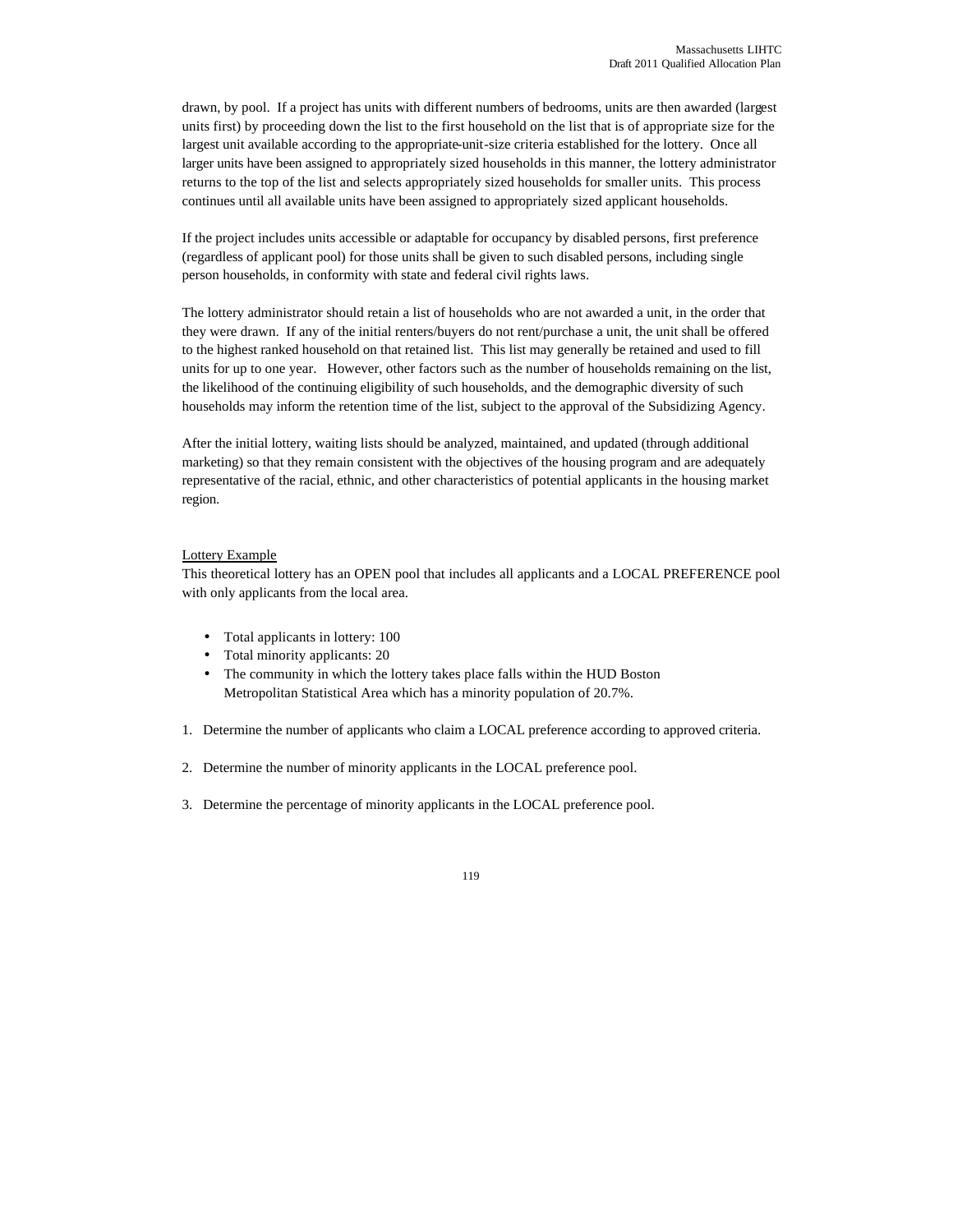| Total Applicants in     | <b>Total Minority</b> | % Minority Applicants in |
|-------------------------|-----------------------|--------------------------|
| <b>Local Preference</b> | Applicants in         | Local Preference Pool    |
| Pool                    | Local Preference Pool |                          |
|                         |                       | 16.7%                    |

Since the percentage of minority applicants in the LOCAL preference pool is below the percentage of minority residents in the HUD defined statistical area (16.7% as opposed to 20.7%), a preliminary lottery is required.

4. The 10 minority applicants who do not have LOCAL preference are entered into a preliminary drawing and assigned a rank based on the order of their draw. Minority applicants are added to the LOCAL preference pool in order of their rank until the LOCAL preference pool has at least as great a percentage of minority applicants as the larger statistical area. In this example, 4 applicants will be added to the LOCAL preference pool to bring the percentage of minority applicants up to 21.8%.

| Total Applicants in |                       | <b>Total Minority</b>        | % Minority Applicants in |
|---------------------|-----------------------|------------------------------|--------------------------|
|                     | Supplemented<br>Local | Applicants                   | Supplemented Local       |
| Preference Pool     |                       | in Supplemented              | Preference Pool          |
|                     |                       | <b>Local Preference Pool</b> |                          |
|                     | 64                    |                              | 21.8%                    |

- 5. Draw all ballots from the adjusted LOCAL pool and assign rankings to each household. Preference for appropriately sized households will still apply and all efforts should be made to match the size of the affordable units to the legitimate need for bedrooms of each household.
- 6. Once all units for LOCAL residents have been allocated, the OPEN pool should proceed in a similar manner. All LOCAL residents should have ballots in both pools, and all minority applicants that were put in the LOCAL pool should remain in the OPEN pool as well.

### **F. Homeownership**

1. Household Eligibility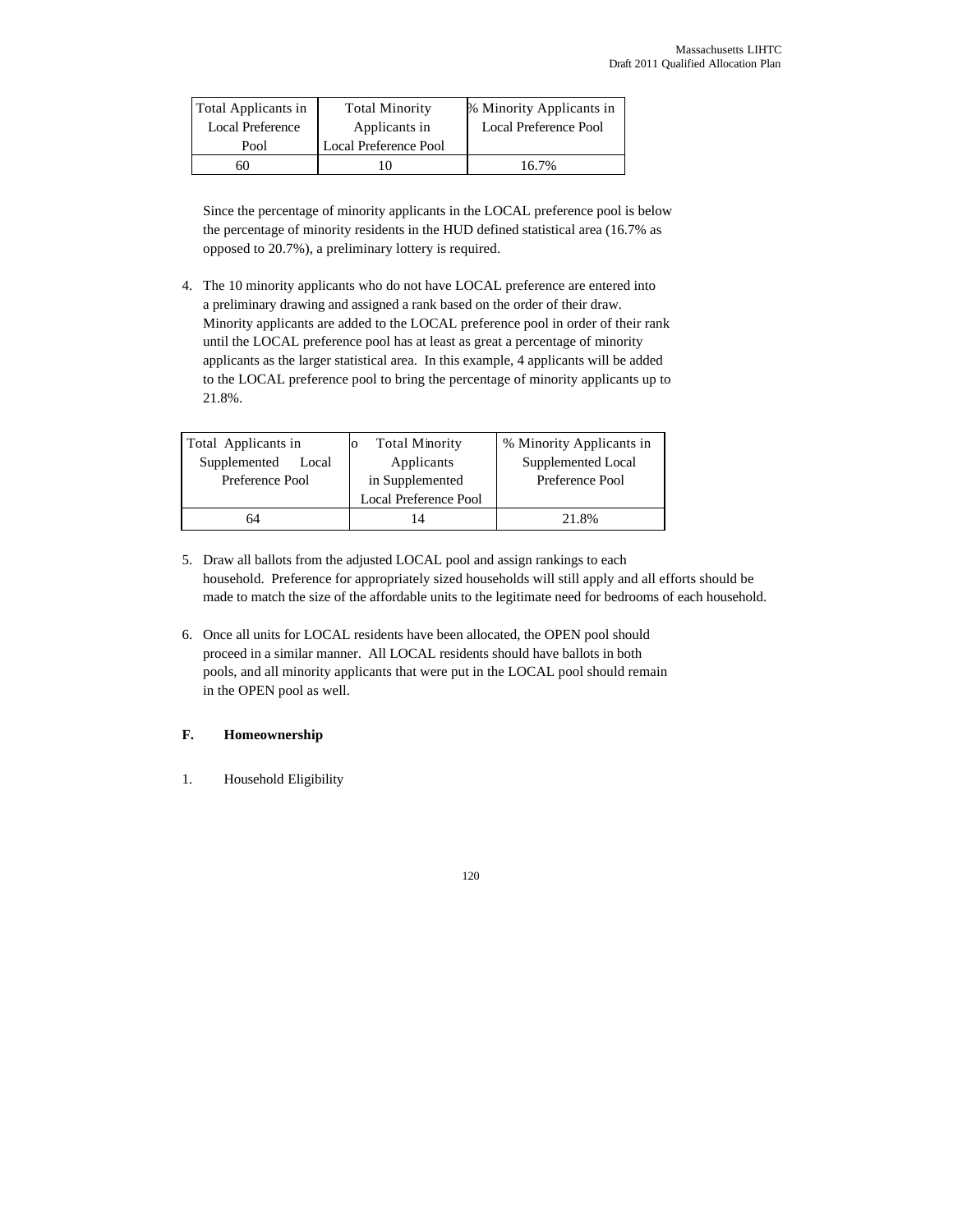A Subsidizing Agency housing program may establish eligibility requirements for homebuyers. In the absence of such provisions, the following requirements shall apply.

In addition to meeting the requirements for qualifying a Project or dwelling unit for the SHI (see Section II.A), the household shall not have owned a home within three years preceding the application, with the exception of:

- a. displaced homemakers, where the displaced homemaker (an adult who has not worked full-time, full-year in the labor force for a number of years but has, during such years, worked primarily without remuneration to care for the home and family), while a homemaker, owned a home with his or her partner or resided in a home owned by the partner;
- b. single parents, where the individual owned a home with his or her partner or resided in a home owned by the partner and is a single parent (is unmarried or legally separated from a spouse and either has 1 or more children of whom the individual has custody or joint custody, or is pregnant);
- c. households where at least one household member is 55 or over;
- d. households that owned a principal residence not permanently affixed to a permanent foundation in accordance with applicable regulations; and
- e. households that owned a property that was not in compliance with State, local or model building codes and that cannot be brought into compliance for less than the cost of constructing a permanent structure.

# **Individuals who have a financial interest in the development and their families shall not be eligible.**

2. Final Qualification and Closing

Once the lottery has been completed, applicants selected to purchase units must be given a reasonable prespecified time period in which they must secure financing. The Developer should invite the lottery winners to a loan application workshop. The Developer should make prior arrangements with local financial institutions with respect to financing qualified purchasers. Often such institutions will give preliminary approvals of loans, which make the remainder of the process more efficient for all parties. Before a Purchase and Sale Agreement is signed, the lottery agent should submit income and asset documentation of the applicant to the Subsidizing Agency (to DHCD and the municipality in the case of a LAU). Income verification should include tax returns and W-2s from the past three years, five most recent pay stubs, three months recent bank statements and 401 K reports, reliable documentation as to other sources of income and assets. The Subsidizing Agency (to DHCD and the municipality in the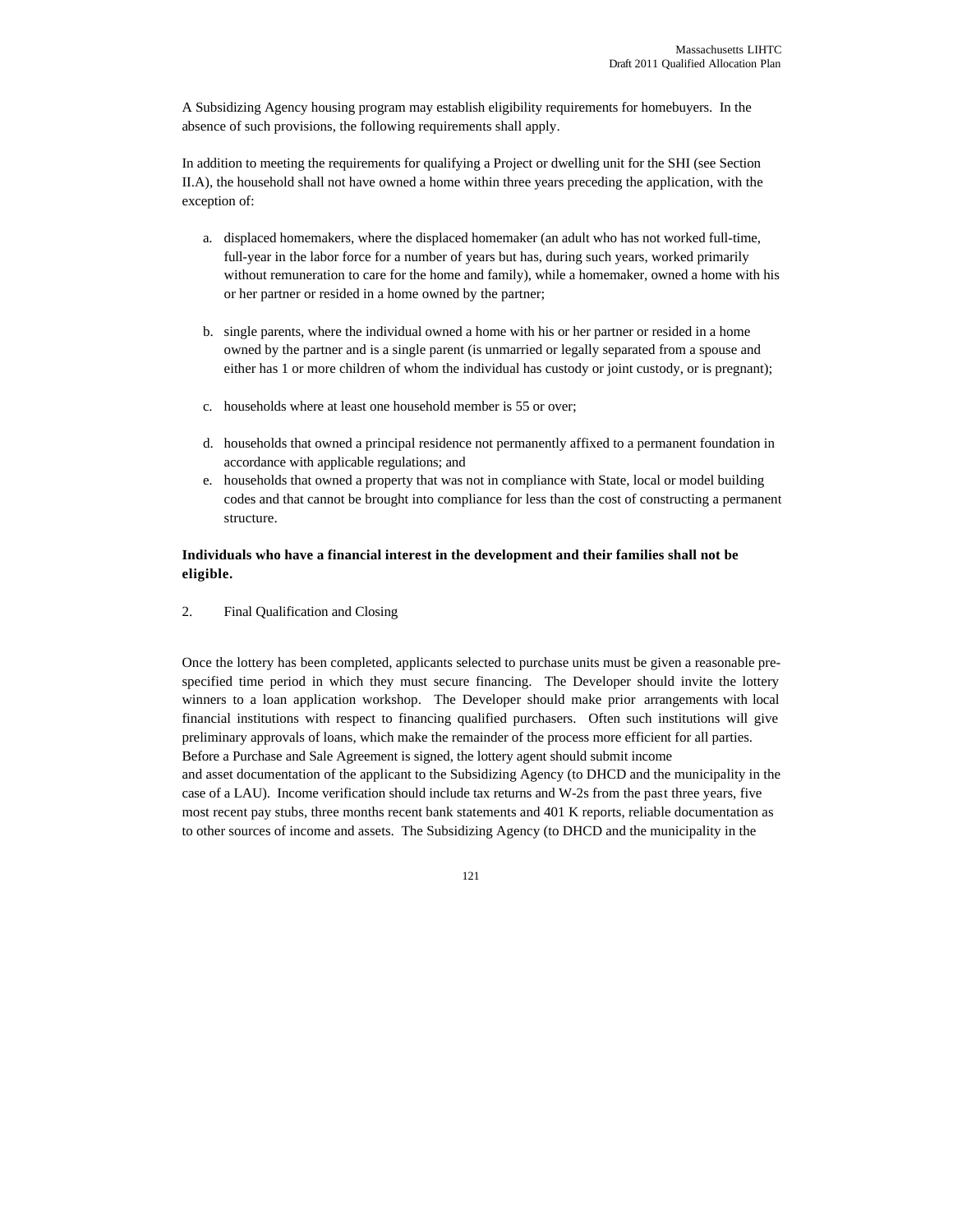case of a LAU) will then verify that the household's annual income does not exceed 80% of the area median income, or such lower income limit as may have been established for the particular project. The Subsidizing Agency (to DHCD and the municipality in the case of a LAU) also will verify that household assets do not exceed the maximum allowed. Closing of the sale will also be contingent on the Subsidizing Agency's (to DHCD and the municipality in the case of a LAU) approval of the buyer's financing.

#### **Non-household members should not be permitted as co-signers of the mortgage.**

### 3. Resales

AFHMP requirements apply to the housing for its duration. The AFHMP must include a plan, satisfactory to the Subsidizing Agency (to DHCD and the municipality in the case of a LAU), to address AFHMP requirements upon resale. The proposal must, at a minimum, require that units for re-sale to eligible purchasers be listed with CHAPA and MAHA's homeownership lottery sites as described above and establish minimum public advertising requirements. The proposal cannot impose the AFHMP requirements upon a homeowner other than requiring compliance with requirements of a Use Restriction, reasonable public advertising, and listing with CHAPA and MAHA.

A "ready-buyer" list of eligible buyers maintained by the municipality or other local entity is encouraged. This list may be created through local, regional, and statewide lists and resources. As stated above, the list should continually be analyzed, maintained, and updated (through additional marketing) so that it remains consistent with the objectives of the housing program and is adequately representative of the racial, ethnic, and other characteristics of potential applicants in the housing market region.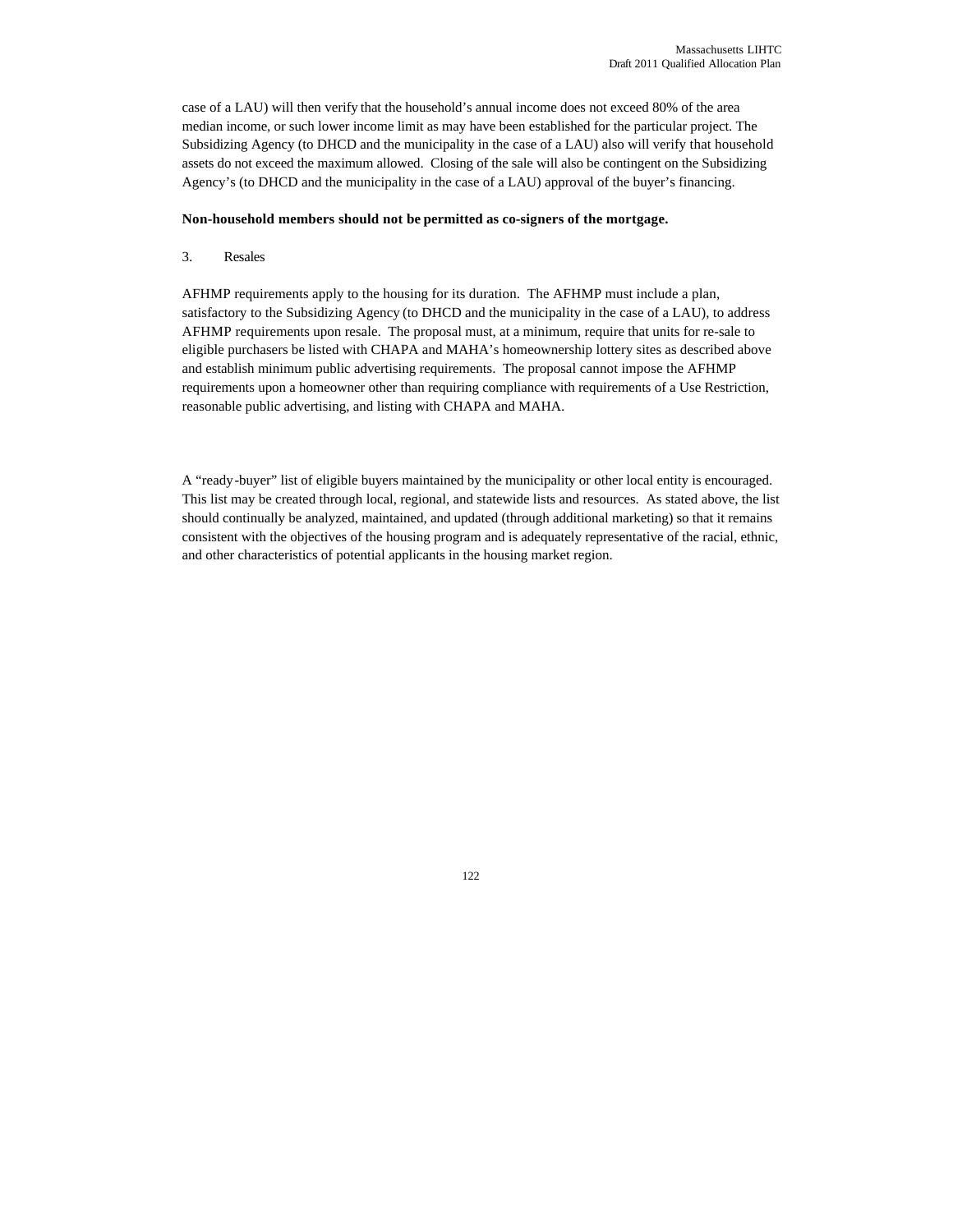Massachusetts LIHTC Draft 2011 Qualified Allocation Plan

- -

Appendix J: Priority Matrix for Preservation Properties

|                    |                                                                                    | TIER <sub>1</sub>                                                                                      | TIER <sub>2</sub>                                                                                                             | TIER <sub>3</sub>                                                                         | <b>COMMENTS</b>                                                                                                                                    |
|--------------------|------------------------------------------------------------------------------------|--------------------------------------------------------------------------------------------------------|-------------------------------------------------------------------------------------------------------------------------------|-------------------------------------------------------------------------------------------|----------------------------------------------------------------------------------------------------------------------------------------------------|
|                    |                                                                                    | <b>Higher Priority</b>                                                                                 | <b>Middle Priority</b>                                                                                                        | <b>Lower Priority</b>                                                                     |                                                                                                                                                    |
|                    |                                                                                    |                                                                                                        |                                                                                                                               |                                                                                           |                                                                                                                                                    |
| <b>Risk Factor</b> |                                                                                    |                                                                                                        |                                                                                                                               |                                                                                           |                                                                                                                                                    |
|                    |                                                                                    |                                                                                                        |                                                                                                                               |                                                                                           |                                                                                                                                                    |
|                    | <b>Risk of Loss to Market Conversion</b>                                           |                                                                                                        |                                                                                                                               |                                                                                           |                                                                                                                                                    |
|                    | Ability to Increase Rents<br>Substantially Through Conversion to<br>Market Housing | Strong rental market<br>with no impediments<br>to conversion                                           |                                                                                                                               | Weak market or<br>inability of project<br>to compete for<br>market rate tenants           | Need to evaluate regulatory issues,<br>marketability of project, conversion<br>costs, owner mission, etc.                                          |
|                    |                                                                                    |                                                                                                        |                                                                                                                               |                                                                                           |                                                                                                                                                    |
| II.                | <b>Risk of Loss Due to Physical</b><br>Condition                                   | Imminent loss due to<br>condemnation<br>proceedings or<br>governmental action<br>to close the property | Probable loss of the<br>property in the next 2-<br>4 years. Likely to have<br>significant code and<br>safety issues           | Possibility of<br>condemnation or<br>qovernmental<br>action, but not for<br>several years | Factors to Consider: Year facility<br>was built, No. of years since last<br>rehab, annual replacement res.<br>contribution, Total reserves balance |
|                    |                                                                                    |                                                                                                        |                                                                                                                               |                                                                                           |                                                                                                                                                    |
| III.               | <b>Risk of Loss Due to Financial</b><br>Viability                                  | Lender has declared<br>a default                                                                       | Property is not current<br>on loan or covenants<br>but no default has<br>been declared                                        | Property is<br>financially troubled<br>but able to maintain<br>loan payments              | Analysis based on 3 yrs of financials.<br>Factors to consider: Vacancy,<br>Municipal liens, Sponsor financial<br>condition, Property mgmt quality  |
|                    |                                                                                    |                                                                                                        |                                                                                                                               |                                                                                           |                                                                                                                                                    |
| IV.I               | <b>Market Condition Opportunity</b>                                                | Unique opportunity to<br>purchase a project at<br>a below market price<br>due to seller<br>motivations | Sale price based on<br>present value of<br>reduced income<br>stream - value will<br>increase as expiration<br>date approaches | Property for sale -<br>no particular<br>economic benefit to<br>purchase at this<br>moment | Availability of non state resources to<br>take advantage of the opportunity is<br>important                                                        |